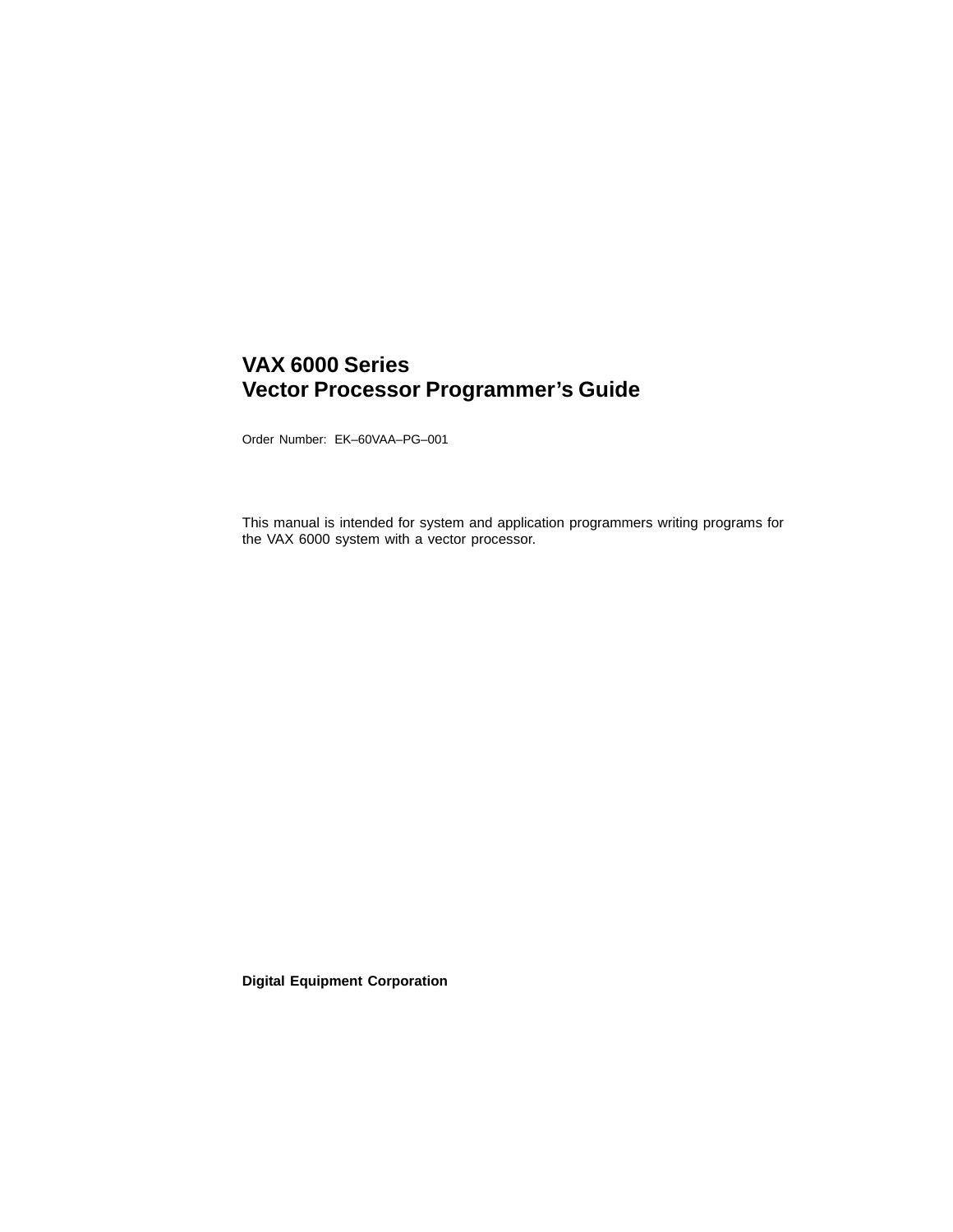#### **First Printing, June 1990**

The information in this document is subject to change without notice and should not be construed as a commitment by Digital Equipment Corporation.

Digital Equipment Corporation assumes no responsibility for any errors that may appear in this document.

Any software described in this document is furnished under a license and may be used or copied only in accordance with the terms of such license. No responsibility is assumed for the use or reliability of software or equipment that is not supplied by Digital Equipment Corporation or its affiliated companies.

Restricted Rights: Use, duplication, or disclosure by the U.S. Government is subject to restrictions as set forth in subparagraph  $(c)(1)(ii)$  of the Rights in Technical Data and Computer Software clause at DFARS 252.227-7013.

© Digital Equipment Corporation 1990. All rights reserved.

Printed in U.S.A.

The Reader's Comments form at the end of this document requests your critical evaluation to assist in preparing future documentation.

The following are trademarks of Digital Equipment Corporation:

| <b>DEC</b>                             | <b>DIBOL</b>   | <b>UNIBUS</b> |  |  |
|----------------------------------------|----------------|---------------|--|--|
| DEC/CMS                                | EduSystem      | <b>VAX</b>    |  |  |
| DEC/MMS                                | <b>IAS</b>     | VAXcluster    |  |  |
| <b>DECnet</b>                          | <b>MASSBUS</b> | <b>VMS</b>    |  |  |
| DECsystem-10                           | <b>PDP</b>     | VT            |  |  |
| DECSYSTEM-20                           | <b>PDT</b>     |               |  |  |
| <b>DECUS</b>                           | <b>RSTS</b>    |               |  |  |
| <b>DECwriter</b>                       | <b>RSX</b>     | digitall      |  |  |
| <set_fcc_warning>(a)</set_fcc_warning> |                |               |  |  |

This document was prepared with VAX DOCUMENT, Version 1.2.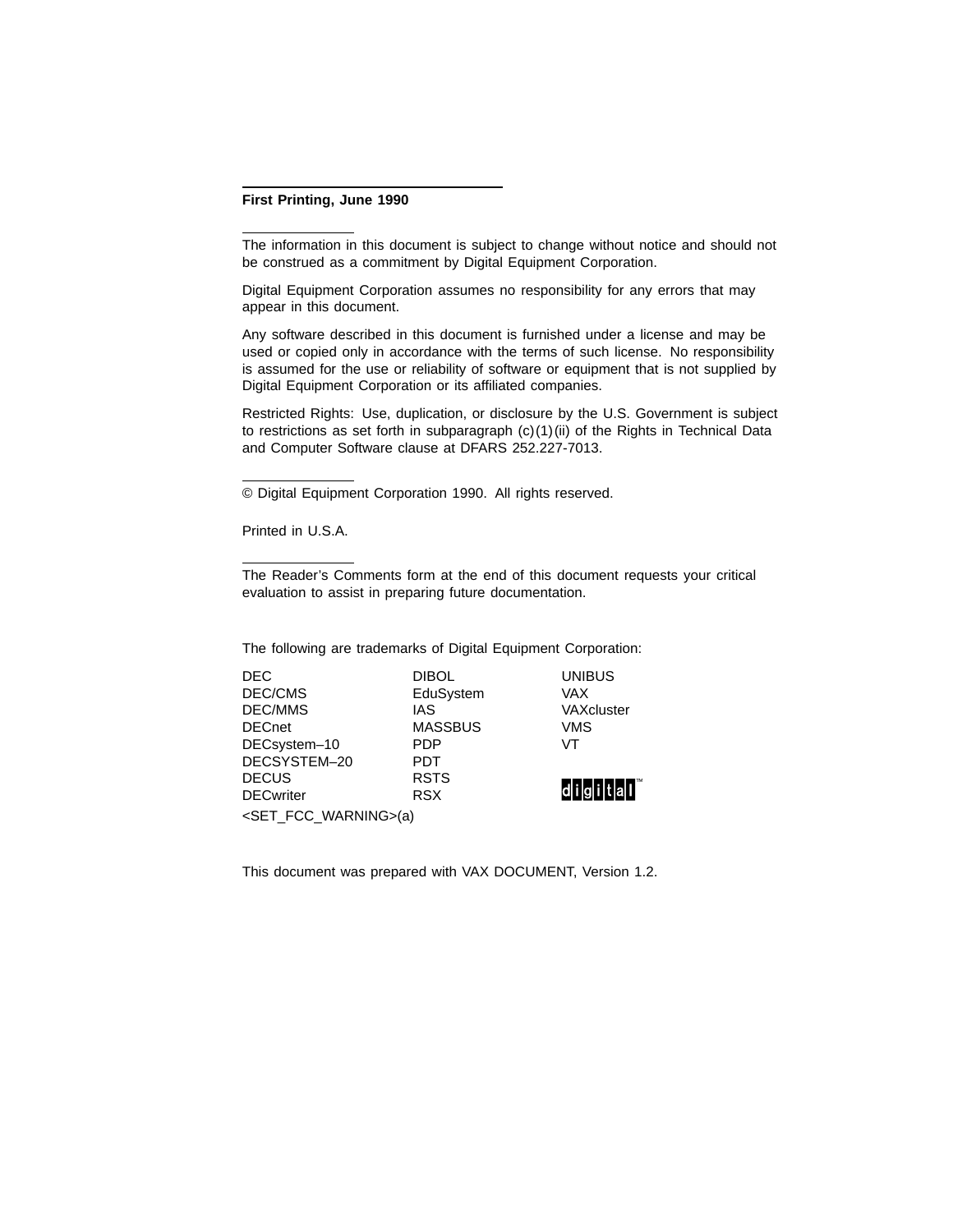|      | <b>CHAPTER 1 VECTOR PROCESSING CONCEPTS</b>                           | $1 - 1$  |
|------|-----------------------------------------------------------------------|----------|
| 1.1  | <b>SCALAR VS. VECTOR PROCESSING</b>                                   | $1 - 2$  |
|      | 1.1.1                                                                 | $1 - 3$  |
|      | 1.1.2                                                                 | $1 - 3$  |
|      | 1.1.3                                                                 | $1 - 6$  |
| 1.2  | <b>TYPES OF VECTOR PROCESSORS</b>                                     | $1 - 6$  |
|      | 1.2.1<br>Attached vs. Integrated Vector Processors <b>Exercise 20</b> | $1 - 6$  |
|      | 1.2.2<br>Memory vs. Register Integrated Vector Processors ______      | $1 - 8$  |
| 1.3  | <b>VECTORIZING COMPILERS</b>                                          | $1 - 8$  |
| 1.4  | <b>VECTOR REGISTERS</b>                                               | $1 - 9$  |
| 1.5  | <b>PIPELINING</b>                                                     | $1 - 11$ |
| 1.6  | <b>STRIPMINING</b>                                                    | $1 - 14$ |
| 1.7  | <b>STRIDE</b>                                                         | $1 - 15$ |
| 1.8  | <b>GATHER AND SCATTER INSTRUCTIONS</b>                                | $1 - 17$ |
| 1.9  | <b>COMBINING VECTOR OPERATIONS TO IMPROVE EFFICIENCY</b>              | $1 - 18$ |
|      | 1.9.1                                                                 | $1 - 18$ |
|      | 1.9.2<br>Chaining<br><u> 1980 - Andrea Andrew Maria (h. 1980).</u>    | $1 - 18$ |
| 1.10 | <b>PERFORMANCE</b>                                                    | $1 - 19$ |
|      | 1.10.1<br>Amdahl's Law                                                | $1 - 19$ |
|      |                                                                       | $1 - 21$ |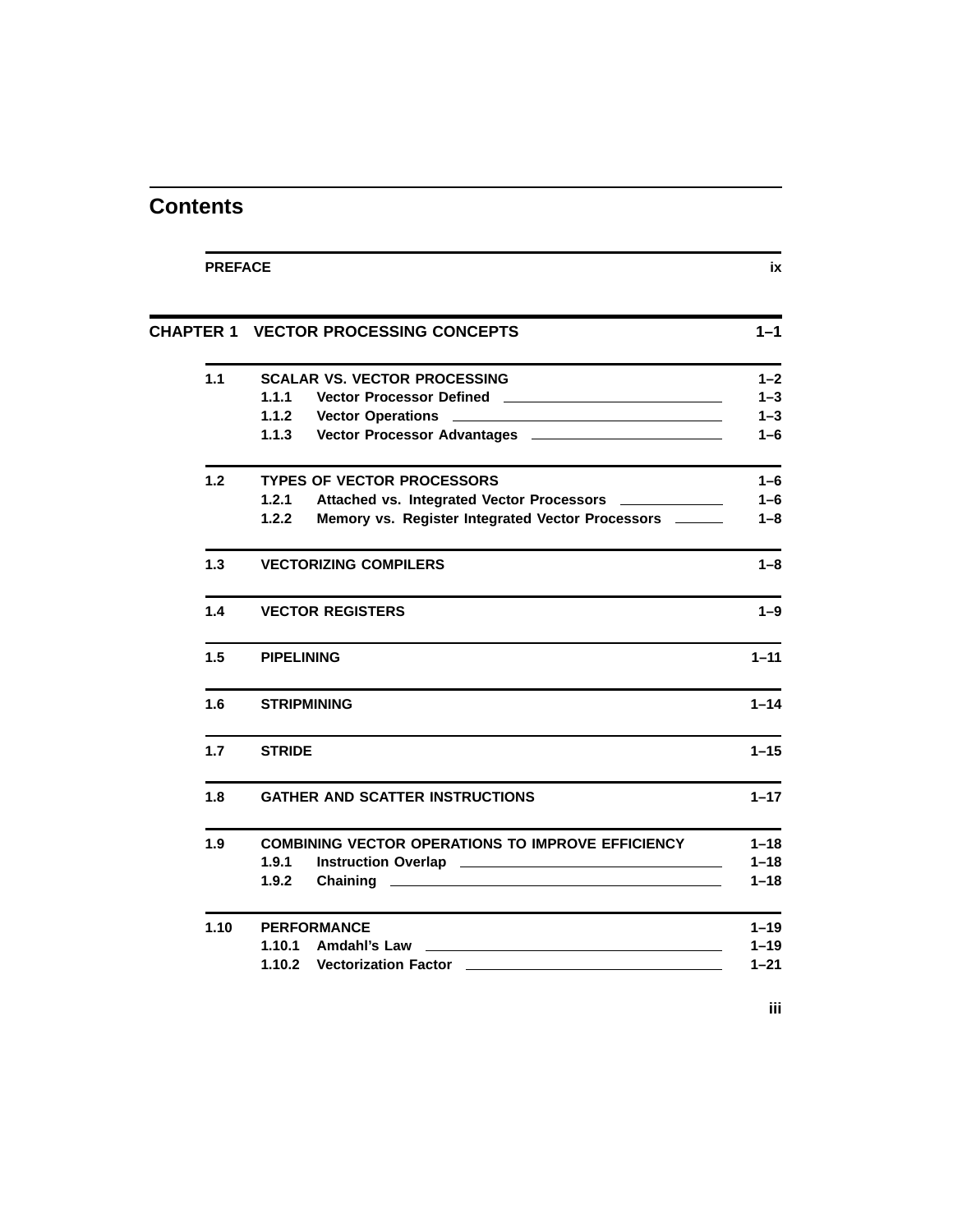|      | <b>Crossover Point</b><br>1.10.3                                                                                                                                                                                                              | $1 - 22$ |
|------|-----------------------------------------------------------------------------------------------------------------------------------------------------------------------------------------------------------------------------------------------|----------|
|      | <b>CHAPTER 2 VAX 6000 SERIES VECTOR PROCESSOR</b>                                                                                                                                                                                             | $2 - 1$  |
| 2.1  | <b>OVERVIEW</b>                                                                                                                                                                                                                               | $2 - 2$  |
| 2.2  | <b>BLOCK DIAGRAM</b>                                                                                                                                                                                                                          | $2 - 3$  |
| 2.3  | <b>VECTOR CONTROL UNIT</b>                                                                                                                                                                                                                    | $2 - 5$  |
| 2.4  | <b>ARITHMETIC UNIT</b>                                                                                                                                                                                                                        | $2 - 5$  |
|      | 2.4.1                                                                                                                                                                                                                                         | $2 - 6$  |
|      | 2.4.2                                                                                                                                                                                                                                         | $2 - 7$  |
| 2.5  | <b>LOAD/STORE UNIT</b>                                                                                                                                                                                                                        | $2 - 7$  |
| 2.6  | <b>VECTOR PROCESSOR REGISTERS</b>                                                                                                                                                                                                             | $2 - 9$  |
| 2.7  | <b>MEMORY MANAGEMENT</b>                                                                                                                                                                                                                      | $2 - 11$ |
|      | 2.7.1                                                                                                                                                                                                                                         | $2 - 11$ |
|      | 2.7.2<br><b>Modify Flows</b>                                                                                                                                                                                                                  | $2 - 11$ |
|      | Memory Management Fault Priorities __________________<br>2.7.3                                                                                                                                                                                | $2 - 12$ |
|      | 2.7.4                                                                                                                                                                                                                                         | $2 - 12$ |
|      | 2.7.5<br><b>Translation Buffer All According to the Contract Oriental According to the Contract Oriental According to the Contract Oriental According to the Contract Oriental According to the Contract Oriental According to the Contra</b> | $2 - 12$ |
| 2.8  | <b>CACHE MEMORY</b>                                                                                                                                                                                                                           | $2 - 13$ |
|      | 2.8.1                                                                                                                                                                                                                                         | $2 - 13$ |
|      | 2.8.2                                                                                                                                                                                                                                         | $2 - 16$ |
| 2.9  | <b>VECTOR PIPELINING</b>                                                                                                                                                                                                                      | $2 - 17$ |
|      | 2.9.1<br>Vector Issue Unit Learner and Contract and Contract of Texas and Contract and Contract of Texas and Contract o                                                                                                                       | $2 - 17$ |
|      | 2.9.2                                                                                                                                                                                                                                         | $2 - 18$ |
|      | 2.9.3                                                                                                                                                                                                                                         | $2 - 19$ |
| 2.10 | <b>INSTRUCTION EXECUTION</b>                                                                                                                                                                                                                  | $2 - 21$ |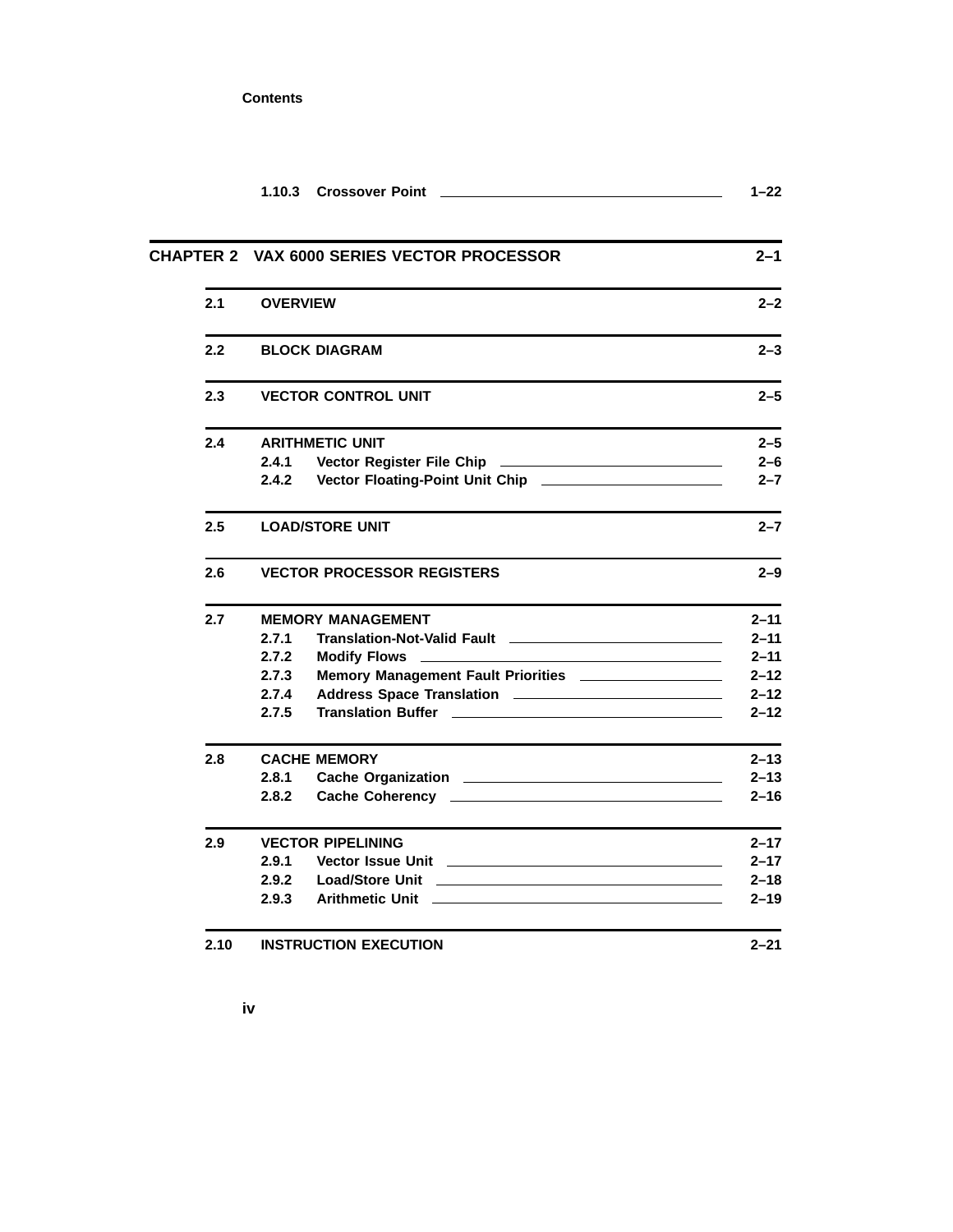|     | CHAPTER 3 OPTIMIZING WITH MACRO-32 |                                                                                                                                                                                                                                      | 3–1      |
|-----|------------------------------------|--------------------------------------------------------------------------------------------------------------------------------------------------------------------------------------------------------------------------------------|----------|
| 3.1 |                                    | <b>VECTORIZATION</b>                                                                                                                                                                                                                 | $3 - 2$  |
|     | 3.1.1                              | <b>Using Vectorization Alone</b>                                                                                                                                                                                                     | $3 - 2$  |
|     | 3.1.2                              | Combining Decomposition with Vectorization _______                                                                                                                                                                                   | $3 - 3$  |
|     | 3.1.3                              | <b>Algorithms</b>                                                                                                                                                                                                                    | $3 - 5$  |
| 3.2 |                                    | <b>CROSSOVER POINT</b>                                                                                                                                                                                                               | $3 - 5$  |
| 3.3 |                                    | <b>SCALAR/VECTOR SYNCHRONIZATION</b>                                                                                                                                                                                                 | $3 - 6$  |
|     | 3.3.1                              | Scalar/Vector Instruction Synchronization (SYNC) _______                                                                                                                                                                             | $3 - 6$  |
|     | 3.3.2                              | <b>Scalar/Vector Memory Synchronization</b>                                                                                                                                                                                          | $3 - 7$  |
|     |                                    | 3.3.2.1<br>Memory Instruction Synchronization (MSYNC) • 3-8                                                                                                                                                                          |          |
|     |                                    | Memory Activity Completion Synchronization (VMAC) • 3-9<br>3.3.2.2                                                                                                                                                                   |          |
|     | 3.3.3                              | Memory Synchronization Within the Vector Processor                                                                                                                                                                                   |          |
|     |                                    | (VSYNC)                                                                                                                                                                                                                              | $3 - 9$  |
|     | 3.3.4                              | <b>Exceptions</b>                                                                                                                                                                                                                    | $3 - 10$ |
|     |                                    | 3.3.4.1<br>Imprecise Exceptions • 3-10                                                                                                                                                                                               |          |
|     |                                    | 3.3.4.2<br>Precise Exceptions • 3-11                                                                                                                                                                                                 |          |
| 3.4 |                                    | <b>INSTRUCTION FLOW</b>                                                                                                                                                                                                              | $3 - 11$ |
|     | 3.4.1                              | <b>Load Instruction</b>                                                                                                                                                                                                              | $3 - 12$ |
|     | 3.4.2                              | Store Instruction <u>example and the state of the state of the state of the state of the state of the state of the state of the state of the state of the state of the state of the state of the state of the state of the state</u> | $3 - 13$ |
|     | 3.4.3                              |                                                                                                                                                                                                                                      | $3 - 14$ |
|     | 3.4.4                              |                                                                                                                                                                                                                                      | $3 - 14$ |
|     | 3.4.5                              | Masked Load/Store, Gather/Scatter Instructions _________                                                                                                                                                                             | $3 - 15$ |
| 3.5 |                                    | <b>OVERLAP OF ARITHMETIC AND LOAD/STORE INSTRUCTIONS</b>                                                                                                                                                                             | $3 - 15$ |
|     | 3.5.1                              | Maximizing Instruction Execution Overlap _____________                                                                                                                                                                               | $3 - 16$ |
| 3.6 |                                    | <b>OUT-OF-ORDER INSTRUCTION EXECUTION</b>                                                                                                                                                                                            | $3 - 18$ |
| 3.7 | <b>CHAINING</b>                    |                                                                                                                                                                                                                                      | $3 - 20$ |
| 3.8 | <b>CACHE</b>                       |                                                                                                                                                                                                                                      | $3 - 21$ |
| 3.9 |                                    | <b>STRIDE/TRANSLATION BUFFER MISS</b>                                                                                                                                                                                                | $3 - 22$ |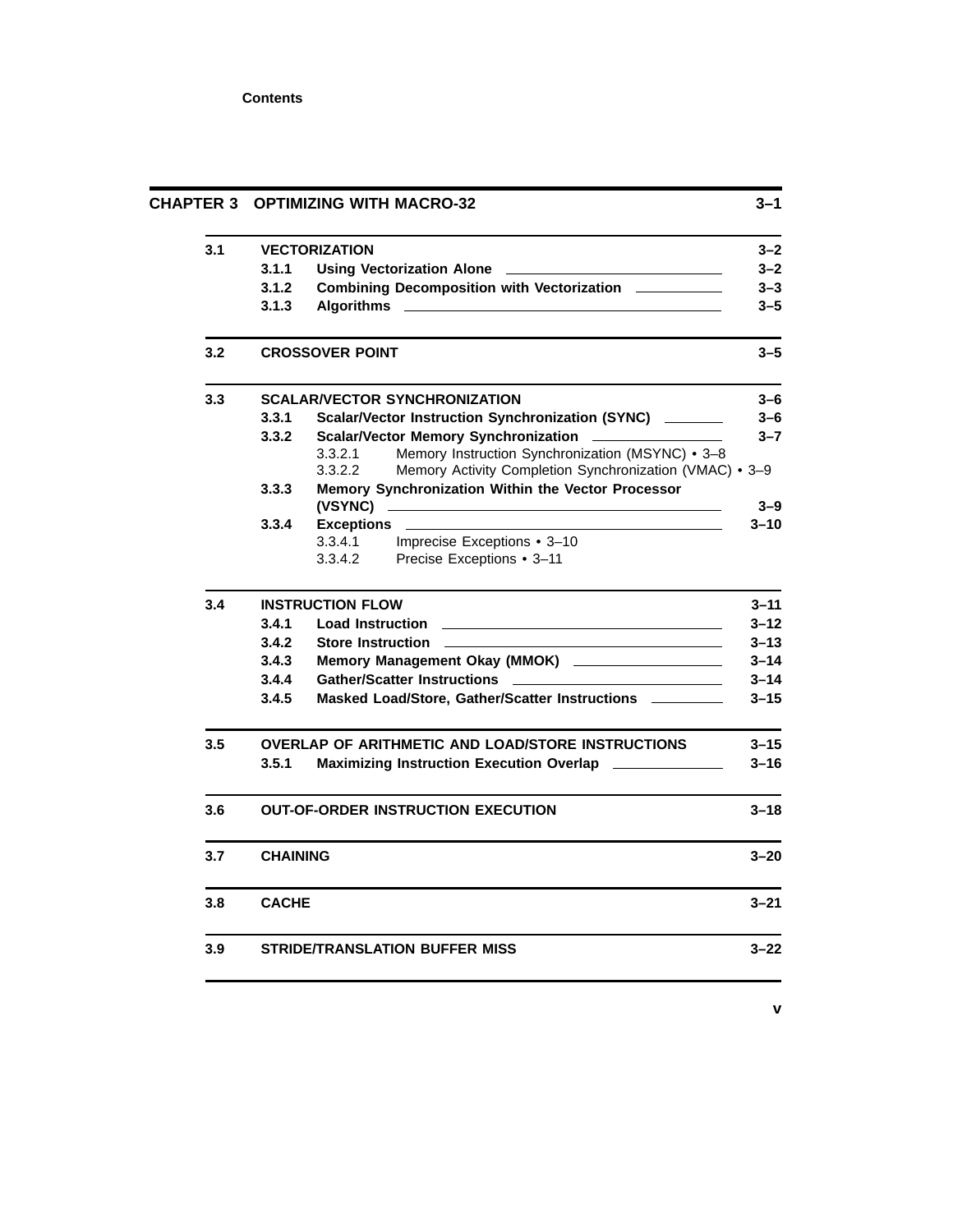| 3.10 | <b>REGISTER REUSE</b> | $3 - 25$ |
|------|-----------------------|----------|
|      |                       |          |

|     | APPENDIX A ALGORITHM OPTIMIZATION EXAMPLES                        |         |
|-----|-------------------------------------------------------------------|---------|
| A.1 | <b>EQUATION SOLVERS</b>                                           | $A-2$   |
| A.2 | SIGNAL PROCESSING—FAST FOURIER TRANSFORMS                         | $A - 7$ |
|     | <b>Optimized One-Dimensional Fast Fourier Transforms</b><br>A.2.1 | $A - 7$ |
|     | <b>Optimized Two-Dimensional Fast Fourier Transforms</b><br>A.2.2 | $A-9$   |
|     |                                                                   |         |

# **GLOSSARY**

## **INDEX**

| <b>EXAMPLES</b> |                                                                    |
|-----------------|--------------------------------------------------------------------|
| $3 - 1$         |                                                                    |
| $3 - 2$         | Maximizing Instruction Execution Overlap _________________________ |
| $3 - 3$         |                                                                    |
| $3 - 4$         |                                                                    |
| $3 - 5$         | A Load Stalled due to an Arithmetic Instruction ________________   |
| $3 - 6$         | Use of the Deferred Arithmetic Instruction Queue _____________     |
| $3 - 7$         |                                                                    |
| $3 - 8$         |                                                                    |
| $3 - 9$         |                                                                    |
| $3 - 10$        |                                                                    |
| $A-1$           | Core Loop of a BLAS 1 Routine Using Vector-Vector Operations –     |
| $A-2$           | Core Loop of a BLAS 2 Routine Using Matrix-Vector Operations _     |
| $A-3$           | Core Loop of a BLAS 3 Routine Using Matrix-Matrix Operations _     |
|                 |                                                                    |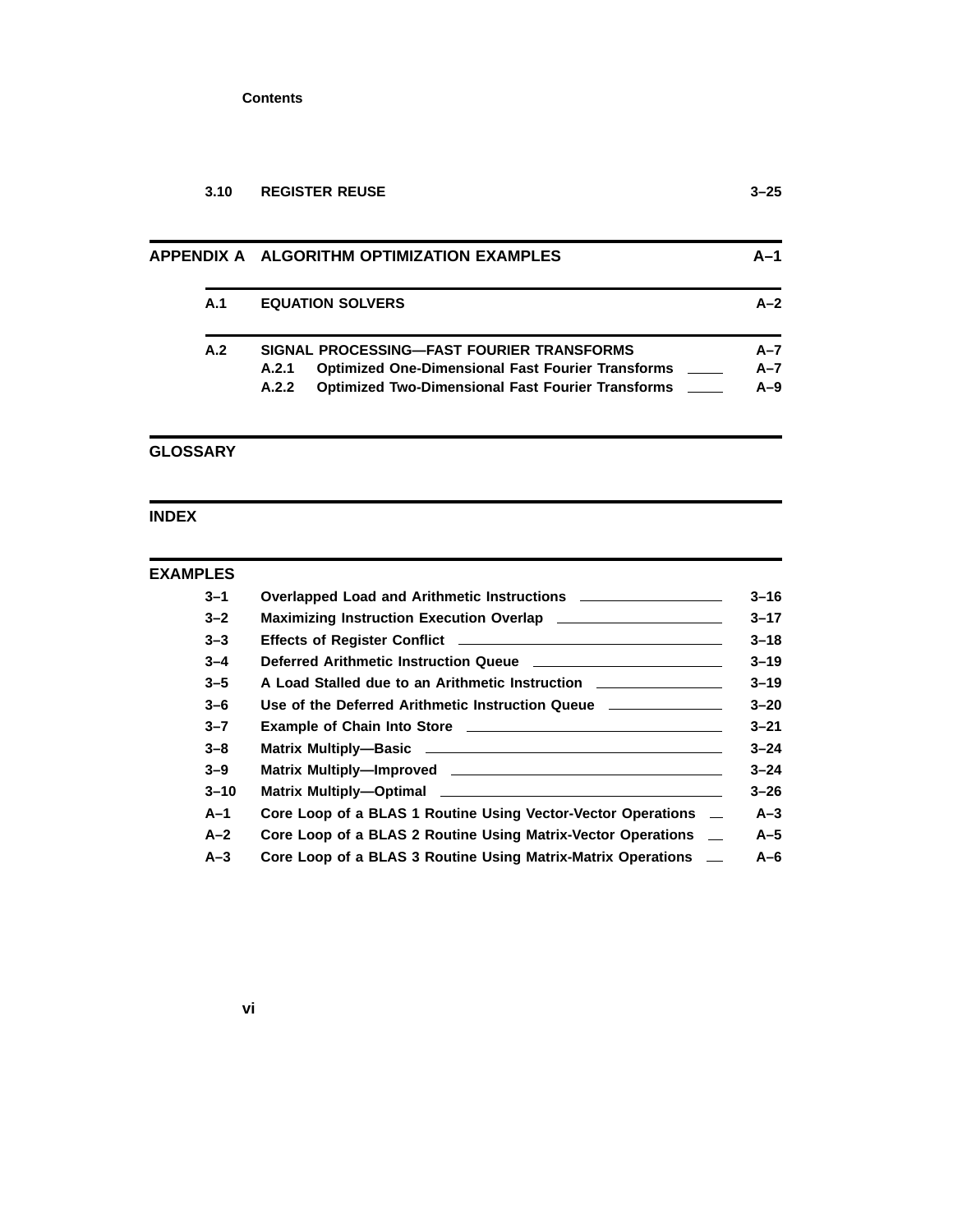| $1 - 1$                                                                                                                                              |  |
|------------------------------------------------------------------------------------------------------------------------------------------------------|--|
|                                                                                                                                                      |  |
| $1 - 2$                                                                                                                                              |  |
| Vector Function Units <b>Constitution</b><br>$1 - 3$                                                                                                 |  |
| $1 - 4$                                                                                                                                              |  |
| $1 - 5$<br>Constant-Strided Vectors in Memory ____________________________                                                                           |  |
| $1 - 6$<br>Random-Strided Vectors in Memory _____________________________                                                                            |  |
| $1 - 7$                                                                                                                                              |  |
| Computer Performance Dominated by Slowest Process ________<br>$1 - 8$                                                                                |  |
| $1 - 9$<br>Computer Performance vs. Vectorized Code ___________________                                                                              |  |
| $2 - 1$                                                                                                                                              |  |
| $2 - 2$<br>FV64A Vector Processor Block Diagram ________________________                                                                             |  |
| $2 - 3$<br>Vector Count, Vector Length, Vector Mask, and Vector Registers _                                                                          |  |
| $2 - 4$                                                                                                                                              |  |
| $2 - 5$                                                                                                                                              |  |
| $2 - 6$                                                                                                                                              |  |
| $2 - 7$                                                                                                                                              |  |
| $2 - 8$                                                                                                                                              |  |
| $2 - 9$                                                                                                                                              |  |
| $2 - 10$                                                                                                                                             |  |
| $2 - 11$                                                                                                                                             |  |
| $A-1$<br>Linpack Performance Graph, Double-Precision BLAS Algorithms _                                                                               |  |
| Cooley-Tukey Butterfly Graph, One-Dimensional Fast Fourier<br>$A-2$                                                                                  |  |
| Optimized Cooley-Tukey Butterfly Graph, One-Dimensional Fast<br>$A-3$                                                                                |  |
| One-Dimensional Fast Fourier Transform Performance Graph,<br>$A-4$<br>Optimized Single-Precision Complex Transforms _______________                  |  |
| Two-Dimensional Fast Fourier Transforms Using N Column and N<br>$A-5$<br>Row One-Dimensional Fast Fourier Transforms                                 |  |
| Two-Dimensional Fast Fourier Transforms Using a Matrix Transpose<br>$A-6$<br>Between Each Set of N Column One-Dimensional Fast Fourier<br>Transforms |  |
| Two-Dimensional Fast Fourier Transform Performance Graph,<br>$A - 7$<br>Optimized Single-Precision Complex Transforms _______________                |  |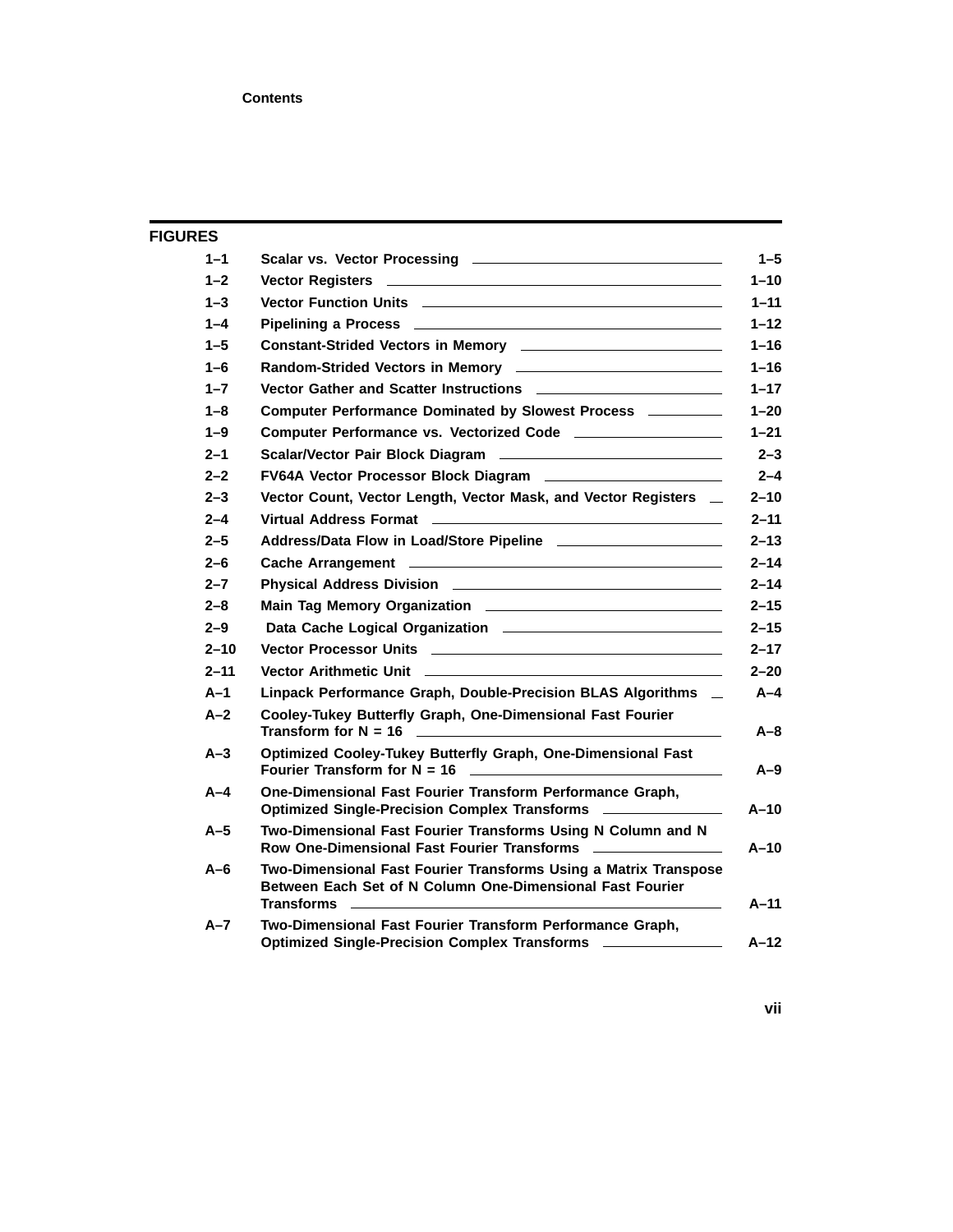| TABLES  |                                                              |          |
|---------|--------------------------------------------------------------|----------|
| $2 - 1$ | <b>Memory Management Fault Prioritization</b>                | $2 - 12$ |
| $3 - 1$ | <b>Qualifier Combinations for Parallel Vector Processing</b> | $3 - 3$  |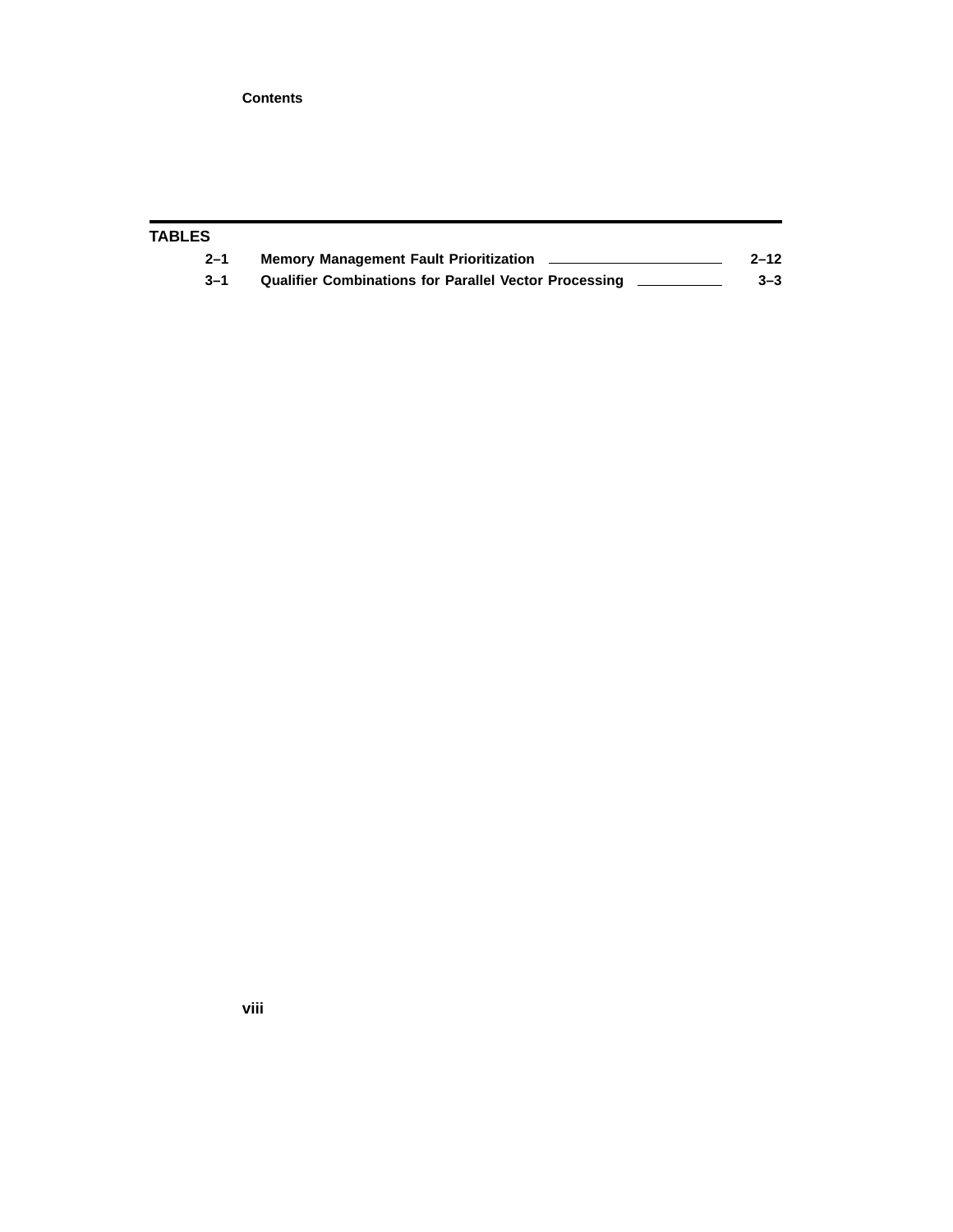## **Preface**

#### **Intended Audience**

This manual is for the system or application programmer of a VAX 6000 system with a vector processor.

#### **Document Structure**

This manual has three chapters and an appendix, as follows:

- **Chapter 1, Vector Processing Concepts,** describes basic vector concepts and how vector processing differs from scalar processing.
- **Chapter 2, VAX 6000 Series Vector Processor,** gives an overview of the vector coprocessor and related vector features.
- **Chapter 3, Optimizing with MACRO–32,** using MACRO–32 and FORTRAN programming examples, illustrates particular programming techniques that take advantage of the high performance of the VAX 6000 series vector processor.
- **Appendix A, Algorithm Optimization Examples,** provides examples of optimization in two application areas: equation solvers and signal processing.
- A **Glossary** and **Index** provide additional reference support.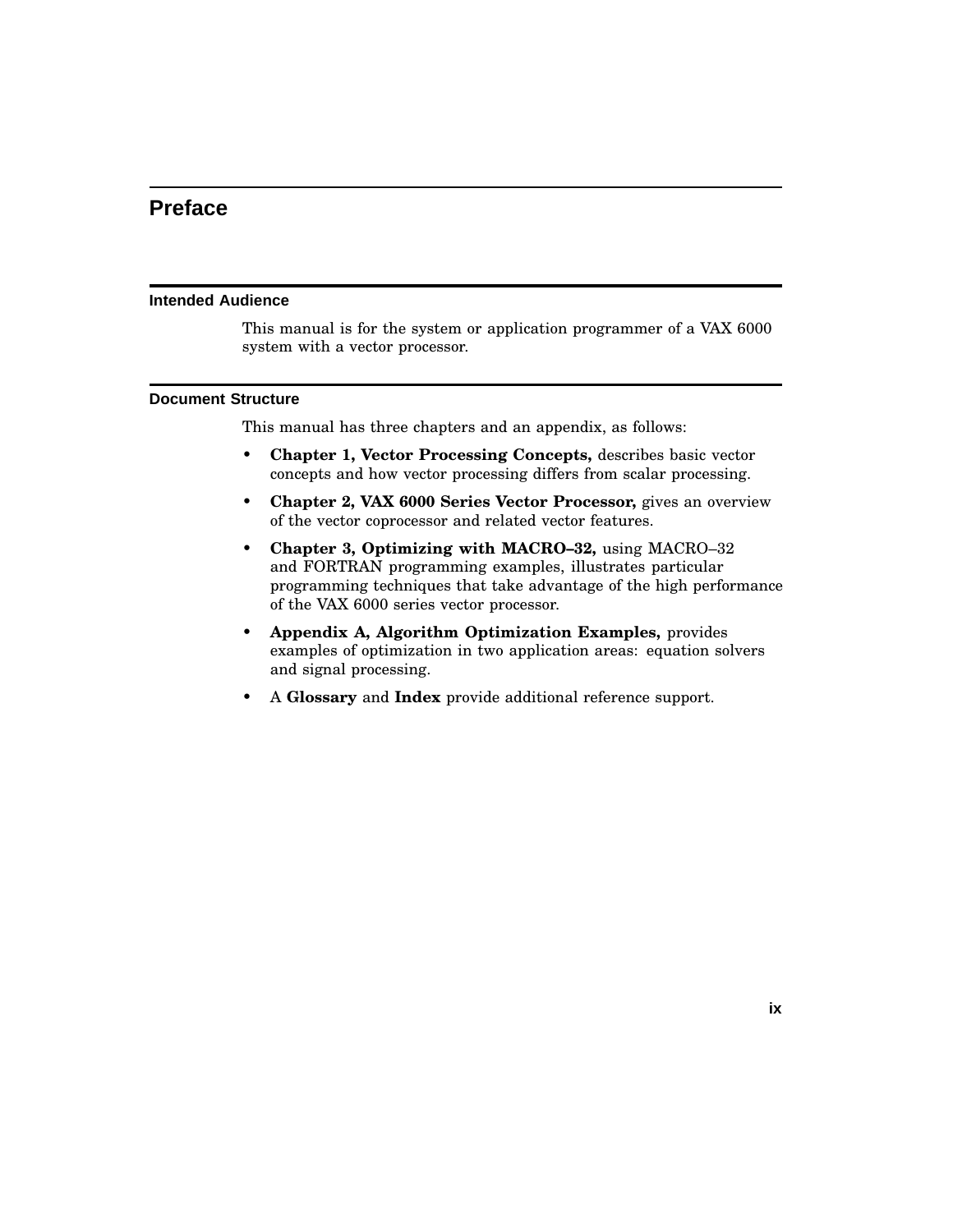### **VAX 6000 Series Documents**

Documents in the VAX 6000 series documentation set include:

| <b>Title</b>                                        | <b>Order Number</b> |
|-----------------------------------------------------|---------------------|
| VAX 6000-400 Installation Guide                     | $EK-640EA-IN$       |
| VAX 6000-400 Owner's Manual                         | EK-640EA-OM         |
| VAX 6000–400 Mini-Reference                         | $FK-640FA-HR$       |
| VAX 6000-400 System Technical User's Guide          | FK-640FB-TM         |
| VAX 6000-400 Options and Maintenance                | FK-640FB-MG         |
| VAX 6000 Series Upgrade Manual                      | EK-600EB-UP         |
| VAX 6000 Series Vector Processor Owner's Manual     | FK-60VAA-OM         |
| VAX 6000 Series Vector Processor Programmer's Guide | EK-60VAA-PG         |

### **Associated Documents**

Other documents that you may find useful include:

| <b>Order Number</b>      |
|--------------------------|
| EK-CIBCA-UG              |
| EK-DEBNI-IN              |
| AA-LA34A-TE              |
| AA-LA <sub>25</sub> A-TE |
| EK-HSCMN-IN              |
| EK-H4000-IN              |
| EK-H7231-UG              |
| EK-VT320-UG              |
| AA-LA24A-TE              |
| EK-KDB50-UG              |
| EK-ORA90-UG              |
| EK-ORV20-OM              |
|                          |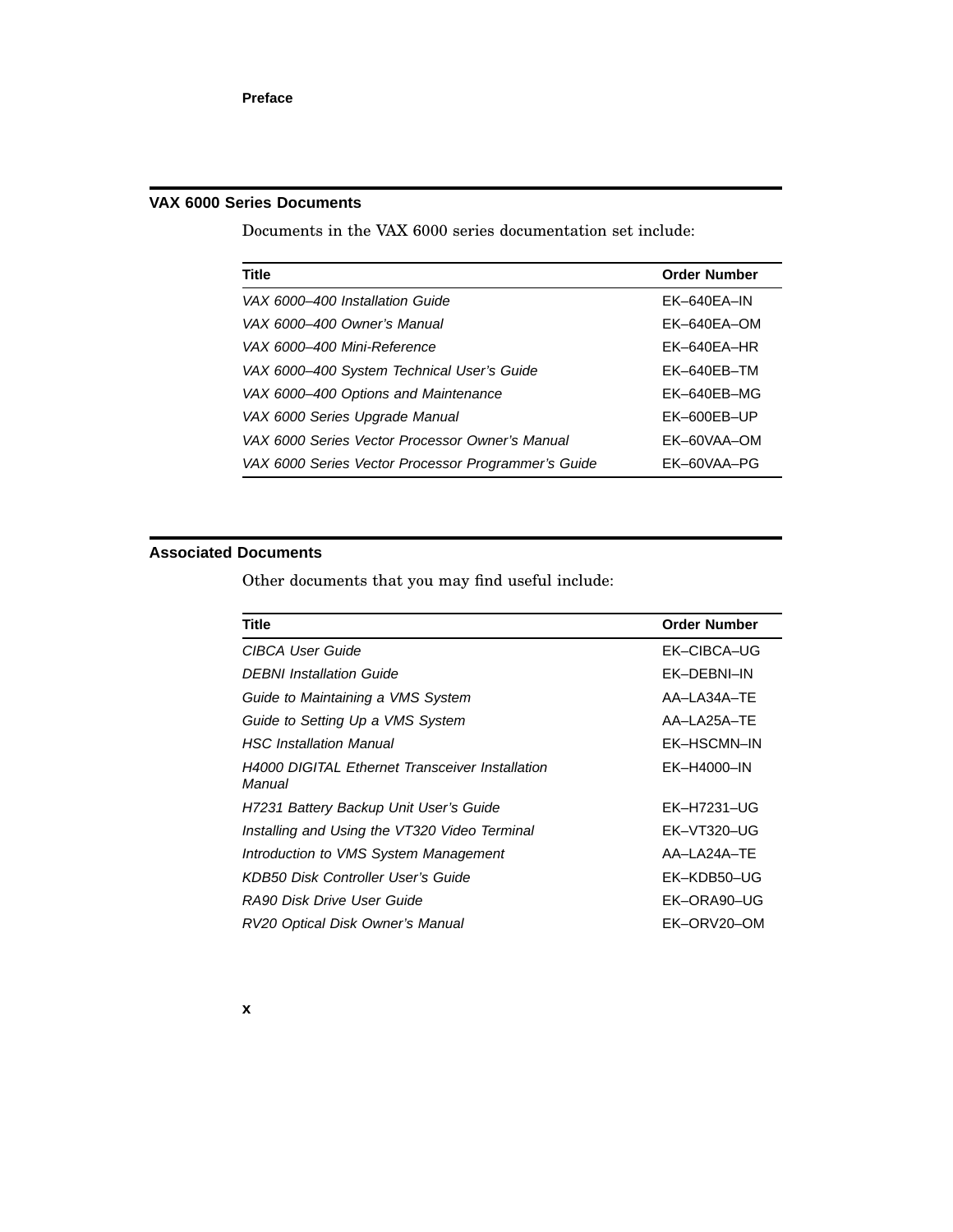### **Preface**

| Title                                                   | <b>Order Number</b> |
|---------------------------------------------------------|---------------------|
| SC008 Star Coupler User's Guide                         | EK-SC008-UG         |
| TK70 Streaming Tape Drive Owner's Manual                | EK-OTK70-OM         |
| TU81/TA81 and TU81 PLUS Subsystem User's Guide          | FK-TUA81-UG         |
| ULTRIX-32 Guide to System Exercisers                    | AA-KS95B-TE         |
| VAX Architecture Reference Manual                       | EY-3459E-DP         |
| VAX FORTRAN Performance Guide                           | AA-PB75A-TE         |
| VAX Systems Hardware Handbook — VAXBI Systems           | EB-31692-46         |
| VAX Vector Processing Handbook                          | EC-H0419-46         |
| VAXBI Expander Cabinet Installation Guide               | EK-VBIEA-IN         |
| <b>VAXBI Options Handbook</b>                           | EB-32255-46         |
| <b>Vector Processing Concepts Course</b>                | EY-9876E-SG         |
| <b>VMS Installation and Operations: VAX 6000 Series</b> | AA-LB36B-TE         |
| <b>VMS Networking Manual</b>                            | AA-LA48A-TE         |
| <b>VMS System Manager's Manual</b>                      | AA-LA00A-TE         |
| <b>VMS VAXcluster Manual</b>                            | AA-LA27A-TE         |
| VMS Version 5.4 New and Changed Features<br>Manual      | AA-MG29C-TE         |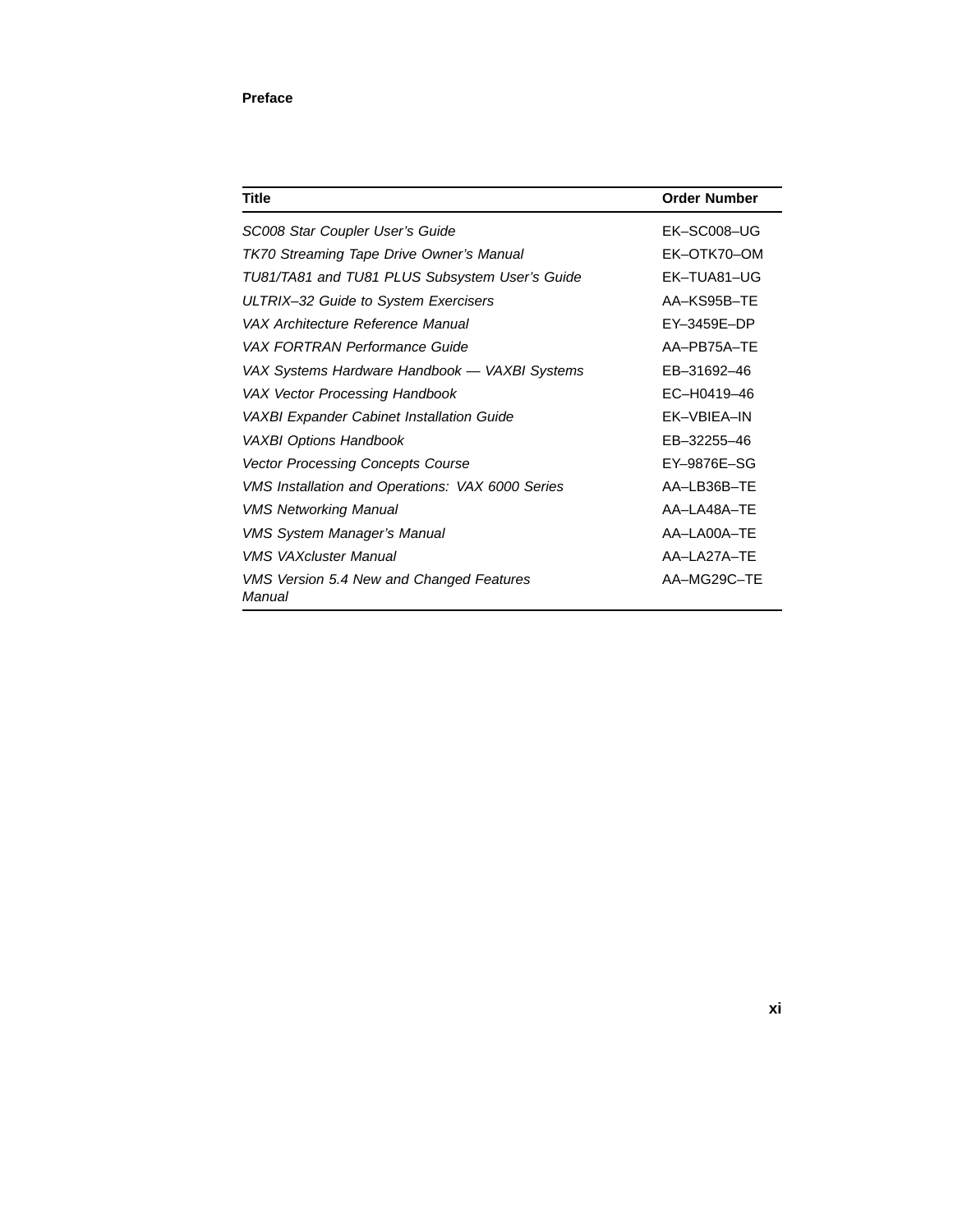# **Vector Processing Concepts**

This chapter presents a brief overview of vector processing concepts. Sections include:

- Scalar vs. Vector Processing
- Types of Vector Processors
- Vectorizing Compilers
- Vector Registers
- Pipelining
- Stripmining
- Stride

**1**

- Gather and Scatter Instructions
- Combining Vector Operations to Improve Efficiency
- Performance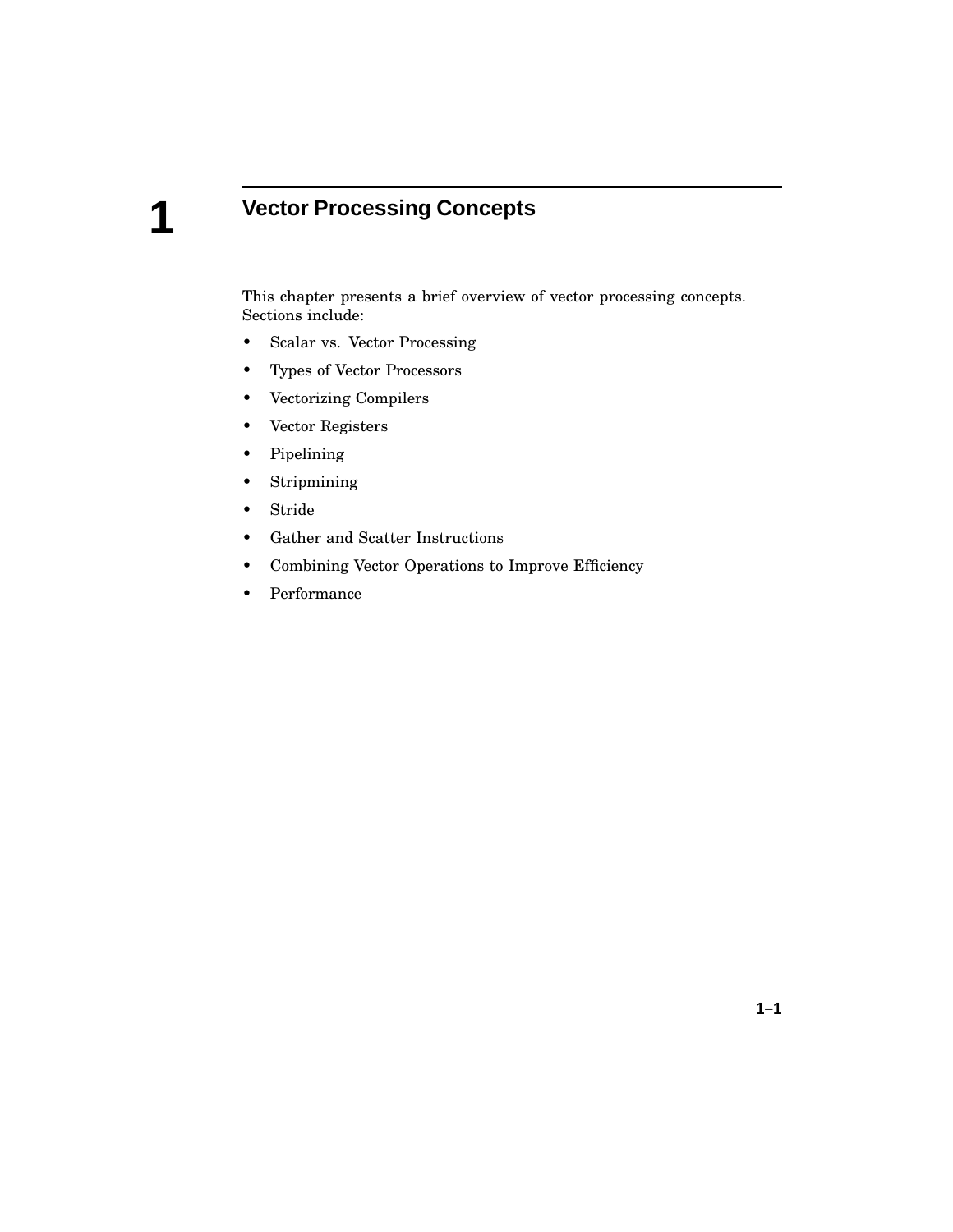#### **1.1 SCALAR VS. VECTOR PROCESSING**

Vector processing is a way to increase computer performance over that of a general-purpose computer for certain scientific applications. These include image processing, weather forecasting, and other applications that involve repeated operations on groups, or arrays, of elements. A vector processor is a computer optimized to execute the same instruction repeatedly. For example, consider the process of adding 50 to a set of 100 numbers. The advantage of a vector processor is its ability to perform this operation with a single instruction, thus saving significant processing time.

In computer processors, a vector is a list of numbers, a set of data, or an array. A scalar is any single data item, having one value. A scalar processor is a traditional central processing unit (CPU) that performs operations on scalar numbers in sequential steps. These types of computers are known as single-instruction/single-data (SISD) computers because a single instruction can process only one data item at a time.

A list of elements can be placed in an array. The array is defined by giving each element and its location. Example:  $a_{12}$  is the value  $a$  located at row 1 and column 2. The dimensions of the array are *m* and *n*. An array element is a single value in an array, such as  $a_{12}$  below.

| $ a_{11} $    | $a_{12}$ $a_{1n}$                  |                   |          |
|---------------|------------------------------------|-------------------|----------|
| $a_{21}$      | $a_{22}$                           | <b>Contractor</b> | $a_{2n}$ |
| $\frac{1}{2}$ |                                    |                   |          |
|               | $a_{m1}$ $a_{m2}$ $\dots$ $a_{mn}$ |                   |          |

A one-dimensional array consists of all elements in a single row or single column. A one-dimensional array can be expressed as a single capital letter such as A, B, or C. Collectively, the elements within a vector are noted by  $A(I)$ ,  $B(I)$ ,  $C(I)$ , and so forth. Example: B and C are vectors, where:

$$
B = (-3, 0, 2)
$$

$$
C = \begin{bmatrix} 9 \\ -5 \end{bmatrix}
$$

The elements  $B(I)$  are  $-3$ , 0, and 2. The elements  $C(I)$  are 9 and  $-5$ .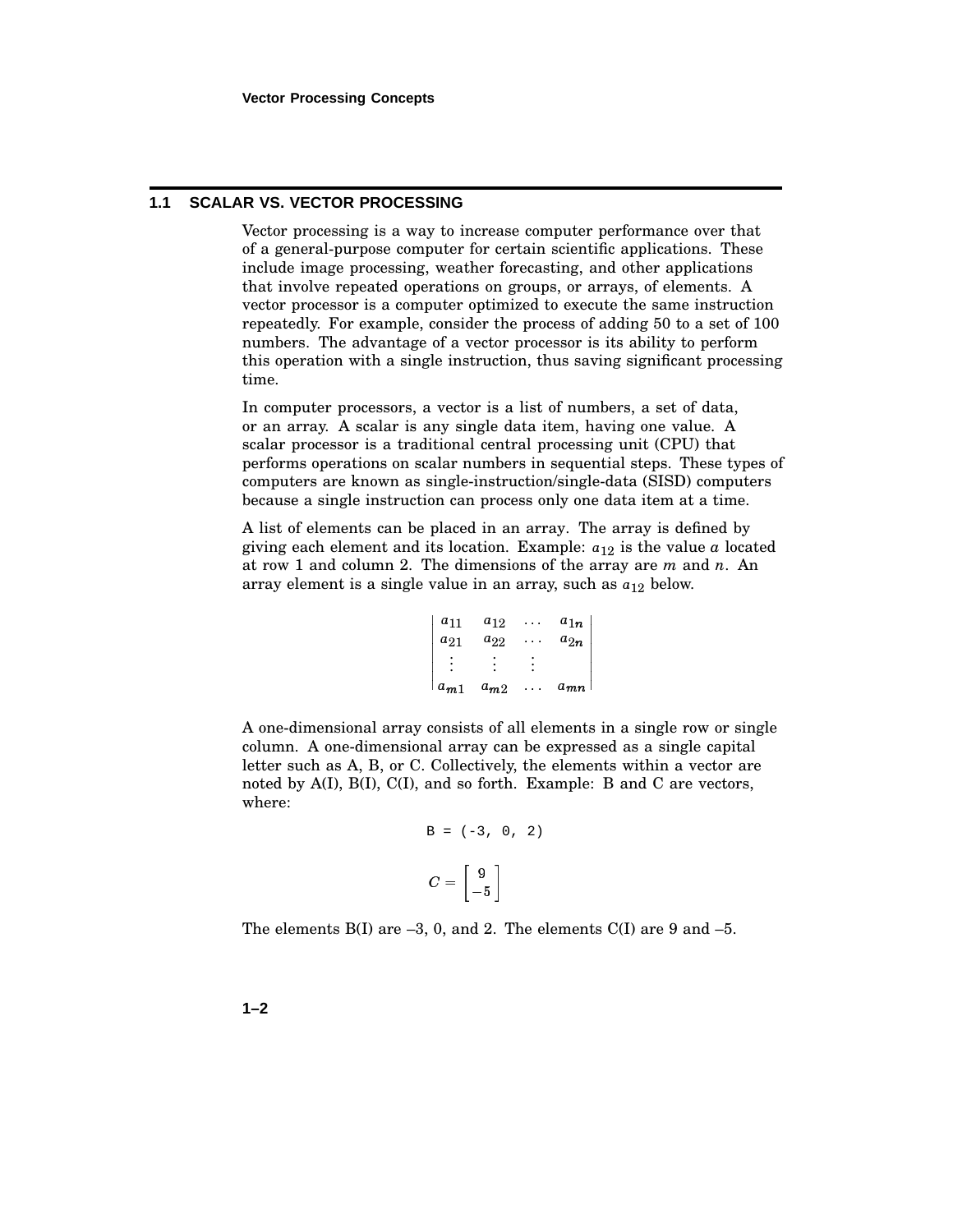#### **1.1.1 Vector Processor Defined**

A vector processor is a computer that operates on an entire vector with a single vector instruction. These types of computers are known as single-instruction/multiple-data (SIMD) computers because a single vector instruction can process a stream of data.

A traditional scalar computer typically operates only on scalar values so it must therefore process vectors sequentially. Since processing by a vector computer involves the concurrent execution of multiple arithmetic or logical operations, vectors can be processed many times faster than with a traditional computer using only scalar instructions.

#### **1.1.2 Vector Operations**

A computer with vector processing capabilities does not automatically provide an increase in performance for all applications. The benefits of vector processing depend, to a large degree, on the specific techniques and algorithms of the application, as well as the characteristics of the vector-processing hardware.

Operations can be converted to code to be run on a vector processor if they are identical operations on corresponding elements of data. That is, each operation is independent of the previous step, as follows:

$$
A(1) = B(1) + C(1)
$$
  
\n
$$
A(2) = B(2) + C(2)
$$
  
\n
$$
A(3) = B(3) + C(3)
$$
  
\n
$$
\vdots
$$
  
\n
$$
A(n) = B(n) + C(n)
$$

To create the vector,  $A(1:n)$ , the same function [adding  $B(i)$  to  $C(i)$ ] is performed on different elements of data, where *i* = 1,2,3 ... *n*. Notice that the equation for A(3) does not depend on A(1) or A(2). Therefore, all these equations could be sent to a vector processor to be solved using one instruction. Two vectors can be added together if both vectors are of the same order; that is, each vector has the same number of elements, *n*. The sum of two vectors is found by adding their corresponding elements. For example, if  $B = [2, -1, -3]$  and  $C = [3, 5, 0]$ , then

$$
A = [2+3, -1+5, -3+0] = [5, 4, -3]
$$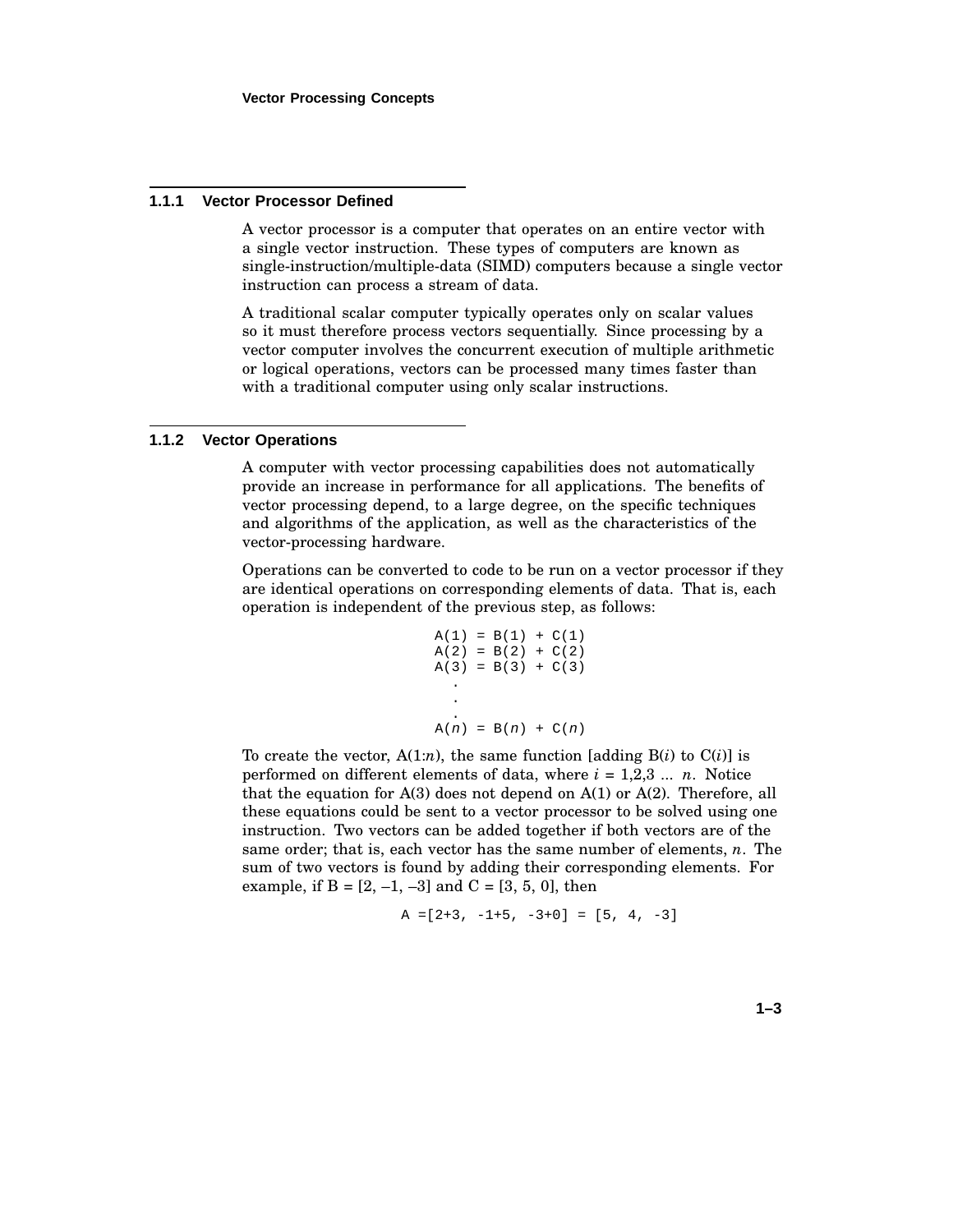A scalar processor operates on single quantities of data. Consider the following operation:  $A(I) = B(I) + 50$ . As illustrated in Figure 1–1, five separate instructions must be performed, using one instruction per unit of time, for each value from 1 to I*max* (some CPUs may combine steps and use fewer units of time):

- **1** Load first element from location B.
- **2** Add 50 to the first element.
- **3** Store the result in location A.
- **4** Increment the counter.
- **5** Test the counter for index I*max*.

If  $I_{max}$  is reached, the operation is complete. If not, steps 1 through 5 are repeated. To calculate A(I) for 100 elements using these instructions (5 X 100), or 500 scalar instructions, takes 500 units of computer time.

Since a vector processor operates on complete vectors of independent data at the same time, only three instructions are needed to perform the same operation A(I) using a vector processor:

- **1** Load the array from memory into the vector processor register B.
- **2** Add 50 to all elements in the array, placing the results in register A.
- **3** Store the entire vector back into memory.

The flow of data optimizes the use of memory and reduces the overhead to perform each operation. Within the vector processor, much the same processing may occur as in the scalar processor, but the vector processor is optimized to do it faster. It is important to remember that vector operations generate the same result as scalar operations.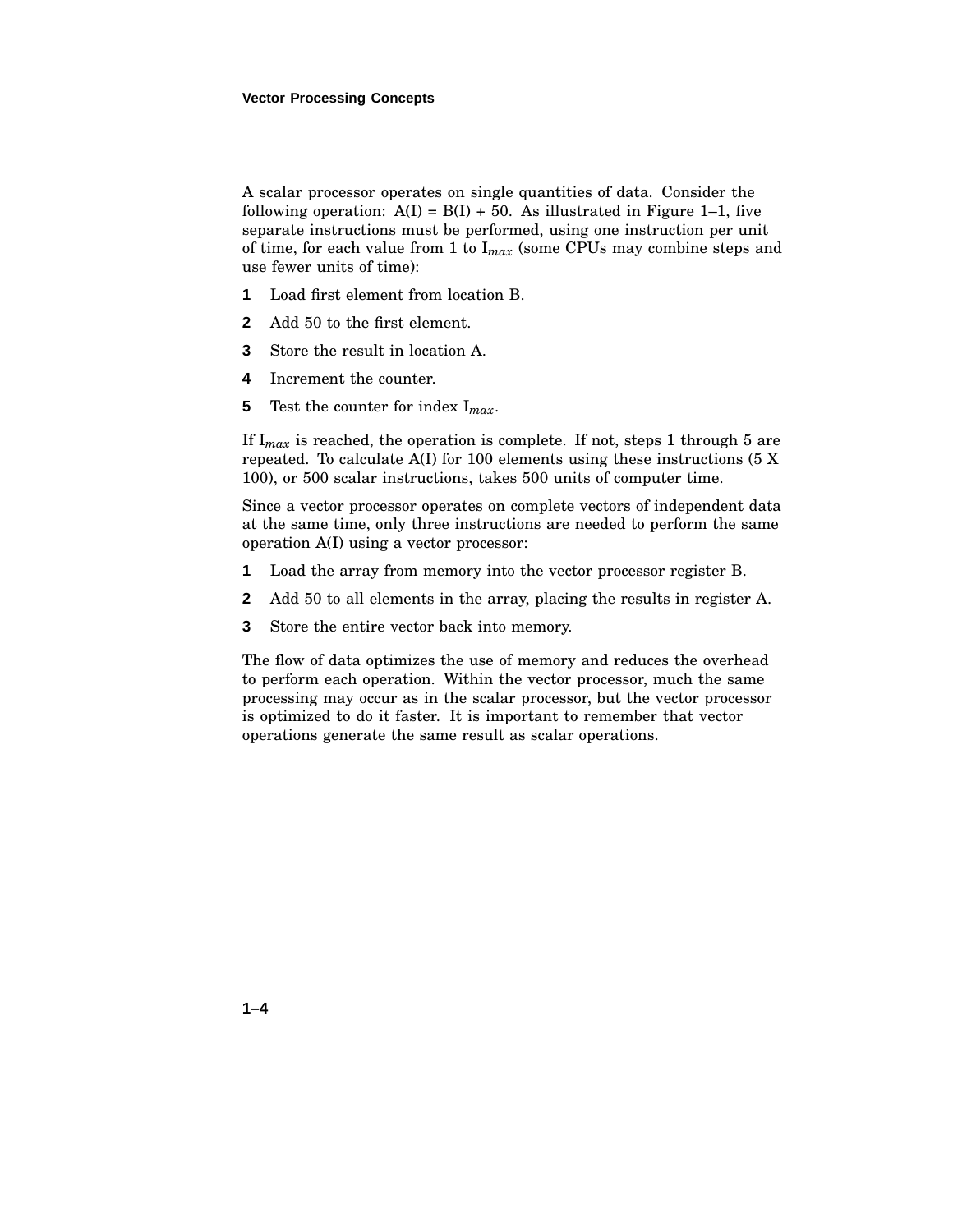

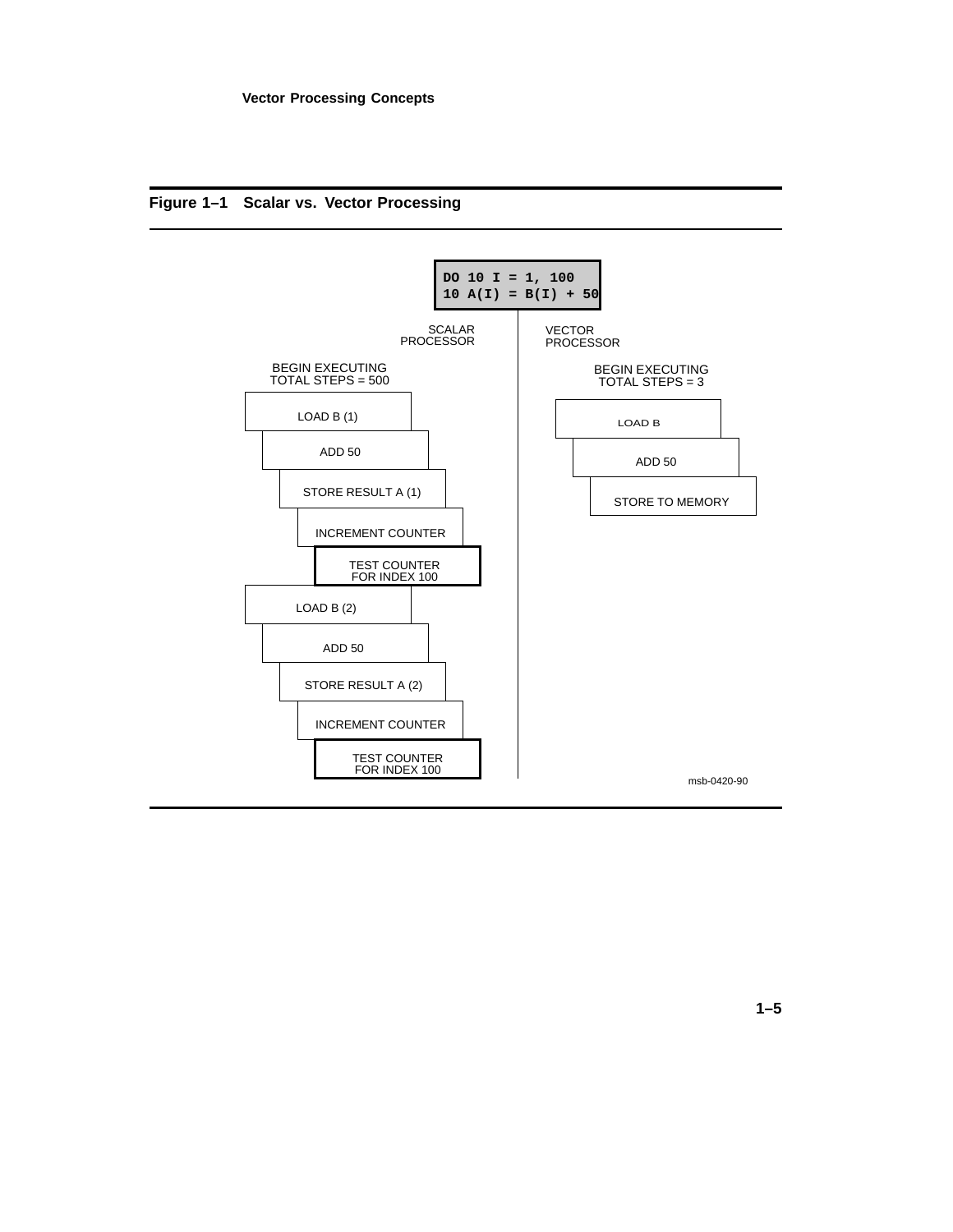#### **1.1.3 Vector Processor Advantages**

Vector processors have the following advantages:

- A vector processor can use the full bandwidth of the memory system for loading and storing an array. Unlike the scalar processor, which accepts single values at a time from memory, the vector processor accepts any number up to its limit, say 64 elements, at a time. The vector processor processes all the elements together and returns them to memory.
- The vector processor eliminates the need to check the array index as often. Since all values, up to the vector processor limit, are operated upon at the same time, the vector processor does not have to check the index for each element and each operation.
- The vector processor can free the scalar processor to do further scalar operations. While the vector processor is doing operations other than transferring data to or from memory, the scalar processor can do other functions. This process is in contrast to a scalar processor performing a math operation where the scalar processor must wait until the calculation is complete before proceeding.
- The vector processor runs certain types of applications very fast, since it can be optimized for particular types of calculations.

#### **1.2 TYPES OF VECTOR PROCESSORS**

Vector processors are classified according to two basic criteria:

- How closely coupled they are to their scalar coprocessor—whether they are attached or integrated
- How they retrieve vector data—whether they are memory or register processors

#### **1.2.1 Attached vs. Integrated Vector Processors**

In general, there are two types of vector processors: attached and integrated. An attached vector processor (also known as an array processor) consists of auxiliary hardware attached to a host system that consists of some number of scalar processors. An attached vector processor, which generally has its own memory and instruction set, can also access data residing in the host main memory. It is typically attached by a standard I/O bus and is treated by a host processor as an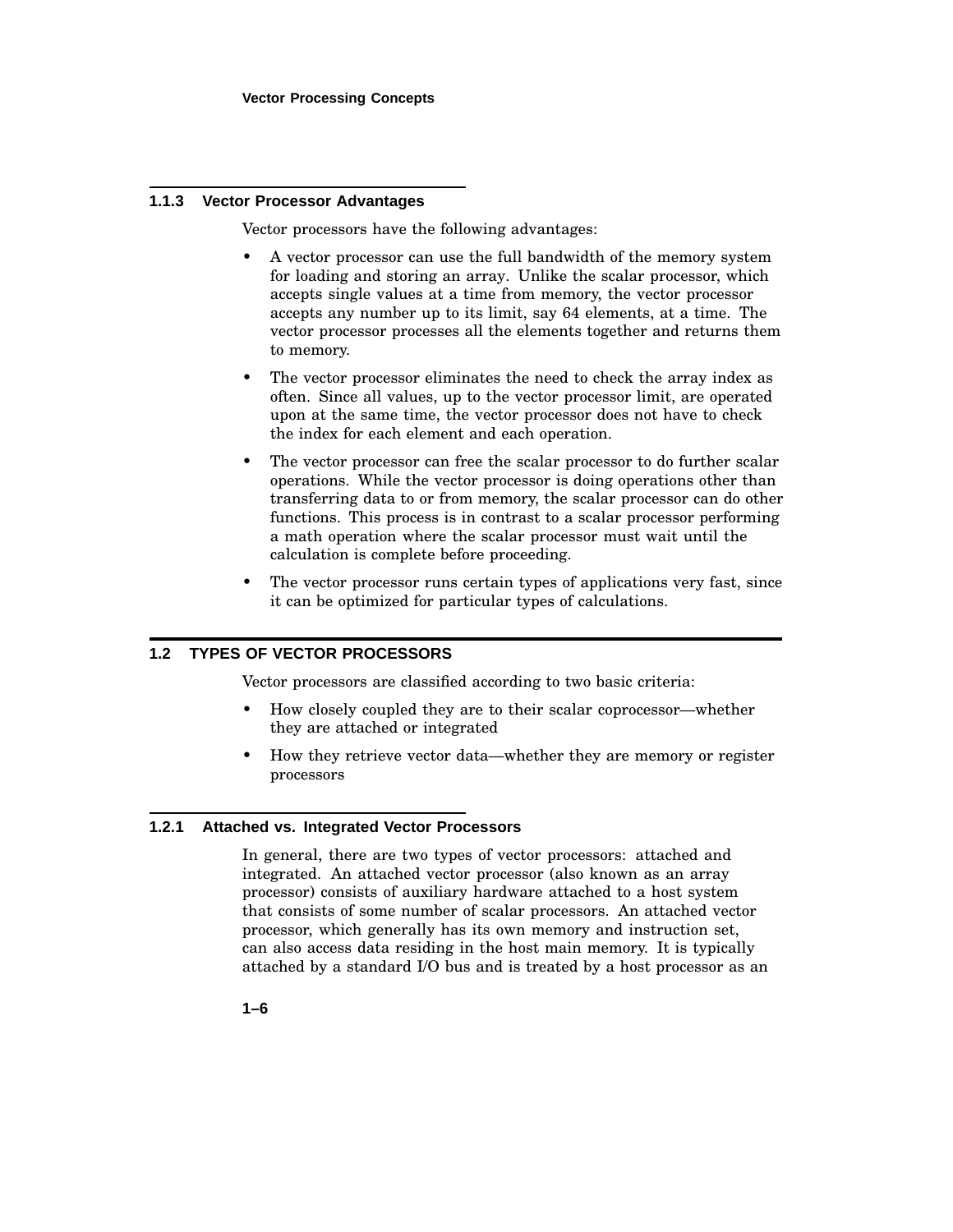I/O device, controlled under program direction through special registers and operating asynchronously from the host. Program data is moved back and forth between the attached processor and the host with standard I/O operations. The host processor requires no special internal hardware to use an attached vector processor.

There is no "pairing" of a host processor to an attached vector processor. A system can have multiple host scalar processors and one attached vector processor. Some systems can also have one host processor and a number of attached vector processors, all driven by a program executing on the host.

Because it runs in parallel with its host scalar CPU, an attached vector processor can give good performance for the proper applications. However, attached vector processors can be difficult to program, and the need to use I/O operations to transfer program data can result in very high overhead when transferring data between processors. If the data format of the attached processor is different from that of the host system, input and output conversion of the data files will be required.

To perform well on an attached vector processor, an application must have a high percentage of vector operations that need no I/O support from the host. Also, the computational time of those vector operations should be long compared to any required I/O operations.

An integrated vector processor, on the other hand, consists of a coprocessor that is tightly coupled with its host scalar processor; the two processors are considered a pair. The scalar processor is specifically designed to support its vector coprocessor, and the vector processor instruction set is implemented as part of the host's native instruction set. The two processors share the same memory and transfer program instructions and data over a dedicated high-speed internal path. They may also share special CPU resources such as cache or translation buffer entries. Since they share a common memory, no I/O operations are needed to transfer data between them. Thus, programs with a high ratio of data access to arithmetic operations will perform more efficiently on an integrated vector processor than on an attached vector processor.

An integrated vector processor can run synchronously or asynchronously with its scalar coprocessor, depending on the hardware implementation. When the scalar processor fetches and decodes a vector instruction, it passes the instruction to the vector processor. At that point, the scalar processor can either wait for the vector processor to complete the instruction, or it can continue executing and synchronize with the vector processor at a later time. Integrated processors that have this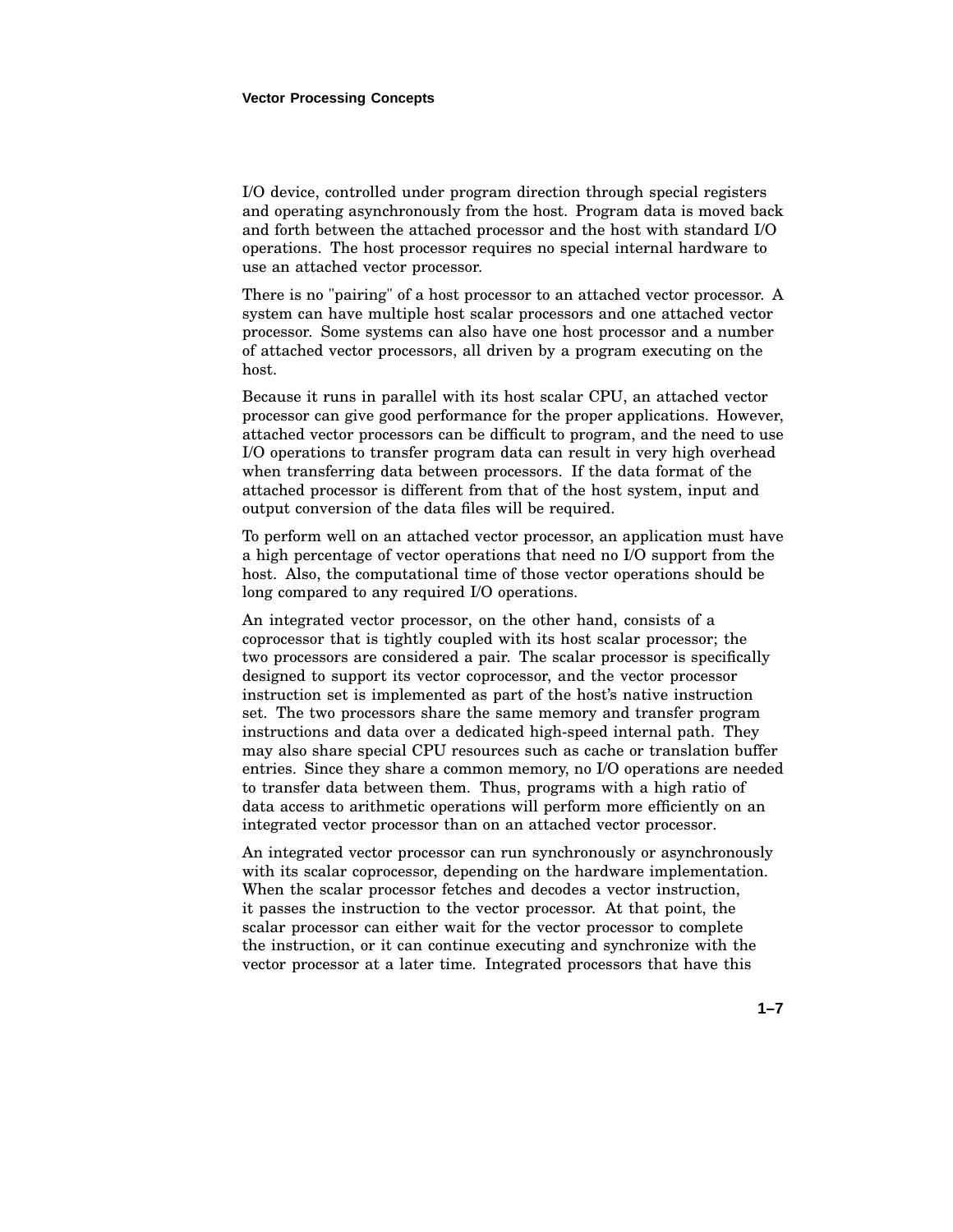ability to overlap vector and scalar operations can give better performance than those that do not.

#### **1.2.2 Memory vs. Register Integrated Vector Processors**

There are two types of integrated vector processor architectures: memoryto-memory and register-to-register.

In a memory-to-memory architecture, vector data is fetched directly from memory into the function units of the vector processing unit. Once the data is operated on, the results are returned directly to memory.

With a register-to-register (or load/store) architecture, vector data is first loaded from memory into a set of high-speed registers. From there it is moved into the function units and operated on. The resulting data is not returned to the registers until all operations are complete, at which point the vector data is stored back in memory.

For applications that use very long vectors (on the order of thousands of elements), a memory-to-memory architecture works quite well. Once the overhead involved in starting the vector operation is completed, results can be produced at the rate of one element per cycle. On the other hand, with a register-to-register architecture, only a limited segment of the array can be processed at once, and the load/store overhead (or latency) must be paid over and over. With long vectors, this overhead can reduce the performance advantage of high-speed registers.

However, several hardware techniques can be implemented by a registerto-register architecture that can help amortize this load/store overhead. By using techniques such as chaining and instruction overlap, multiple operations can be executed concurrently on the same set of vector data while that data is still in the vector registers. Intermediate (temporary) values need not be returned to memory. Such techniques are not possible with a memory-to-memory architecture.

#### **1.3 VECTORIZING COMPILERS**

Developing programs to take maximum advantage of a specific vector processor requires a great deal of knowledge of, and attention to, the particular vector computer hardware. Fortunately most applications that benefit from vector processing can be written in a high-level programming language, such as FORTRAN, and submitted to a vectorizing compiler for that language. The primary function of a vectorizing compiler is to analyze the source program for combinations of arithmetic operations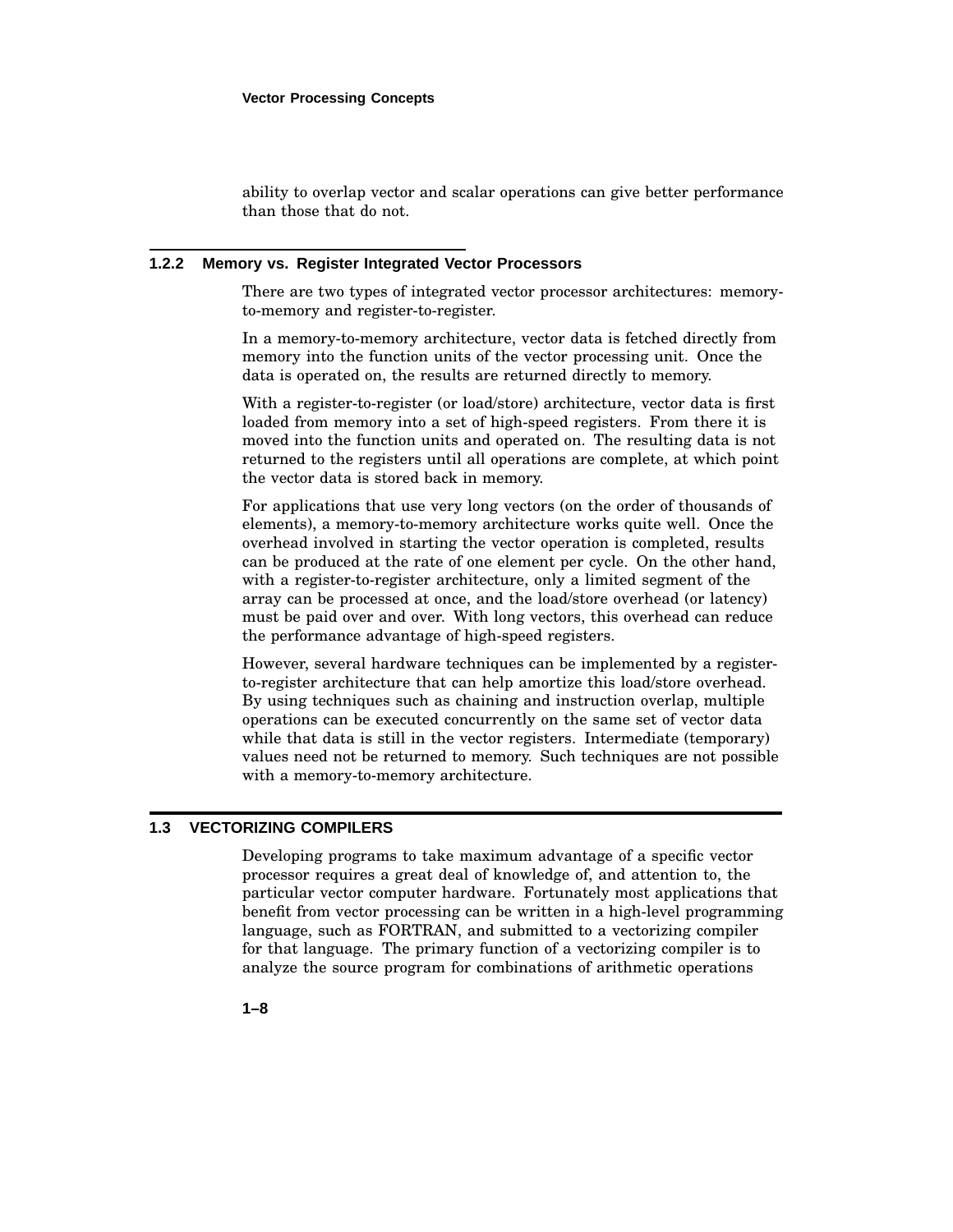for which vectorization will yield correct results and generate vector instructions for those operations. If the compiler cannot be certain that a particular expression can be correctly vectorized, it will not vectorize that portion of the source code. The vectorizing compiler can reorganize sections of the program code (usually inside formal loops) that can be vectorized.

Certain portions of all applications are nonvectorizable. Some programming techniques, by their nature, cannot be vectorized. For example, conditional branches into or out of a loop make it impossible for the compiler to know the range of the loop (that is, the vector length) before the code is executed.

In other instances, there may be an unclear relationship between multiple references to the same memory location (called an unknown dependency). In such a relationship, the final value of the location may or may not depend on serial execution of the code, and the compiler does not have enough information to determine whether it can vectorize.

Finally, there may be instances of constructs that could be vectorized but are not. The compiler may not be sophisticated enough to do so, the compiler may determine that vectorization would not be profitable in terms of performance, or the compiler may have insufficient information to determine that vectorization is safe.

#### **1.4 VECTOR REGISTERS**

A scalar register is a location in fast memory where data is stored or status bits can be placed to be read at a later time. A register has a set length, say 32 bits, or four consecutive 8-bit bytes.

A vector register is considerably larger. With the VAX, the vector register has a maximum length of 64 elements. Each element can contain up to 64 bits. The elements used can be enabled or disabled by setting bits in a Vector Mask Register (VMR). The programmer usually determines the range, or limits the number of elements used through a Vector Length Register (VLR) (see Figure 1–2). This range can vary, for example, from 0 to 64 elements. Of course, if the vector length = 0, no vector elements will be processed.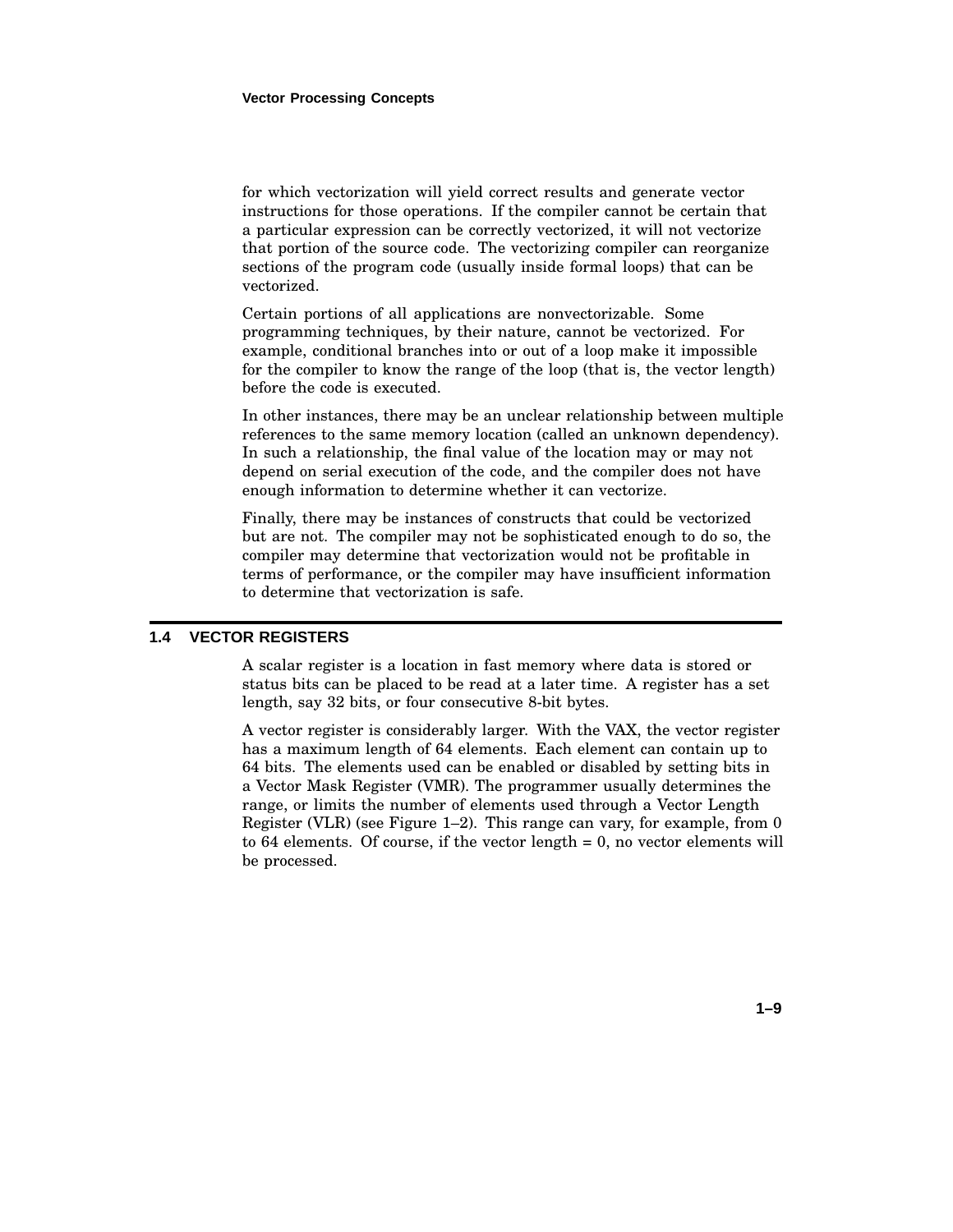



**1–10**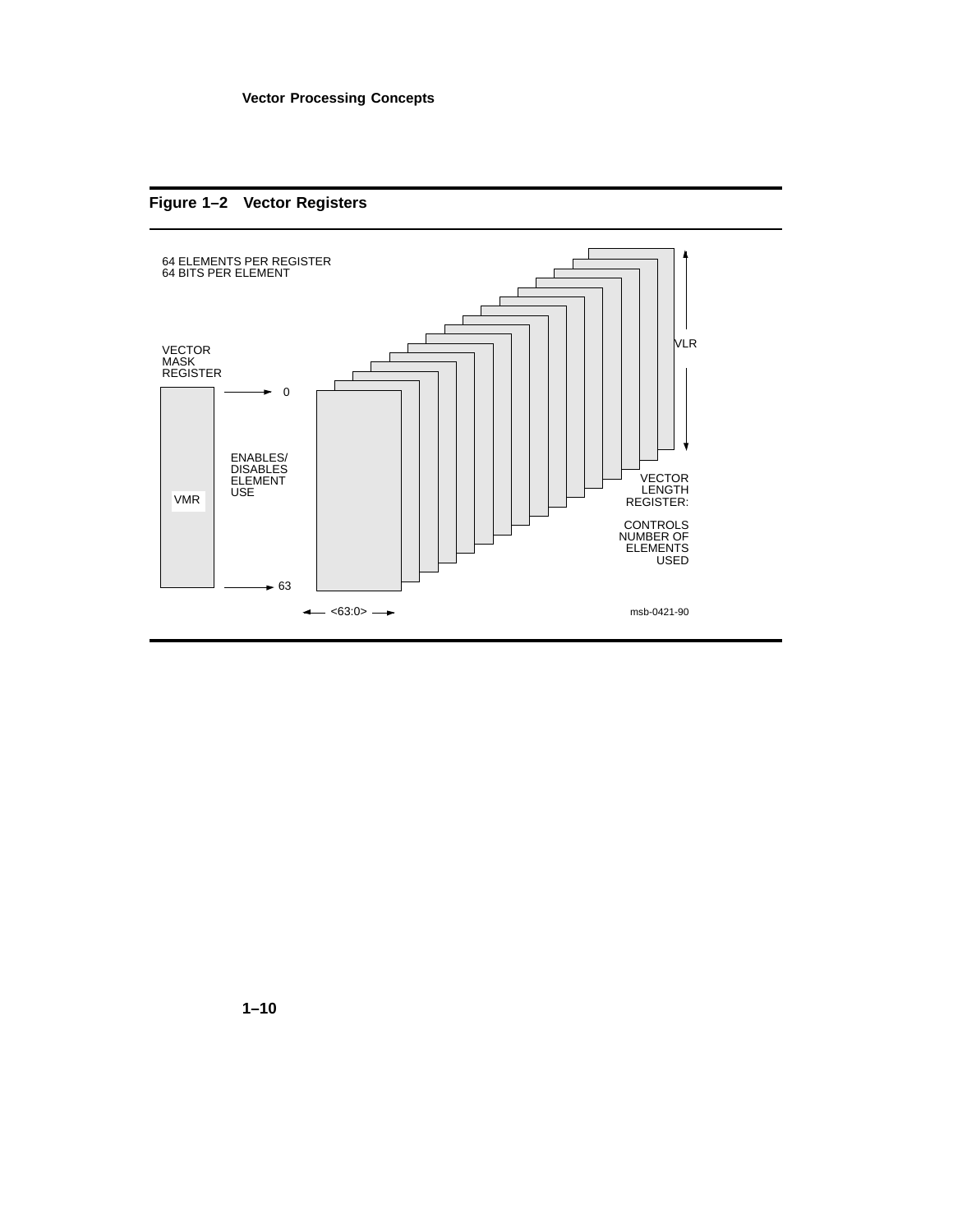#### **1.5 PIPELINING**

A vector function unit, or pipe, performs a specific function within a vector processor and operates independently of other function units. Some vector processors have three function units (see Figure 1–3): one for memory instructions, one for operations (such as add, subtract, and multiply), and one for miscellaneous instructions. Some vector processors have additional function units, specifically to perform additional arithmetic functions.

The performance of the arithmetic and memory function units of a vector processor can be improved using instruction pipelining. Pipelining can be thought of as "assembly line" processing. If a complicated operation can be divided into smaller subprocesses that can then be executed independently by different parts of the function unit, the total time required to execute the operation repeatedly is substantially less than if the operation is performed serially.

**Figure 1–3 Vector Function Units**

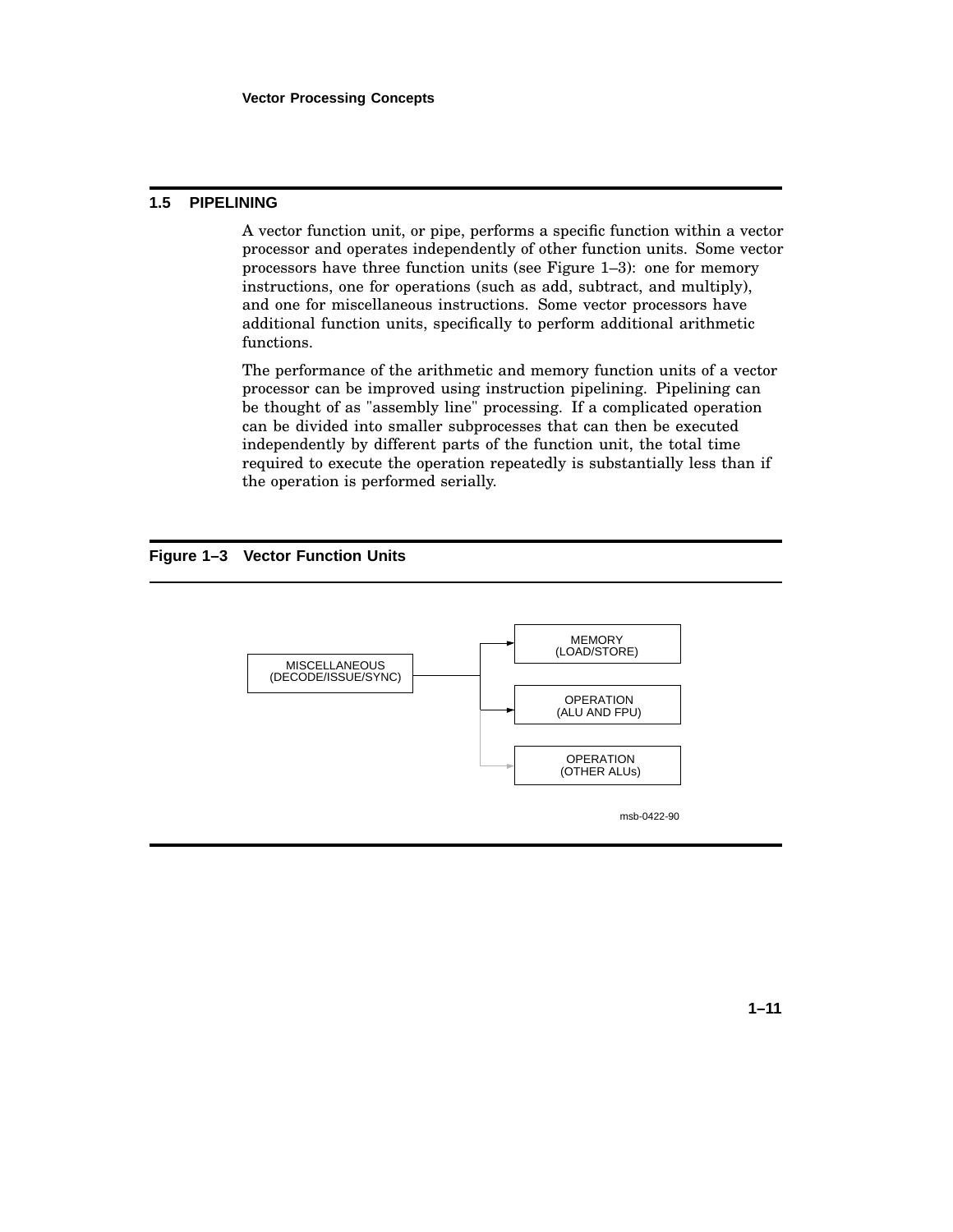#### **Vector Processing Concepts**

Figure 1–4 shows a concurrent execution of a process divided into four subprocesses. Each subprocess has five operations (A, B, C, D, and E), which start at different times. Operation A might be a load, operation B might be an add, ... and operation E might be a store. There is some overhead in starting the process, but once that overhead (or pipeline latency) is paid, the function unit produces one result per cycle.

### **Figure 1–4 Pipelining a Process**

| TIME              |   |   |   |   |   |   | T1 T2 T3 T4 T5 T6 T7 T8              | T9 | - T |  |             |  |
|-------------------|---|---|---|---|---|---|--------------------------------------|----|-----|--|-------------|--|
|                   |   |   |   |   |   |   |                                      |    |     |  |             |  |
| <b>SUBPROCESS</b> | A | B | C | D | Е |   |                                      |    |     |  |             |  |
|                   |   | A | B | C | D | E |                                      |    |     |  |             |  |
|                   |   |   | A | B | C | D | E                                    |    |     |  |             |  |
|                   |   |   |   | A | B | C | D                                    | Е  |     |  |             |  |
|                   |   |   |   |   |   |   | CONCURRENT EXECUTION OF A SUBPROCESS |    |     |  | msb-0423-90 |  |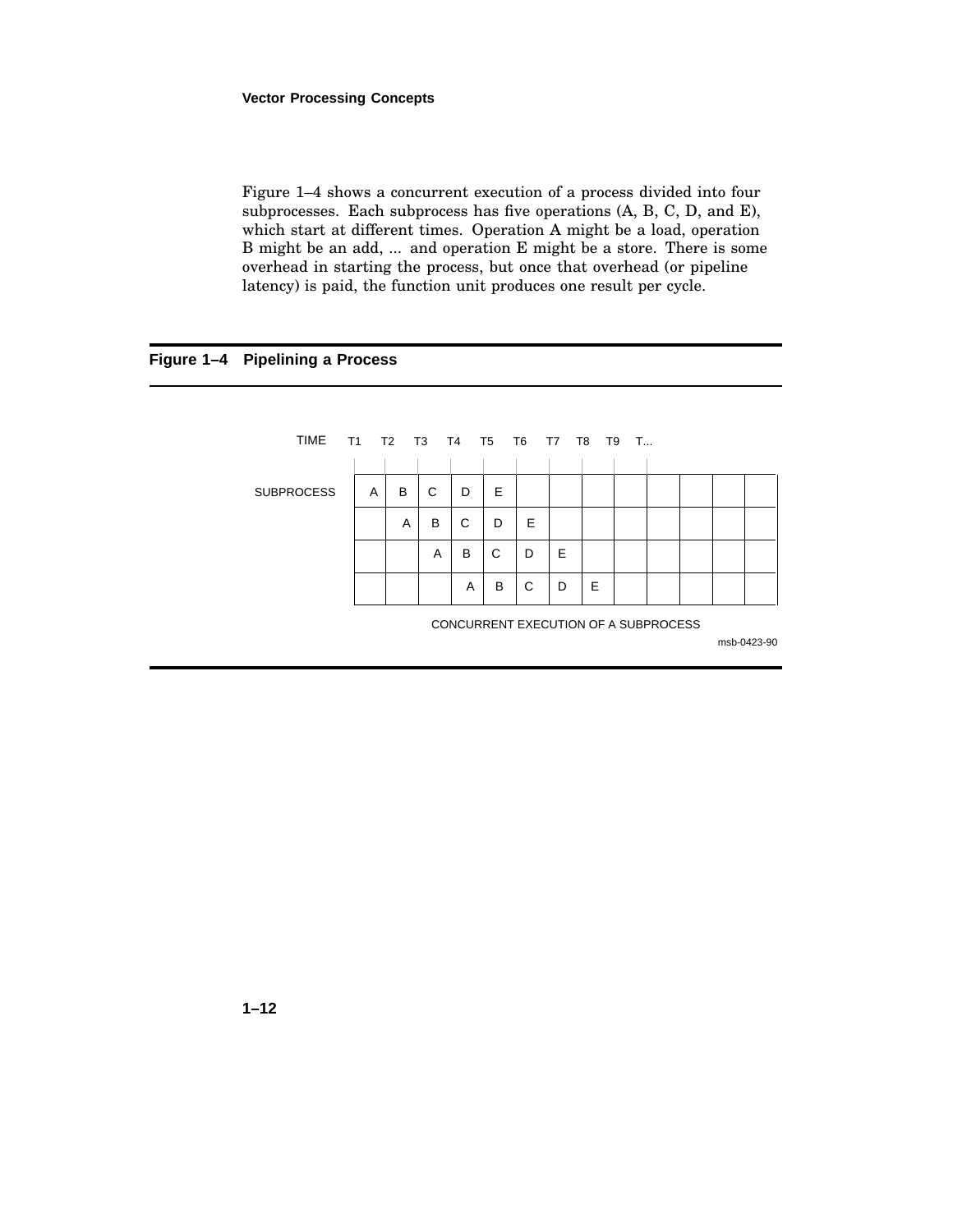Because most arithmetic and memory operations can be broken down into a series of one-cycle steps, the function units of a vector processor are generally pipelined. Thus, after initial pipeline latency, the function units can process an entire vector in the number of cycles equal to the length of the input vector—one vector element result per cycle. This time interval (known as a chime) is approximately equal (in cycles) to the length of the vector plus the pipeline latency.

A vector instruction operates on an array of data, so the pipelined execution of vector instructions allows the overlap of multiple iterations of the same vector instruction operating on different data items. The pipeline length equals its number of segments. The maximum number of data elements operated on at any one time equals the pipeline length. Pipelining accommodates the variable array lengths found in vector instructions.

Instruction pipelining can be enhanced by providing multiple parallel pipelines, which operate on different vector elements, within a function unit. As an example, assume a vector has 64 elements. If the vector processor has a function unit with four pipelines, the following processing can be executed in parallel:

Pipe 0 operates on elements 0, 4, 8, ..., 60 Pipe 1 operates on elements 1, 5, 9, ... , 61 Pipe 2 operates on elements 2, 6, 10, ... , 62 Pipe 3 operates on elements 3, 7, 11, ... , 63

This obviously results in much faster execution than a single pipeline, giving four results per cycle instead of only one. After the pipeline latency, the 64 elements can be processed in 16 cycles rather than in 64.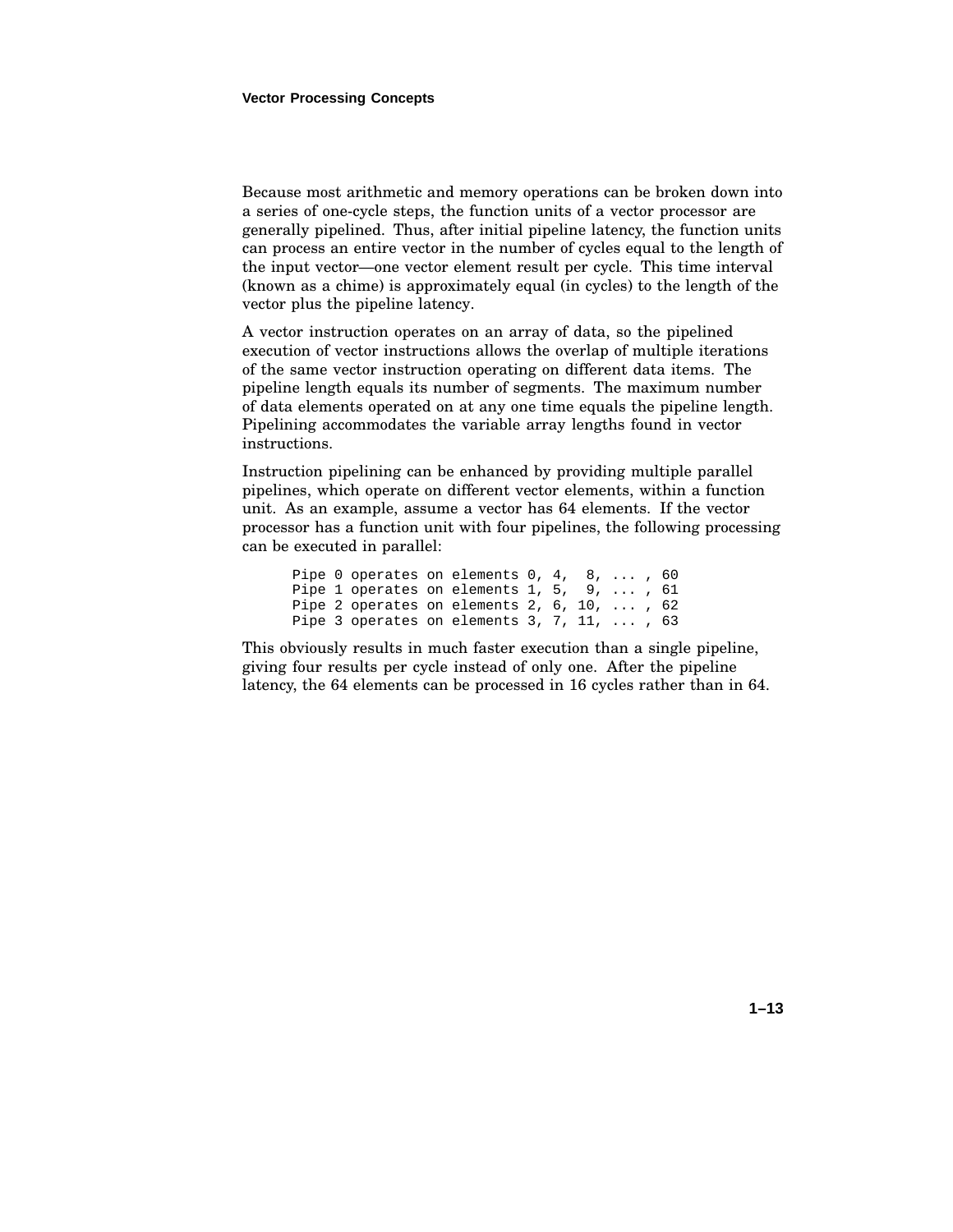#### **1.6 STRIPMINING**

An array longer than the maximum vector register length of a vector processor must be split into two or more subarrays or vectors, each of which can fit into a vector register. This procedure is known as stripmining (or sectioning), and it is performed automatically by a vectorizing compiler when the source program operates on loops longer than the maximum vector length.

For example, suppose the following FORTRAN loop is vectorized to be run on a vector processor with registers that are 64 elements long:

```
DO 20 I=1,350
 A(I) = B(I) + C(I)20 CONTINUE
```
Because the vector registers can only hold 64 elements, the compiler vectorizes the loop by splitting the vector into six subvectors to be processed separately.

As typically happens, one subvector in this example is shorter than the full length of a vector register. This short subvector is processed first. Conceptually, the compiler generates vector instructions for the following functions:

```
DO I = 1,30A(I) = B(I) + C(I)ENDDO
DO I = 31, 350, 64DO J = I, I+63A(J)=B(J) + C(J)ENDDO
ENDDO
```
Note that the compiler must also generate code to set the Vector Length Register to 30 before processing the short vector and then reset it to 64 before processing the remaining vectors.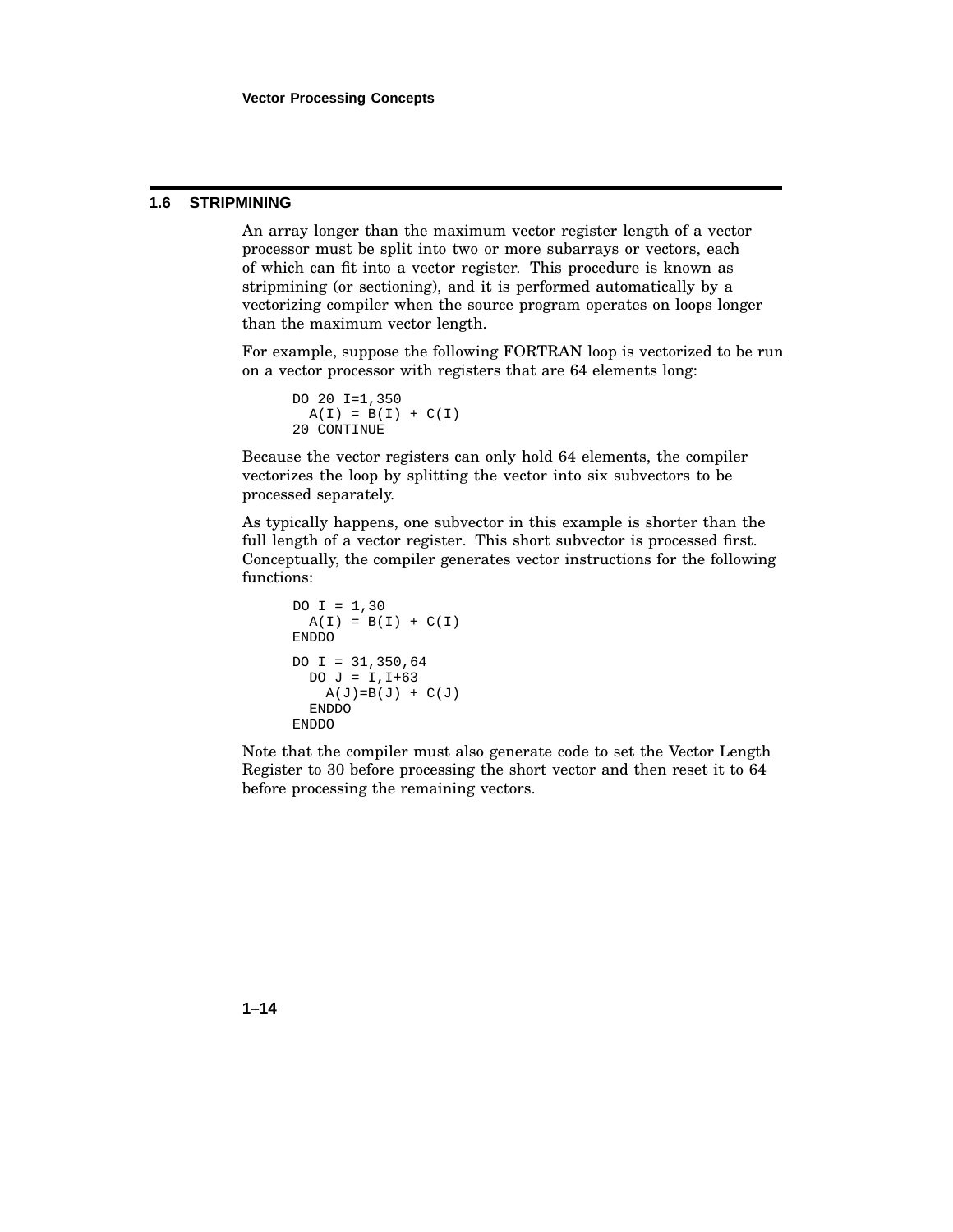#### **1.7 STRIDE**

To a vector processor, a vector in memory is characterized by a start location, a length, and a stride. Stride is a measure of the number of memory locations between consecutive elements of a vector. A stride equal to the size of one vector element, known as unity stride, means that the vector elements are contiguous in memory. A constant stride greater than the size of one element means that the elements are noncontiguous but are evenly spaced in memory (see Figure 1–5). Most vector processors can load and store vectors that have constant stride.

Not all vector data is constant-strided, however. In some vectors, the distance between consecutive elements in memory is not constant but varies for each pair of elements. Such vectors can be scattered throughout memory and are said to be random-strided or nonstrided (see Figure 1–6). For example, a sparse matrix is generally treated as a nonstrided vector.

Some earlier vector processors did not support this kind of vector. On those systems, special software routines were required to gather the nonstrided vector into a temporary contiguous vector that could be accessed by constant-strided vector memory instructions.

Today, most vector processors support nonstrided vectors with special load and store instructions called gather and scatter.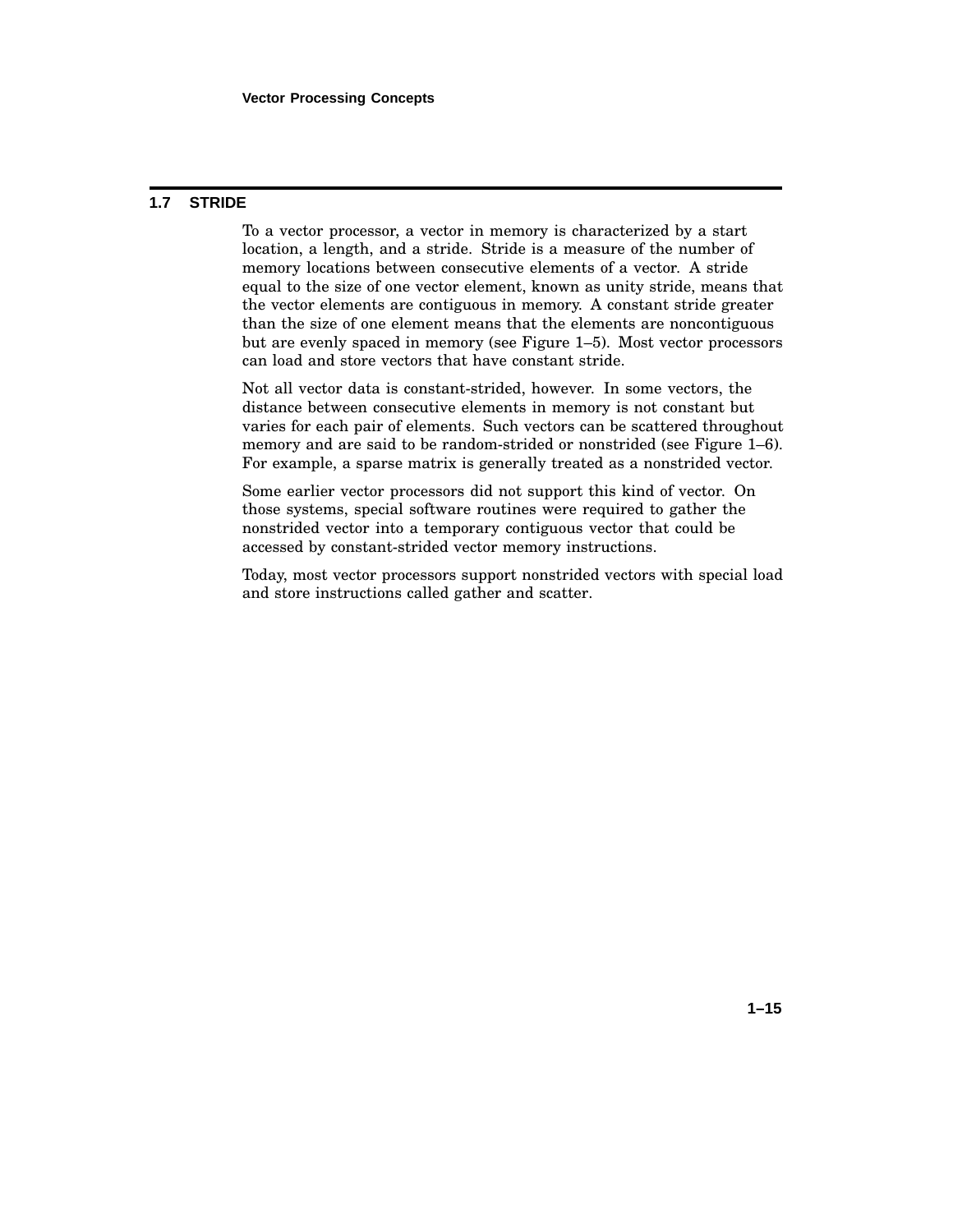



## **Figure 1–6 Random-Strided Vectors in Memory**

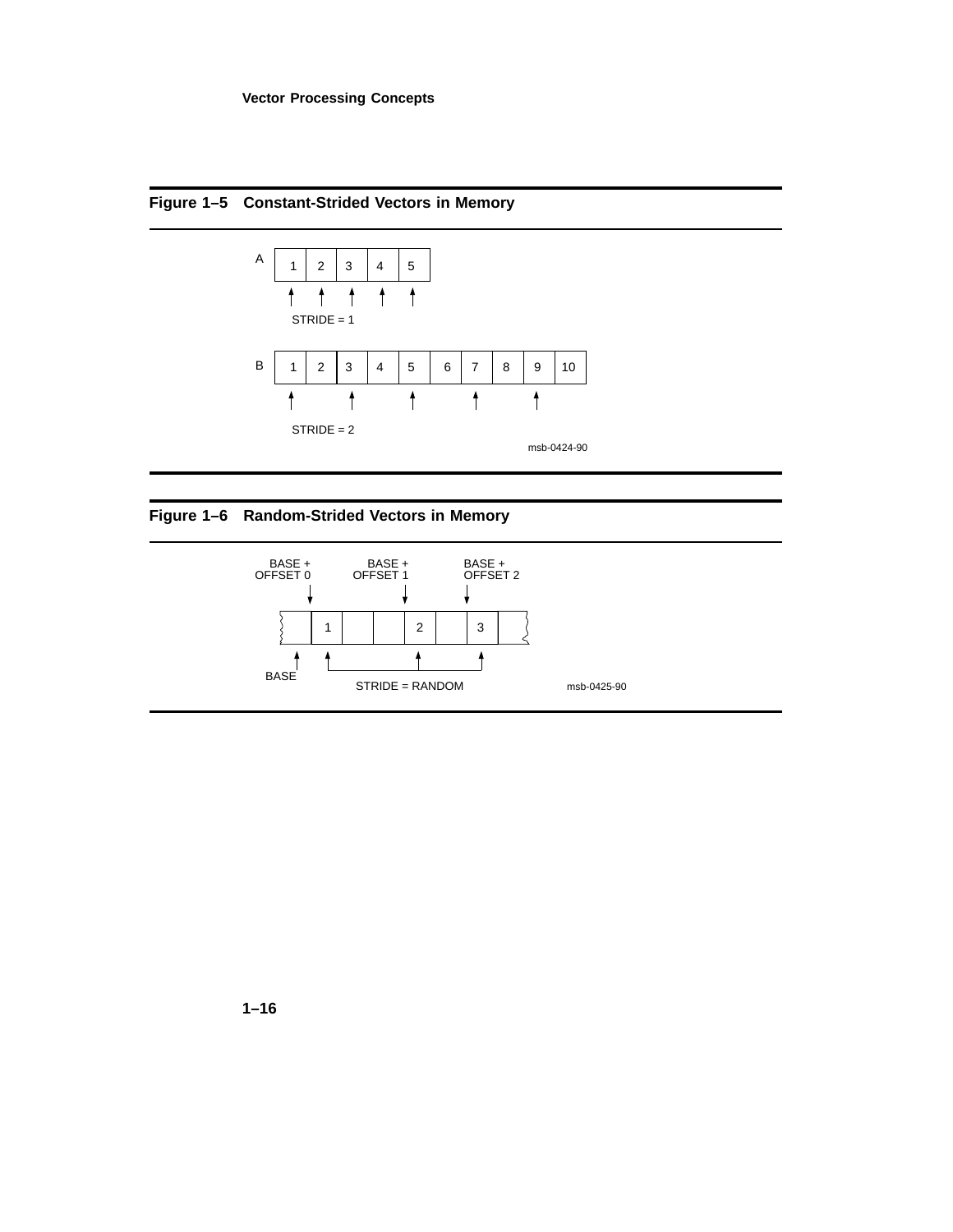#### **1.8 GATHER AND SCATTER INSTRUCTIONS**

To support random-strided vectors, gather and scatter instructions operate under control of a vector register that contains an index vector. For each element in the vector, the corresponding element in the index vector contains an offset from the start location of the vector in memory. The gather instruction uses these offsets to "load" the vector elements into the destination register, and the scatter instruction uses them to "store" the vector elements back into memory (see Figure 1–7).

#### **Figure 1–7 Vector Gather and Scatter Instructions**

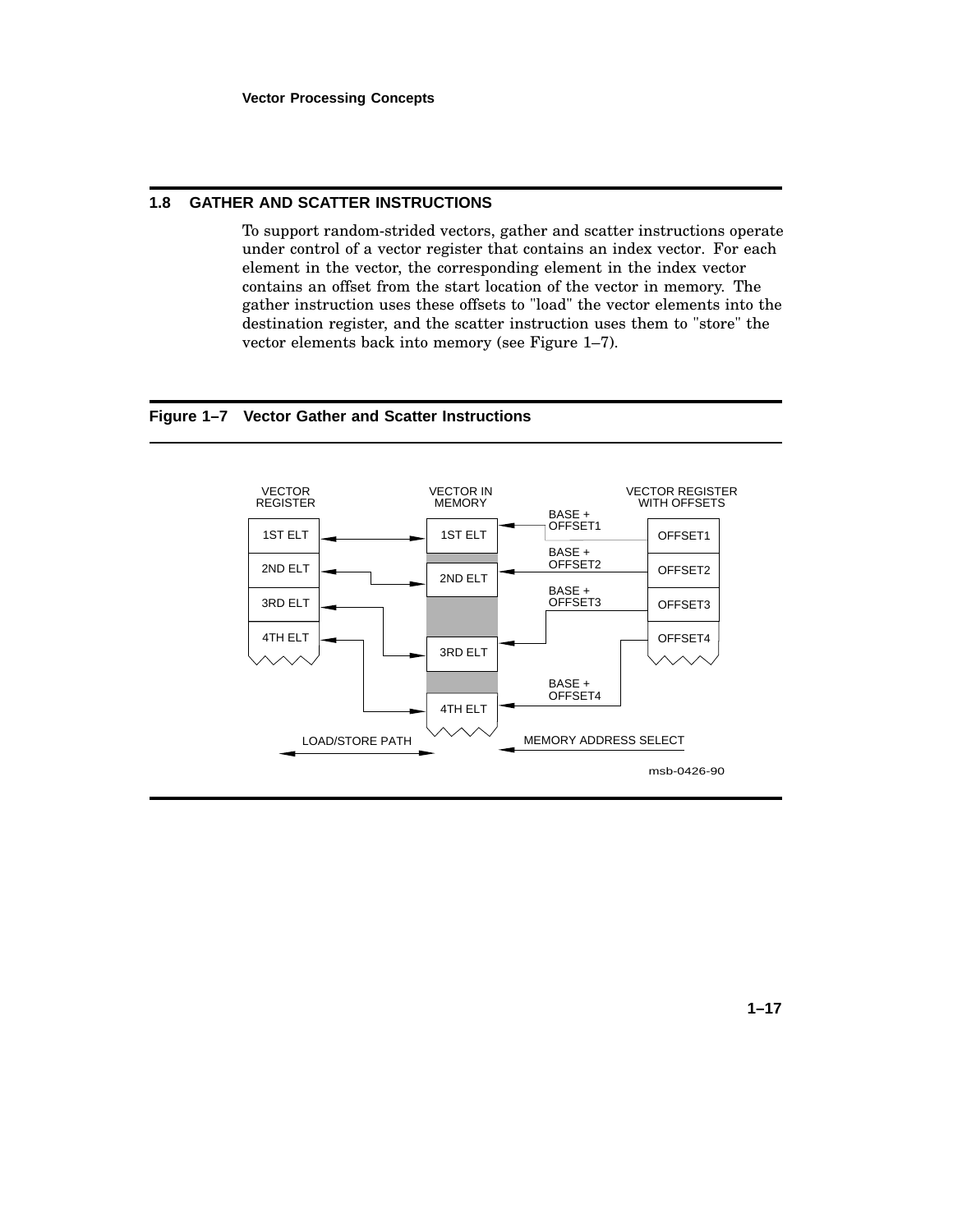#### **1.9 COMBINING VECTOR OPERATIONS TO IMPROVE EFFICIENCY**

Some of the techniques available to increase vector instruction efficiency include overlapping and chaining.

#### **1.9.1 Instruction Overlap**

Overlapping instructions involves combining two or more instructions to overlap their execution to save execution time. If a vector processor has independent function units, it can perform different operations on different operands simultaneously. Overlapping provides a significant gain in performance. If a register must be reused or if data is not yet available, overlapping may not be possible.

#### **1.9.2 Chaining**

Chaining, a special form of instruction overlap, is possible with multiple function units. Chaining is passing the result of one operation in one function unit to another function unit. For example, an add instruction followed by a store command can "combine" so each element of the vector is stored as soon as the result is obtained. The processor does not have to wait for the add instruction to finish before storing the data.

```
VADD V1,V2,V3
VSTORE V3
```
As results are generated by the add instruction, they are immediately available for input to the waiting store instruction. The store instruction can then begin processing the data.

Instruction chaining only works if all the data to be processed is available at the beginning of the pipeline. If the result of one operation must be used as input to another operation in the same data stream, instruction chaining cannot be used.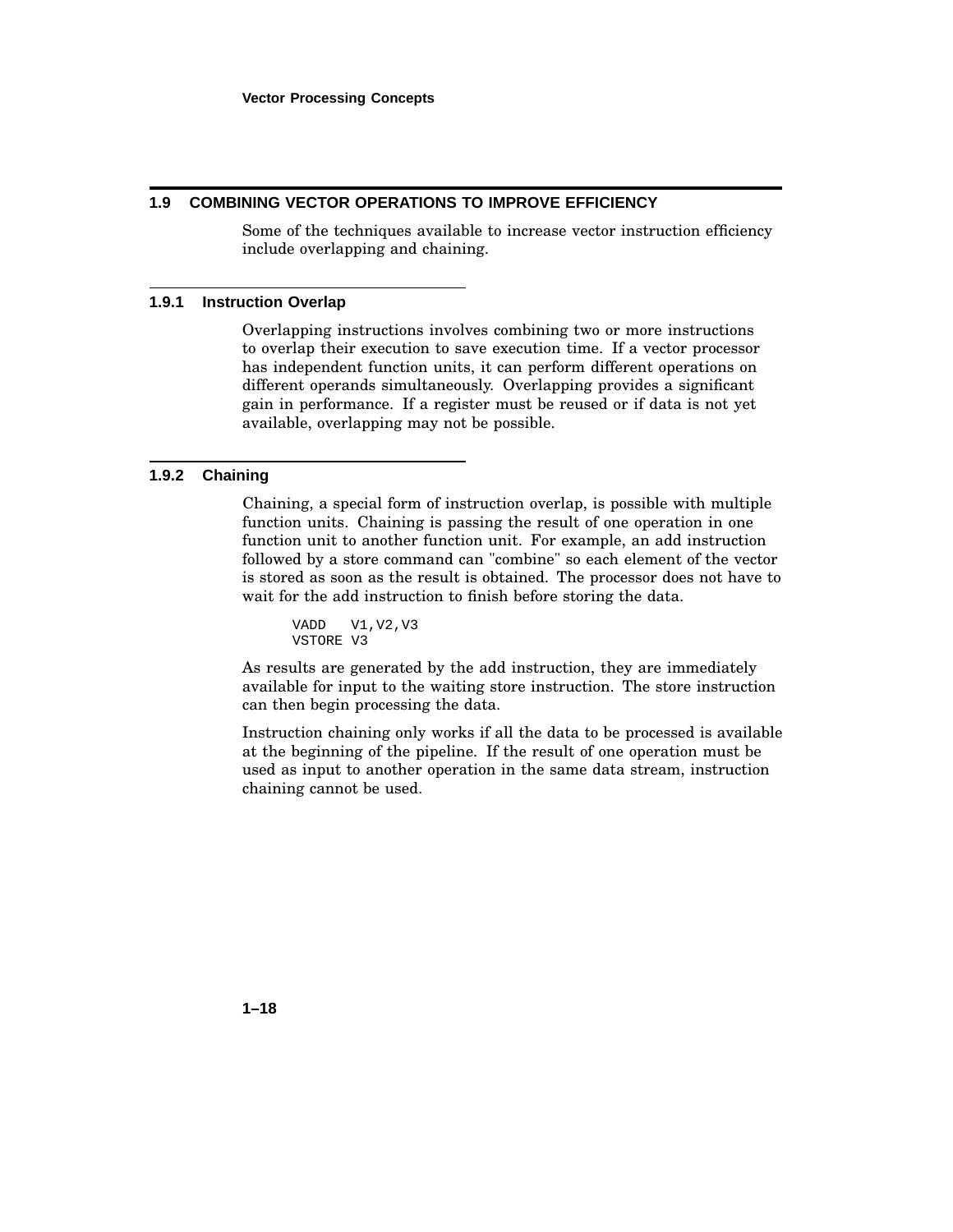#### **1.10 PERFORMANCE**

The performance of scalar computers has been measured for some time using millions of instructions executed per second (MIPS). MIPS is not a good measure of speed for vector processors, since one instruction produces many results. Vector processor execution speed, instead, is measured in millions of floating-point operations per second (MFLOPS). Other abbreviations used are MegaFLOPS, MOPS (millions of operations per second), and RPM (results per microsecond). Some of the largest computers measure speed in gigaFLOPS or billions of floating-point operations per second.

The peak MFLOPS value is a vector processor's best theoretical performance, in terms of the maximum number of floating-point operations per second. For a vector processor having a processor cycle time of 5 nanoseconds and 1 arithmetic unit per pipeline, its peak MFLOPS performance (defined as 1 divided by the cycle time) is determined as follows:  $\frac{1}{2}$ 

$$
(1/5^{-9}) = 0.2X(10^9) = 200M FLOPS
$$

#### **1.10.1 Amdahl's Law**

Amdahl's Law indicates that the performance of an application on a computer system with two or more processing rates is dominated by the slowest process. Vector processing is faster than scalar processing executing the same operation, yet the primary factor that determines a computer's speed is the speed of the scalar processor (see Figure 1–8).

Amdahl's law, expressed as an equation, gives the time (*T*) to perform *N* operations as:

T = N X (%scalar operations X time/scalar operation + %vector operations X time/vector operation)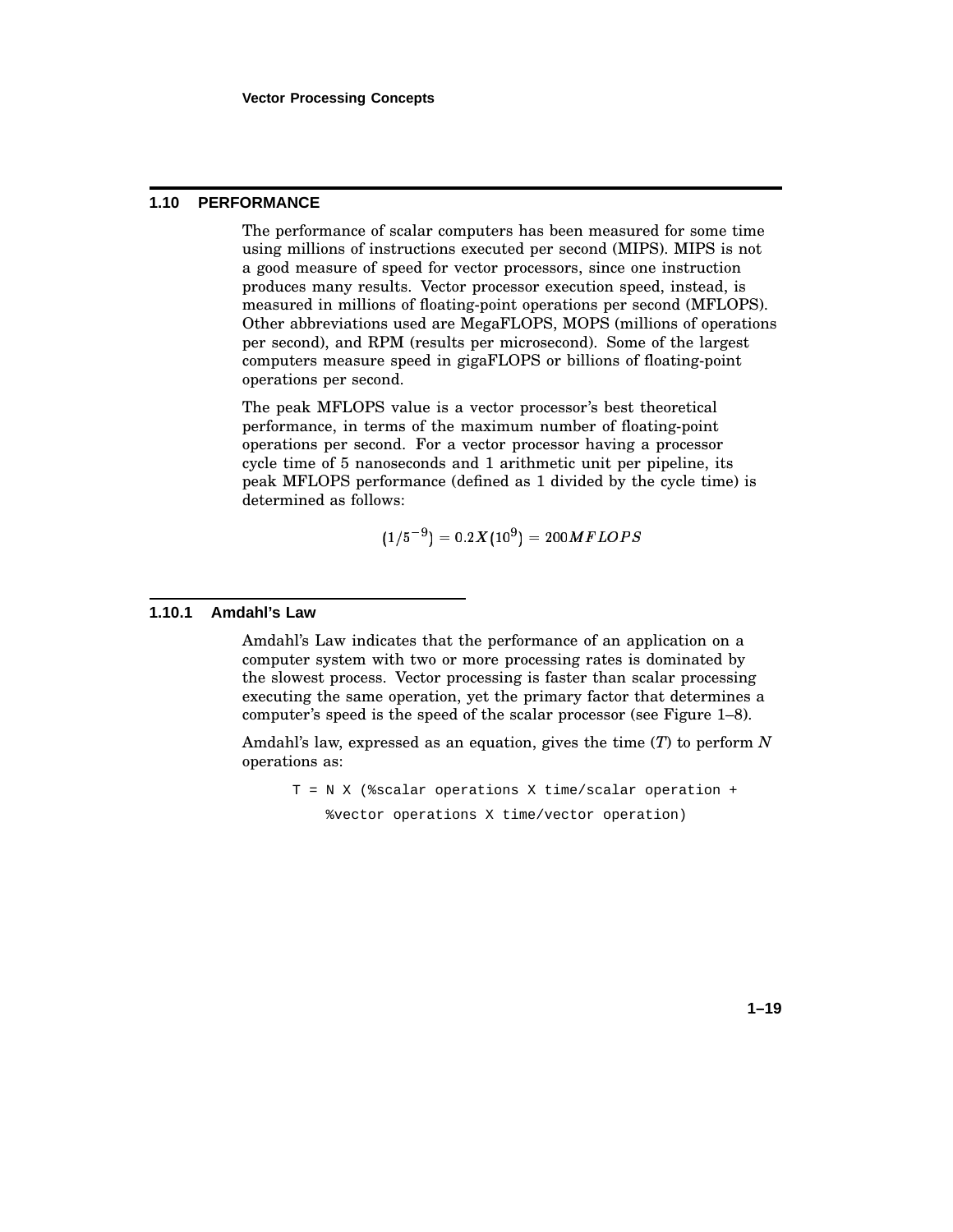

**Figure 1–8 Computer Performance Dominated by Slowest Process**

**1–20**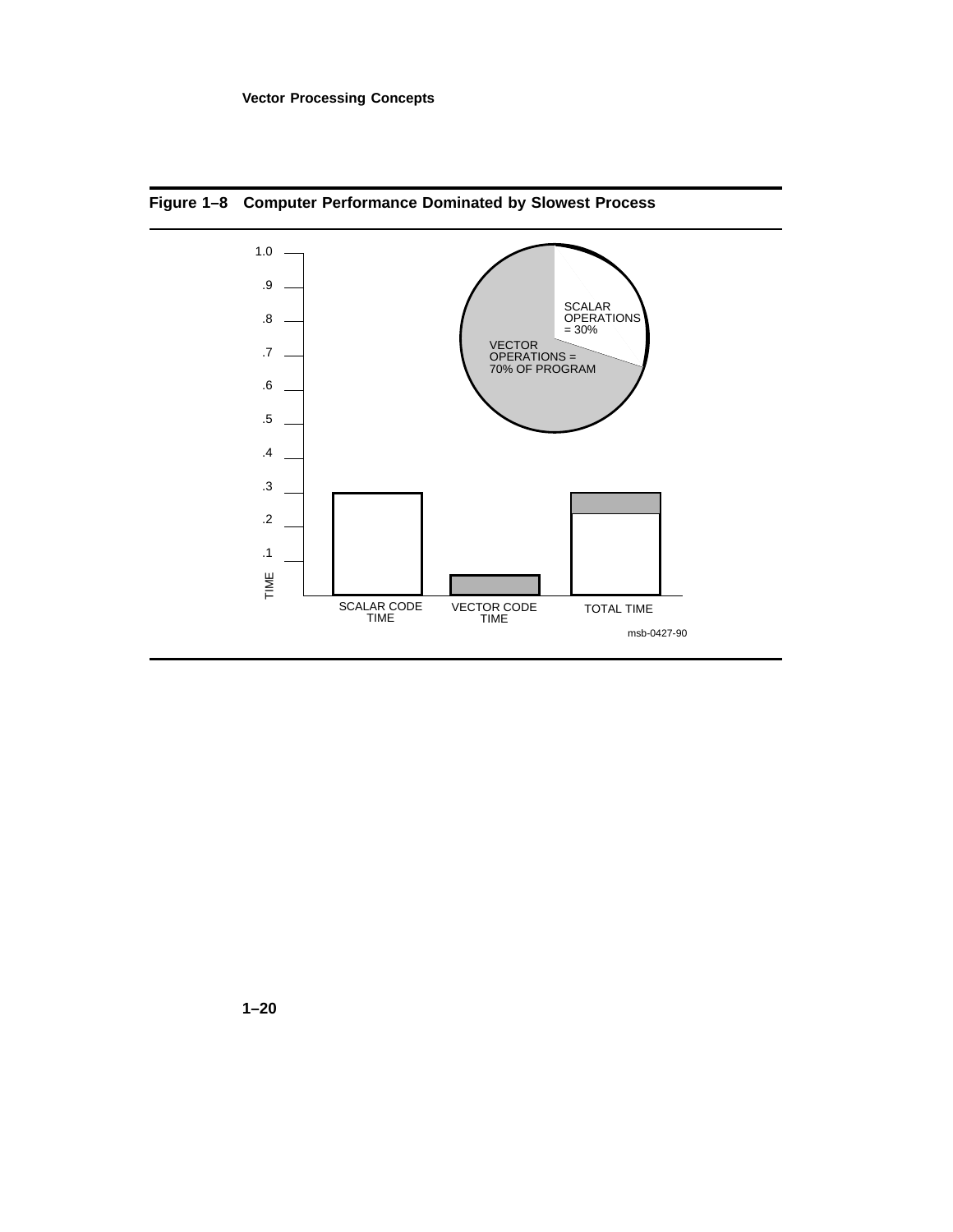#### **1.10.2 Vectorization Factor**

Some computer programs use only a portion of the code during the majority of the execution time. For example, a program may spend most of its time doing mathematical calculations, which comprise only 20% of its code. The vectorization factor may be defined as the percentage of the original scalar execution time that may be vectorized. Figure 1–9 shows how the performance increases as more code is vectorized.

#### **Figure 1–9 Computer Performance vs. Vectorized Code**

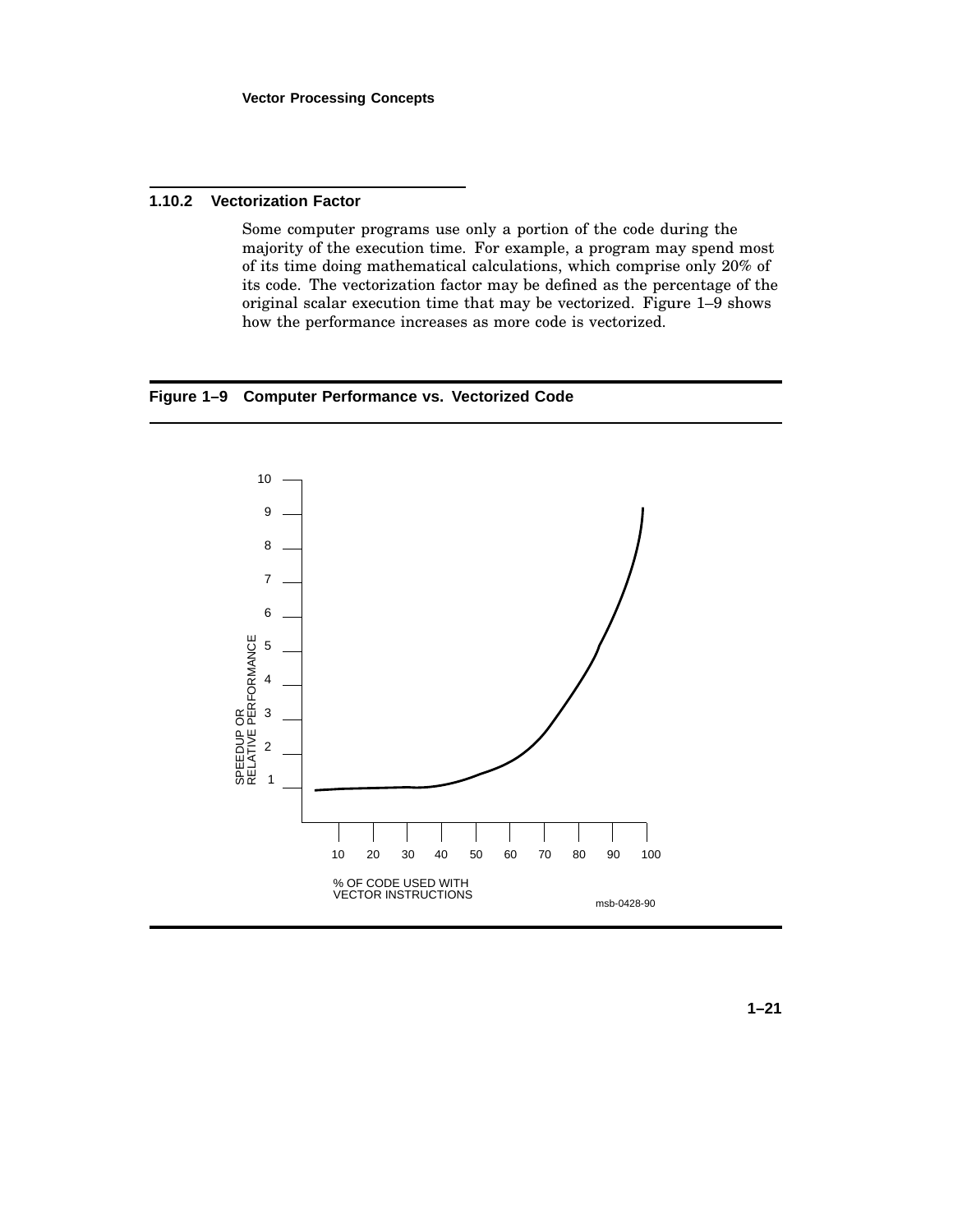Consider a scalar program that uses 20% of its code 70% of the time. If this 20% portion of the code is converted to vector processing code, the program is considered to have a vectorization factor of 70%. If the time for the scalar operation is set to 1 and the time for a vector operation is 10%, we have:

$$
T = N * (.30 * 1 + .70 * .1)
$$
  
 $T = N * .37$ 

If performance (*P*), equals operations performed (*N*) per unit time (*T*) then, with  $T = N^*$ .37:

$$
P = N / T = N / (N * .37) = 1 / .37 = 2.7
$$

The improved performance, shown in Figure 1–9, would be about 2.7 times faster than a scalar processor. Vectorization factors above 70% achieve performance above the same computer using scalar processing. The speedup ratio is defined as the vector performance divided by the scalar performance.

#### **1.10.3 Crossover Point**

The crossover point is the vector length or number of elements at which the vector unit exceeds the performance of the scalar unit for a particular instruction or sequence. To achieve a performance improvement on a given vector processor, a vectorized application should have an average vector length that is larger than the crossover point for that processor and the vector operations used.

The smaller the crossover point, the better. A crossover point of 11 means that DO loops below 11 elements are performed faster using a scalar processor than by using a vector processor. This point is a result of the overhead instructions and time required to set up the vector processor, process the data, and return the solution. This point varies from computer to computer.

Vector operations add some startup overhead, putting a limit on the minimum number of elements in an array. For small arrays, the time to process and compile the data is usually longer than doing the same process on a scalar processor.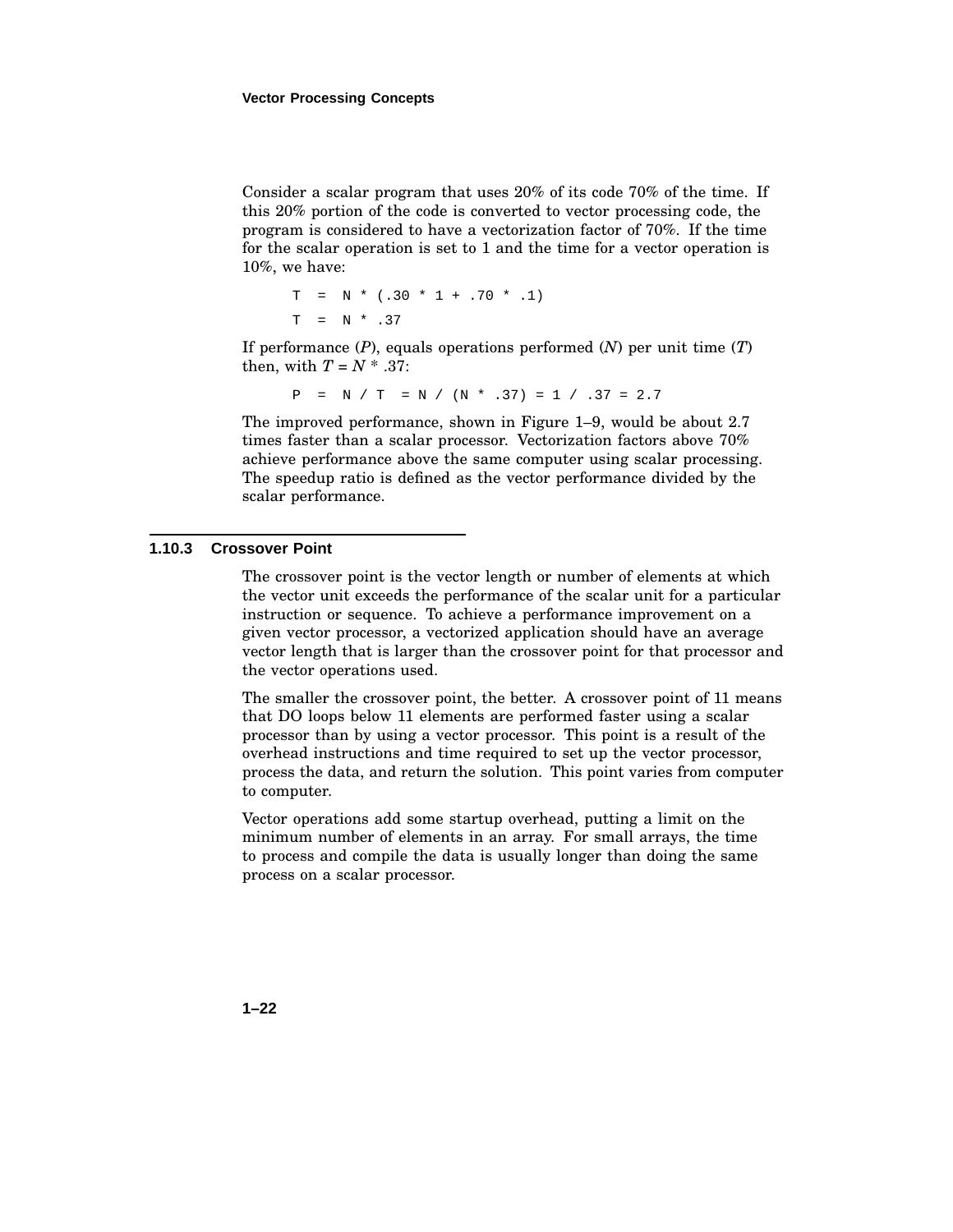# **VAX 6000 Series Vector Processor**

This chapter describes the vector processor module for the VAX 6000 series. The basic hardware is briefly described and then the hardware components are discussed from the software perspective.

The chapter includes the following sections:

- Overview
- Block Diagram
- Vector Control Unit
- Arithmetic Unit
- Load/Store Unit
- Vector Processor Registers
- Memory Management
- Cache Memory
- Vector Pipelining
- Instruction Execution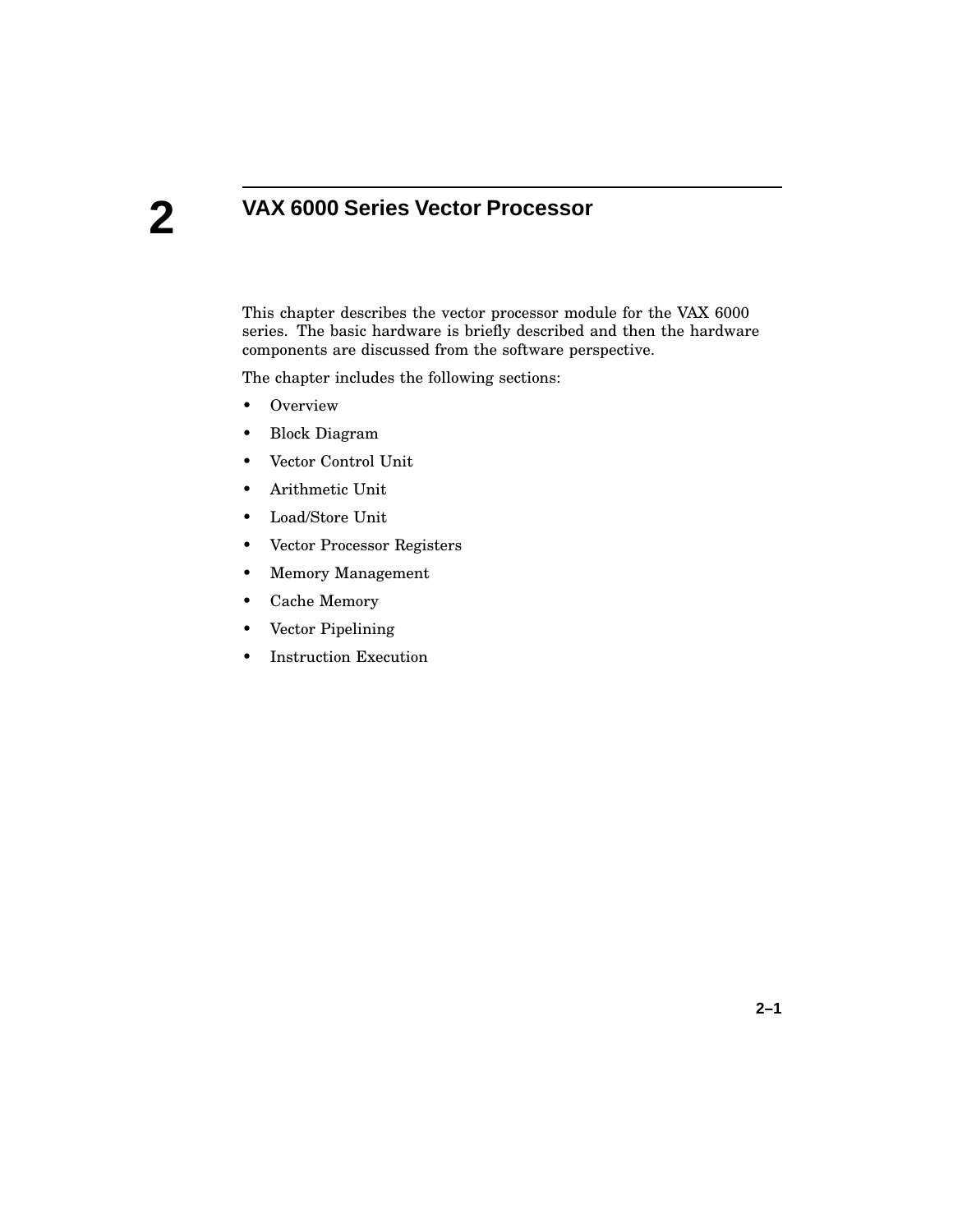#### **2.1 OVERVIEW**

The FV64A vector processor is a single-board option that implements the VAX vector instruction set. This module requires a scalar CPU module for operation. The scalar/vector pair implement the VAX instruction set plus the VAX vector instructions. Figure 2–1 is a block diagram of the scalar/vector pair. The vector processor occupies a slot adjacent to the scalar CPU on the XMI. The two processors are connected by the vector interface bus (VIB) cable.

The C-chip on the scalar module provides the operand and control interface between the scalar CPU and the vector module. This interface is used to issue vector instructions to the vector module, which then executes the instruction, including all memory references necessary to load or store vector registers. The vector processor receives all instructions and returns status to the scalar CPU across the VIB. For memory references, the vector processor has its own independent path to main memory.

The system supports multiple scalar CPUs with a single scalar/vector pair. For a single scalar/vector pair, two memory controllers are required. It also supports a dual scalar/vector pair, for which four memory controllers are required to support the memory traffic.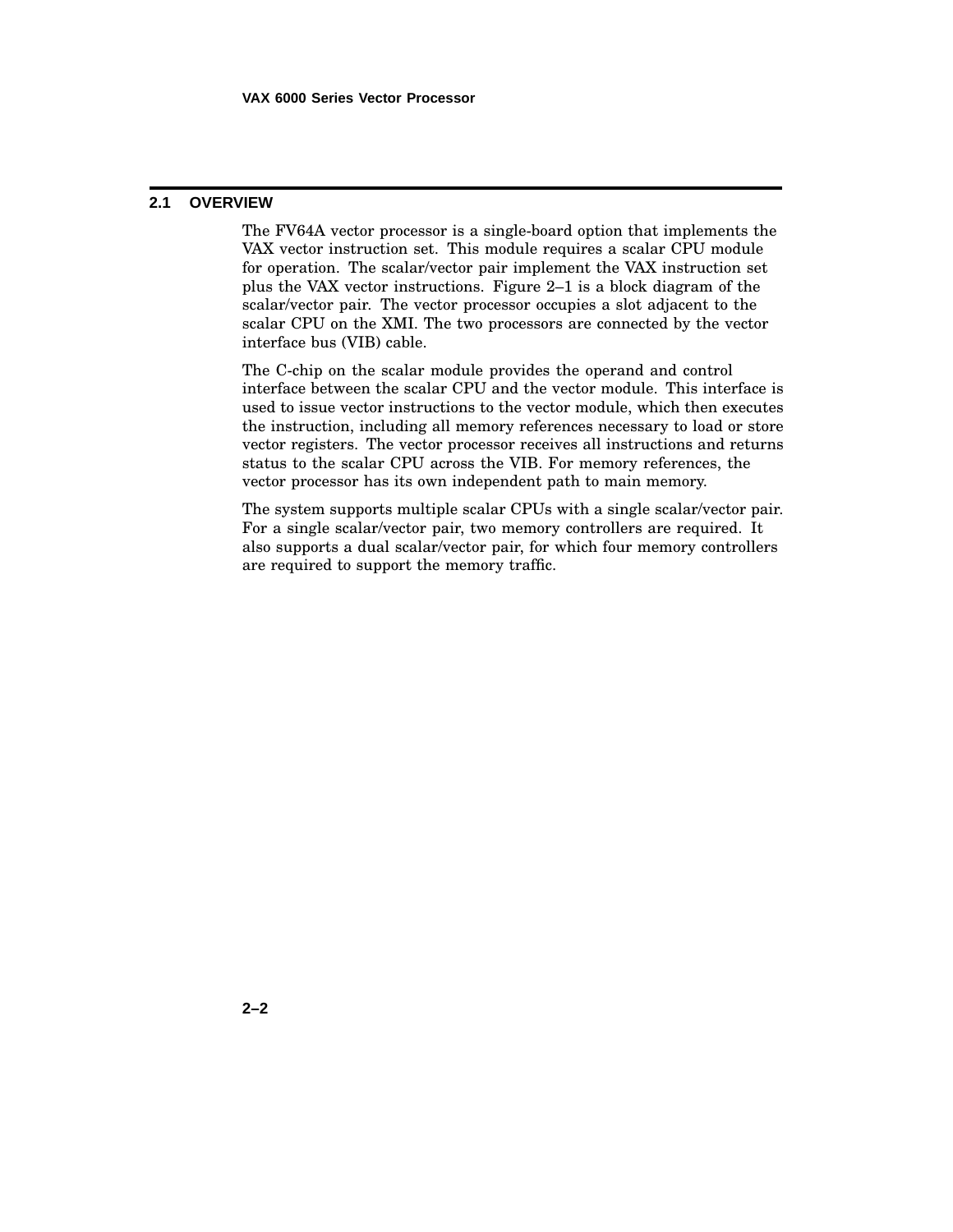



### **2.2 BLOCK DIAGRAM**

The FV64A module is divided into three separate functional units:

- Vector control unit
- Arithmetic unit
- Load/store unit

All three functional units can operate independently. Figure 2–2 is a block diagram of the vector module.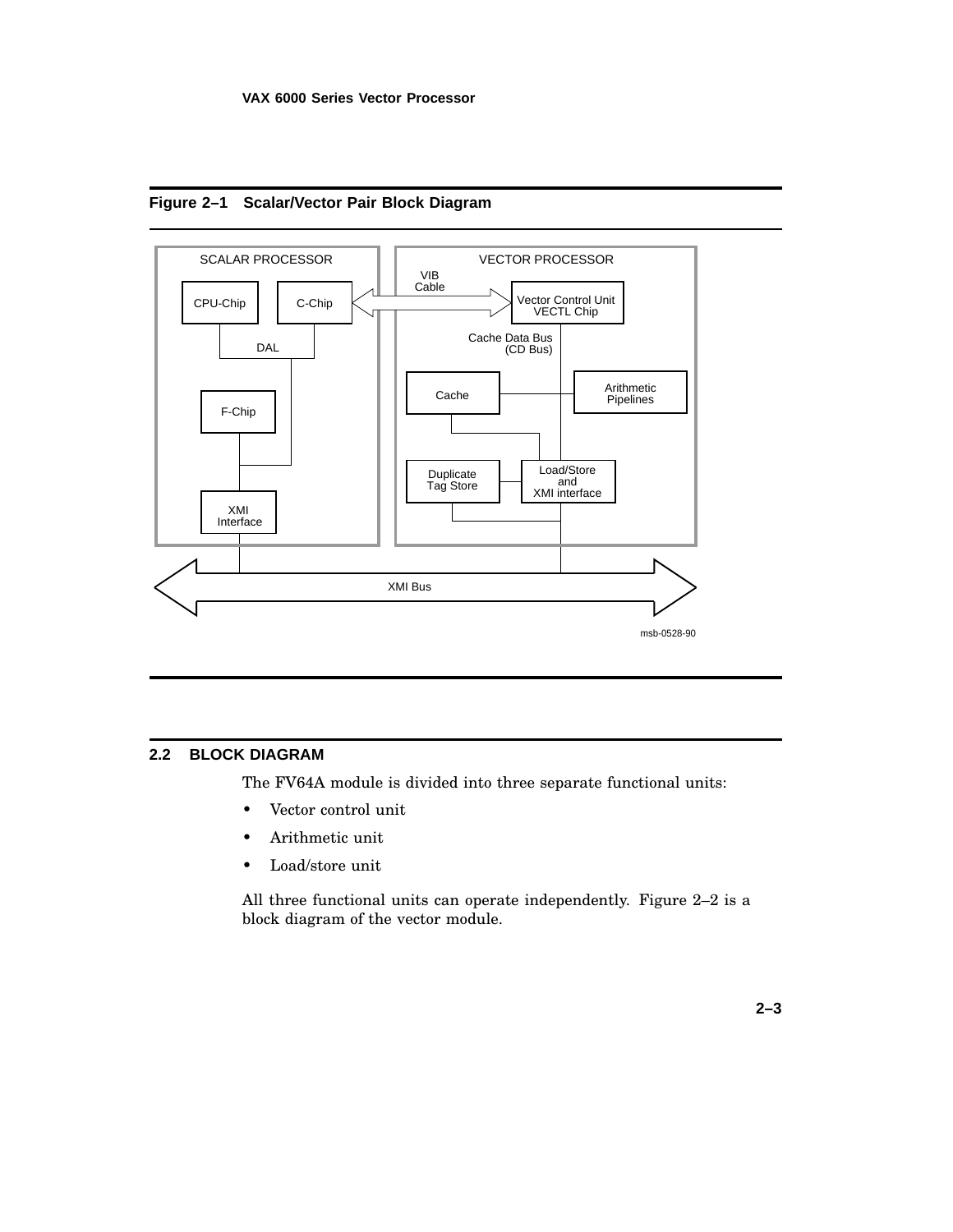The FV64A chipset consists of five core chips, as follows:

- Vector instruction issue and scalar/vector interface chip
- Vector register file chip, 4 chips
- Vector arithmetic data path, floating-point unit (FPU) chip, 4 chips
- Load/Store—Vector module translation buffer, cache, and XMI interface controller chip
- Clock generation chip (same as on scalar module)

# **Figure 2–2 FV64A Vector Processor Block Diagram**

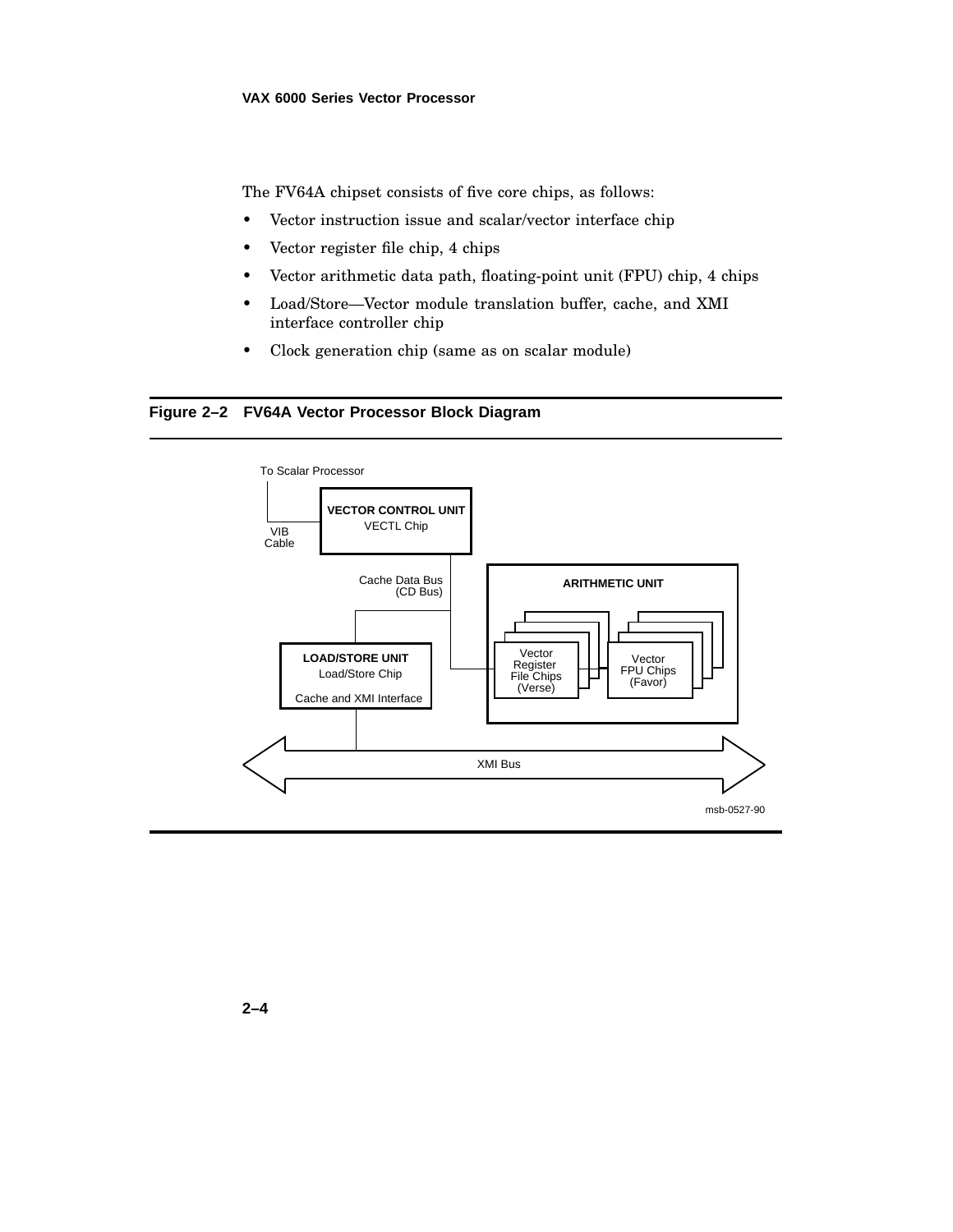# **2.3 VECTOR CONTROL UNIT**

When the vector control unit receives instructions, it buffers the instructions and controls instruction issue to other functional units in the vector module. The vector control unit is responsible for all scalar/vector communication. The vector control unit also contains the necessary register scoreboarding to control instruction overlap. The scoreboard implements the algorithms that permit chaining of arithmetic operations into store operations.

To summarize, the vector control unit performs the following functions:

- Interface to the scalar processor; receives instructions from the scalar module and also returns status.
- Instruction issue. The vector control unit issues instructions to the other functional units of the vector module and maintains a register scoreboard for the detection of interinstruction dependencies.
- Cache data (CD) bus master control. It relinquishes partial control to the load/store unit during execution of load/store instructions.
- Implementation of the Vector Count Register (VCR), Vector Processor Status Register (VPSR), Vector Length Register (VLR), Vector Arithmetic Exception Register (VAER), and Vector Memory Activity Check Register (VMAC).

# **2.4 ARITHMETIC UNIT**

All register-to-register vector instructions are handled by the arithmetic unit. Each vector register file chip contains every fourth element of the vector registers, thus permitting four-way parallelism. These chips receive instructions from the vector contol unit and data from the cache or load/store, read operands from the registers, and write results back into the registers or into the mask register. If two 32-bit operands come over in a single 64-bit transfer, they can be read or written by two separate register file chips.

The register set has four 64-bit ports (one read/write for memory data, two for read operands, and one for writing results). While one instruction is writing its results, a second can start reading its operands, thus hiding the instruction pipeline delay. Variations in pipeline length between instructions are smoothly handled so that no gaps exist in the flow of write data. The register file can hold two outstanding arithmetic instructions in its internal queue. The arithmetic unit executes two arithmetic instructions in about the time it takes one load or store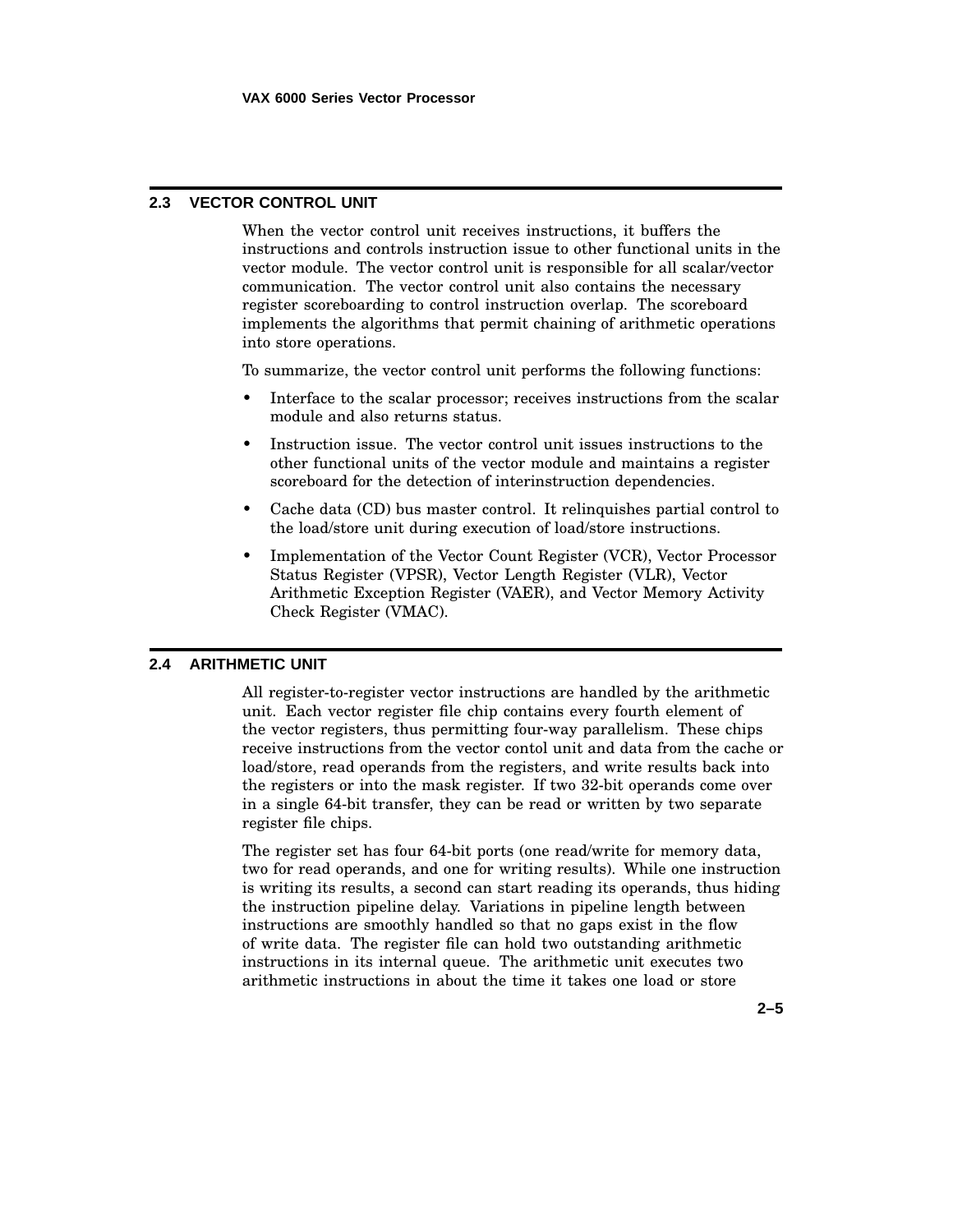operation to take place. The data from the register file chip flows to the vector FPU chip.

Input data to the vector FPU chip comes over a 32-bit bus that is driven twice per cycle, and results are returned on a separate 32-bit bus that is driven once per cycle. The two operands for single-precision instructions can be passed in one cycle, while double-precision operands require two cycles. The FPU chip has a throughput of one cycle per singleprecision operation, two cycles per double-precision operations, and 10 or 22 cycles per single- or double-precision divide. Its pipeline delay varies for different operations; for example, the pipeline delay is 5 cycles for all longword-type instructions and is 6 cycles for all double-precision instructions except multiply.

# **2.4.1 Vector Register File Chip**

The vector register file chip is the interface between the floating-point processor and the rest of the vector module. Among its features are:

- It contains one quarter of the storage needed to implement the vector registers defined by the VAX vector architecture (2 Kbytes/Verse).
- It provides four ports on the register file: a 64-bit, read/write port to the CD bus for loads and stores, a 32-bit (64-bit internal) read port for operand A, a 32-bit (64-bit internal) read port for operand B, and a 32 bit (64-bit internal) write port for results. A load or store instruction can be writing or reading the registers at one port, and an arithmetic instruction can be reading its operands out of two other ports, and another arithmetic instruction can be writing its results from still another port. All three operations can be done in parallel. When two longword operands are packed into the quadword, two separate vector register file chips can each select the appropriate longword.
- It contains registers for holding two instructions, two scalar operands, the vector length embedded in each instruction, and the vector mask.
- It performs the vector logical and vector merge instructions and formats integer operations so that they can be executed by the FPU.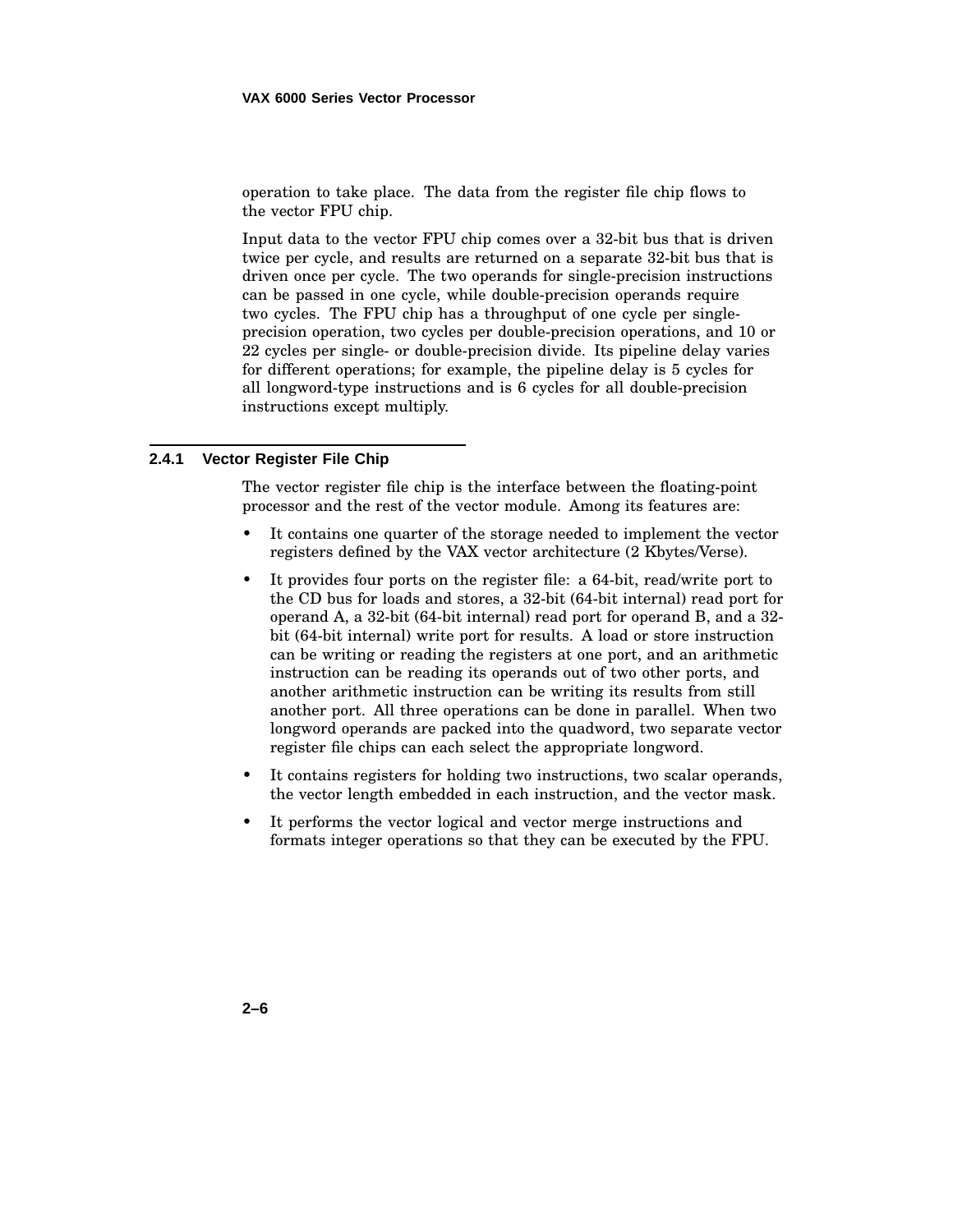### **2.4.2 Vector Floating-Point Unit Chip**

The FPU chip is a multi-stage pipelined floating-point processor. Among its features are:

- VAX vector floating-point instructions and data types. The FPU implements instruction and data type support for all VAX vector floating-point instructions as well as the integer multiply operation. Floating-point data types F\_, D\_, and G\_floating are supported.
- High-throughput external interface. The FPU receives two 32-bit operands from the vector register file chip every cycle. It drives back a 32-bit result to the vector register file chip in the same cycle.
- Based on the floating-point accelerator chip (the F-chip) on the scalar module.

# **2.5 LOAD/STORE UNIT**

When a load/store instruction is issued, the load/store unit becomes bus master and controls the internal cache data (CD) bus. Once a load/store instruction starts execution, no further instructions can be issued on the CD bus until it completes. The load/store unit handles the memory reference instructions, the address translation, the cache management, and the memory bus interface.

If a memory instruction uses register offsets, the offset register is first read into a buffer and then each element of the offset register is added to the base. This saves having to turn around the internal bus for each offset read. If a register offset is not used, addresses are generated by adding the stride to the base. This virtual address is then translated to a physical address by using an on-chip 136-entry, fully associative translation buffer (TB). Two entries are checked at once by an address predictor looking for "address translation successful" on the last element. The early prediction permits the scalar processor to be released and appear to be asynchronous on memory reference instructions. The load /store unit handles translation buffer misses on its own but returns the necessary status on invalid or swapped-out pages. Once the scalar processor corrects the situation, the instruction is retried from the beginning.

Once a physical address is obtained, the load/store unit looks it up in the 32K entry tag store. The address is delayed and then passed to the 1-Mbyte cache data store. This delay permits cache lookup to complete before data is written to the cache on store operations. In parallel, the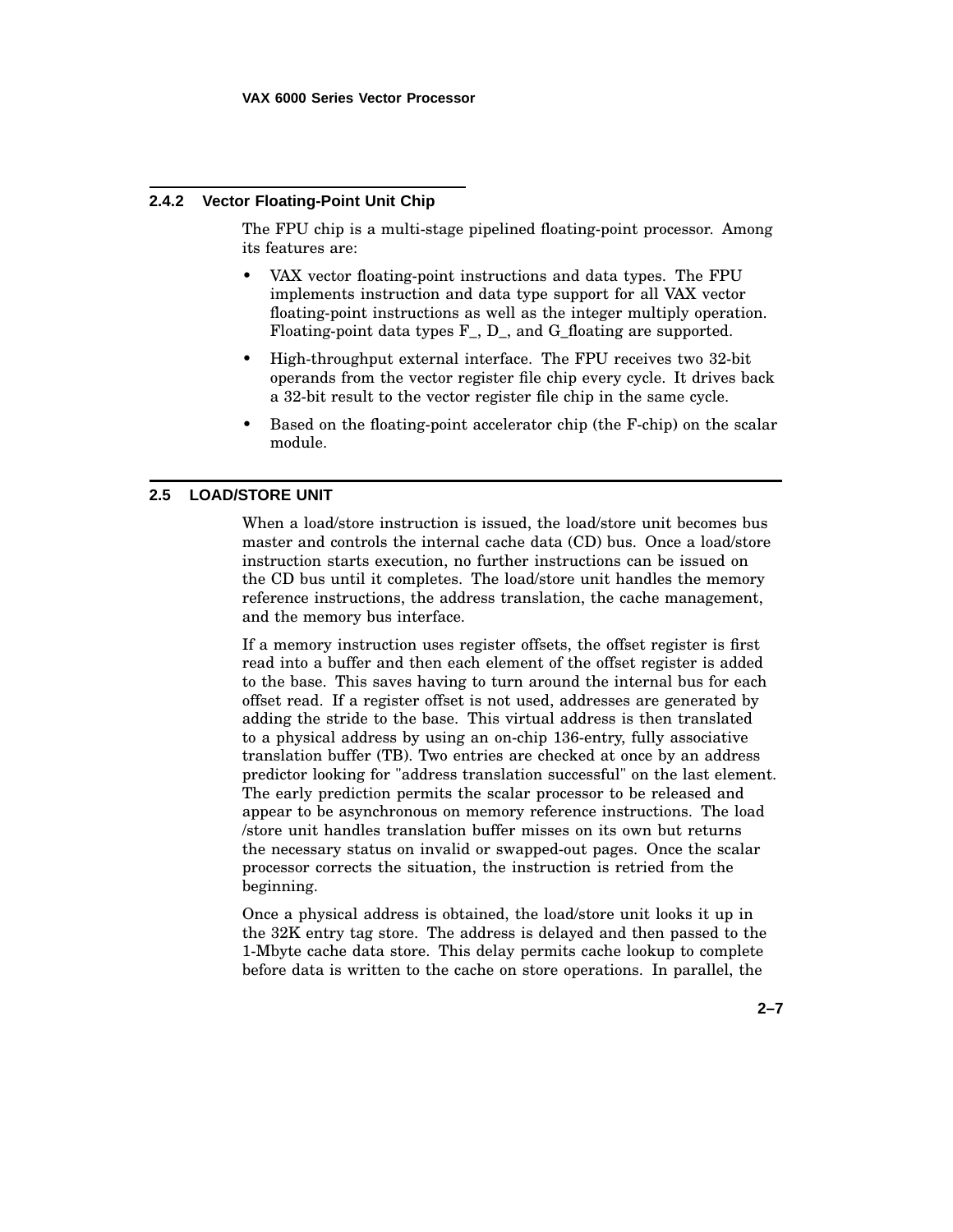corresponding register file address is presented to the four register file chips. The data and addresses are automatically aligned for load and store operations to permit the correct reading and writing of the register file and cache data RAMs. Up to four cache misses can be outstanding before the read data for the first miss returns, and hits can be taken under misses. Cache parity errors cause the cache to be disabled, the instruction retried, and when the instruction completes, a soft error interrupt is sent to the scalar processor.

A duplicate copy of the cache tag store is maintained for filtering cache invalidates from the main memory bus. The cache is write through, with a 32-element write buffer, and memory read instructions that hit in the cache can start while the memory write instructions are emptying the write buffer. The cache fill size is 32 bytes. The entire process is pipelined so that a new 64-bit word can be read or written each cycle.

The load/store unit implements the following functions:

- Execution of all load, store, gather, and scatter instructions.
- Virtual address generation logic for memory references.
- Virtual to physical address translation logic, using a translation buffer. A 136-entry TB is part of the load/store unit. The load/store unit also contains the data path and control necessary to implement full VAX memory management (with assistance from the scalar CPU).
- Cache control. The load/store unit supports the tag and data store for a 1-Mbyte write-through data cache. It also supports a duplicate tag store for invalidate filtering.
- XMI interface. The load/store unit serves as the interface between the vector module and the XMI bus. This includes support for four outstanding cache misses on read requests and a 32-entry write buffer to permit half the data from one store/scatter instruction to be held in the buffer. The performance of the high-speed CD bus can thus be isolated from the performance impact of the slower XMI bus.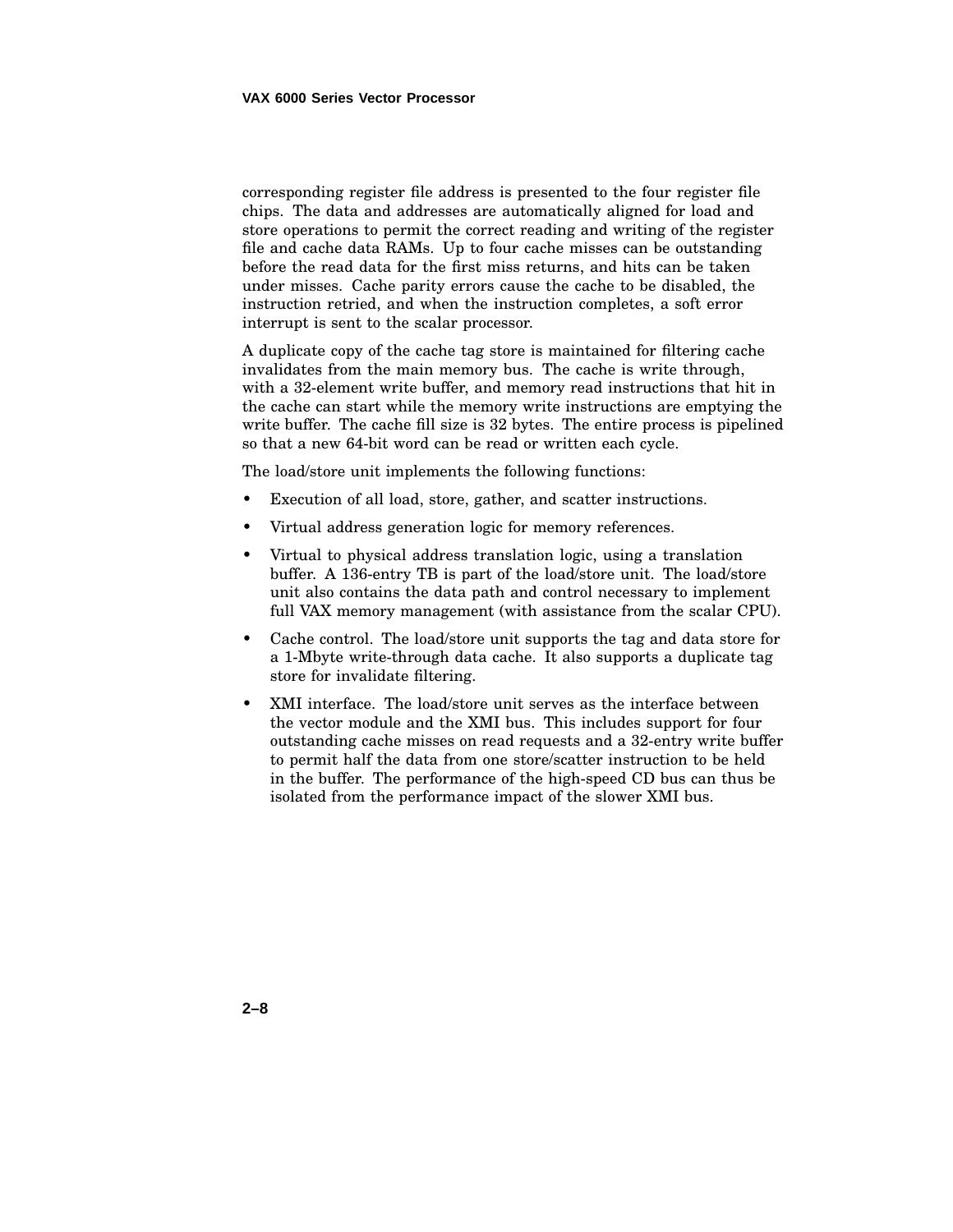# **2.6 VECTOR PROCESSOR REGISTERS**

The vector processor has 16 data registers, each containing 64 elements numbered 0 through 63. Each element is 64 bits wide. A vector instruction that reads or writes longwords of F\_floating or integer data reads bits <31:0> of each source element and writes bits <31:0> of each destination element.

Other registers used with the data registers are the Vector Length, Vector Count, and Vector Mask Registers (see Figure 2–3). The 7-bit Vector Length Register (VLR) controls how many vector elements are processed. VLR is loaded prior to executing a vector instruction. Once loaded, VLR specifies the length of all subsequent vector instructions until VLR is loaded with a new value.

The Vector Mask Register (VMR) has 64 bits, each bit corresponding to an element in a vector register. Bit <0> corresponds to vector element zero. The vector mask is used by the vector compare, merge, IOTA, and all masked instructions.

The 7-bit Vector Count Register (VCR) receives the length of the offset vector generated by the IOTA instruction.

VLR, VCR, and VMR are read and written by Move From/To Vector Processor (MFVP/MTVP) instructions.

The Vector Count and Vector Length Registers are in the vector control unit. The Vector Mask Register and vector data registers are split across the four vector register file chips.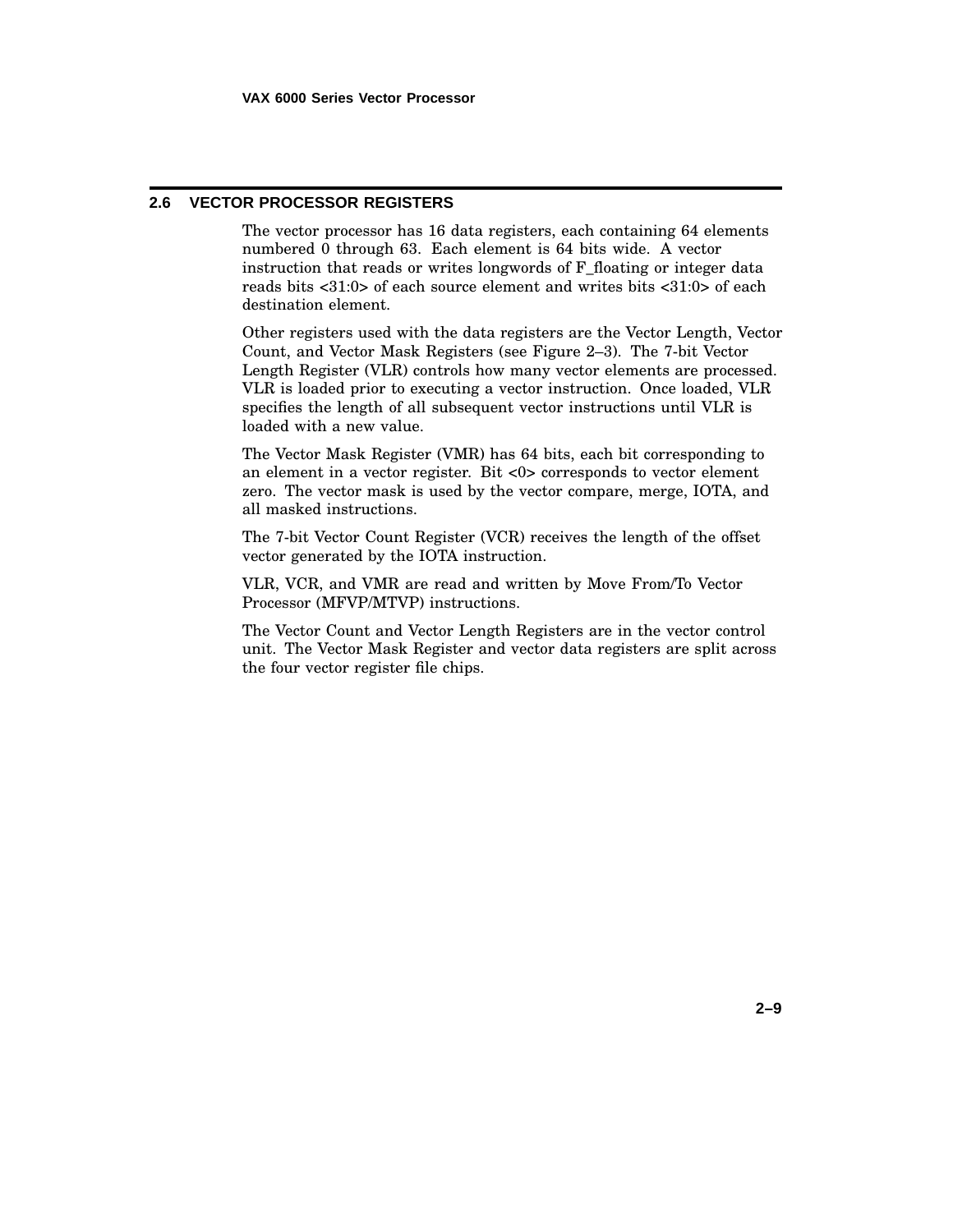

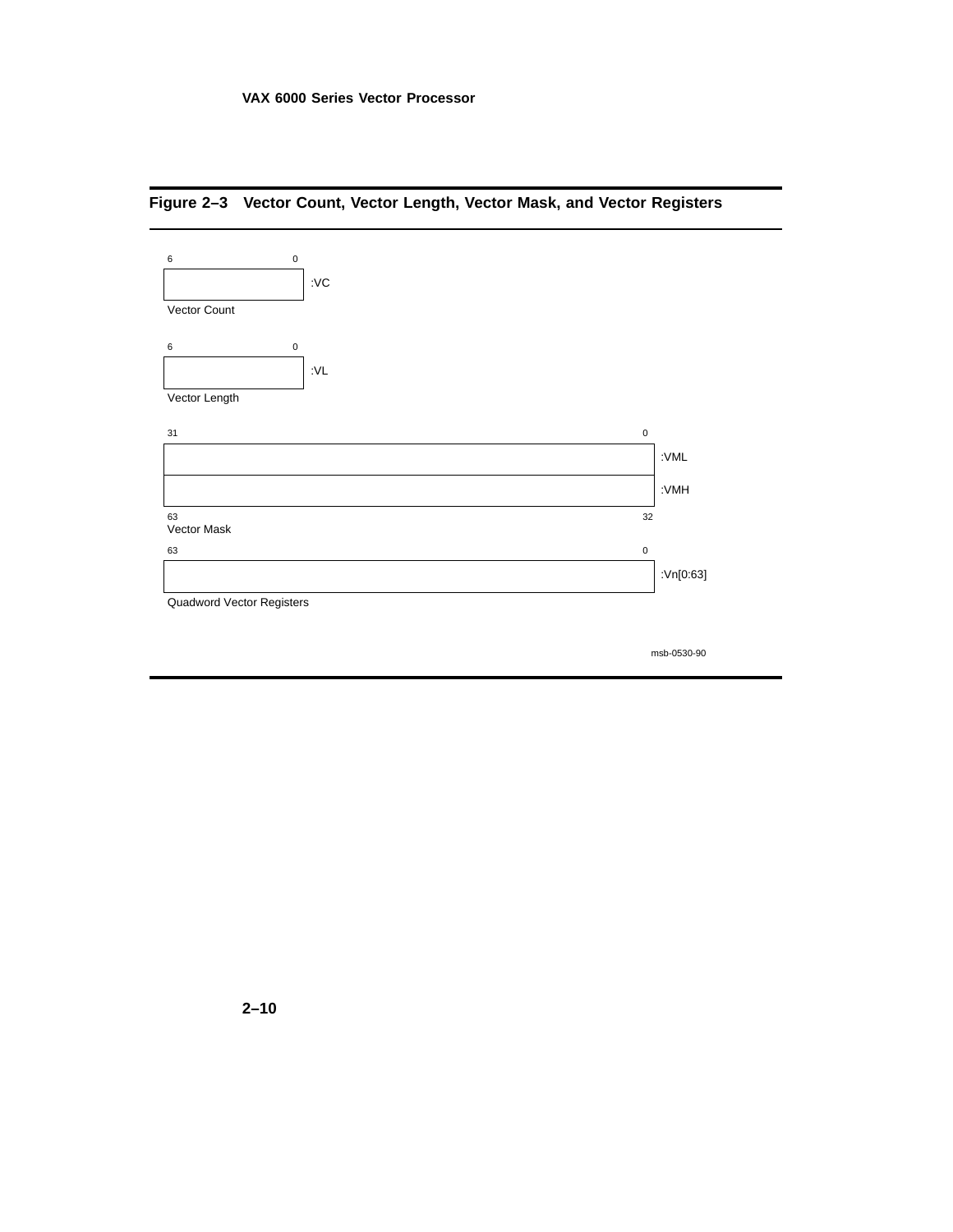# **2.7 MEMORY MANAGEMENT**

The vector processor implements memory management as described in the *VAX Architecture Reference Manual*.

The 32-bit virtual address is partitioned as shown in Figure 2–4.

# **Figure 2–4 Virtual Address Format**



### **2.7.1 Translation-Not-Valid Fault**

If the V bit  $= 0$  for a page table entry (PTE) which is being used for address translation, and no access violation (ACV) fault has occurred, then the vector module passes status back to the scalar CPU indicating a translation-not-valid (TNV) fault has occurred.

# **2.7.2 Modify Flows**

If the PTE for the page being accessed has  $V$  bit = 1, access is a write, no ACV fault has occurred, and the Modify (M) bit is not set, then the memory management unit enters the modify flows. The load/store unit sets the PTE M bit and continues.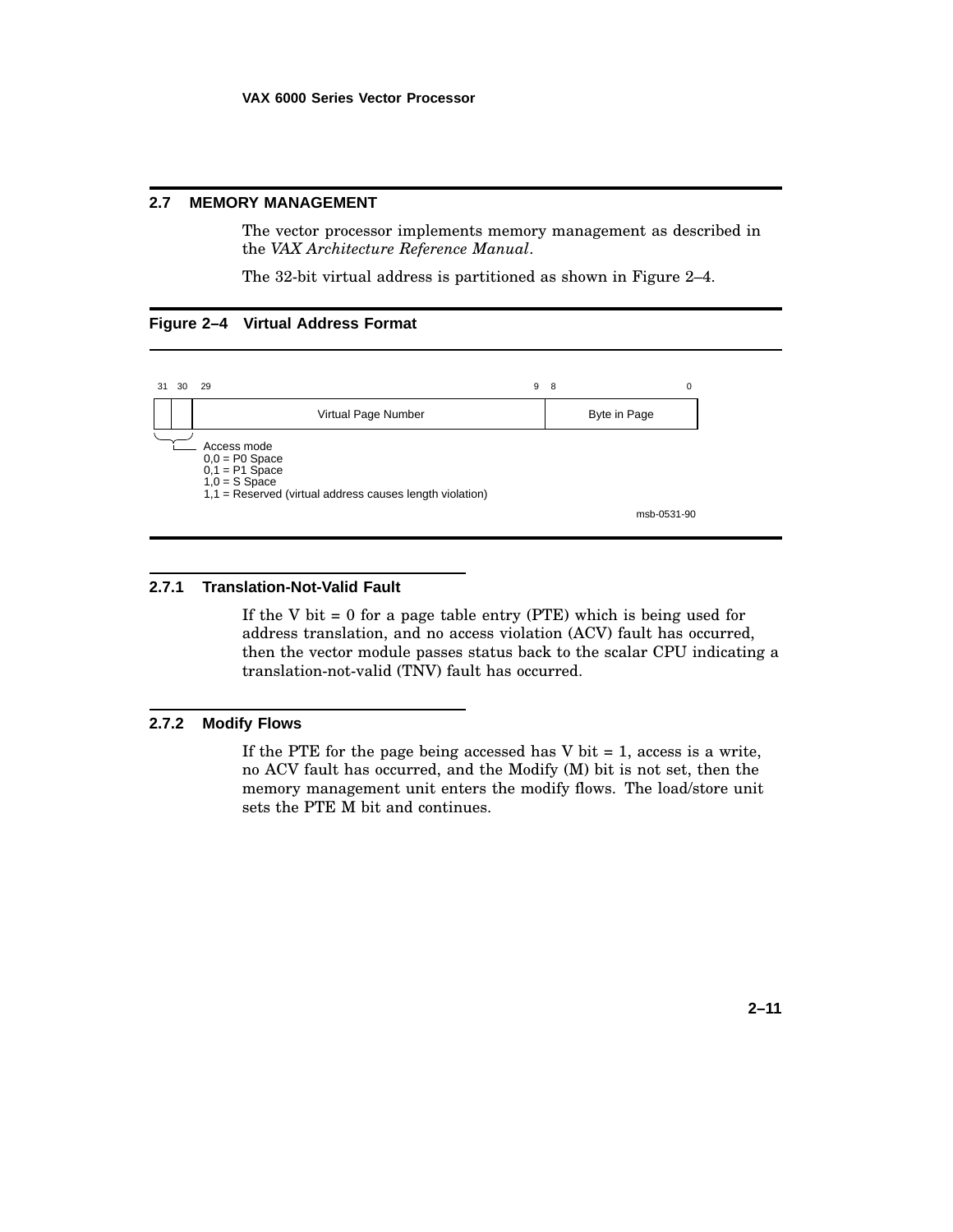### **2.7.3 Memory Management Fault Priorities**

Table 2–1 shows the priority order, from highest to lowest, by which the vector processor reports faults.

| <b>ACV</b> | <b>Alignment</b> | <b>TNV</b> | <b>VO</b> | <b>Modify</b> | <b>Error Reported</b>          |
|------------|------------------|------------|-----------|---------------|--------------------------------|
| 1          | X                | x          | x         | X             | ACV vector, ACV<br>parameter   |
| 1          | 1                | x          | x         | x             | ACV vector, align<br>parameter |
| 0          | 0                | 1          | x         | x             | TNV vector, TNV<br>parameter   |
| 1          | 0                | 0          | 1         | X             | ACV vector, IOREF<br>parameter |
| 0          | 0                | 0          | 0         |               | Execute modify flows           |
| 0          | 0                | 0          | 0         | 0             | None; reference OK             |

# **Table 2–1 Memory Management Fault Prioritization**

### **2.7.4 Address Space Translation**

The memory management hardware translates virtual to physical addresses using the *VAX Architecture Reference Manual* requirements for vector processors.

# **2.7.5 Translation Buffer**

The translation buffer (TB) contains 136 page table entries (PTEs). The TB has 68 associative tags with two PTEs per tag. The TB uses a roundrobin replacement algorithm. When a TB miss occurs, two PTEs (one quadword) are fetched from cache. If the fetch from cache results in a cache miss, eight PTEs (one hexword) are loaded into cache from main memory. Two PTEs are installed in the TB.

The TB can be invalidated by executing a translation buffer flush. This is accomplished either by writing the VTBIA register or by writing the VTBIS register with the desired virtual address to invalidate a single location.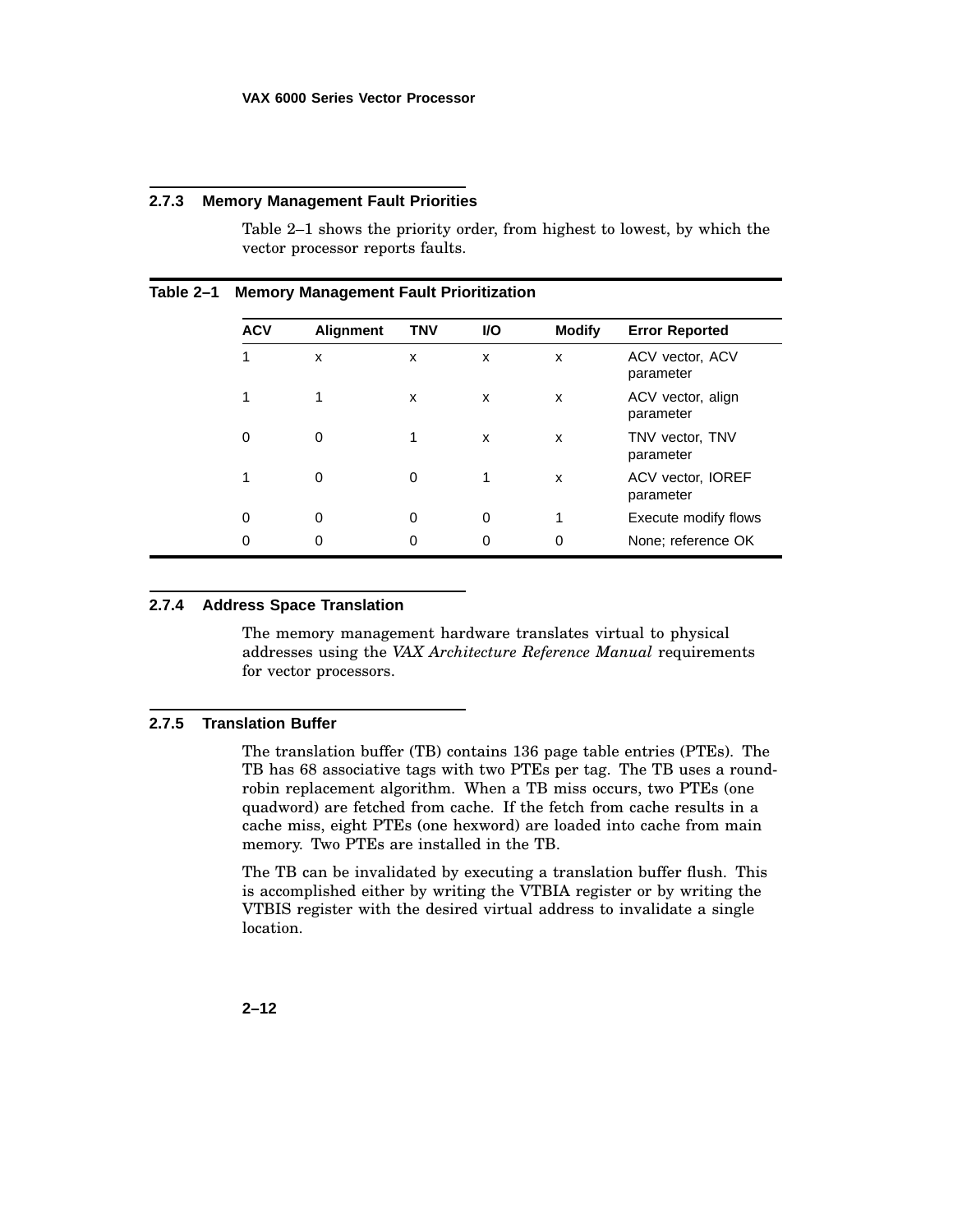# **2.8 CACHE MEMORY**

The vector module implements a single-level, direct-mapped cache. In addition, the load/store unit can hold the data and addresses for one complete vector store or scatter instruction. Figure 2–5 shows the flow of address and data in the load/store pipeline.

Each stage is a single or multiple stage based on the 44.44-ns vector module clock. The XMI stage is a multiple of 64 ns, and the time taken depends on the transaction type and the XMI bus activity. All memory references must flow through the cache stage.

### **Figure 2–5 Address/Data Flow in Load/Store Pipeline**



# **2.8.1 Cache Organization**

The vector processor implements a 1-Mbyte cache, direct-mapped, with a fill of a hexword (block) and a hexword allocate (block size). The cache is read allocate, no-write allocate, and write through. There are 32K tags, and each tag maps one hexword block. Each tag contains one block valid bit, a 9-bit tag, and one parity bit. Each data block contains 32 bytes and 8 parity bits, one for each longword.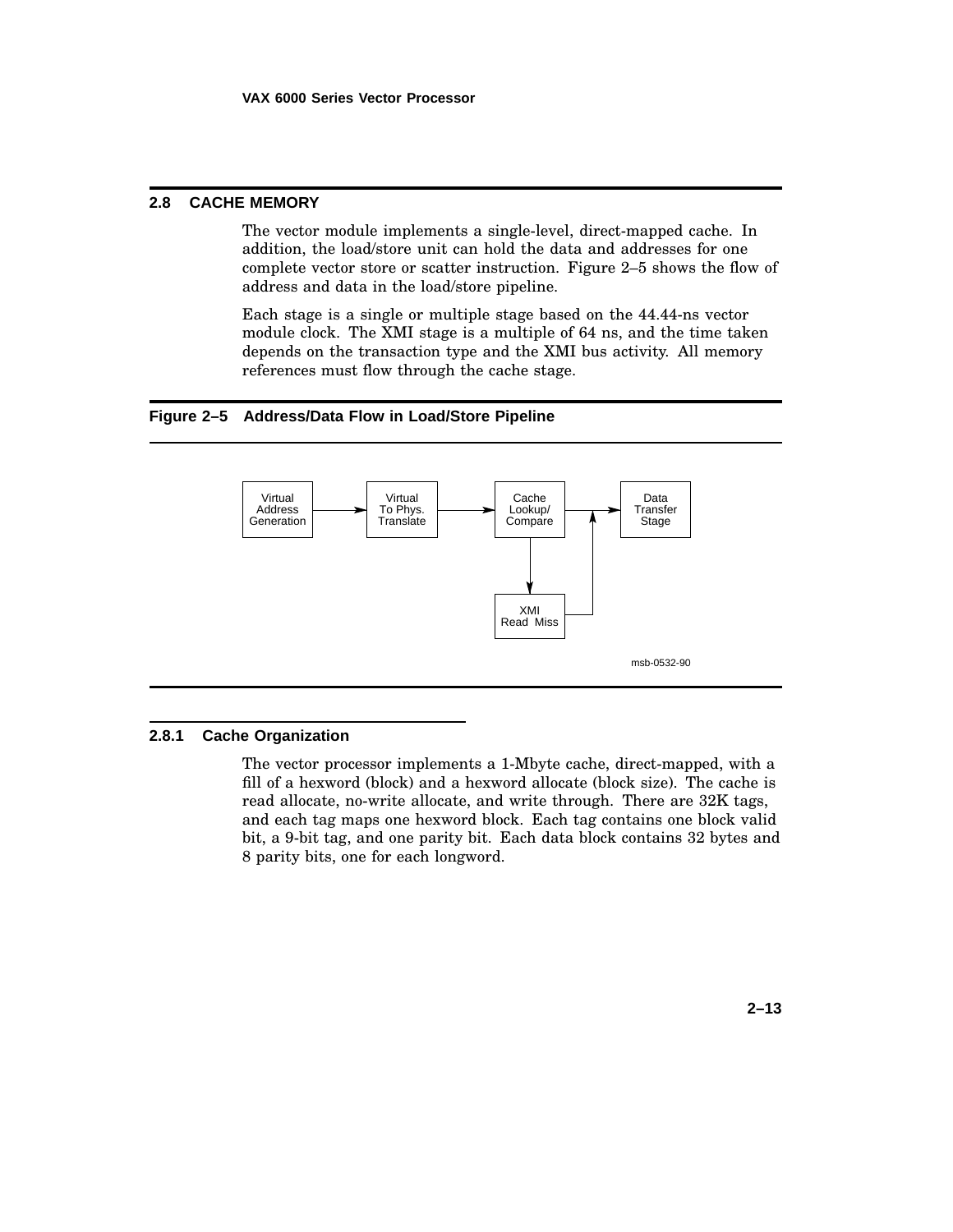Associated with each of the 32K main tags is a duplicate tag in the XMI interface. This tag is allocated in parallel with the main tag and is used for determining invalidates. All XMI write command/address cycles are compared with the duplicate tag data to determine if an invalidate should take place. The resulting invalidate is placed in a queue for subsequent processing in the main tag store. Figure 2–6 shows the cache arrangement. Figure 2–7 shows how the physical address is divided.

### **Figure 2–6 Cache Arrangement**



msb-0573-90

## **Figure 2–7 Physical Address Division**



The physical address passed to the cache is 27 bits long and is longword aligned. Bit <29> is never passed to the cache, because an I/O space reference generates a memory management exception in the translation buffer.Bits <28:20> are compared to the tag field. Bits <19:5> provide the row select for the cache, bits <4:3> supply the quadword address, and bit <2> supplies the longword address.

**2–14**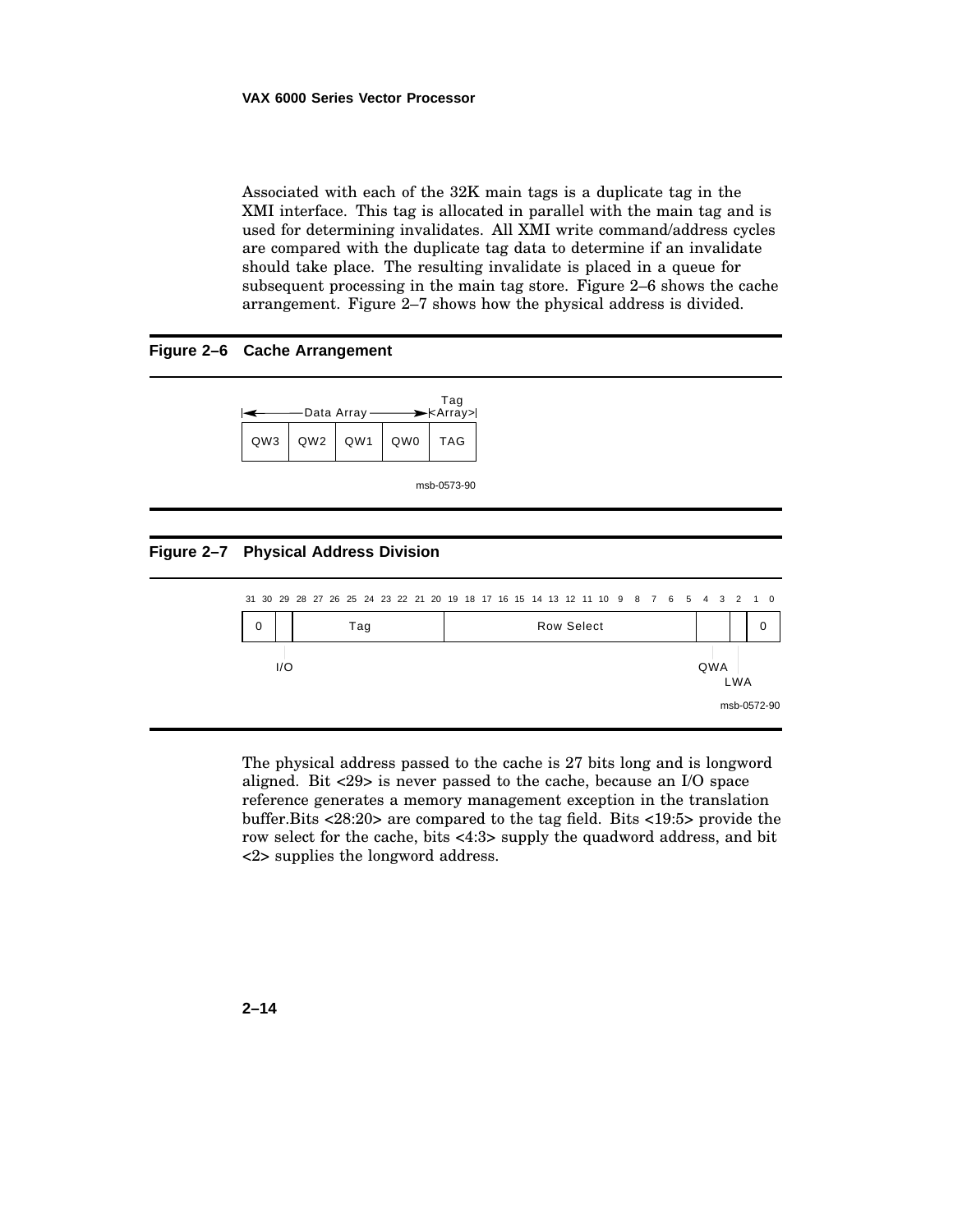### **VAX 6000 Series Vector Processor**

Figure 2–8 shows how the main tag memory is arranged. The main tag is written with PA<28:20>, and the valid bit covers a hexword block. The parity bit covers the tag and valid bits. The duplicate tag memory is identical to the main tag memory.

Figure 2–9 shows the organization of the cache data. Each cache block contains four quadwords, with eight longword parity bits.

# **Figure 2–8 Main Tag Memory Organization**



# **Figure 2–9 Data Cache Logical Organization**



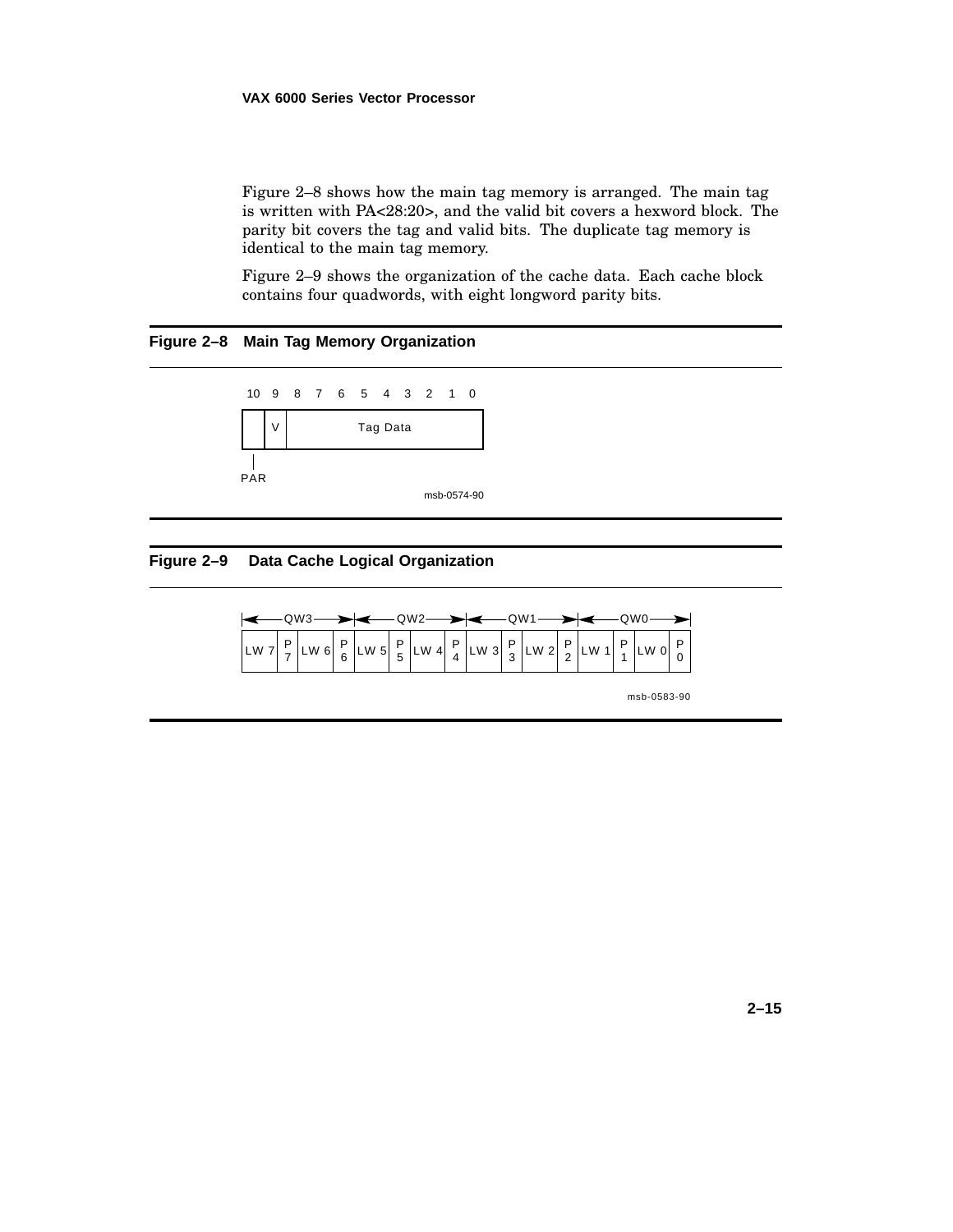# **2.8.2 Cache Coherency**

All data cached by a processor must remain coherent with data in main memory. This means that any write done by a processor or I/O device must displace data cached by all processors.

The XMI interface in the load/store unit continuously monitors all XMI write transactions. When a write is detected, the address is compared with the contents of a duplicate tag store to determine if the write should displace data in the main cache. If the write requires that the main cache tag be invalidated, then an invalidate queue entry is generated. The duplicate tag store is a copy of the main tag store. When a main cache tag allocate is performed, the corresponding duplicate tag is also allocated. When an invalidate request is generated, the duplicate tag is immediately invalidated. This mechanism permits full bandwidth operation of the main cache without missing an invalidate request.

The invalidate queue is 16 entries long. In its quiescent state the load /store unit can process invalidates faster than the XMI can generate them. However, during execution of a load or store instruction, the invalidate queue can fill to a level where normal processing must cease, and the invalidate queue is then emptied before an overflow occurs. The number of entries before this mechanism is enabled is nine.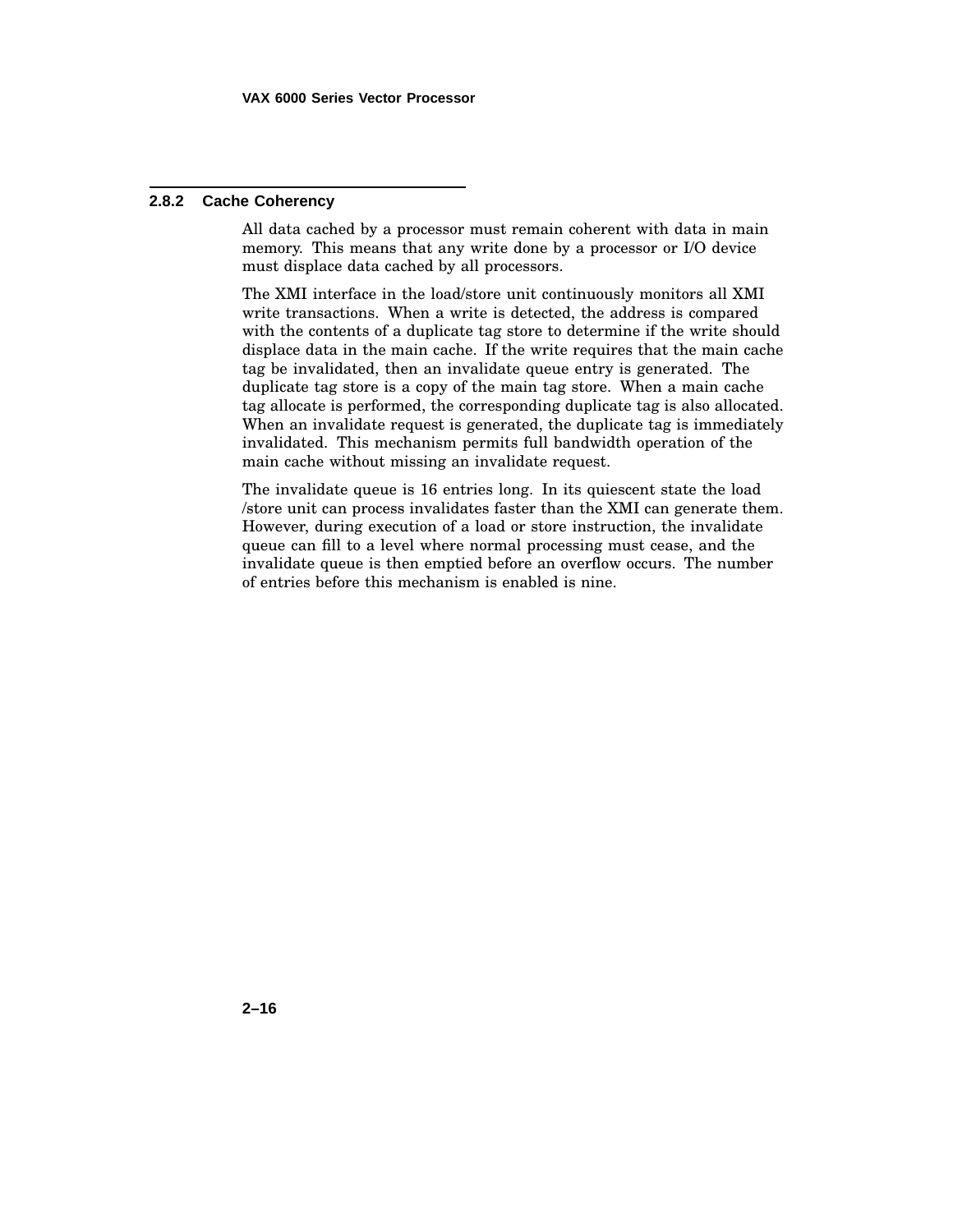# **2.9 VECTOR PIPELINING**

The vector processor, which is fully pipelined, has three major function units: the vector issue unit, the load/store unit, and the arithmetic unit (see Figure 2–10). These function units operate independently and are fully pipelined. Vector instructions are received by the issue unit from the scalar processor. The issue unit decodes the instruction, performs various checks, and issues the instruction to either the load/store unit or the arithmetic unit. At that point, the issue unit is finished with that instruction and control of the instruction passes to the function unit to which it was issued.

# **Figure 2–10 Vector Processor Units**



### **2.9.1 Vector Issue Unit**

The vector issue unit acts as the controller for the vector pipeline. It handles vector instruction decomposition, resource availability checks, and vector instruction issue.

When an instruction is received by the vector module from the scalar processor, the instruction is decomposed into its opcode and operands, and the availability of the requested resources is checked. All source and destination registers must be available before instruction execution begins. The function unit to be used by the instruction during execution must also be available. The instruction is not issued until all required resources are available.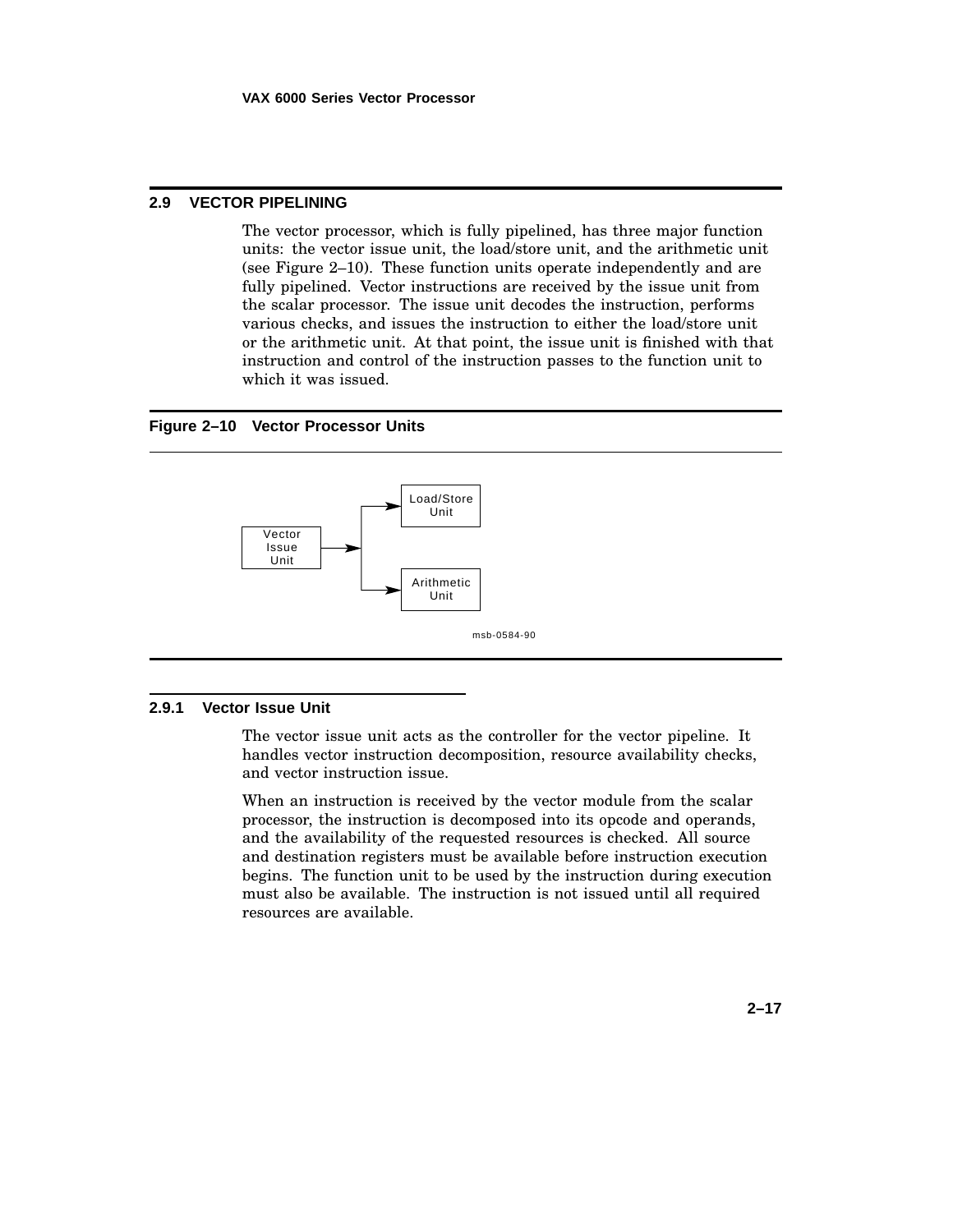The availability of registers is handled by a method called scoreboarding. The rules governing register availability depend on the type of instruction to be issued.

- For a load instruction, the register to be loaded must not be modified by any currently executing (arithmetic) instruction, and it must not be modified or used as input by any currently deferred (arithmetic) instruction.
- For a store instruction, the register to be stored must not be modified by any currently executing or deferred instruction, but it may be in use as input. The exception is when a chain into store may occur. In this case the store instruction can be issued while the chaining arithmetic instruction is still executing.
- For a scatter or gather instruction, the restrictions for a load or store instruction apply, but also the register containing the offset to be used in the scatter or gather instruction must not be modified by any currently executing or deferred instruction.
- For a load or store under mask instruction, the restrictions for a load or store instruction apply, but also the mask register must not be modified by any currently executing or deferred instruction.
- An arithmetic instruction may be issued as soon as the deferred instruction queue of the arithmetic unit is free. Register checking for these instructions is handled by the arithmetic unit.

In general, there must be no outstanding writes to a needed register from prior instructions, and the destination register of the instruction must not be used by a currently deferred instruction.

Once an instruction is issued, it may take multiple cycles before the result of the calculation is available. Meanwhile, in the next cycle the next instruction can be decoded and, if all its issue conditions are satisfied, it can be issued.

## **2.9.2 Load/Store Unit**

The load/store unit handles all cache and memory access for the vector module. The load/store unit includes a five-segment pipeline that can accept a new instruction every cycle. In general, the load/store pipeline handles a single element request at a time. The exception occurs when a load instruction is acting on single-precision, unity vector stride data. In this special case, consecutive elements are paired and then each pair is handled as a single request by the load/store pipeline.

**2–18**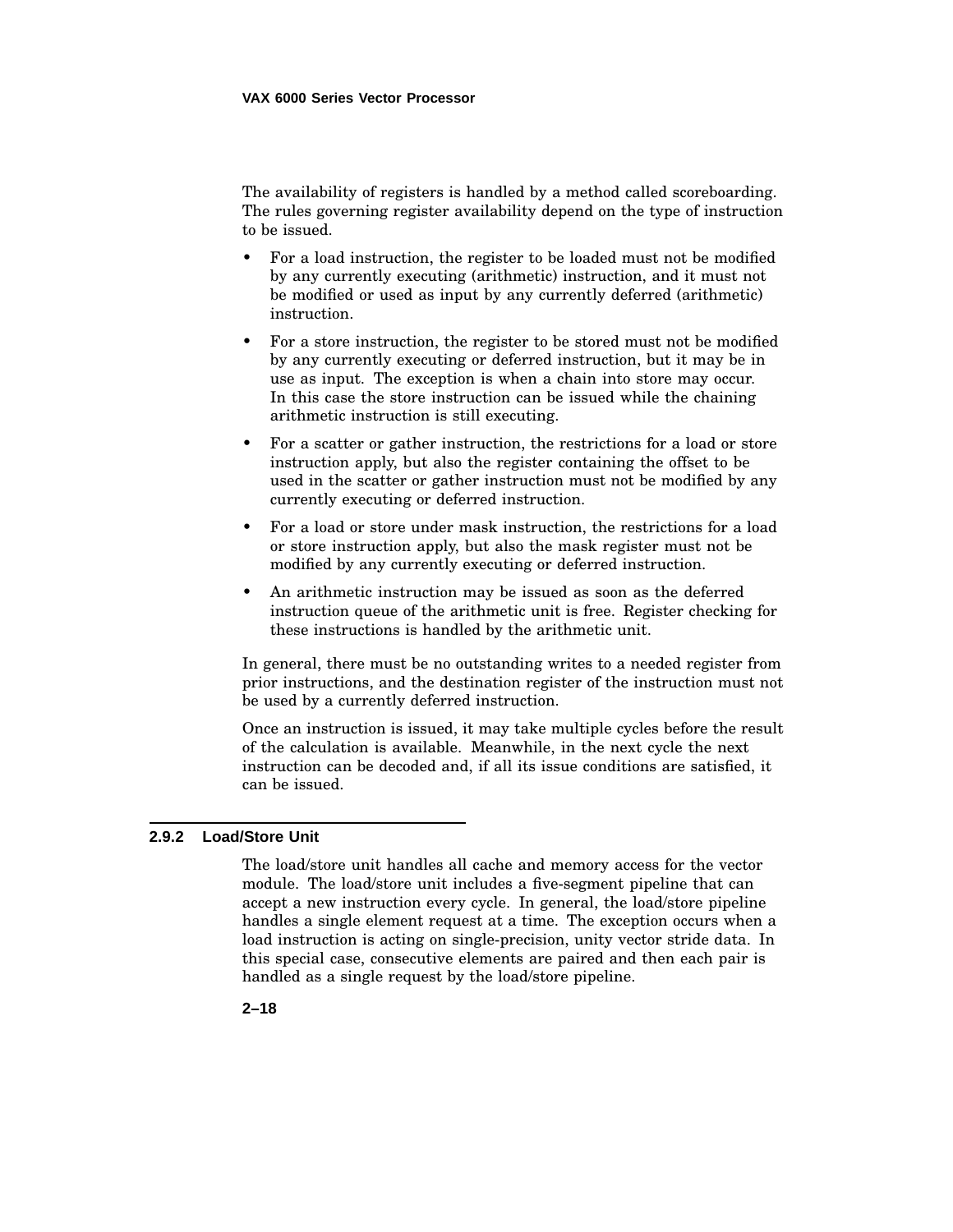Once a load or store (or scatter or gather) instruction is issued, no further instructions may be issued until a Memory Management Okay (MMOK) is received. The scalar unit is also stalled until the MMOK is received. Chapter 3 suggests certain coding techniques to minimize the impact of this behavior as much as possible.

## **2.9.3 Arithmetic Unit**

The arithmetic unit is composed of two parts: the vector ALU and the vector FPU. The FPU performs all floating-point instructions as well as compare, shift, and integer multiply. (There is no integer divide vector instruction.) The ALU does everything else, including merge and logical instructions and all initial instruction handling.

The ALU receives instructions from the vector issue unit. One instruction may be queued while another instruction is executing in the arithmetic unit. A queued (or deferred) instruction begins executing as soon as any current instruction completes. Some overlap of instructions is possible if both the current and the deferred instructions require the FPU and are not divide instructions. Also, the second instruction must not begin outputting results before the first instruction completes.

The ALU decodes the instruction and determines the type of operation requested (see Figure 2–11). If the instruction is a Boolean or merge instruction, the ALU performs the required operation. Floating-point instructions, as well as integer, compare, and shift instructions, are sent to the vector FPU for execution.

Once an instruction begins execution in the arithmetic unit, the number of cycles delay (startup time) before the first results are returned depends on the particular instruction executed. With the exception of any type of divide, all instructions return new results each cycle for singleprecision data, or every other cycle for double-precision data, following the return of the first results. The total number of cycles required for an instruction to complete depends on the length of the vector and the particular instruction.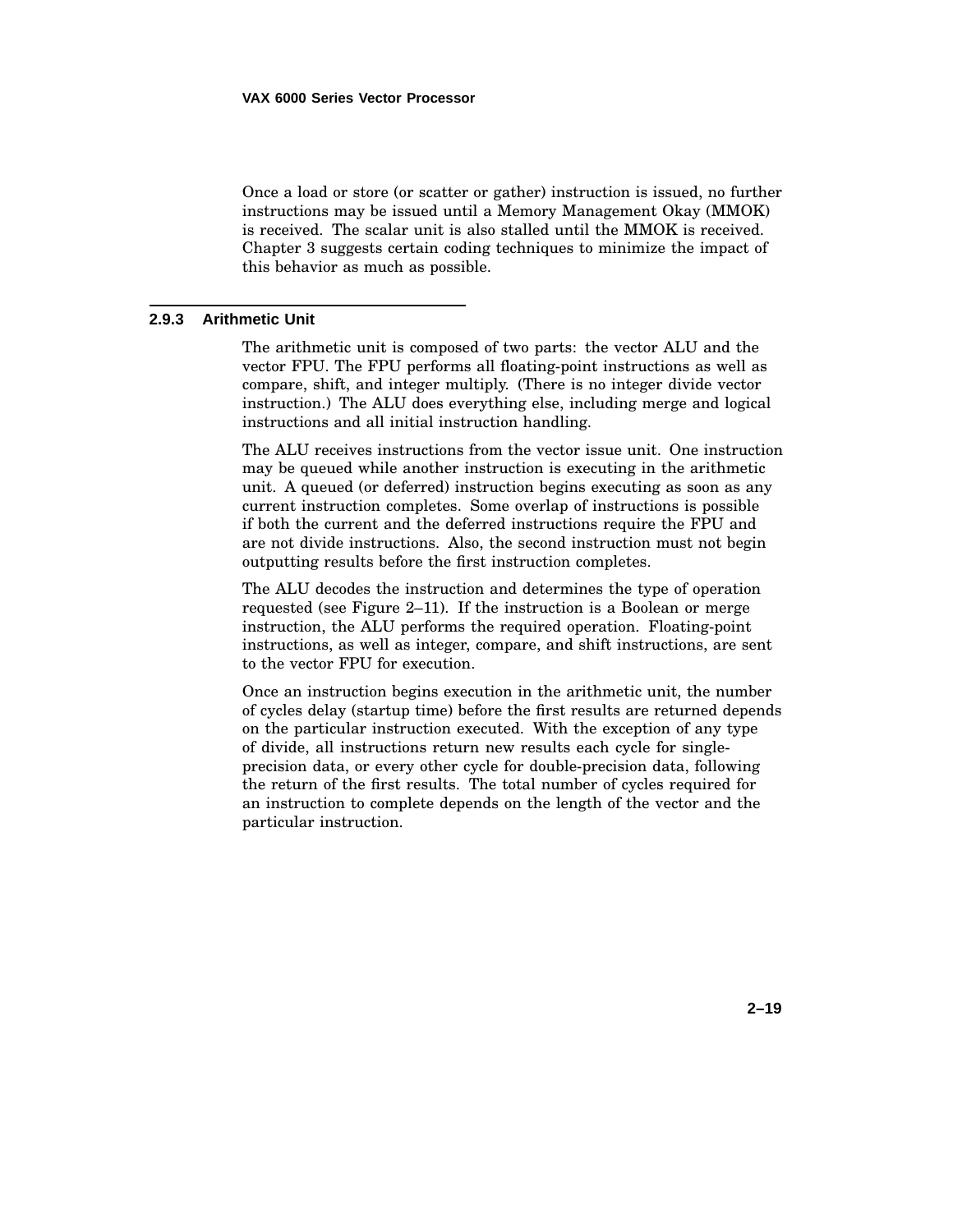

# **Figure 2–11 Vector Arithmetic Unit**

An instruction continues executing until all results are completed. A deferred arithmetic instruction begins execution after the instruction in the pipeline completes or when all the following conditions are met:

- The deferred instruction must not be a "short" instruction; that is, the vectors used by the instruction must be at least eight elements in length.
- The current instruction must not be a "long" instruction; that is, the instruction must not require more than two cycles per element to execute. (The divide instructions are the only "long" instructions.)

In other words, overlap of instruction execution can occur if the results of the deferred instruction will not be completed before the last results from the current instruction. The overlap of instructions will be particularly significant for shorter vectors.

All instructions, except floating-point divide instructions, are fully pipelined. For increased performance all arithmetic instructions are executed by four parallel pipelines.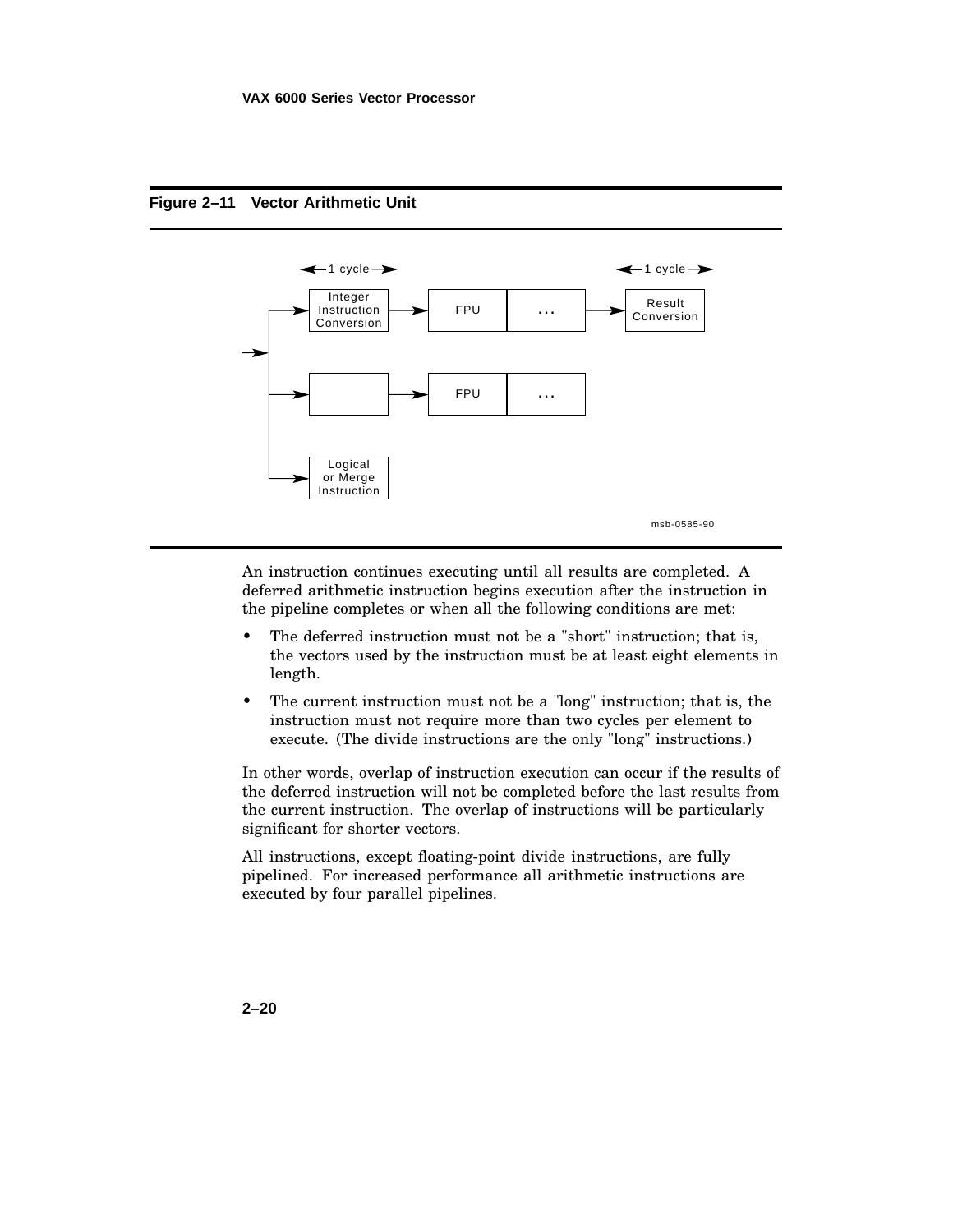# **2.10 INSTRUCTION EXECUTION**

The vector pipeline is made up of a varying number of segments depending on the type of instruction being executed. Once an instruction is issued, the pipeline is under the control of the load/store unit or the arithmetic unit. The interaction between the different function units of the vector module can greatly affect the performance/execution of vector instructions.

The execution time of a vector instruction can be calculated using the following equation:

FC + IC \* round\_up [ VL / NPP ]

where FC is the fixed cost and IC is the incremental cost per vector element, NPP is the number of parallel pipelines, and VL is the length (number of elements) of the vector operand. This can be rewritten in terms of the data as:

Startup\_latency + Execution\_time

where Execution time is a function of vector length.

Note that the execution of D\_ and G\_floating (64-bit data) type arithmetic instructions (except divide) can only produce results every two cycles due to the bandwidth of the interconnect between the register file and the vector FPU, whereas F\_floating type arithmetic instructions (except divide) produce results each cycle.

The execution time of a sequence of instructions is not necessarily equal to the sum of the execution times of the individual instructions. Overlap can occur between arithmetic instructions and load/store instructions as well as between individual arithmetic instructions. It is possible that a sequence of instructions consisting of two arithmetics followed by a load or store can have a total execution time just slightly longer than the execution time of the load or store or equal to the total execution time of the arithmetics, whichever is longer.

In the case of overlap between individual arithmetic instructions, a minimum of one cycle must elapse between the final result of the first instruction and the first result of the following instruction. In other words, when overlap occurs the total execution time decreases. For all overlapping arithmetic instructions, other than the first instruction to enter the empty pipeline, the effective fixed cost (or startup latency) is reduced to a minimum of one cycle.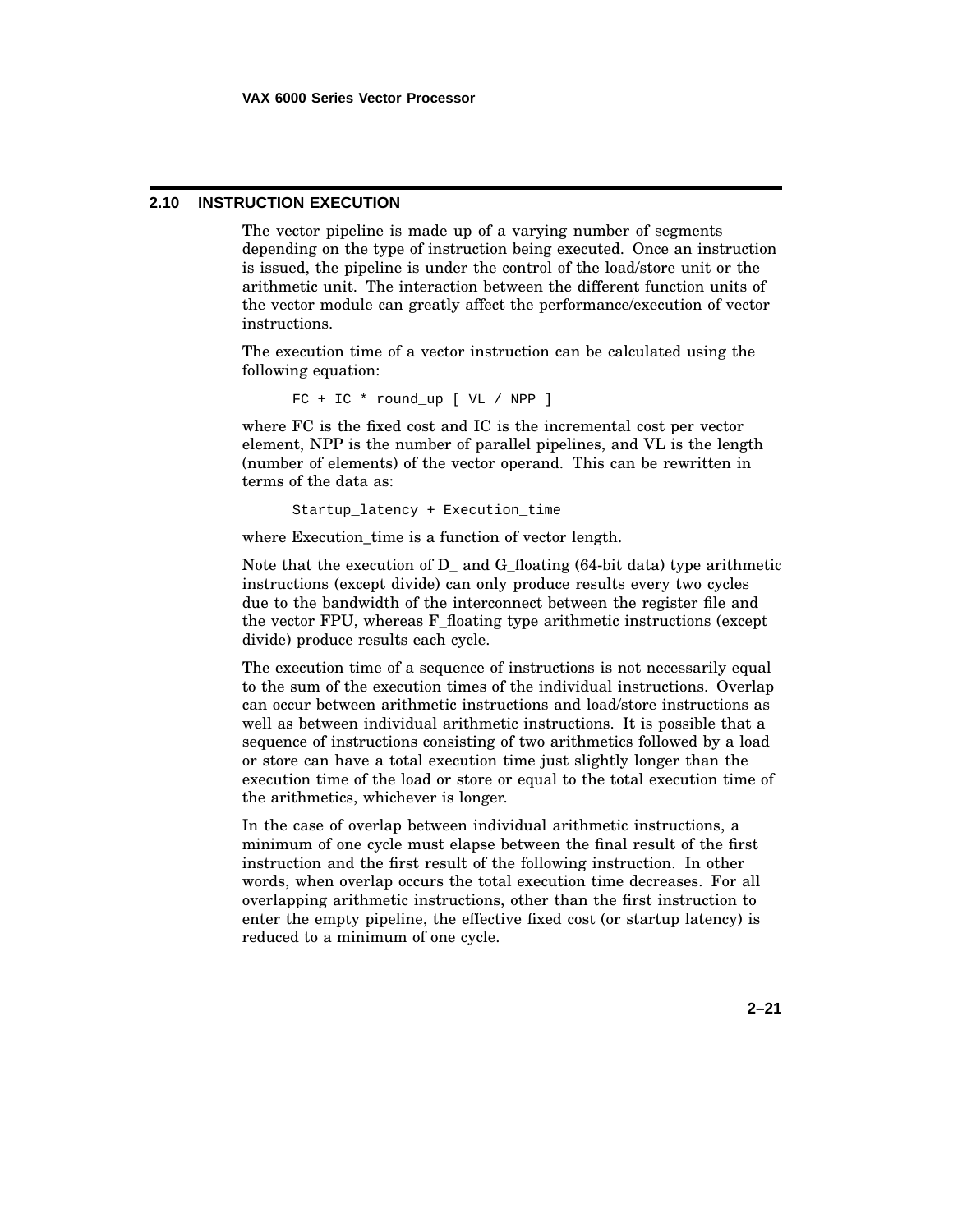# **3**

# **Optimizing with MACRO-32**

This chapter discusses optimization features of the VAX 6000 series vector processor. Appendix A provides additional optimization examples. This chapter includes the following sections:

- Vectorization
- Crossover Point
- Scalar/Vector Synchronization
- Instruction Flow
- Overlap of Arithmetic and Load/Store Instructions
- Out-of-Order Instruction Execution
- Chaining
- Cache
- Stride/Translation Buffer Miss
- Register Reuse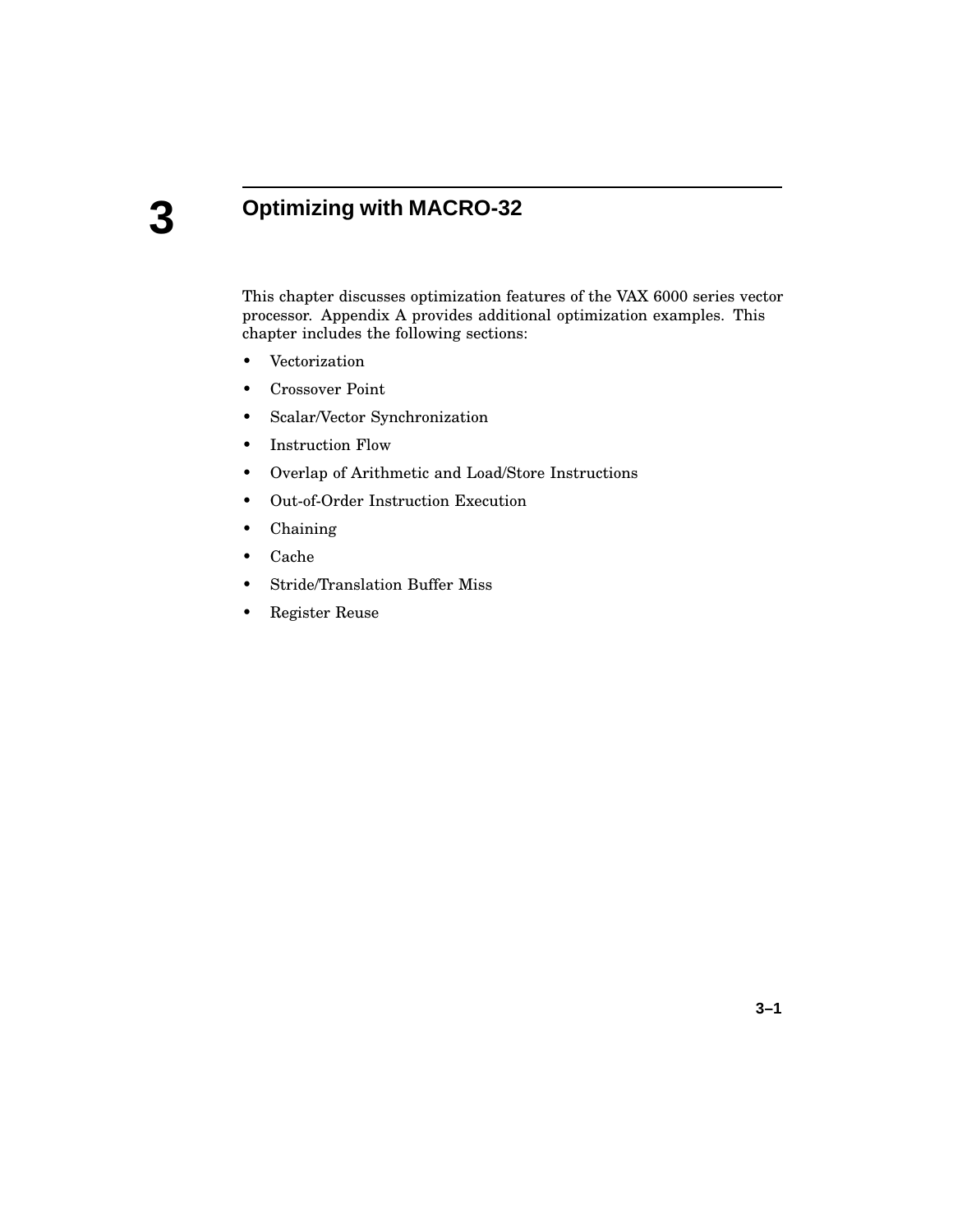# **3.1 VECTORIZATION**

Many loops that VAX FORTRAN decomposes can also be vectorized. VAX FORTRAN performs vectorization automatically whenever /VECTOR is specified at compilation. VAX FORTRAN can vectorize any FORTRAN–77 Standard-conforming program; and vectorized programs can freely call and be called by other programs (vectorized, not vectorized, and non-FORTRAN) as long as both abide by the VAX Calling Standard.

The VAX vector architecture supports most FORTRAN language features, as follows:

- Data types: LOGICAL\*4, INTEGER\*4, REAL\*4, REAL\*8, COMPLEX\*8, and COMPLEX\*16
- Operators:  $+, \cdot, *,$  /(floating point), and  $**$
- All VAX FORTRAN intrinsic functions

Although no VAX vector form exists for integer divide operations, VAX FORTRAN vectorizes them by converting them to floating-point operations.

# **3.1.1 Using Vectorization Alone**

Vectorize a program using the following iterative process:

- **1** Using /CHECK=BOUNDS, compile, debug, and run a scalar version of the program.
- **2** Compile and run the program using /VECTOR and the suitable vector-related qualifiers.
- **3** Evaluate execution time and results. The results should be algebraically equivalent to the scalar results; if not, check the DUMMY\_ALIASES or ACCURACY\_SENSITIVE settings.
	- If performance is adequate, stop.
	- If performance is inadequate, you have similar options as with autodecomposition:
		- Check the /SHOW=LOOPS output to see if CPU-intensive loops vectorized. To vectorize effectively, source code must not contain certain inhibiting constructs such as unknown dependencies. However, you can use LSE diagnostics and add assertions to the source code to overcome dependencies.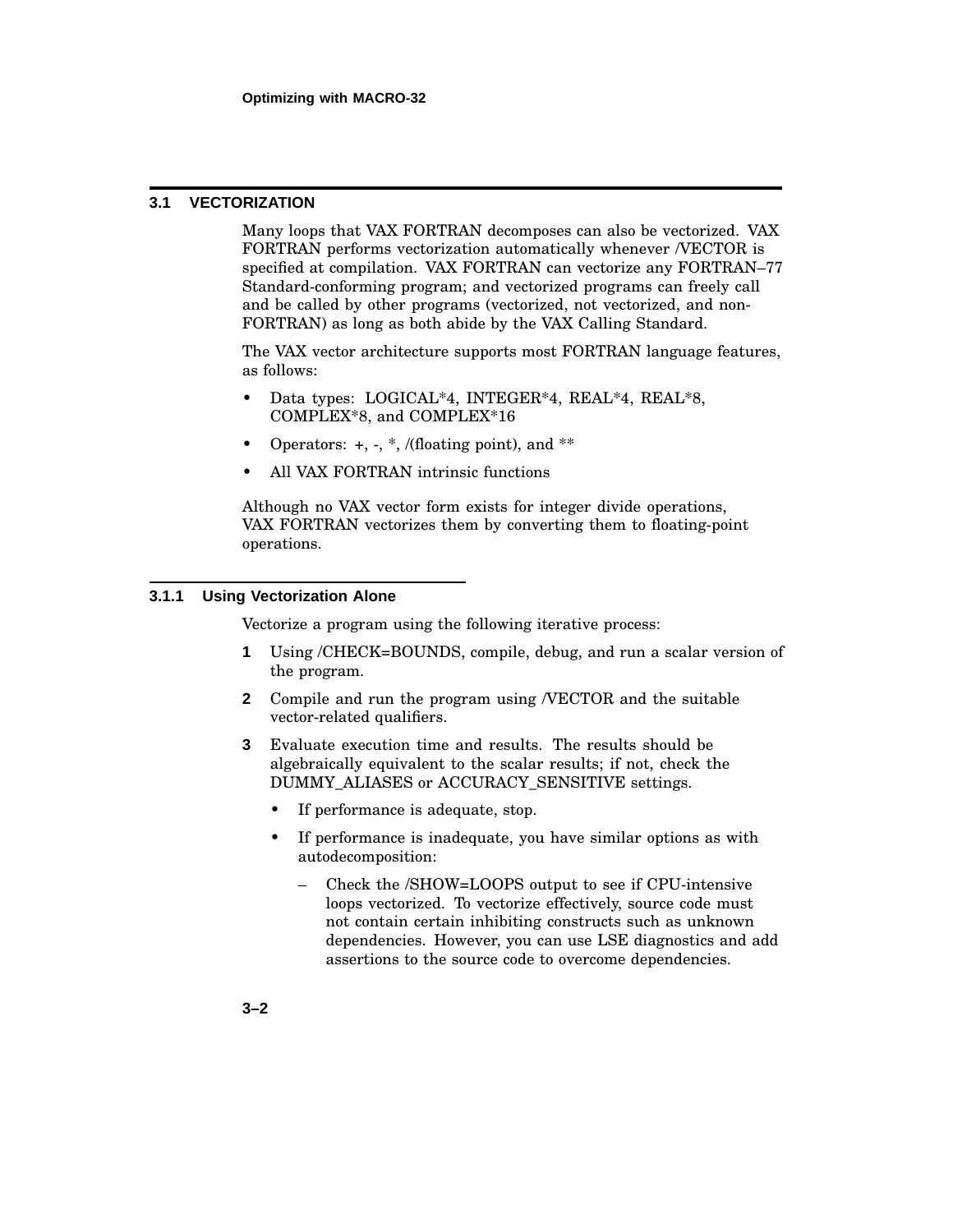- Combine vectorization with decomposition.
- Consider a solution at a higher level hierarchy.
- Retest the program compiling with /VECTOR (or any combination with a parallel qualifier) and return to the start of step 3.

# **3.1.2 Combining Decomposition with Vectorization**

To produce code that executes in parallel and on vector processors, compile /VECTOR with a parallel qualifier. Table 3–1 lists the compilation combinations and their interpretations.

### **Table 3–1 Qualifier Combinations for Parallel Vector Processing**

| Combination                | Interpretation                                                                                                                                                                                                                                                                                                                                                                                                                                                   |  |  |
|----------------------------|------------------------------------------------------------------------------------------------------------------------------------------------------------------------------------------------------------------------------------------------------------------------------------------------------------------------------------------------------------------------------------------------------------------------------------------------------------------|--|--|
| /VECTOR/PARALLEL=AUTOMATIC |                                                                                                                                                                                                                                                                                                                                                                                                                                                                  |  |  |
|                            | Performs a dependence analysis on suitable loops and optimizes<br>them for parallel-vector processing; chooses loops and prepares<br>them for vector or parallel processing based on whether they<br>will execute efficiently and produce correct results. In a nested<br>structure, decomposition and vectorization may occur for multiple<br>loops — but no loop is decomposed inside a decomposed loop<br>and no loop is vectorized inside a vectorized loop. |  |  |
| /VECTOR/PARALLEL=MANUAL    |                                                                                                                                                                                                                                                                                                                                                                                                                                                                  |  |  |
|                            | Performs a dependence analysis, optimization, and vectorization<br>only; disqualifies from vectorization any loops preceded by the<br>CPAR\$ DO_PARALLEL directive from vectorization; in these<br>loops, parses the user-supplied directives.                                                                                                                                                                                                                   |  |  |
| <b>/VECTOR/PARALLEL</b>    |                                                                                                                                                                                                                                                                                                                                                                                                                                                                  |  |  |
|                            | (Same as VECTOR/PARALLEL=MANUAL)                                                                                                                                                                                                                                                                                                                                                                                                                                 |  |  |
|                            | /VECTOR/PARALLEL=(MANUAL, AUTOMATIC)                                                                                                                                                                                                                                                                                                                                                                                                                             |  |  |
|                            | Same as /VECTOR/PARALLEL=AUTOMATIC except disqualifies<br>loops preceded by CPAR\$ DO_PARALLEL. In those loops,<br>only user-supplied directives are parsed. Any loops contained<br>in a manually decomposed loop are disqualified from<br>autodecomposition but not vectorization.                                                                                                                                                                              |  |  |

Both parallel and vector processing have certain tradeoff qualities, which affect the aggregate speedup of vector and parallel processing. The combined vector-parallel processing will be somewhat less than the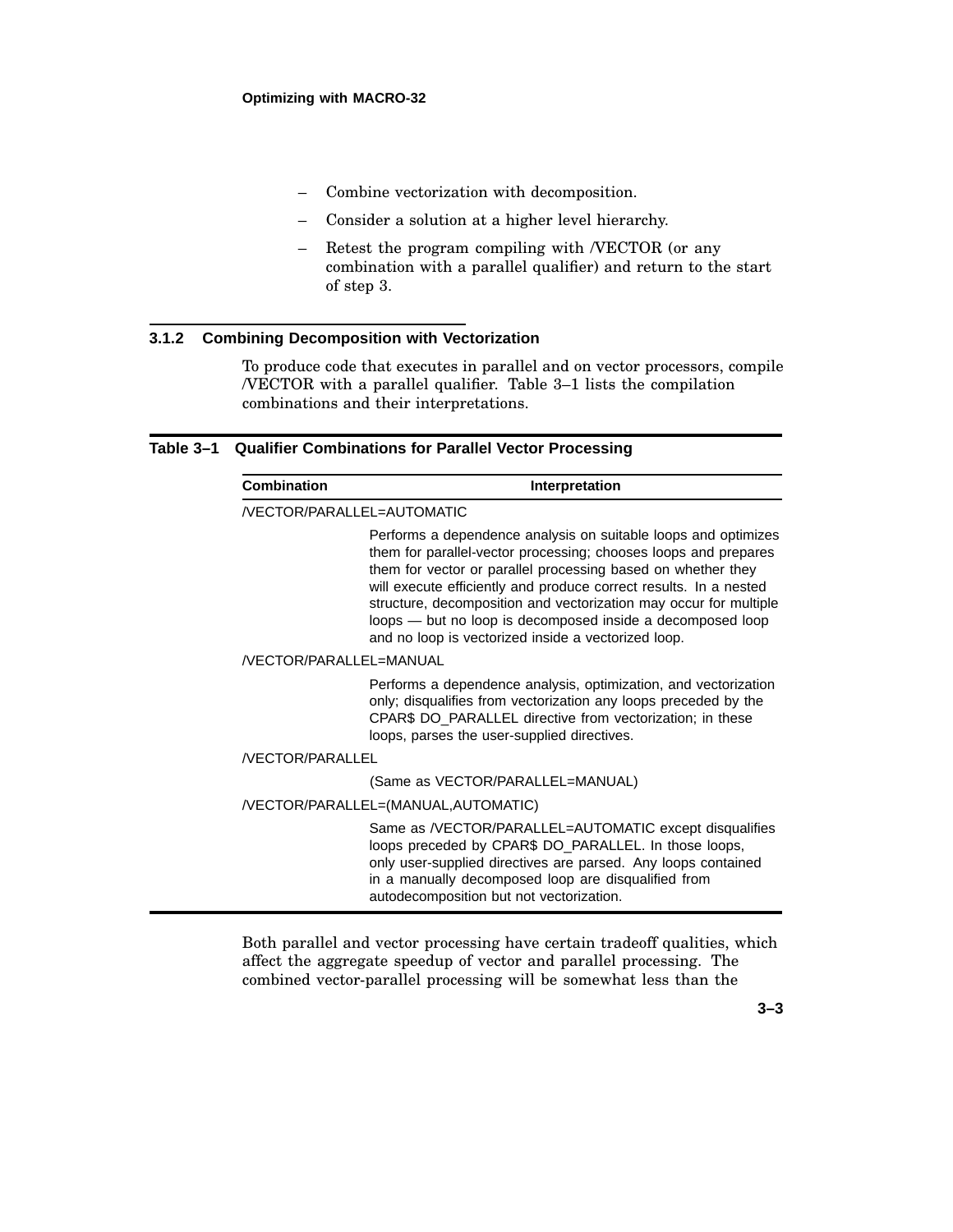aggregate speedup of each because of these qualities; however, both CPU time and wall-clock time can be reduced most dramatically when vector and parallel processing are combined.

The qualities involved are as follows:

- Large amounts of vector load-stores can create a bottleneck in the system. On the other hand, small amounts of CPU work can cause the parallel processing startup overhead itself to become a bottleneck. Vector operations have smaller startup overhead than parallel processing, so they amortize this CPU expense much sooner. However, vector processing demands more from memory than parallel processing (on scalar CPUs) because one vector load or store can affect up to 64 elements, whereas a scalar load or store typically affects only one element.
- Vector processing is "free" for the scalar CPUs because it is done on a vector processor; both wall-clock time and scalar CPU time are decreased. On the other hand, parallel processing is not free for the scalar CPUs; it can never decrease CPU time. But it can reduce wall-clock time more dramatically than vector processing.

Vectorization can be effectively combined with decomposition:

- **1** Compile, debug, and run the program serially and in scalar.
- **2** Evaluate the algorithm and make suitable changes.
- **3** Unless your algorithm and system environment are especially suitable for parallel processing or you have already decomposed the program, compile, debug, and run the program using /VECTOR first. This is because vectorization is "free," as stated in this section.
- **4** Using /VECTOR/PARALLEL=AUTOMATIC, recompile, debug, and run the program.
- **5** Evaluate performance.
	- If performance is adequate, stop.
	- If performance is inadequate, review the /SHOW=LOOPS output and LSE diagnostics and modify the source code as needed for important loops that neither vectorized nor decomposed (this most probably will include adding assertions to resolve unknown dependencies). Then retest the program. If performance is still not acceptable, consider manually decomposing certain loops and look for other bottlenecks such as I/O or other performance inhibitors.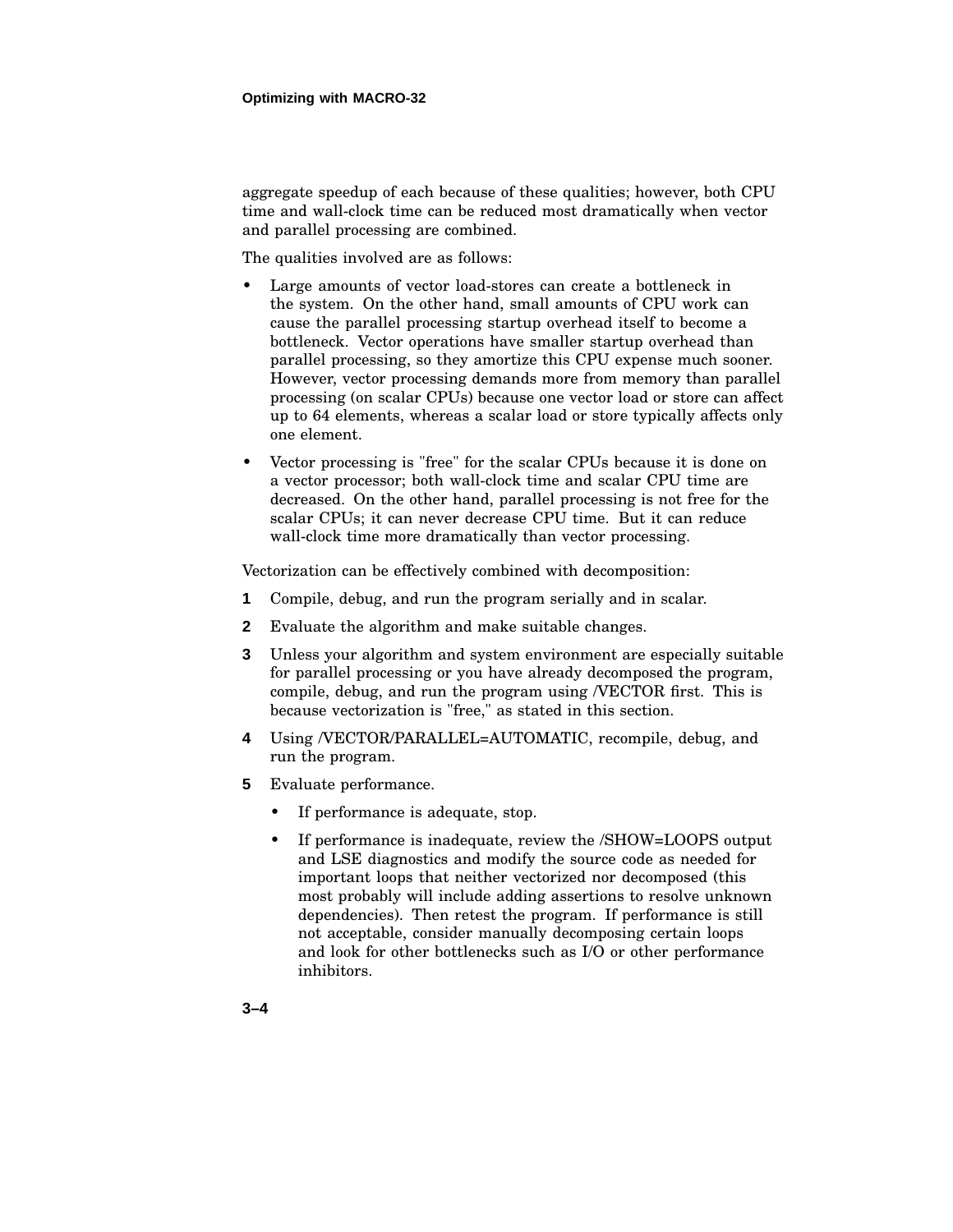### **3.1.3 Algorithms**

At times it is necessary to consider the algorithm that is represented by the code to be optimized. Some algorithms are not as well suited to vectorization as others. It may be more effective to change the algorithm used or the way it is implemented rather than trying to optimize the existing code. Increasing the work performed in any single loop iteration and increasing the ratio of arithmetic to load/store instructions are two effective methods to consider when optimizing an algorithm for vectorization. Using unity stride rather than nonunity stride and longer vector lengths are other approaches to consider.

## **3.2 CROSSOVER POINT**

For any given instruction or sequence of instructions, there is a particular vector length where the scalar and vector processing of equivalent operations yield the same performance. This vector length is referred to as the crossover point between scalar and vector processing for the given instruction or instruction sequence and varies depending on the particular instruction or sequence. For vector lengths below the crossover point, scalar operations are faster; above the crossover point vector operations are more efficient. A low crossover point is considered a benefit, since it indicates that it is relatively easy to take advantage of the power of the vector processor.

For any single, isolated vector instruction, the crossover point on the VAX 6000 is quite low, generally about 3 elements. But an instruction is not performed in isolation. Taken in the context of a routine or application, other factors affect the performance of the operations on short vectors, in particular whether the data of the short vector is used in other vector operations as well. In general, on the VAX 6000 vectorizing as much code as possible, including short vector length sections, leads to higher performance through more optimal use of cache. Specifically, once a set of data has been operated on by vector instructions, that data will be in the vector cache. A subsequent scalar operation on any of that same data will require that the data be moved out of the vector cache into the scalar cache. A vector operation would not require this data movement and thus is usually more efficient. Overall, the crossover point on the VAX 6000 is low enough that only for isolated operations on short vectors is scalar processing the faster alternative.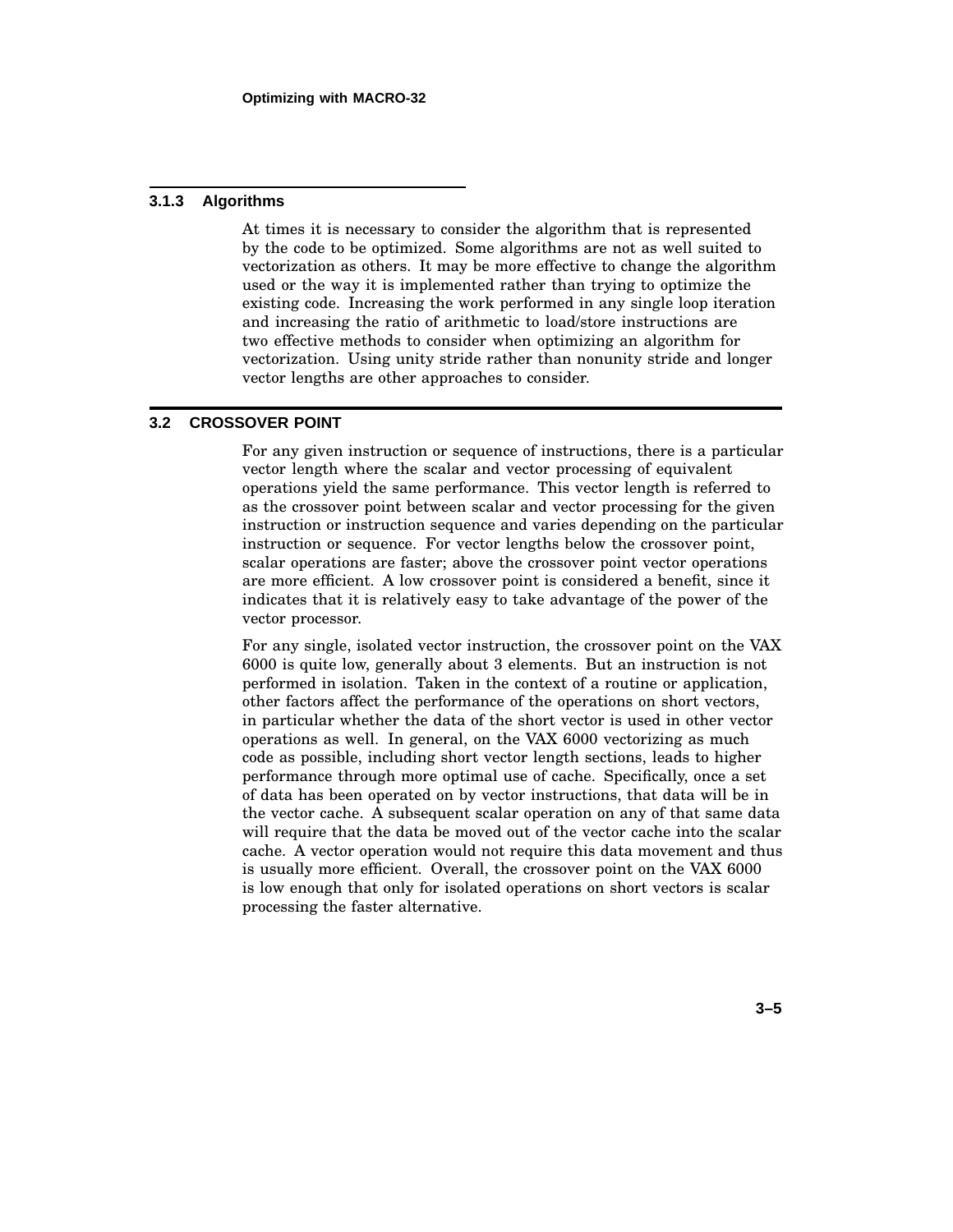# **3.3 SCALAR/VECTOR SYNCHRONIZATION**

For most cases, it is desirable for a vector processor to operate concurrently with the scalar processor so as to achieve best performance. However, there are cases where the operation of the vector and scalar processors must be synchronized to ensure correct program results. Rather than forcing the vector processor to detect and automatically provide synchronization in these cases, the architecture provides software with special instructions to accomplish the synchronization. These instructions synchronize the following:

- Exception reporting between the vector and scalar processors
- Memory accesses between the scalar and vector processors
- Memory accesses between multiple load/store units of the vector processor

Software must determine when to use these synchronization instructions to ensure correct results.

# **3.3.1 Scalar/Vector Instruction Synchronization (SYNC)**

A mechanism for synchronization between the scalar and vector processors is provided by the SYNC instruction, which is implemented by a Move From Vector Processor (MFVP) instruction. SYNC allows software to ensure that the exceptions of previously issued vector instructions are reported before the scalar processor proceeds with the next instruction. SYNC detects both arithmetic exceptions and asynchronous memory management exceptions and reports these exceptions by taking the appropriate VAX instruction fault. Once it issues the SYNC, the scalar processor executes no further instructions until the SYNC completes or faults.

When SYNC completes, a longword value (which is unpredictable) is returned to the scalar processor. The scalar processor writes the longword value to the scalar destination of the MFVP instruction and then proceeds to execute the next instruction.

When SYNC faults, it is not completed by the vector processor, and the scalar processor does not write a longword value to the scalar destination of the MFVP instruction. Also depending on the exception condition encountered, the SYNC itself takes either a vector processor disabled fault or memory management fault. After the appropriate fault has been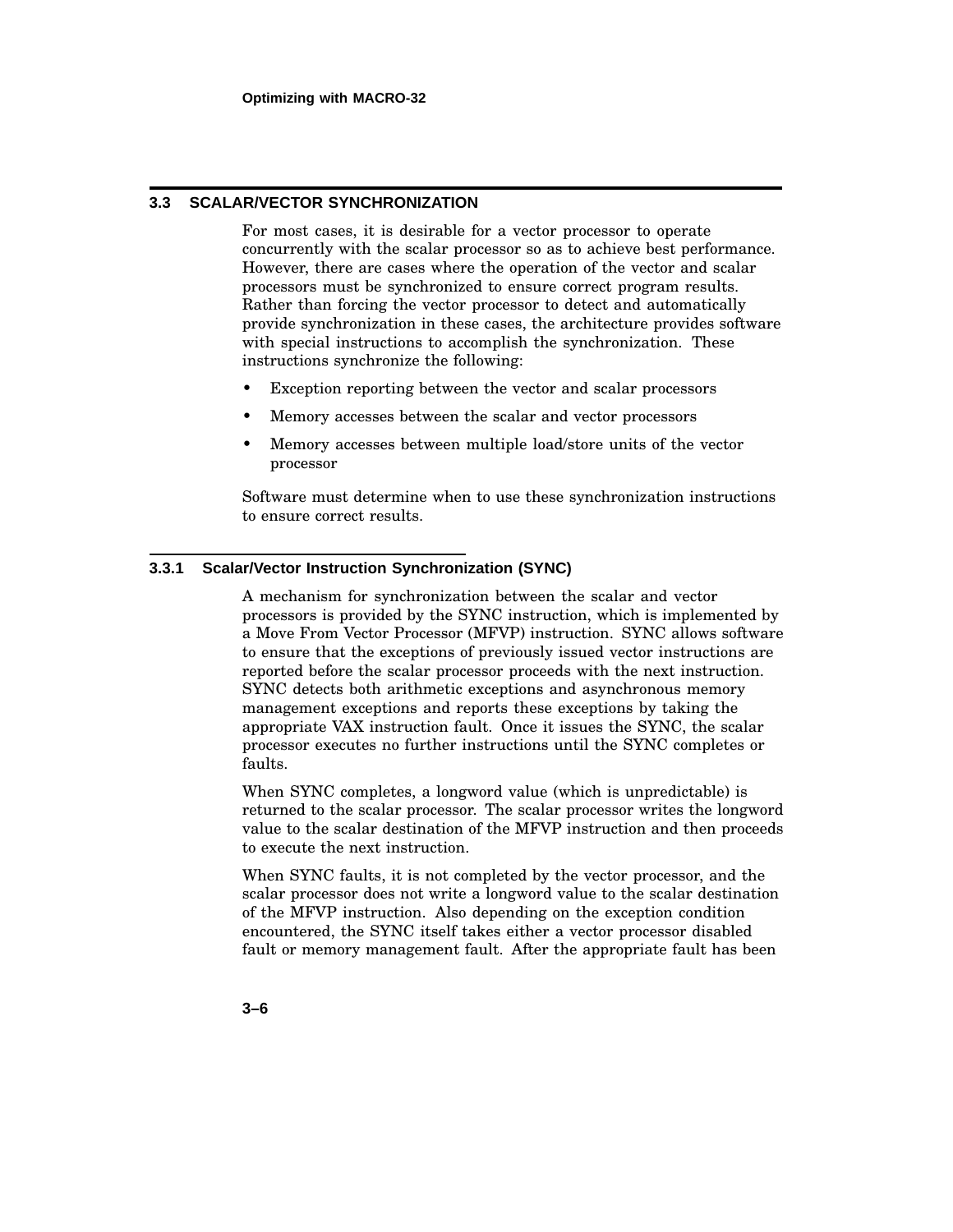serviced, the SYNC may be returned to through a Return from Exception or Interrupt (REI) instruction.

SYNC only affects the scalar/vector processor pair that executed it. It has no effect on other processors in a multiprocessor system.

### **3.3.2 Scalar/Vector Memory Synchronization**

The scalar processor and the vector processor can access memory at the same time during:

- Asynchronous memory management mode
- Synchronous memory management mode, after the vector processor indicates no memory management exceptions occurred

When the scalar processor and the vector processor access memory at the same time, it may be desirable to synchronize their accesses. Using an MFVP from MSYNC vector control register causes the scalar CPU to stall until previous memory accesses by either the vector processor or the scalar processor are completed and visible to the other. MSYNC is for user software.

Scalar/vector memory synchronization allows software to ensure that the memory activity of the scalar/vector processor pair has ceased and that the resultant memory writes have been made visible to each processor in the pair before the pair's scalar processor proceeds with the next instruction. Two ways are provided to ensure scalar/vector memory synchronization:

- Using MSYNC, which is implemented by the MFVP instruction
- Using the Move From Processor Register (MFPR) instruction to read the Vector Memory Activity Check (VMAC) internal processor register

In the following example, both the vector processor load instruction (VLDL) and the scalar processor move instruction (MOVF) would be using the same BASE memory. MSYNC ensures that the load instruction completes before beginning the move instruction.

```
VLDL BASE, #4, V1
MSYNC R0
MOVF#^F3.0, BASE
```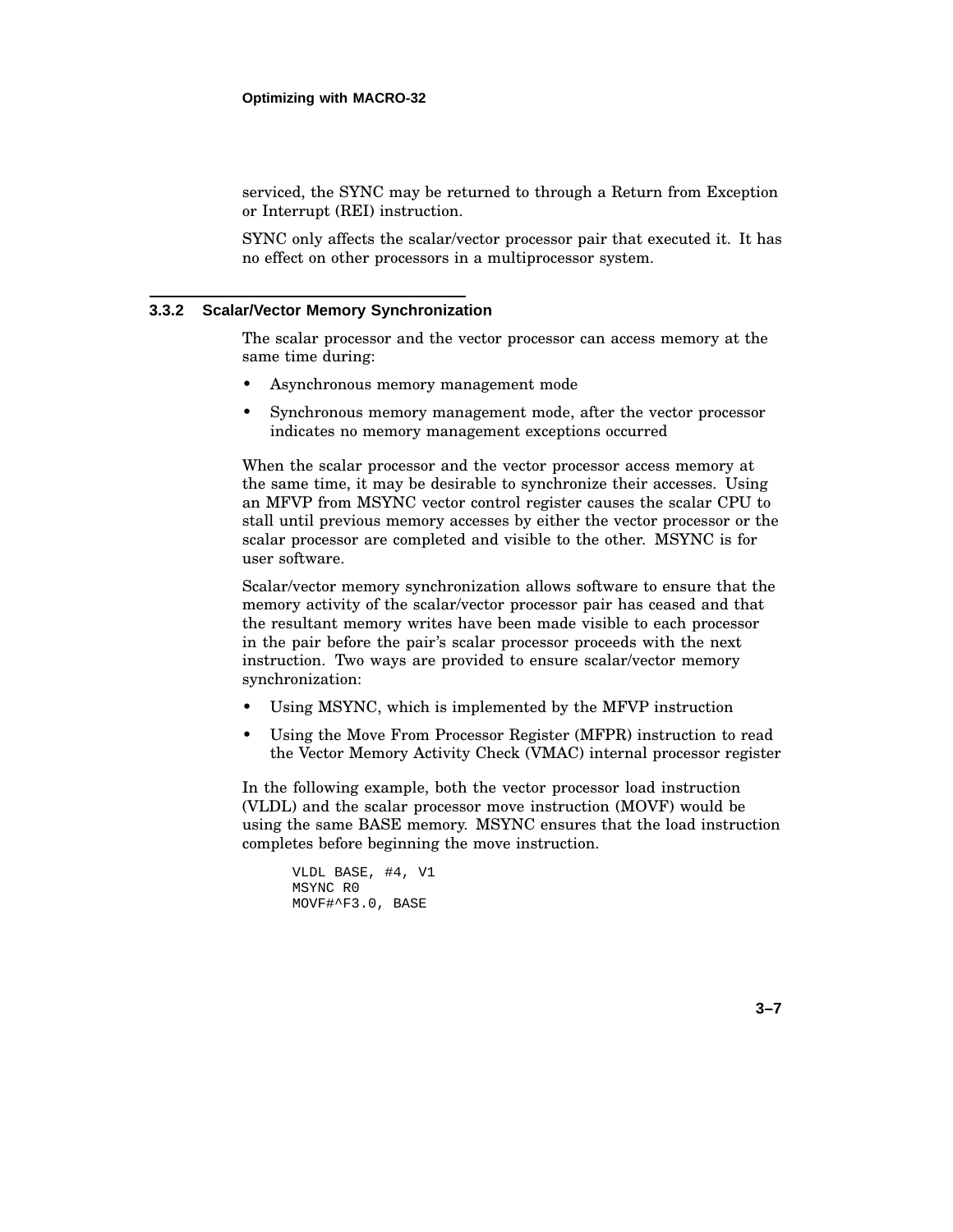Scalar/vector memory synchronization does not mean that previously issued vector memory instructions have completed; it only means that the vector and scalar processor are no longer performing memory operations. While both VMAC and MSYNC provide scalar/vector memory synchronization, MSYNC performs significantly more than just that function. In addition, VMAC and MSYNC differ in their exception behavior.

Note that scalar/vector memory synchronization only affects the processor pair that executed it. Other processors in a multiprocessor system are not affected. Scalar/vector memory synchronization does not ensure that the writes made by one scalar/vector pair are visible to any other scalar or vector processor.

Software can make data visible and shared between a scalar/vector pair and other scalar and vector processors by using the mechanisms described in the *VAX Architecture Reference Manual*. Software must first make a memory write by the vector processor visible to its associated scalar processor through scalar/vector memory synchronization synchronization) before making the write visible to other processors. Without performing this scalar/vector synchronization, it is unpredictable whether the vector memory write will be made visible to other processors even by the mechanisms described in the *VAX Architecture Reference Manual*.

Note that waiting for VPSR<BSY> to be clear does not guarantee that a vector write is visible to the scalar processor.

### **3.3.2.1 Memory Instruction Synchronization (MSYNC)**

Once it issues MSYNC, the scalar processor executes no further instructions until MSYNC completes or faults.

When MSYNC completes, a longword value (which is unpredictable) is returned to the scalar processor, which writes it to the scalar destination of the MFVP instruction. The scalar processor then proceeds to execute the next instruction.

Arithmetic and asynchronous memory management exceptions encountered by previous vector instructions can cause MSYNC to fault.

When MSYNC faults, all previously issued scalar and vector memory instructions may not have finished. In this case, the scalar processor writes no longword value to the scalar destination of the MFVP. Depending on the exception encountered by the vector processor, the MSYNC takes a vector processor disabled fault or memory management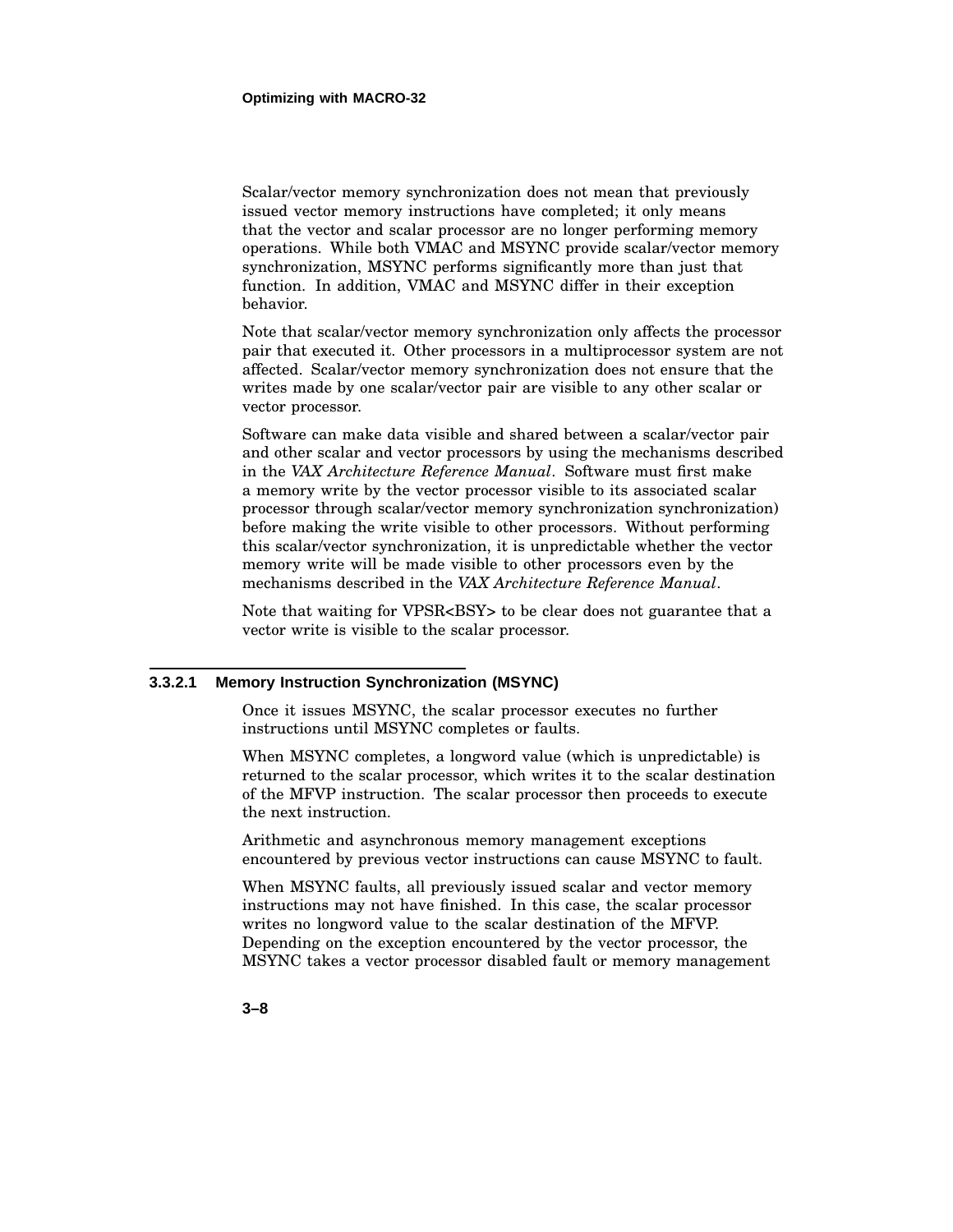fault. After the fault has been serviced, the MSYNC may be returned to through a Return from Exception or Interrupt (REI) instruction.

# **3.3.2.2 Memory Activity Completion Synchronization (VMAC)**

Privileged software needs a way to ensure scalar/vector memory synchronization that will not result in any exceptions being reported. Reading the Vector Memory Activity Check (VMAC) internal processor register with the privileged Move From Processor Register (MFPR) instruction is provided for these situations. It is especially useful for context switching.

Once an MFPR from VMAC is issued by the scalar processor, the scalar processor executes no further instructions until all vector and scalar memory activities have ceased; all resultant memory writes have been made visible to both the scalar and vector processor; and a longword value (which is unpredictable) is returned to the scalar processor. After writing the longword value to the scalar destination of the MFPR, the scalar processor then proceeds to execute the next instruction.

Vector arithmetic and memory management exceptions of previous vector instructions never fault a privileged MFPR from the Vector Memory Activity Check Register and never suspend its execution.

### **3.3.3 Memory Synchronization Within the Vector Processor (VSYNC)**

The vector processor can concurrently execute a number of vector memory instructions through the use of multiple load/store paths to memory. When it is necessary to synchronize the accesses of multiple vector memory instructions, the MSYNC instruction can be used; however, there are cases for which this instruction does more than is needed. If it is known that only synchronization between the memory accesses of vector instructions is required, the Synchronize Vector Memory Access (VSYNC) instruction is more efficient.

If a conflict results within the vector processor for accessing memory, a VSYNC instruction can be used. VSYNC ensures that the current memory access instruction is complete before executing another. This instruction does not affect scalar processor memory access instructions.

VSYNC orders the conflicting memory accesses of vector memory instructions issued after VSYNC with those of vector memory instructions issued before VSYNC. Specifically, VSYNC forces the access of a memory location by any subsequent vector memory instruction to wait for (depend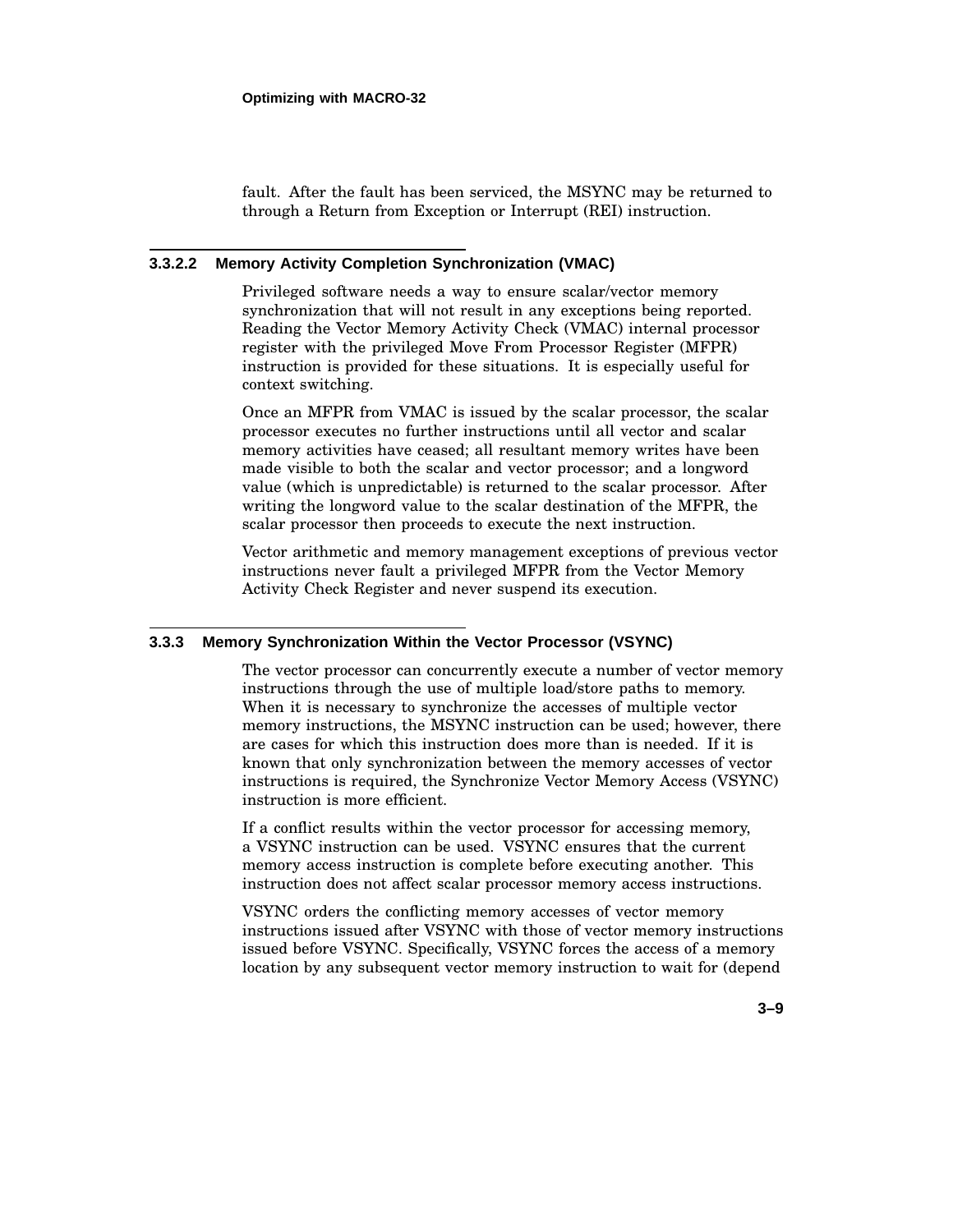upon) the completion of all prior conflicting accesses of that location by previous vector memory instructions.

VSYNC does not have any synchronizing effect between scalar and vector memory access instructions. VSYNC also has no synchronizing effect between vector load instructions because multiple load accesses cannot conflict. It also does not ensure that previous vector memory management exceptions are reported to the scalar processor.

# **3.3.4 Exceptions**

There are two categories of exceptions within the vector processor:

- Imprecise exceptions
- Precise exceptions

# **3.3.4.1 Imprecise Exceptions**

Imprecise exceptions can occur within the vector processor when arithmetic instructions are processing. They may be caused by typical arithmetic problems such as division by zero or underflow. Because the vector processor can execute instructions out of order, it is not possible to determine the instruction that caused the exception from the updated program counter (PC). The PC in the scalar processor is pointing further down the instruction stream and cannot be backed up to point at the failing instruction. To report the exception condition in this case, the vector processor disables itself so that the scalar processor will take a vector disable fault when it attempts to dispatch a vector instruction. The vector disable fault handler then determines the cause. When this type of exception occurs, the vector controller sets a bit in the register mask in the Vector Arithmetic Exception Register (VAER) IPR to indicate the destination vector register which received data from the exception. It then informs the scalar CPU of the exception.

When debugging code, it is often necessary to be able to find the precise instruction causing the problem. Inserting a SYNC instruction after each arithmetic instruction will cause the machine to run in precise mode, waiting for each instruction to complete before executing the next. However, it will run much slower than when imprecise exceptions are allowed to occur.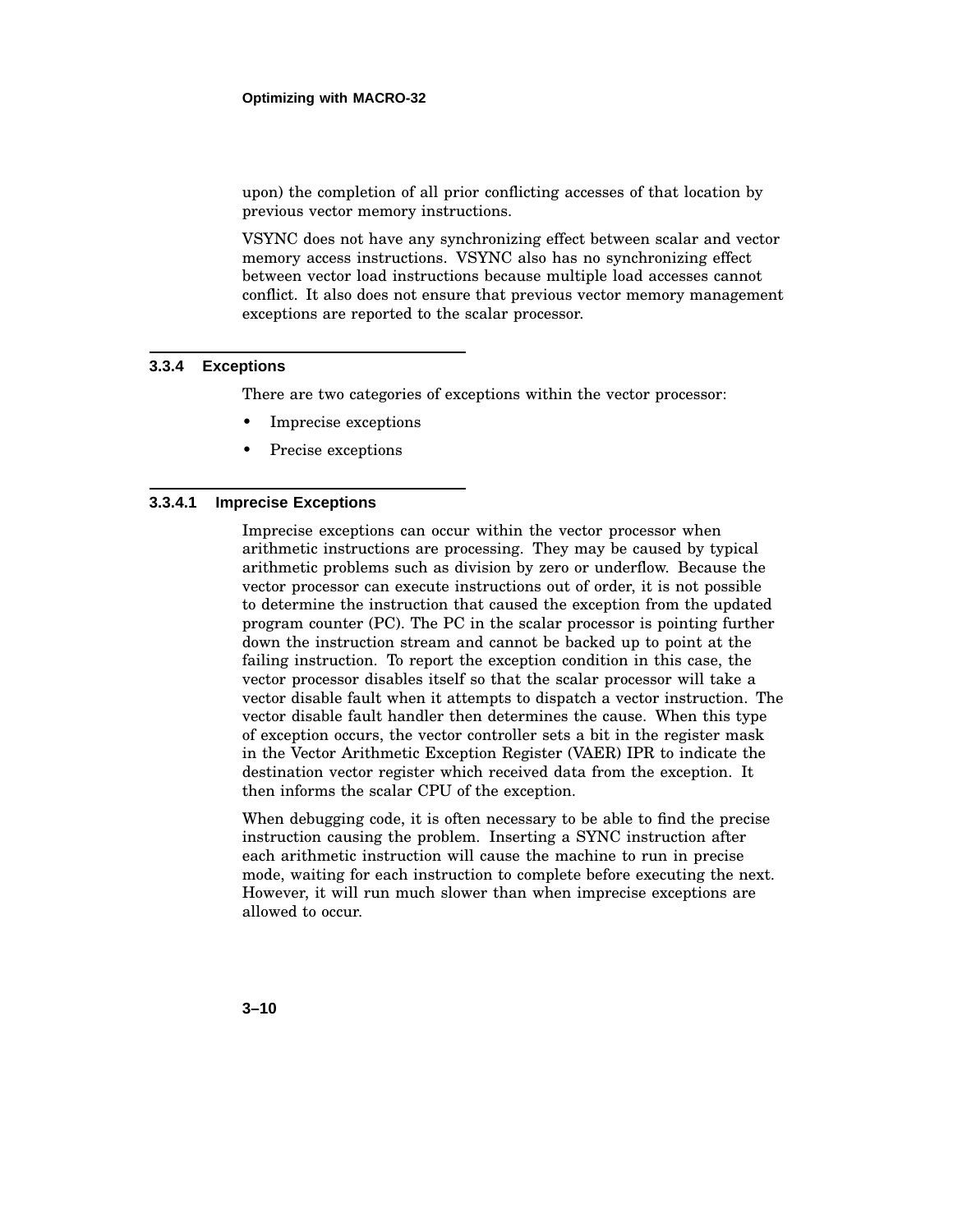### **3.3.4.2 Precise Exceptions**

The vector processor produces precise exceptions for memory management faults. When a memory management exception occurs, microcode and operating system handlers are used to fix the exception.

The vector processor cannot service Translation Not Valid and Access-Control Violation faults. To handle these exceptions, the vector processor passes sufficient state data back to the scalar CPU. Then if a memory management fault occurs, the microcode can build a vector exception frame on the stack so that vector processor memory manangement exceptions will be handled precisely and the faulting instruction restarted.

To enforce synchronous operation, after a vector load/store operation is issued, the scalar CPU will not issue additional instructions until memory management has completed. To reduce the delay from the issue of a load/store instruction to the issue of the next instruction, the load/store unit has special logic which predicts when load/store instructions can proceed fault free. When the load/store unit knows it can perform all virtual to physical translations without incurring a memory management fault, it issues the MMOK signal to the vector control unit. The scalar CPU is then released to issue more instructions while the load/store unit completes the remainder of the data transfers. This mechanism reduces the overhead associated with providing precise memory management faults.

## **3.4 INSTRUCTION FLOW**

Vector instructions are read from the scalar CPU's I-stream. The scalar issue unit decodes the vector instructions and passes them to the vector CPU. The instructions are decoded by the vector control unit and then issued to the appropriate function unit through the internal bus. Before instruction issue, the instruction is checked against a register scoreboard to verify that it will not use a corrupted register or attempt to modify a register that is already in use. Load, store, scatter, and gather instructions are processed in the Load/Store chip. These instructions either fetch data from memory and place it in the vector register file or write data from the vector register file to memory.

Arithmetic instructions are passed to the arithmetic pipelines by way of control registers in the register file chips. An arithmetic instruction has a fixed startup latency. To minimize the effects of this latency, the arithmetic pipelines support the ability to queue two arithmetic instructions. This permits the arithmetic pipeline controller to start the second instruction without any startup latency. The removal of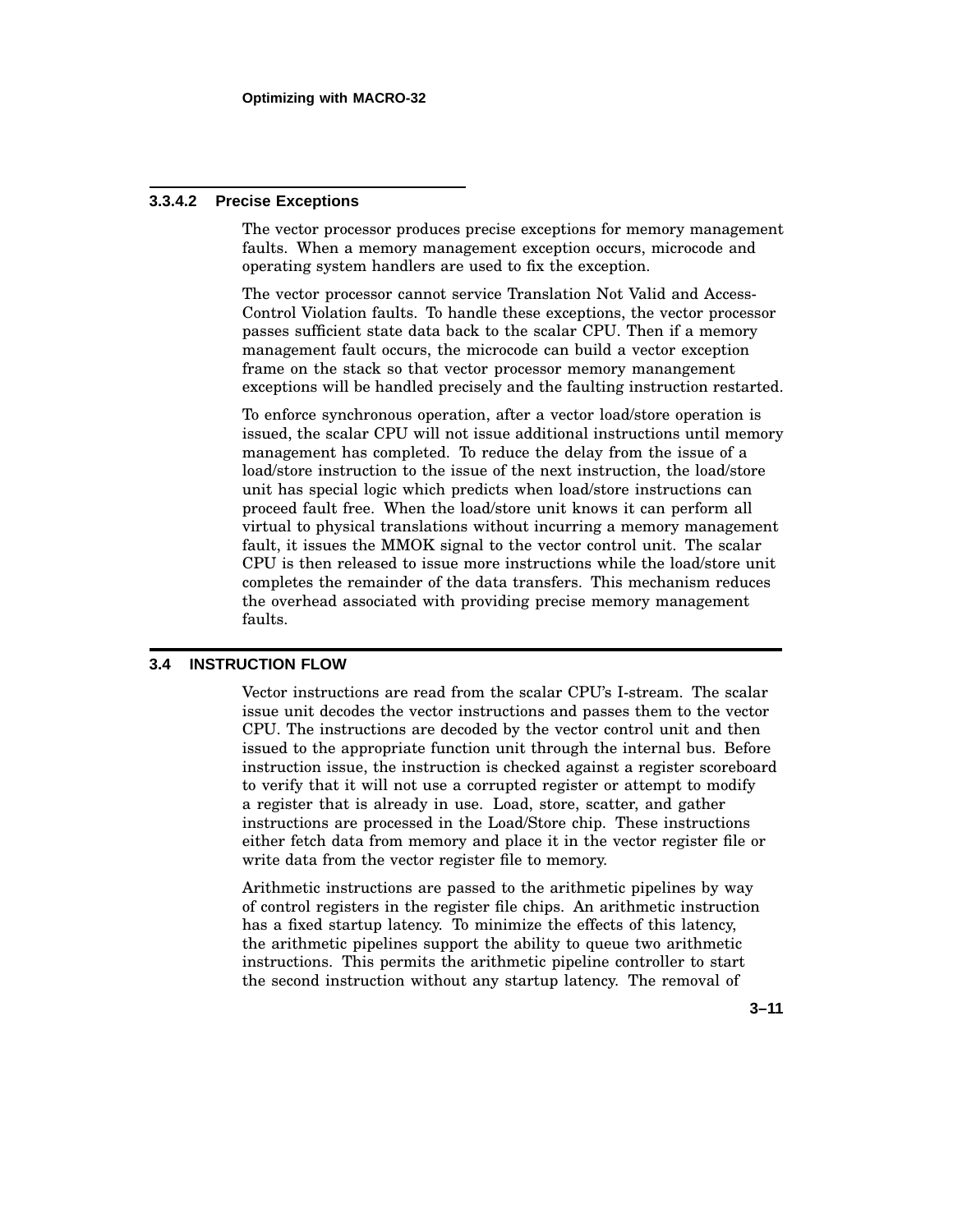startup latency for the second arithmetic instruction (deferred arithemetic instruction) is a benefit in algorithms that require less than eight Bytes /FLOP of load/store bandwidth.

Typical algorithms benefit greatly from the ability to chain an arithmetic operation into a store operation. The vector control unit, along with the ALU unit, implements this capability. The following sections describe by instruction type the flow of instructions in the machine.

# **3.4.1 Load Instruction**

When a load instruction is received by the vector control unit, the destination vector register is checked against outstanding arithmetic instructions. A load instruction cannot begin execution until the register to which it will write is free. A register conflict may occur if the destination register of a load instruction is the same as one of the registers used by a preceding arithmetic instruction. If instruction execution overlap could occur if the load instruction were using a different register, then the register conflict can be eliminated by simply changing the register used.

If there are no register usage conflicts, the instruction is dispatched to the load/store unit. An example of a memory access instruction in assembler notation is as follows:

VLDL base, stride, Vc

where:

```
VLD = vector load (load memory data into vector register)
L = longword (Q would equal quadword)
base = beginning of first element
stride = number of memory locations (bytes) between the
         starting address of the first element and the
         next element
Vc = vector register destination result
```
This instruction means:

Load the vector register (Vc) from memory, starting at the base address (base), incrementing consecutive addresses by the stride in bytes. The load operation writes the data from memory into the destination register. The store operation writes the data from the vector register back to memory.

**3–12**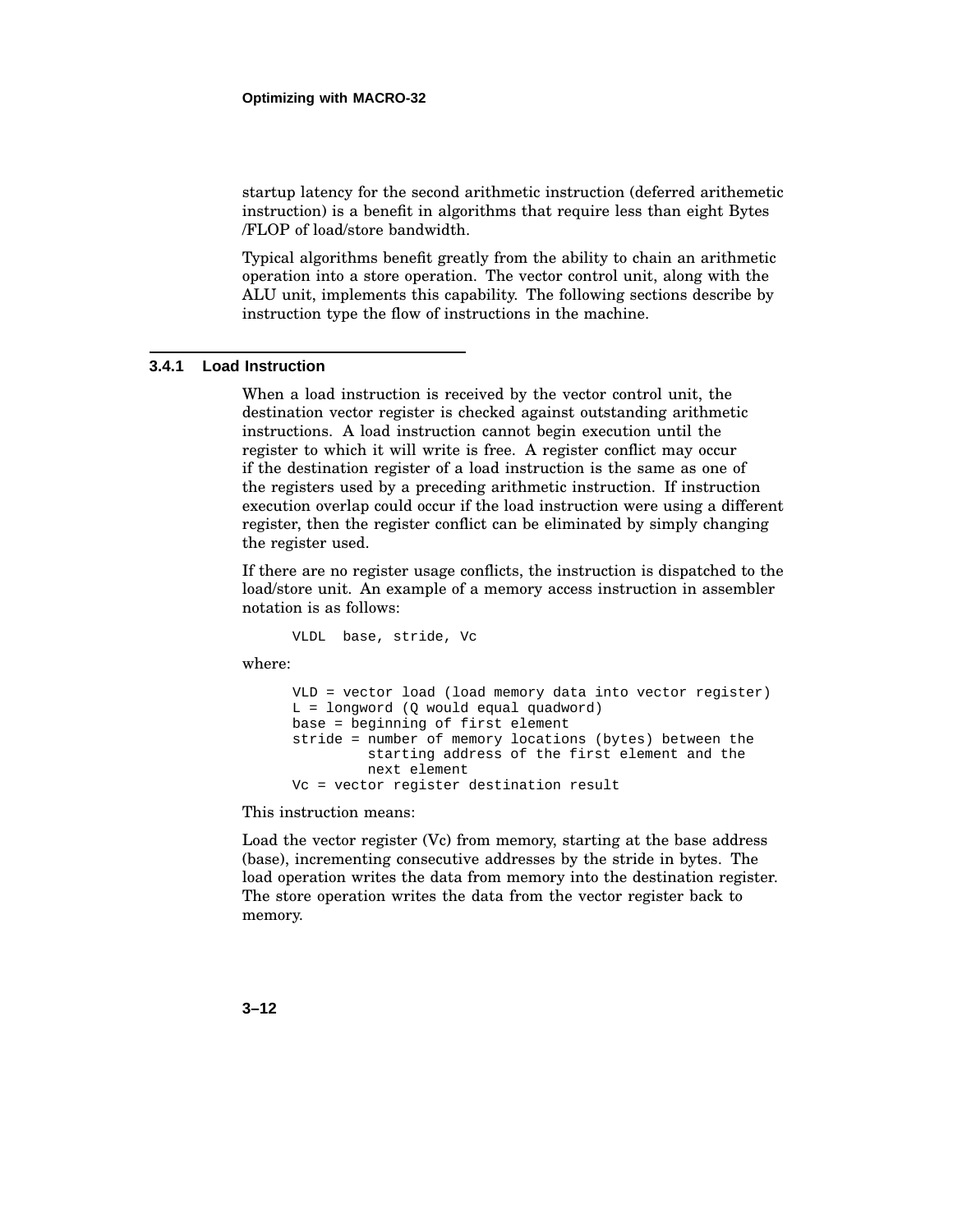In the load/store instruction, the Vector Length Register (VLR) and the Vector Mask Register (VMR) with the match true/false (T/F) (when the mask operate enable (MOE) bit is set) determine which elements to access in Vc. For longwords, only bits <31:0> may be accessed. The elements can be loaded or stored out of order, because there can be multiple load /store units and multiple paths to memory, a desirable effect of vector processors.

A Modify Intent (MI) bit may be used with the VLD instruction to improve performance for systems that use writeback caches. The MI bit is not used for store or scatter instructions.

During a load operation, the first element in memory at the base address loads into the destination vector register. The next element in memory at the base address plus the stride loads into the next location in the destination vector register. With a vector load/store operation, the stride is constant, so that the third address in memory is the base address plus two times the stride.

### **3.4.2 Store Instruction**

When the vector control unit receives a store instruction, the source vector register is checked against outstanding arithmetic instructions. If there are no conflicts, the instruction is dispatched to the load/store unit. If the source for the store is the destination of the current arithmetic instruction, and the deferred arithmetic instruction does not conflict with the source vector register, and the arithmetic instruction is not a divide, then the vector control unit waits for a signal from the arithmetic unit to indicate that the store operation can start. The instruction is then dispatched to the load/store unit.

During a store operation, the data moves in the opposite direction, from the destination vector register back to memory. The elements of the vector are placed back into memory at the base address plus a multiple of the stride, as shown in the following example:

| VLDL base,#4,V3    | Load vector V3 from memory, starting at<br>the "base" address and obtaining next<br>elements every 4 bytes apart (stride = $4$ ). |
|--------------------|-----------------------------------------------------------------------------------------------------------------------------------|
| VSTL V1, base, #16 | Store vector V4 into memory starting at<br>"base" address and placing next<br>elements 16 bytes apart.                            |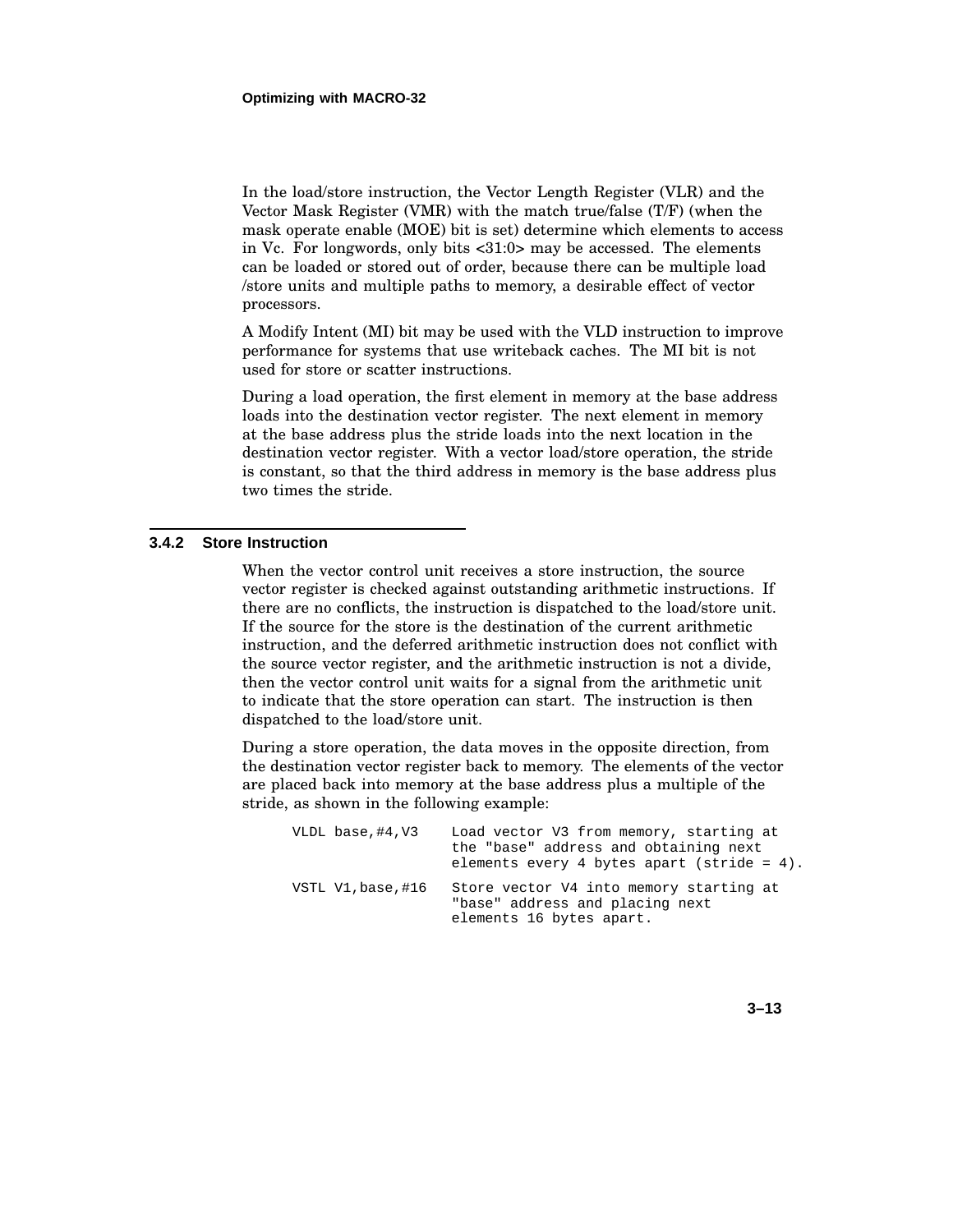The data from a store instruction is internally buffered in the chip. This offers the advantage of allowing cache hit load instructions to issue and complete while the write executes over the XMI.

### **3.4.3 Memory Management Okay (MMOK)**

When a memory reference occurs, control is turned over to memory management until an MMOK is returned indicating that all memory references were successful. An algorithm is used to predict when MMOK will be returned, to determine when new instructions can be issued. For every vector element a new last element virtual address is calculated based on the current element virtual address, the number of remaining elements, and the stride. Every element virtual address is compared to the calculated last element virtual address to determine whether both reside in the same two virtual page window. If they do reside within the same two pages and if the current virtual address has been successfully translated, then MMOK is asserted. If not, then the generation of virtual addresses continues.

## **3.4.4 Gather/Scatter Instructions**

An array whose subscript is an integer vector expression is "indirectly addressed." Indirect addressing appearing on the right side of an assignment statement is called a gather operation; on the left side it is known as a scatter, as shown in the following:

```
DO 80 I = 1,95
  J = IPICK(I)A(I) = B(J) + C(K(I) + 3) * D(I)80 CONTINUE
```
Array A requires a scatter operation. B and C require gathers.

Loops that contain references to a scattered array or stores into a gathered array [have potential for data dependency, as shown in the following:

```
DO 10 I = 1,NA(I) = B(I) + C(I) / D(ID(I))B(IB(I)) = X(I) * Y(I)D(I) = E(I) * * 2G(JG(I)) = 2. * G(NG(I))10 CONTINUE
```
Potential data dependency exists for arrays B, D, and G.

**3–14**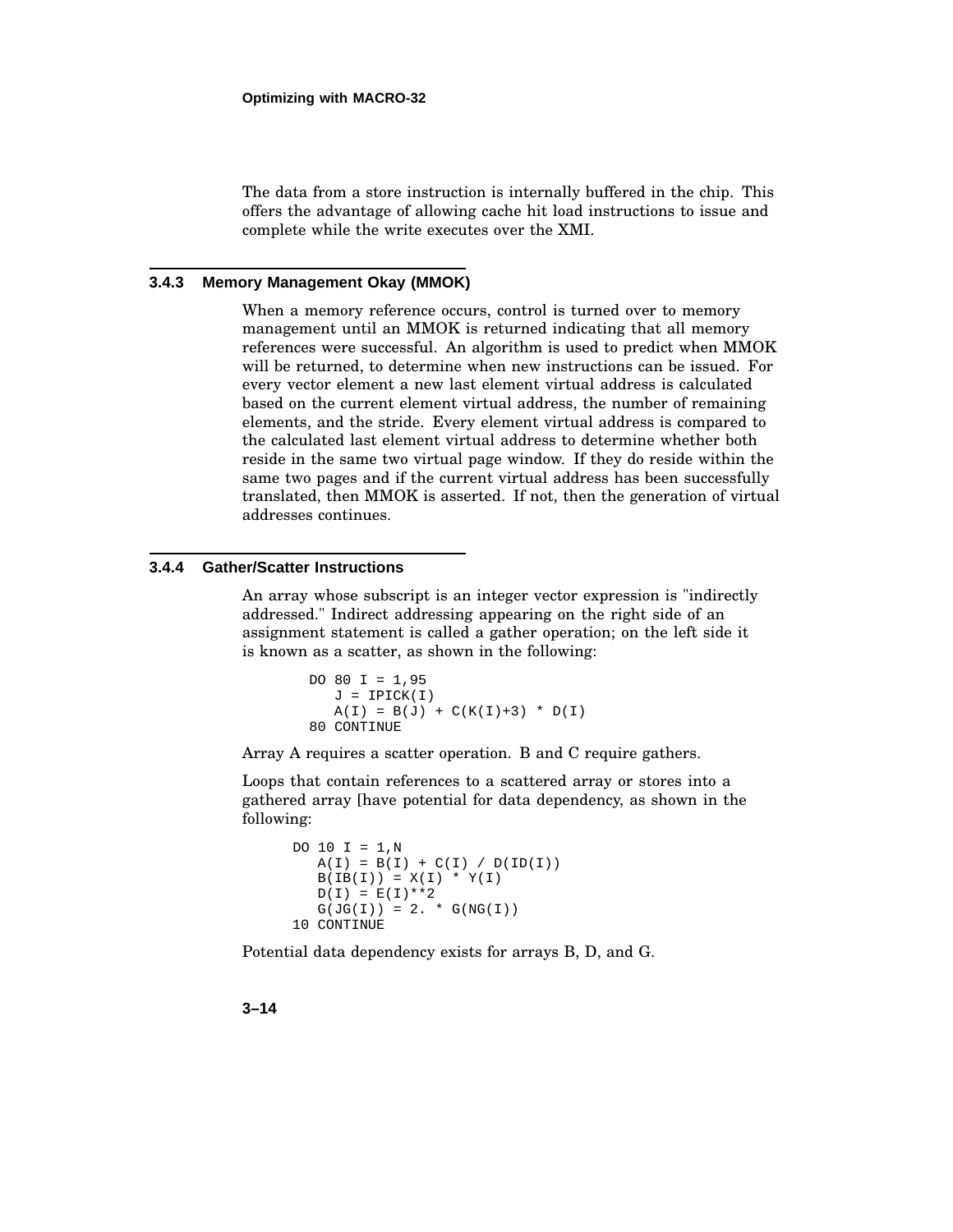When a gather or scatter instruction is received by the vector control unit, the destination/source register is checked against outstanding arithmetic instructions. If there are no conflicts, the instruction is dispatched to the load/store unit. The load/store unit will then fetch the offset vector register. When this is complete, the vector control unit reissues the instruction and the gather/scatter operation takes place using the previously stored offset vector register to generate the virtual addresses.

A gather instruction is used to collect memory data into vector registers when the memory data does not have a constant stride. The memory data starts with a base address plus an offset number of up to a 64-element (depending on VL) register of offsets. The elements are loaded nearly as fast as a load instruction and are loaded sequentially in the destination register. (The scatter instruction stores the result back to memory using the same offsets.)

### **3.4.5 Masked Load/Store, Gather/Scatter Instructions**

The operation for masked memory instructions is identical to the unmasked versions except the following operations are performed first. The vector controller checks if any outstanding arithmetic instructions will modify the mask register. If not, the vector controller reads the mask from the arithmetic unit and sends it to the load/store unit. The sequence is then performed as above.

### **3.5 OVERLAP OF ARITHMETIC AND LOAD/STORE INSTRUCTIONS**

Arithmetic instructions and load/store instructions may overlap because the functional units are independent. To achieve this overlap, the following conditions must be met:

- The arithmetic instruction must be issued before the load/store instruction.
- There must be no register conflict between the arithmetic and load /store instructions.

In the following example, while the results of vector register 2, V2, are being calculated, vector register 4, V4, is being stored in memory. Consequently, this is referred to as overlapping instructions.

| VVADDL | V1, V3, V2      |
|--------|-----------------|
| VSTL   | $V4$ , base, #4 |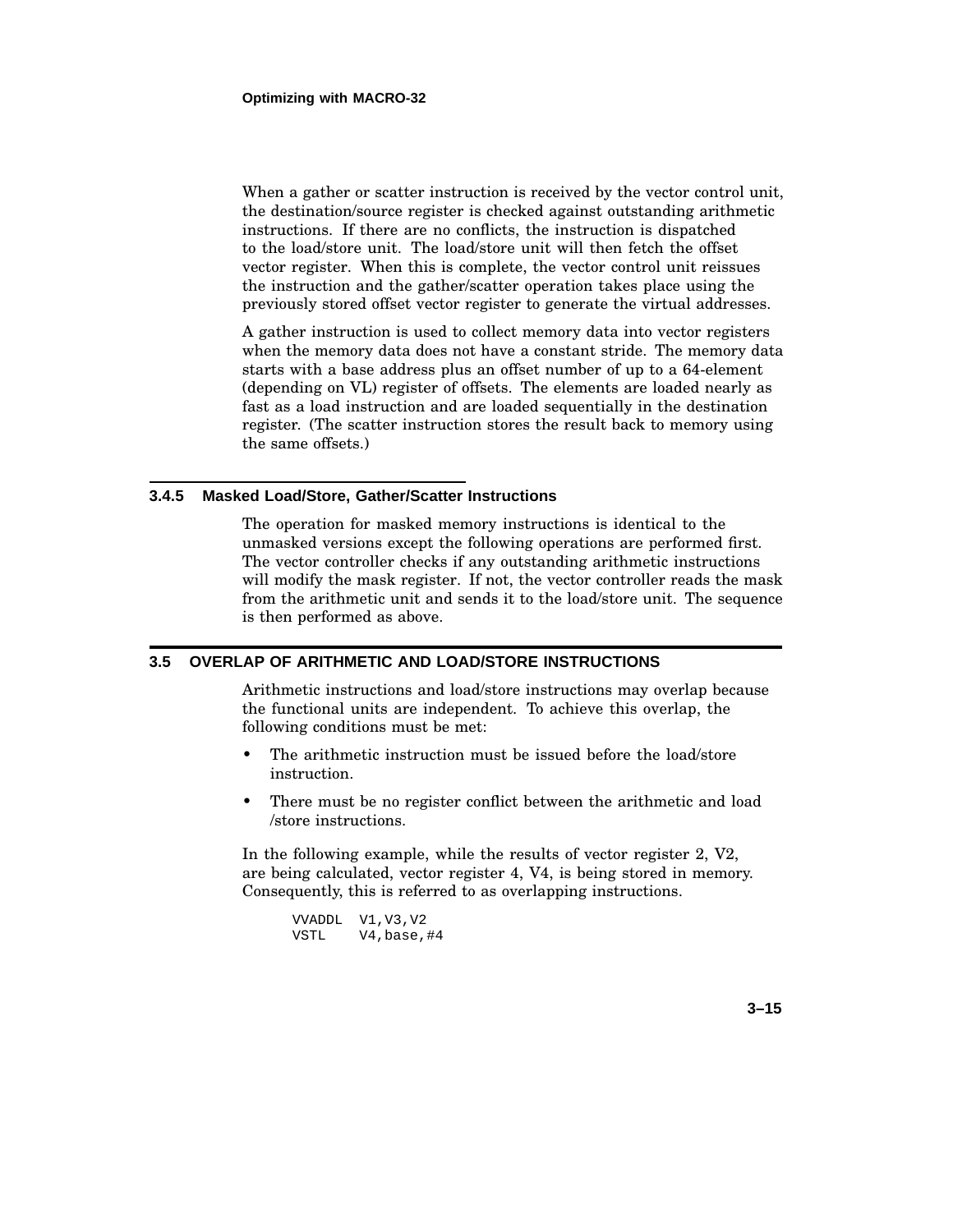In the following examples, an I represents instruction issue time and an E represents instruction execution time. A series of periods represents wait time in the arithmetic unit for deferred instructions. Notice that these are not exact timing examples, since they do not correspond to individual instruction timings, but are for illustration purposes only.

In Example 3–1 the execution of the VLDL instruction does overlap the VVADDL instruction because there is no conflict in the destination vector registers, V3 and V1, for the add and load respectively.

### **Example 3–1 Overlapped Load and Arithmetic Instructions**

VVADDL V1,V2,V3 IEEEEEEEE VLDL base, #4, V1 IEEEEEEEEEEEEEE

### **3.5.1 Maximizing Instruction Execution Overlap**

Three important hardware features help to maximize instruction overlap in the load/store unit. First, a load or store instruction can execute in parallel with up to two arithmetic instructions, provided the arithmetic instructions are issued first. Second, the chain into store sequence can reduce the perceived execution time of a store instruction. Finally, early detection of no memory faults allows scalar-to-vector communications to overlap with load or store instruction execution.

In the first instruction sequence in Example 3–2 there is little overlapping of instructions, whereas in the second sequence the VVMULL and the second VLDL instructions overlap and require less total time to complete execution. The only difference between the two instruction sequences is the order in which they are issued. Because the VVMULL does not require the result of the second VLDL and can precede that instruction, a significant reduction in execution time is achieved.

Another effective way to maximize the overlap of load/store instructions is to precede, wherever possible, all load and store instructions by at least two arithmetic instructions. In this way both the load/store pipeline and the arithmetic pipeline will be in use.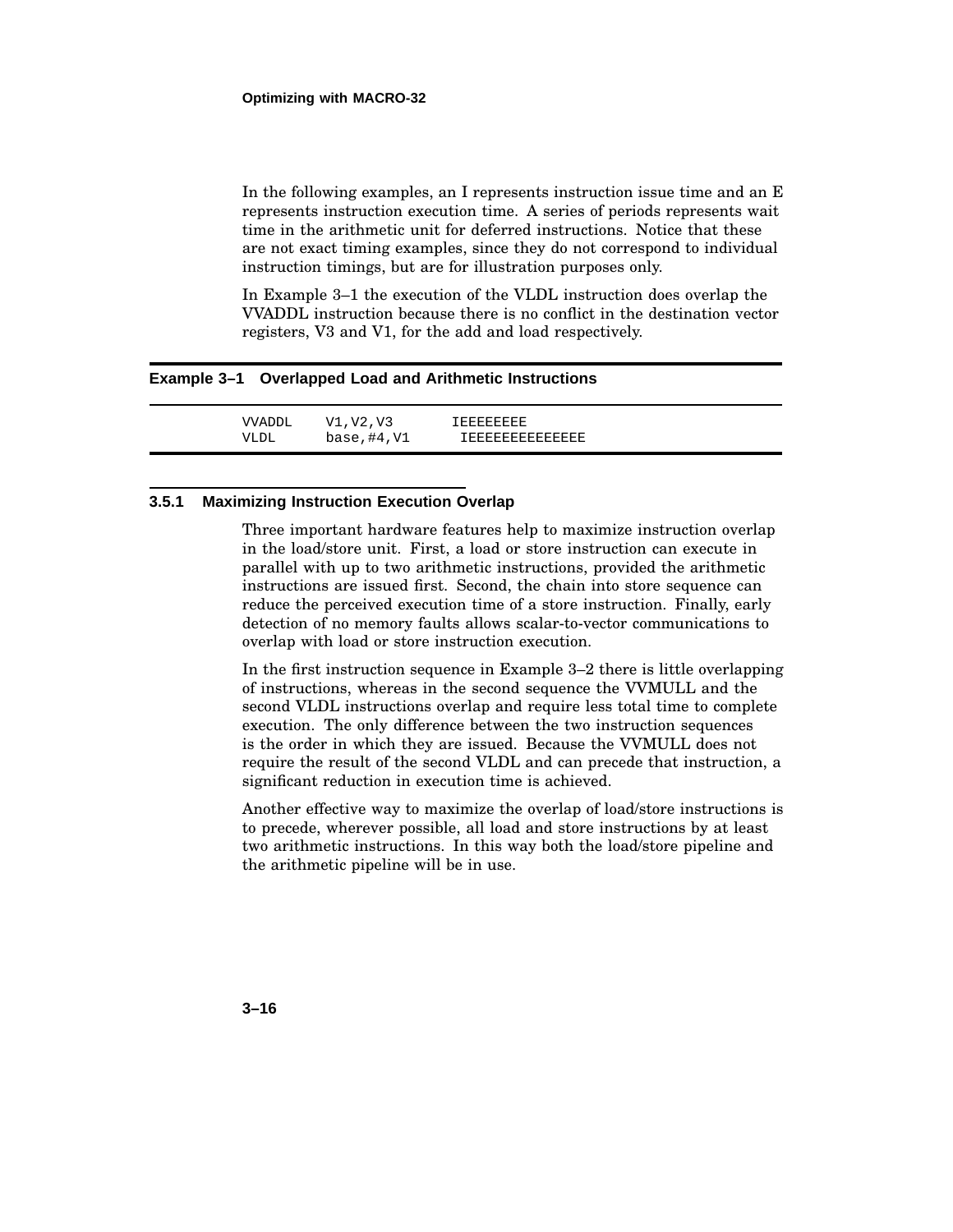|                        |                                                                                    | Instruction Sequence 1                    |                                           |
|------------------------|------------------------------------------------------------------------------------|-------------------------------------------|-------------------------------------------|
| VLDL<br>VLDL<br>VSTL   | base1,#4,V1<br>base2,#4,V2<br>VVMULL V3.V1.V1<br>VVADDL V1, V2, V2<br>V2,base,#4   | 工程官官官官官官官<br>IEEEEEEEEE                   | TEEEEE<br>$I \ldots$ . EEEEE<br>工房房房房房房房房 |
| Instruction Sequence 2 |                                                                                    |                                           |                                           |
| VLDL<br>VLDL<br>VSTL   | base1,#4,V1<br>VVMULL V3, V1, V1<br>base2, #4, V2<br>VVADDL V1.V2.V2<br>V2.base.#4 | TEEEEEEEEE<br><b>IEEEEE</b><br>TEEREEEEEE | TEEEEE<br>TEEEEEEEE                       |

### **Example 3–2 Maximizing Instruction Execution Overlap**

A load instruction cannot begin execution until the register to which it will write is free. A register conflict may occur if the destination register of a load instruction is the same as one of the registers used by a preceding arithmetic instruction. If instruction execution overlap could occur if the load instruction were using a different register, then the register conflict can be eliminated by simply changing the register used.

Example 3–3 shows the effects of register conflict. In the first instruction sequence the VLDL instruction must wait until the VVADDL instruction completes and the VVMULL instruction begins because VLDL will change the contents of one of the registers that provides input to the deferred VVMULL instruction. In the second instruction sequence it is possible to take advantage of the deferred arithmetic instruction queue and overlap the VLDL and arithmetic instruction execution because the VLDL instruction does not change the registers used by the arithmetic instructions. By simply changing the register to which the VLDL will write, the total execution time for the instruction sequence is reduced.

The locality of reference of data plays an important role in determining the performance of load/store operations. Unity stride load and store instructions are the most efficient. For this reason, whenever possible data should be stored in the sequential order in which it is usually referenced.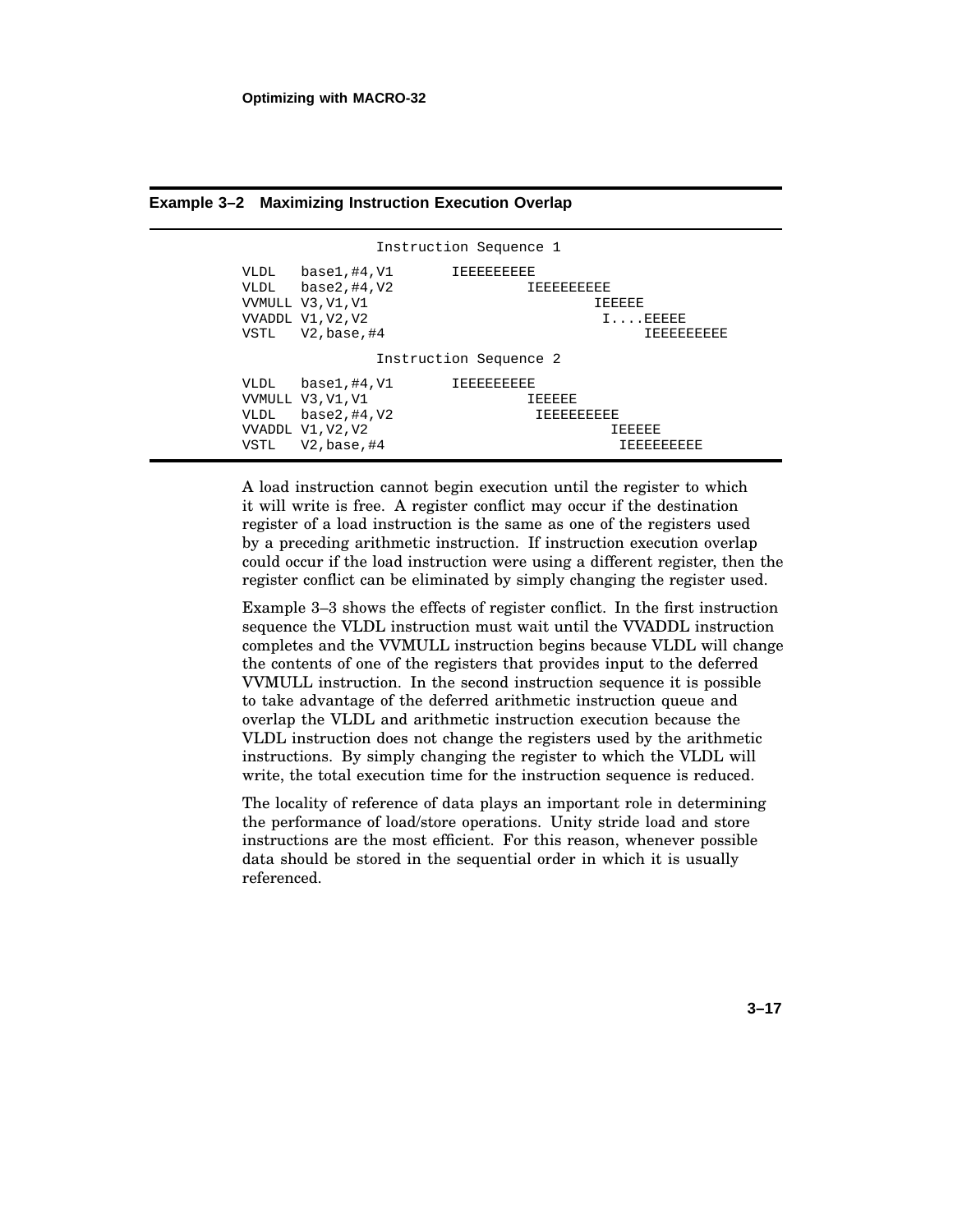| Instruction Sequence 1 |                                 |                                                      |                                                          |  |
|------------------------|---------------------------------|------------------------------------------------------|----------------------------------------------------------|--|
|                        | <b>VVADDL</b><br>VVMULL<br>VLDL | V1, V2, V3<br>$V1, V2, V4$ $I$ EEEEE<br>base, #4, V1 | <b>IEEEEE</b><br><b>IEEEEEEEEE</b>                       |  |
| Instruction Sequence 2 |                                 |                                                      |                                                          |  |
|                        | <b>VVADDL</b><br>VVMULL<br>VLDL | V1, V2, V3<br>V1, V2, V4<br>base, #4, V5             | <b>IEEEEE</b><br>$I \ldots$ . EEEEE<br><b>IEEEEEEEEE</b> |  |

**Example 3–3 Effects of Register Conflict**

Nonunity stride loads and stores can have a significantly higher impact on the performance level of the XMI memory bus as compared to unity stride operations. A far greater number of memory references are required for nonunity stride than is the case for unity stride. If the ratio of cache miss load/store to arithmetic instructions is sufficiently high and nonunity stride is used, bus bandwidth can become the limiting performance factor.

# **3.6 OUT-OF-ORDER INSTRUCTION EXECUTION**

The deferred instruction queue (of length 1) associated with the arithmetic unit allows the vector issue unit to queue one instruction to the arithmetic unit while that unit is still executing a previous instruction. The issue unit checks the status of this queue when it does the functional unit availability check for an instruction. (Both the deferred and currently executing instructions are checked for register availability.) This frees the issue unit to process another instruction rather than having to wait for the arithmetic unit to complete its current instruction.

Example 3–4 shows the use of the deferred arithmetic instruction queue. If a deferred instruction queue was not implemented, the VVMULL instruction could not be issued until the VVADDL was completed (or nearly completed). The VLDL instruction would then not issue until after the VVMULL was issued and would complete much later than in the deferred instruction case. Once the VLDL instruction is issued, no other instructions may be issued. The overlap of instruction execution made possible by the deferred instruction queue can significantly reduce the total execution time. The VLDL instruction can overlap the deferred VVMULL instruction because there are no register conflicts between the two instructions.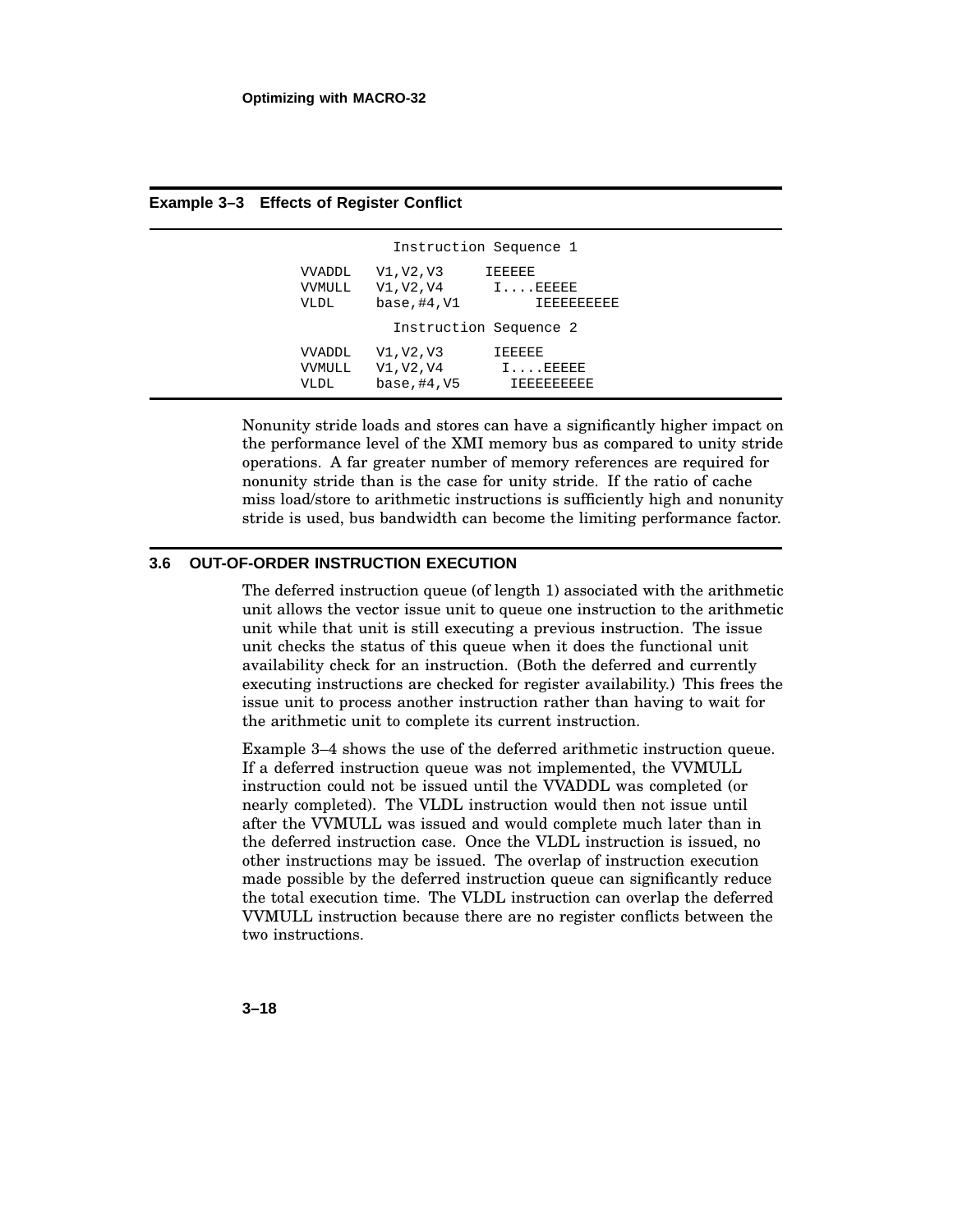**Example 3–4 Deferred Arithmetic Instruction Queue**

Instruction Sequence VVADDL V1,V2,V3 VVMULL V3,V1,V4 VLDL base,#4,V2 Execution without Deferred Instruction Queue Issue VVADDL IEEEEEEEE Issue VVMULL **IEEEEEEEEEEEEEEEEEEEEEEEEEEEEEEEEEE** Issue VLDL IEEEEEEEEEEEEEE Execution with Deferred Instruction Queue Issue VVADDL **IEEEEEEE** Issue deferred VVMULL I.......EEEEEEEE Issue VLDL **IEEEEEEEEEEEEEE** 

In Example 3–5 the VLDL instruction cannot begin before VVMULL because VVMULL needs data in V3 before the VLDL takes place.

#### **Example 3–5 A Load Stalled due to an Arithmetic Instruction**

VVADDL V1, V2, V3 IEEEEEEEE<br>VVMULL V3, V4, V5 I....... VVMULL V3,V4,V5 I.......EEEEEEEE VLDL base, #4, V3 IEEEEEEEEEEEEEE

To take advantage of the deferred instruction queue, close attention to instruction ordering and register use is required. Generally, a divide or two other arithmetic instructions should precede each load or store instruction. (In the case of divide instructions, multiple load/store instructions can be overlapped with a single divide instruction.) This is not always possible, since initial loads are usually necessary and there may not be two arithmetic instructions per load/store. Also, some instruction ordering is dictated by the use of the data. But even with these restrictions, it is still important to watch for potential instruction execution overlap.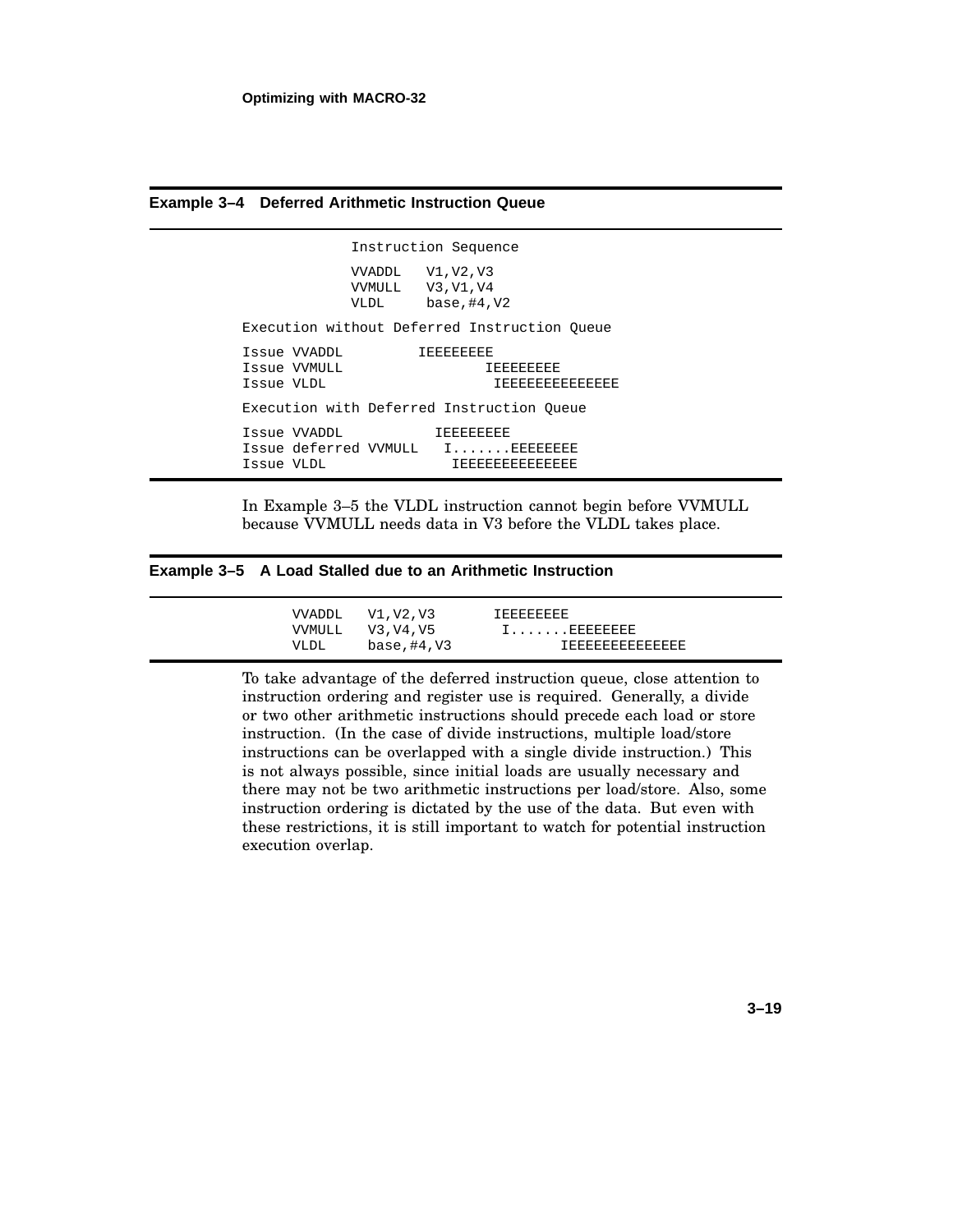Example 3–6 is another example of the use of a deferred arithmetic instruction. In this case, a divide instruction is followed by an add and then a load. The deferred instruction queue and the length of the divide instruction combine to "hide" the load instruction (that is, the execution time of the load instruction does not contribute to the total execution time of the instruction sequence). Note also that the divide instruction completes after the load completes. Out of order completion of instructions is possible.

#### **Example 3–6 Use of the Deferred Arithmetic Instruction Queue**

|                                                     |                                                | Instruction Sequence                         |                                    |
|-----------------------------------------------------|------------------------------------------------|----------------------------------------------|------------------------------------|
|                                                     | VVDIVL V1, V2, V3<br>VVADDL V3, V1, V4<br>VLDL | $base.+4. V5$                                |                                    |
|                                                     |                                                | Execution without Deferred Instruction Oueue |                                    |
| Issue WDIVL<br>Issue WADDL<br>Issue VLDL            |                                                | <b>IEEEEEEEEEEEEEEEEEEE</b>                  | <b>IEEEEEEEE</b><br>TEEREEEEEEEEEE |
|                                                     |                                                | Execution with Deferred Instruction Queue    |                                    |
| Issue VVDIVL<br>Issue deferred VVADDL<br>Issue VLDL |                                                | IEEEEEEEEEEEEEEEEEEE<br>IEEEEEEEEEEEEEE      |                                    |

#### **3.7 CHAINING**

Vector operands are generally read from and written to the vector register file. An exception to this process occurs when a store instruction is waiting for the results of a currently executing arithmetic instruction. (Divide instructions are not included in this exception because they do not have the same degree of pipelining as the other instructions.) As results are generated by the arithmetic instruction and are ready to be written to the register file, they are also immediately available for input to the waiting store instruction. Therefore, the store instruction can begin processing the data before the arithmetic instruction has completed. This process is called "chain into store." The store instruction will not overrun the arithmetic instruction because the store instruction cannot process data faster than the arithmetic unit can generate results.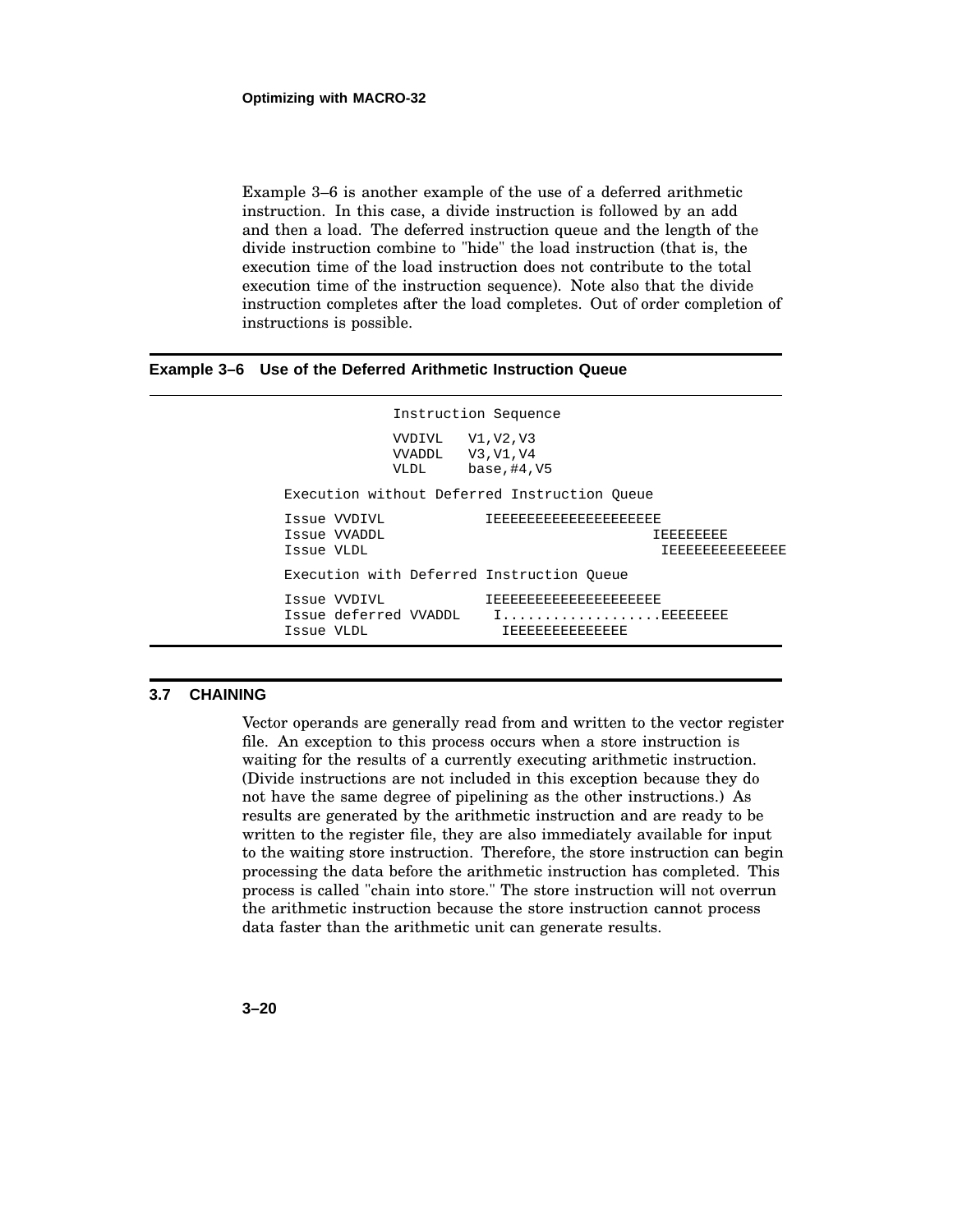In Example 3–7, the VSTL instruction requires the result of the VVADDL instruction and without chain into store would have to wait for the VVADDL to complete before beginning the store operation. The use of chain into store allows the VSTL operation to begin after the first result of the add is complete, while the VVADDL is still executing and greater overlap of instruction execution is the result. The instruction sequence requires a shorter period of time to complete.

The coordination of the arithmetic operation and the VSTORE for a chain into store is handled by the vector arithmetic unit and depends on a number of factors such as vector length.

#### **Example 3–7 Example of Chain Into Store**

```
Instruction Sequence
                VVADDL V1,V2,V3
                VVMULL V1,V2,V4
                VSTL V3,base,#4
Execution without Chain into Store:
Issue VVADDL IEEEEEEEEE<br>Issue deferred VVMULL I.......EEEEEEEE
Issue deferred VVMULL
Issue VSTL IEEEEEEEEEEEEEE
Execution with Chain into Store:
Issue VVADDL IEEEEEEEE
Issue deferred VVMULL I.......EEEEEEEEE<br>Issue VSTL IEEEEEEEEEEEEE
                           Issue VSTL IEEEEEEEEEEEEEE
```
#### **3.8 CACHE**

With the 1-Mbyte vector cache, up to four load operations with cache misses can be queued at one time. The pipeline continues processing vector element loads until a fourth cache miss occurs. At that point the cache miss queue is full and the pipeline stalls. The pipeline remains stalled until one of the cache misses is serviced. Cache misses on a load instruction degrade the performance of the load/store pipeline.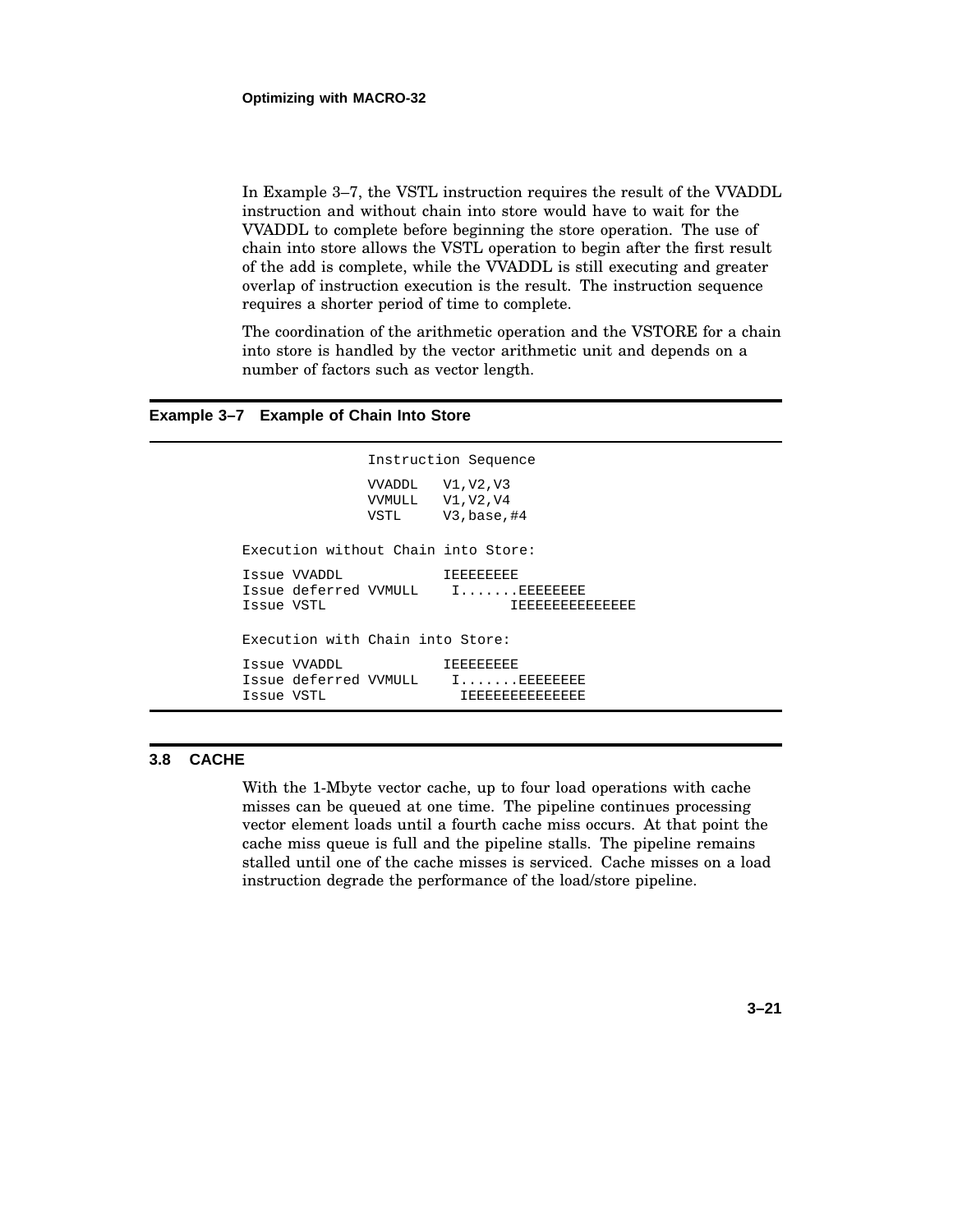A cache miss is serviced by a hexword fill. On the XMI, a hexword transfer is 80 percent efficient since one address is sent to receive four quadwords of data. An octaword transfer is 67 percent efficient since one address is sent to receive two quadwords of data. A quadword transfer is only 50 percent efficient since one address is sent to receive one quadword of data. For this reason, stores are more efficient with unity stride than with nonunity stride. A larger piece of memory can be referenced by a single address so that fewer memory references are required.

In the case of load instructions, the comparison of unity and nonunity stride is less straightforward. A nonunity stride cache miss load causes a full hexword to be read from memory even though the load requires only a longword or quadword of data. If the additional data is not referenced by subsequent load instructions, then the nonunity stride load is much less efficient than a unity stride load. If subsequent loads do reference the extra data, then nonunity stride load performance improves due to high cache hit rates for the subsequent loads. For double-precision data there is little degradation due to nonunity stride in this case. For single-precision data, unity stride loads will show significantly higher performance because of the load/store pipeline optimization for singleprecision unity stride loads.

#### **3.9 STRIDE/TRANSLATION BUFFER MISS**

A vector's stride is the number of memory locations (bytes) between the starting address of consecutive vector elements. A vector with a stride of 1 is contiguous; it has no gaps in memory between vector elements.

Consider the vector arrays A and B in the following DO loop. Vector A has a stride of 1; vector B has a stride of 2.

```
DO 100 I=1,5
  A(I) = B(I*2)100 CONTINUE
```
When a translation buffer (TB) miss occurs, two PTEs (1 quadword) are fetched from cache. If this fetch results in a cache miss, then a hexword (eight PTEs) is loaded into cache from memory but only two PTEs are installed in the TB.

This handling of TB misses has a large effect on the performance of nonunity stride vectors. A stride of two pages (256 longwords or 128 quadwords) or more can result in a TB miss for each data item. A stride of eight pages (1024 longwords or 512 quadwords) or more can result in a TB miss that can cause a cache miss for each data item. Unity stride is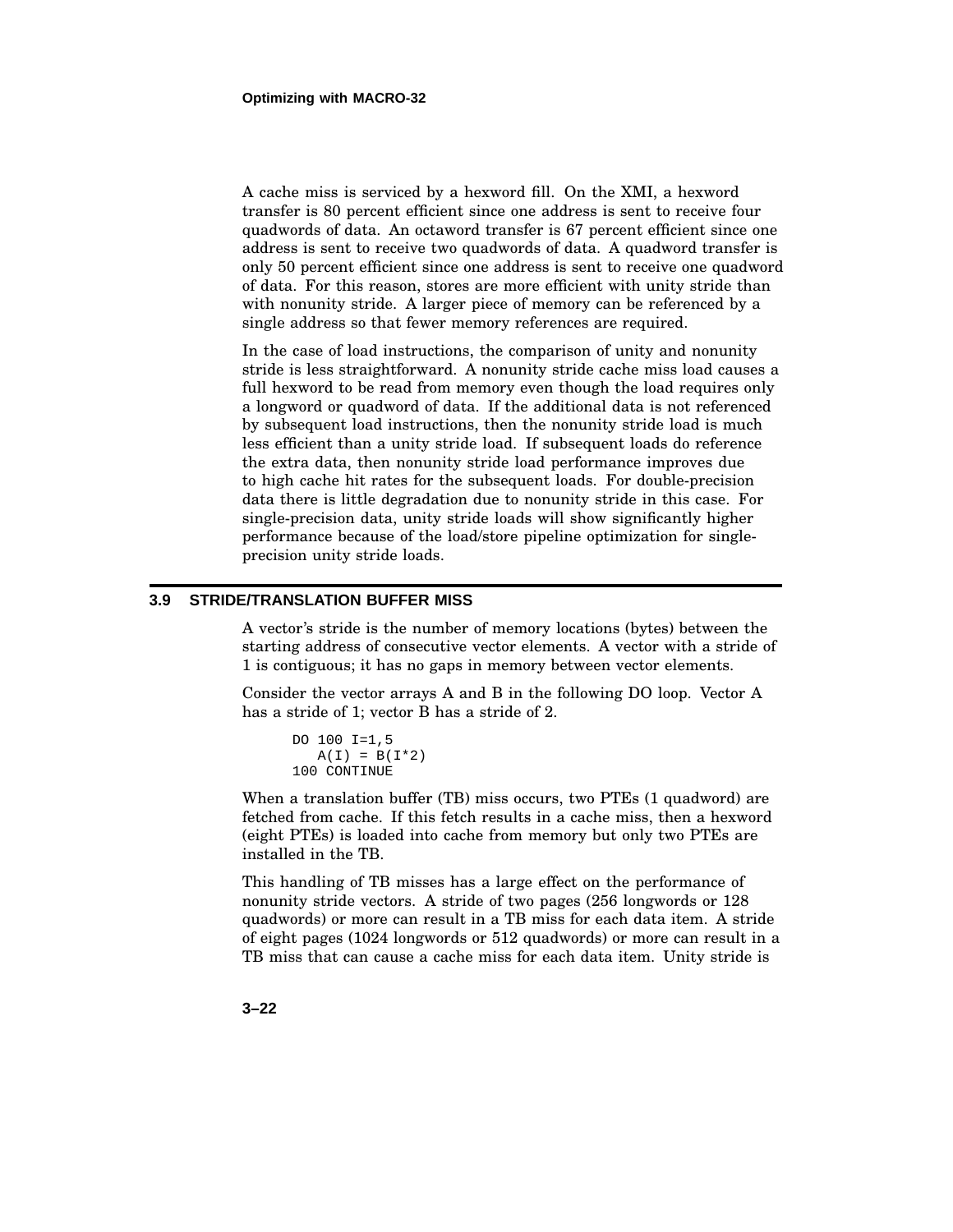most efficient in that it runs sequentially through the data and makes full use of all PTEs fetched.

An example of how to avoid large vector strides can be seen in a simple matrix multiplication problem:

```
DO I = 1, N
DO J = 1, N
 DO K = 1, N
  C(I,J) = C(I,J) + A(I,K)*B(K,J)ENDDO
ENDDO
ENDDO
```
If coded as written, there is a choice of which variable to vectorize on. If the "K" variable is chosen, array A will access FORTRAN rows that are nonunity stride. This choice also means that for every K, a reduction operation is required to sum the product of A and B into the C array. Although reduction functions vectorize, they are less efficient than other methods.

A better choice is to vectorize on either I or J. J is not the best candidate because it involves nonunity stride for both the B and the C arrays. For large values of N, this is an inefficient use of the bus bandwidth, the translation buffer, and the cache. Clearly the optimal solution is to vectorize on the I variable.

Example 3–8 shows a first attempt to code the matrix multiplication in MACRO pseudocode for vectors. Although this example uses unity stride, it is far from optimal. Notice that it is not necessary to load and store C for different values of K because C is dependent only on the I and J variables. By removing the load and store of C from the inner loop, the bytes/FLOP ratio (load and stores: arithmetics) drops from 12 to 2 down to 4 to 2. Example 3–9 shows an improved version.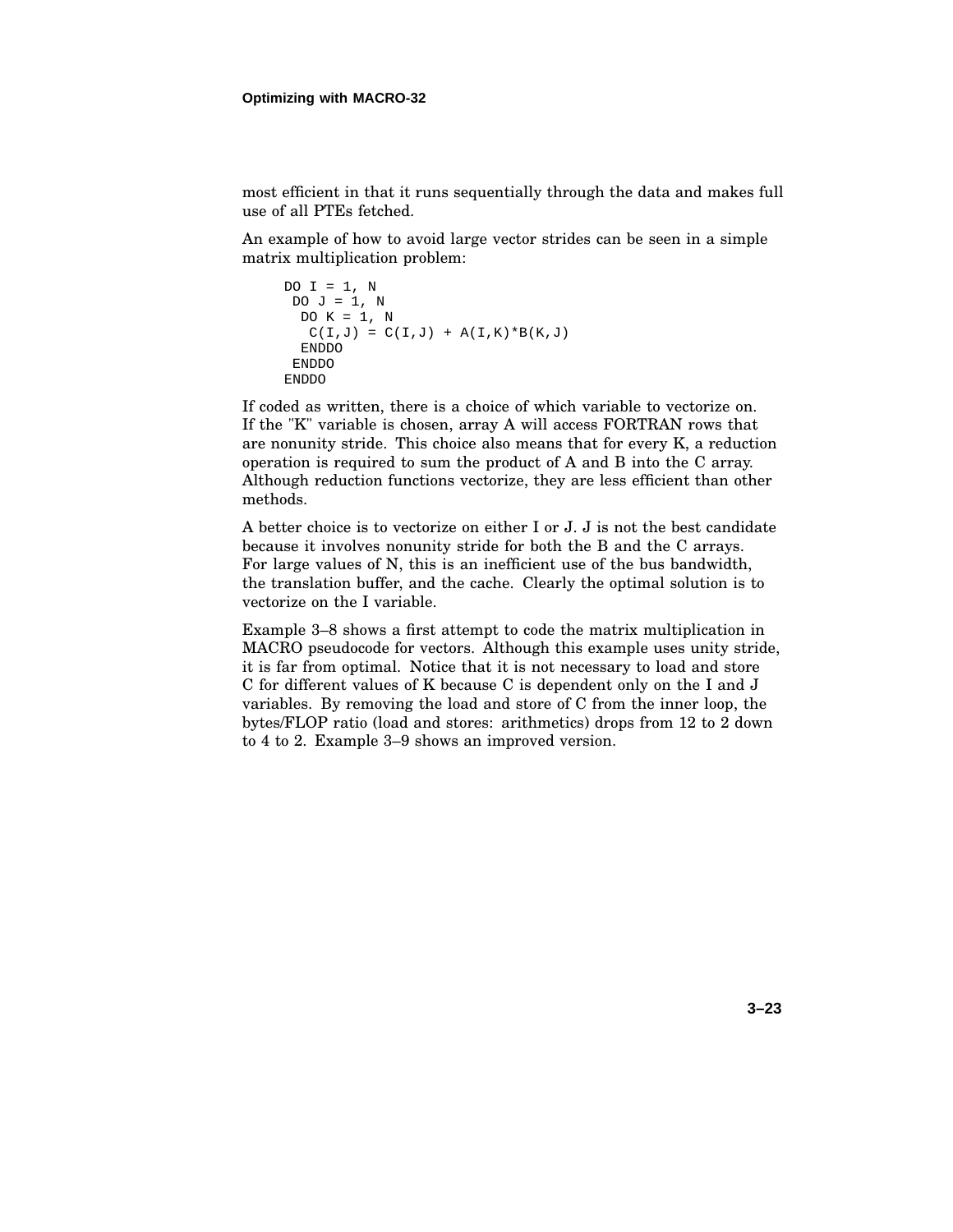| LOOP: | msync R0 |                                                                                                                                   | <i>i</i> synchronize with scalar                                                                                                                                                                  |
|-------|----------|-----------------------------------------------------------------------------------------------------------------------------------|---------------------------------------------------------------------------------------------------------------------------------------------------------------------------------------------------|
|       |          | v1d1 A(I,K), #4, V0<br>$vsmulf B(K,J)$ , $V0$ , $V0$<br>$v1d1 \quad C(I,J), #4, V1$<br>vvaddf V0,V1,V1<br>$vst1$ $V1, C(I,J)$ ,#4 | icol of A is loaded into VO<br><i>VO</i> gets the product of VO<br>$i$ and the scalar value $B(K,J)$<br>icol of C gets loaded into V1<br>; V1 gets V0 summed with V1<br>;V1 is stored back into C |
|       | INC K    | IF $(K < N)$ GOTO LOOP                                                                                                            | increment K by one<br>;Loop for all values of K                                                                                                                                                   |
|       | INC J    | IF $(J < N)$ GOTO LOOP                                                                                                            | increment J by vector length<br>;Loop for all values of J                                                                                                                                         |
|       |          | INC I, RESET J<br>IF $(I < N)$ GOTO LOOP                                                                                          | <i>i</i> increment I by vector length<br>;Loop for all values of I                                                                                                                                |
|       | msync    | R0                                                                                                                                | synchronize with scalar                                                                                                                                                                           |

# **Example 3–8 Matrix Multiply—Basic**

## **Example 3–9 Matrix Multiply—Improved**

|                   | msync RO |                                                                         | synchronize with scalar                                                                                                             |
|-------------------|----------|-------------------------------------------------------------------------|-------------------------------------------------------------------------------------------------------------------------------------|
| IJLOOP:<br>KLOOP: |          | $v1d1$ $C(I,J)$ , #4, V1                                                | icol of C gets loaded into Vl                                                                                                       |
|                   |          | v1d1 A(I,K), #4, V0<br>$vsmulf B(K,J)$ ,V $0$ ,V $0$<br>vvaddf V0,V1,V1 | icol of A is loaded into VO<br><i>VO</i> gets the product of VO<br>$i$ and the scalar value $B(K,J)$<br>; V1 gets V0 summed with V1 |
|                   | INC K    | IF (K < N) GOTO KLOOP                                                   | increment K by one<br>;Loop for all values of K                                                                                     |
|                   |          | $vst1$ $V2.C(I,J)$ ,#4                                                  | ;V2 is stored back into C                                                                                                           |
|                   |          | INC J, RESET K                                                          | increment J by vector length<br>IF $(J < N)$ GOTO IJLOOP ;Loop for all values of J                                                  |
|                   |          | INC I, RESET J                                                          | increment I by vector length<br>IF $(I < N)$ GOTO IJLOOP ;Loop for all values of I                                                  |
|                   | msync    | R0                                                                      | synchronize with scalar                                                                                                             |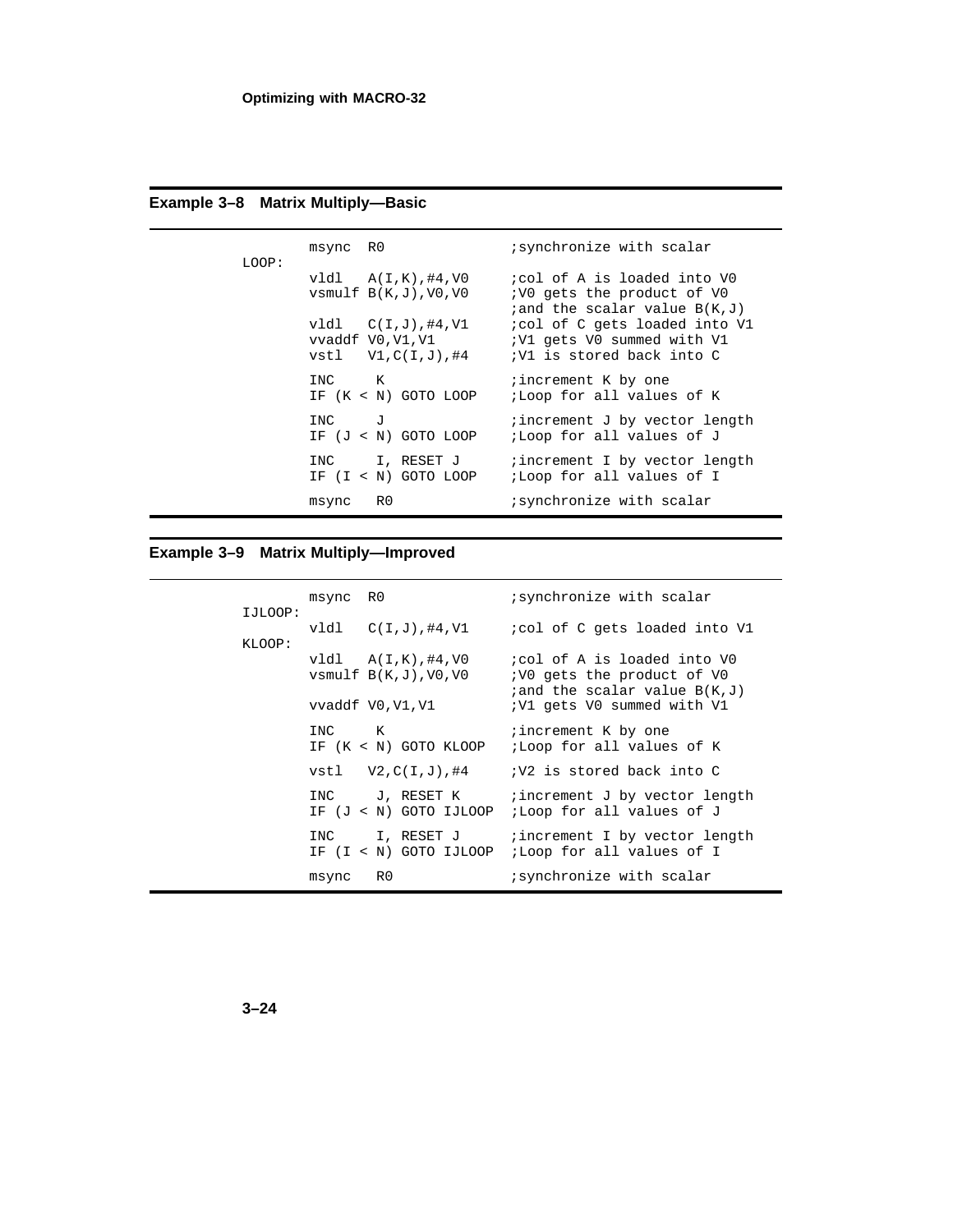#### **3.10 REGISTER REUSE**

The concept used in Example 3–9 to reuse the data when it has already been loaded into a vector register is known as register reuse. Register reuse can be extended further by using all available vector registers to decrease the bytes/FLOP ratio and improve performance. With maximum register reuse, programs on the VAX 6000 Model 400 vector processor can approach a peak single-precision performance of 90 MFLOPs and a peak double-precision performance of 45 MFLOPs.

To implement register reuse for matrix multiply, the J loop must be unrolled. By precomputing 14 partial results, using only the first column of A with 14 different columns of B, it is possible to use 14 vector registers (instead of 14 memory locations) to hold the partial results. Thus, all N rows of B can be accessed in groups of 14 columns to compute the first 14 columns of C. When the final row of B is reached, the results are chained into a store into array C. Then the next set of 14 columns of C will be calculated. The unrolling depth of 14 is chosen because of the number of vector registers. Example 3–10 shows the MACRO pseudocode to accomplish this for values of  $N \leq 64$ . Although the code length is longer, the performance is greatly improved by the segments of code that are purely vector arithmetics. The bytes/FLOP ratio has dropped to better than 4 to 14, allowing the algorithm to approach peak vector speeds. When implemented in matrix solvers, speedups greater than 25 have been realized in a VAX 6000 Model 410 vector processor computer system.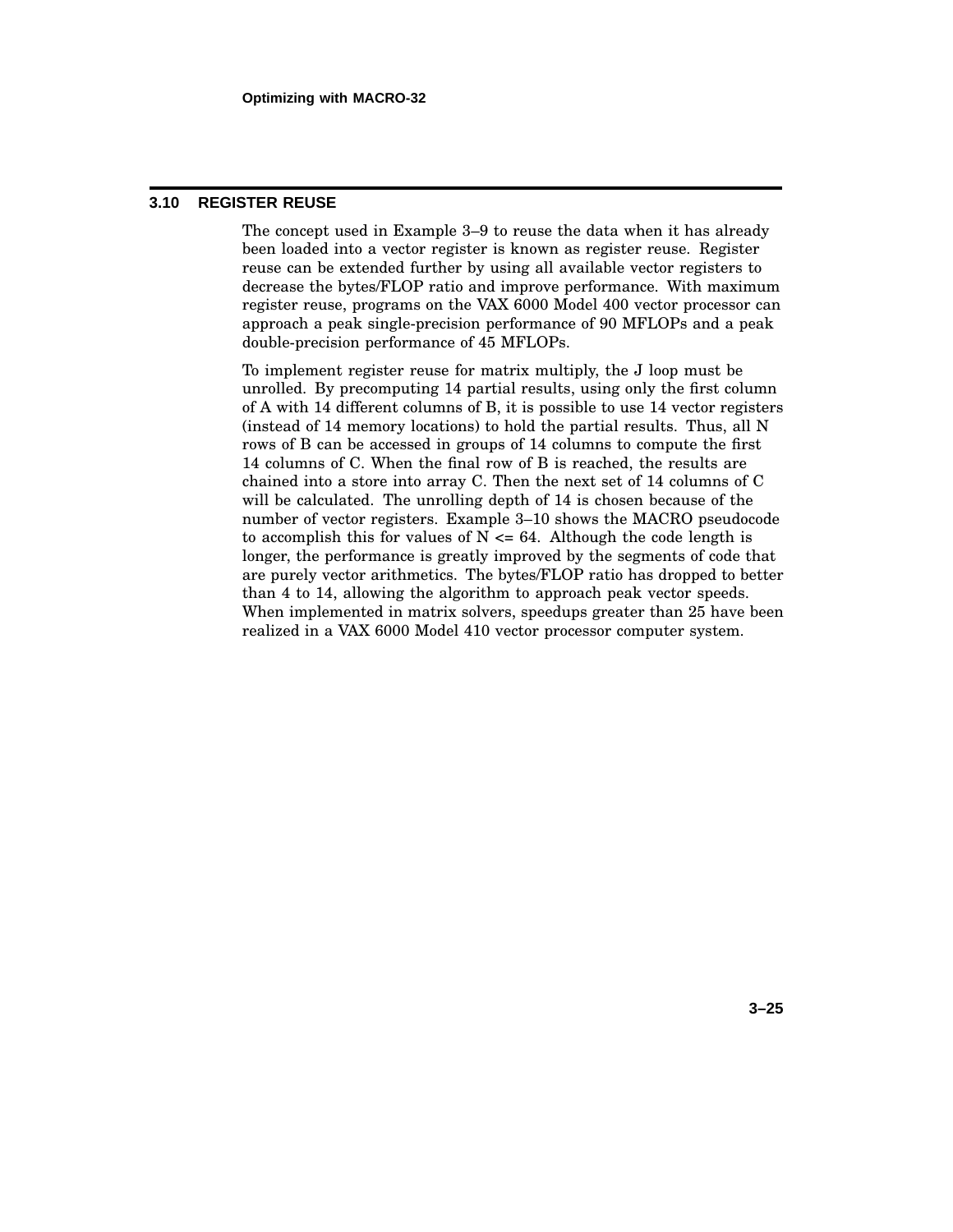| loop2: | R <sub>0</sub><br>msync<br>mtvlr #N                                                                                            |                                                                                                                                                                                                                                                                                                                                            | ; synchronize with scalar<br>÷<br>$\ddot{i}$<br><i>i</i> first segment                                                                                                                                    |
|--------|--------------------------------------------------------------------------------------------------------------------------------|--------------------------------------------------------------------------------------------------------------------------------------------------------------------------------------------------------------------------------------------------------------------------------------------------------------------------------------------|-----------------------------------------------------------------------------------------------------------------------------------------------------------------------------------------------------------|
|        | vldl                                                                                                                           | A(I,K), #4, v0                                                                                                                                                                                                                                                                                                                             | $\ddot{ }$<br>$\ddot{i}$<br>;mul<br>i.                                                                                                                                                                    |
|        | vsmulf                                                                                                                         | B(K,J),v0,v2                                                                                                                                                                                                                                                                                                                               | $\ddot{i}$                                                                                                                                                                                                |
|        | vsmulf<br>vsmulf<br>vsmulf<br>vsmulf<br>vsmulf<br>vsmulf<br>vsmulf<br>vsmulf<br>vsmulf<br>vsmulf<br>vsmulf<br>vsmulf<br>vsmulf | $B(K,J+1)$ , v $0, v3$<br>$B(K,J+2)$ , $v0, v4$<br>$B(K,J+3)$ , v $0, v5$<br>$B(K,J+4)$ , v0, v6<br>$B(K,J+5)$ , v $0, v7$<br>$B(K,J+6)$ , v $0$ , v $8$<br>$B(K,J+7)$ , v $0, v9$<br>$B(K,J+8)$ , v0, v10<br>$B(K,J+9)$ , v $0, v11$<br>$B(K,J+10), v0, v12$<br>$B(K,J+11), v0, v13$<br>$B(K,J+12)$ , v0, v14<br>$B(K,J+13)$ , v $0, v15$ | $\ddot{i}$<br>$\cdot$<br>$\cdot$<br>$\cdot$<br>$\ddot{ }$<br>$\ddot{ }$<br>$\cdot$<br>$\ddot{ }$<br>$\ddot{i}$<br>$\ddot{ }$<br>$\ddot{i}$<br>$\ddot{i}$<br>$\ddot{i}$<br>update<br>$\ddot{i}$<br>$\cdot$ |
| loop1: | K<br>INC                                                                                                                       |                                                                                                                                                                                                                                                                                                                                            | $\ddot{i}$<br>;load col of A<br>$\ddot{i}$                                                                                                                                                                |
|        | vldl                                                                                                                           | A(I,K), #4, v0                                                                                                                                                                                                                                                                                                                             | $\ddot{i}$<br>; mul and add<br>$\ddot{i}$                                                                                                                                                                 |
|        | vsmulf<br>vvaddf<br>vsmulf<br>vvaddf<br>vsmulf<br>vvaddf<br>vsmulf                                                             | B(K,J),v0,v1<br>v1, v2, v2<br>$B(K,J+1)$ , v $0, v1$<br>v1, v3, v3<br>$B(K,J+2)$ , $v0, v1$<br>v1, v4, v4<br>$B(K,J+3)$ , v $0, v1$                                                                                                                                                                                                        | $\ddot{ }$<br>$\ddot{ }$<br>i                                                                                                                                                                             |

# **Example 3–10 Matrix Multiply—Optimal**

**Example 3–10 Cont'd on next page**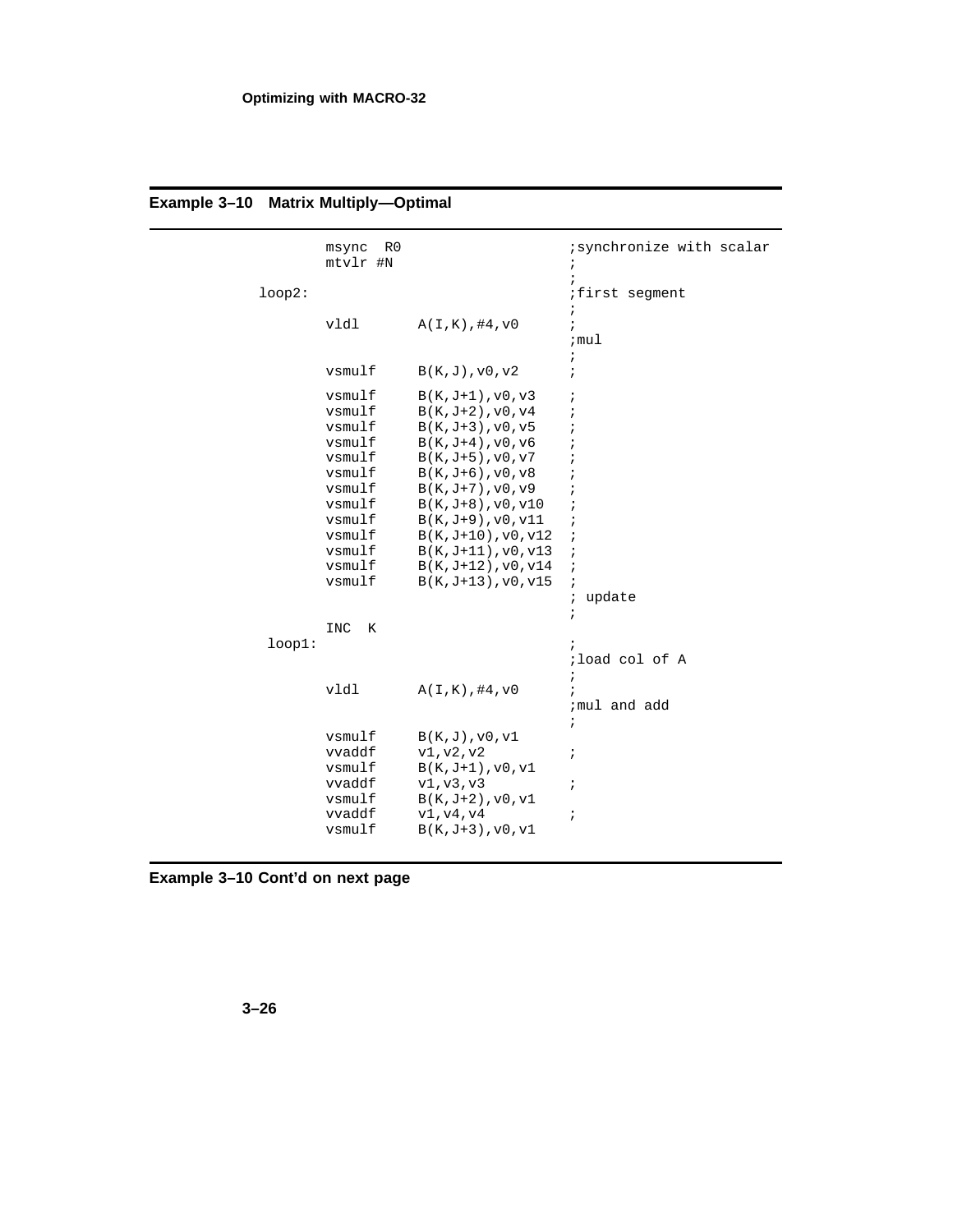| mpie 3–10 (Cont.) – wiatrix wultiply—Optimal |          |                         |                           |
|----------------------------------------------|----------|-------------------------|---------------------------|
|                                              | vvaddf   | v1, v5, v5              | $\ddot{i}$                |
|                                              | vsmulf   | $B(K,J+4)$ , v $0, v1$  |                           |
|                                              | vvaddf   | v1, v6, v6              | i                         |
|                                              | vsmulf   | $B(K,J+5)$ , v $0, v1$  |                           |
|                                              | vvaddf   | v1, v7, v7              | $\ddot{ }$                |
|                                              | vsmulf   | $B(K,J+6)$ , v $0, v1$  |                           |
|                                              | vvaddf   | v1, v8, v8              | $\ddot{i}$                |
|                                              | vsmulf   | $B(K,J+7)$ , v $0, v1$  |                           |
|                                              | vvaddf   | v1, v9, v9              | ï                         |
|                                              | vsmulf   | $B(K,J+8)$ , v0, v1     |                           |
|                                              | vvaddf   | v1, v10, v10            | ï                         |
|                                              | vsmulf   | $B(K,J+9)$ , v $0, v1$  |                           |
|                                              | vvaddf   | v1, v11, v11            | ï                         |
|                                              | vsmulf   | $B(K,J+10),v0,v1$       |                           |
|                                              | vvaddf   | v1, v12, v12            | $\cdot$                   |
|                                              | vsmulf   | $B(K,J+11),v0,v1$       |                           |
|                                              | vvaddf   | v1, v13, v13            | $\ddot{i}$                |
|                                              | vsmulf   | $B(K,J+12)$ , $v0, v1$  |                           |
|                                              | vvaddf   | v1, v14, v14            | ï                         |
|                                              | vsmulf   | $B(K,J+13)$ , v $0, v1$ |                           |
|                                              | vvaddf   | v1, v15, v15            | $\cdot$                   |
|                                              |          |                         | update<br>;               |
|                                              | INC<br>K |                         | i                         |
|                                              |          | IF (K < N) GOTO LOOP1   | ;Loop for all values of K |
|                                              |          |                         |                           |
|                                              |          |                         | last element;             |
|                                              |          |                         |                           |
| loopa1:                                      |          |                         | $\ddot{\phantom{0}}$      |
|                                              |          |                         | ;load col of A            |
|                                              |          |                         | ÷                         |
|                                              | vldl     | A(I,K), #4, v0          |                           |
|                                              |          |                         | ;mul, add and store       |
|                                              |          |                         | ï                         |
|                                              |          |                         |                           |

**Example 3–10 (Cont.) Matrix Multiply—Optimal**

**Example 3–10 Cont'd on next page**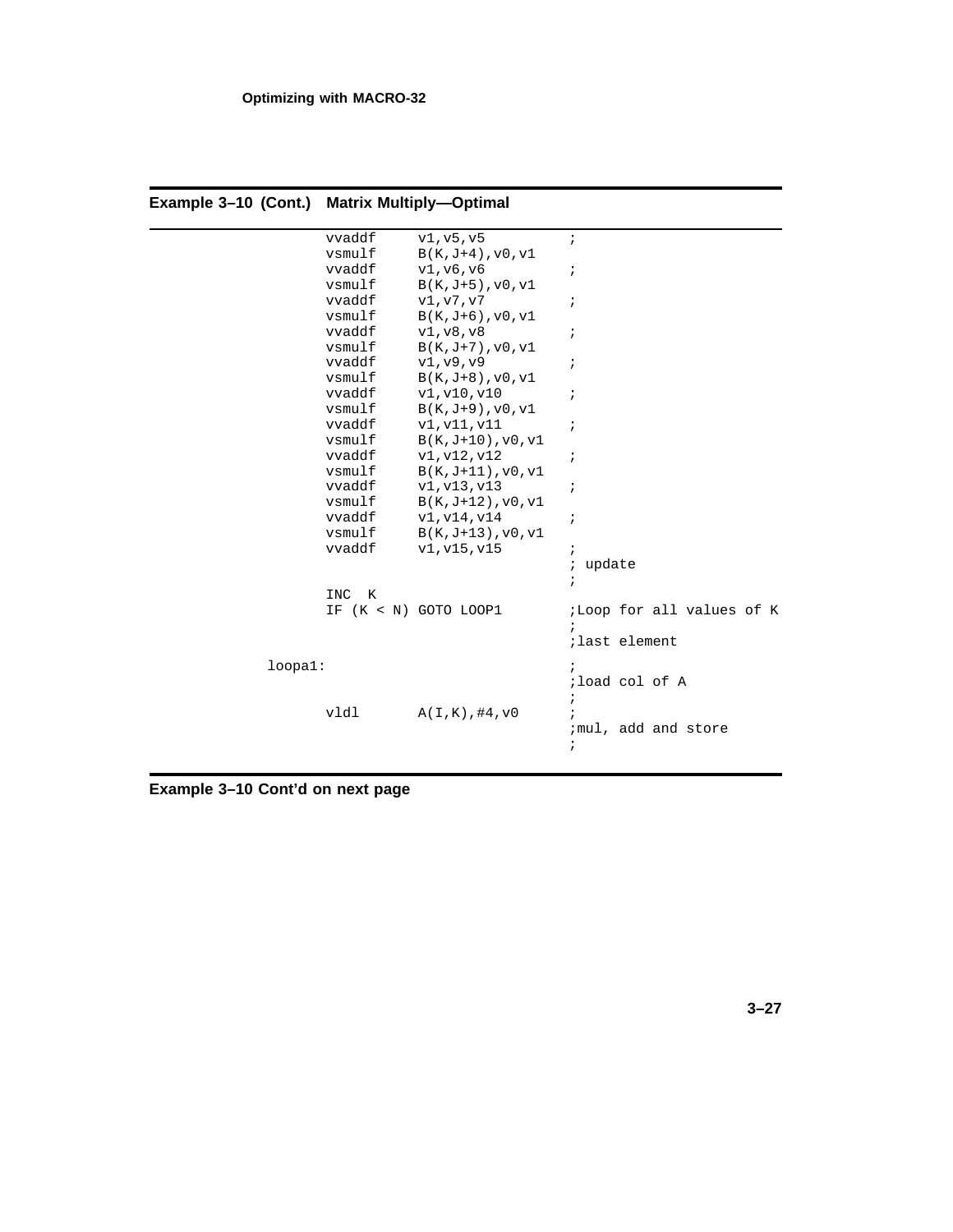| nple 3–10 (Cont.)   Matrix Multiply—Optimal |        |                         |                      |  |
|---------------------------------------------|--------|-------------------------|----------------------|--|
|                                             | vsmulf | $B(K,J)$ , $v0$ , $v1$  |                      |  |
|                                             | vvaddf | v1, v2, v2              |                      |  |
|                                             | vstl   | $v2, C(I,J)$ ,#4        | $\ddot{\phantom{0}}$ |  |
|                                             | vsmulf | $B(K,J+1)$ , v $0, v1$  |                      |  |
|                                             | vvaddf | v1, v3, v3              |                      |  |
|                                             | vstl   | $v3, C(I,J+1)$ ,#4      | $\ddot{ }$           |  |
|                                             | vsmulf | $B(K,J+2),v0,v1$        |                      |  |
|                                             | vvaddf | v1, v4, v4              |                      |  |
|                                             | vstl   | $v4, C(I, J+2)$ ,#4     | $\ddot{ }$           |  |
|                                             | vsmulf | $B(K,J+3)$ , $v0, v1$   |                      |  |
|                                             | vvaddf | v1, v5, v5              |                      |  |
|                                             | vstl   | $v5, C(I, J+3)$ ,#4     | $\ddot{ }$           |  |
|                                             | vsmulf | $B(K,J+4)$ , v $0, v1$  |                      |  |
|                                             | vvaddf | v1, v6, v6              |                      |  |
|                                             | vstl   | $v6, C(I, J+4)$ ,#4     | $\ddot{i}$           |  |
|                                             | vsmulf | $B(K,J+5)$ , v $0, v1$  |                      |  |
|                                             | vvaddf | v1, v7, v7              |                      |  |
|                                             | vstl   | $v7, C(I,J+5)$ ,#4      | $\ddot{i}$           |  |
|                                             | vsmulf | $B(K,J+6)$ , v $0, v1$  |                      |  |
|                                             | vvaddf | v1, v8, v8              |                      |  |
|                                             | vstl   | $v8, C(I, J+6)$ ,#4     | $\ddot{i}$           |  |
|                                             | vsmulf | $B(K,J+7)$ , v $0, v1$  |                      |  |
|                                             | vvaddf | v1, v9, v9              |                      |  |
|                                             | vstl   | $v9, C(I, J+7)$ ,#4     | $\ddot{ }$           |  |
|                                             | vsmulf | $B(K,J+8)$ , v $0, v1$  |                      |  |
|                                             | vvaddf | v1, v10, v10            |                      |  |
|                                             | vstl   | $v10, C(I,J+8)$ ,#4     | $\ddot{ }$           |  |
|                                             | vsmulf | $B(K,J+9)$ , v $0, v1$  |                      |  |
|                                             | vvaddf | v1, v11, v11            |                      |  |
|                                             | vstl   | $v11, C(I,J+9)$ ,#4     | $\cdot$              |  |
|                                             | vsmulf | $B(K,J+10)$ , v $0, v1$ |                      |  |
|                                             | vvaddf | v1, v12, v12            |                      |  |
|                                             | vstl   | $v12, C(I,J+10)$ ,#4    | $\ddot{ }$           |  |
|                                             | vsmulf | $B(K,J+11),v0,v1$       |                      |  |
|                                             | vvaddf | v1, v13, v13            |                      |  |
|                                             | vstl   | $v13, C(I,J+11)$ ,#4    | $\ddot{ }$           |  |
|                                             | vsmulf | $B(K,J+12)$ , $v0, v1$  |                      |  |
|                                             | vvaddf | v1, v14, v14            |                      |  |
|                                             | vstl   | $v14, C(I,J+12)$ ,#4    | $\ddot{\phantom{0}}$ |  |
|                                             | vsmulf | $B(K,J+13)$ , v $0, v1$ |                      |  |
|                                             | vvaddf | v1, v15, v15            |                      |  |
|                                             | vstl   | $v15, C(I,J+13)$ ,#4    | $\cdot$              |  |
|                                             |        |                         | update<br>ï          |  |
|                                             |        |                         | $\ddot{i}$           |  |
|                                             |        |                         |                      |  |

**Example 3–10 (Cont.) Matrix Multiply—Optimal**

**Example 3–10 Cont'd on next page**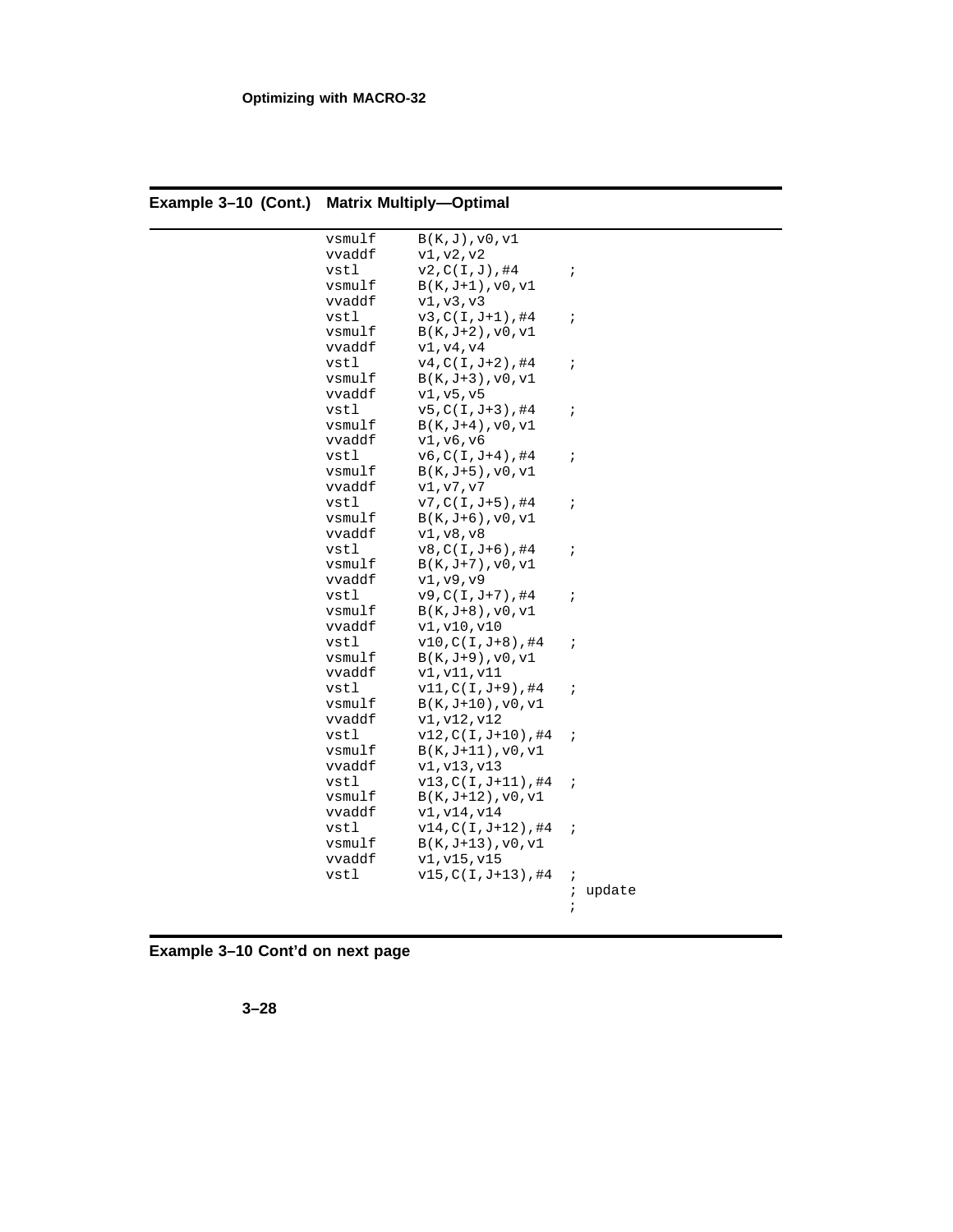| Example 3-10 (Cont.) Matrix Multiply-Optimal                   |                           |  |  |
|----------------------------------------------------------------|---------------------------|--|--|
| RESET K<br>RESET I<br>INC $J$ by 14<br>IF $(J < N)$ GOTO LOOP2 | ;Loop for all values of K |  |  |
| msync RO                                                       | synchronize with scalar   |  |  |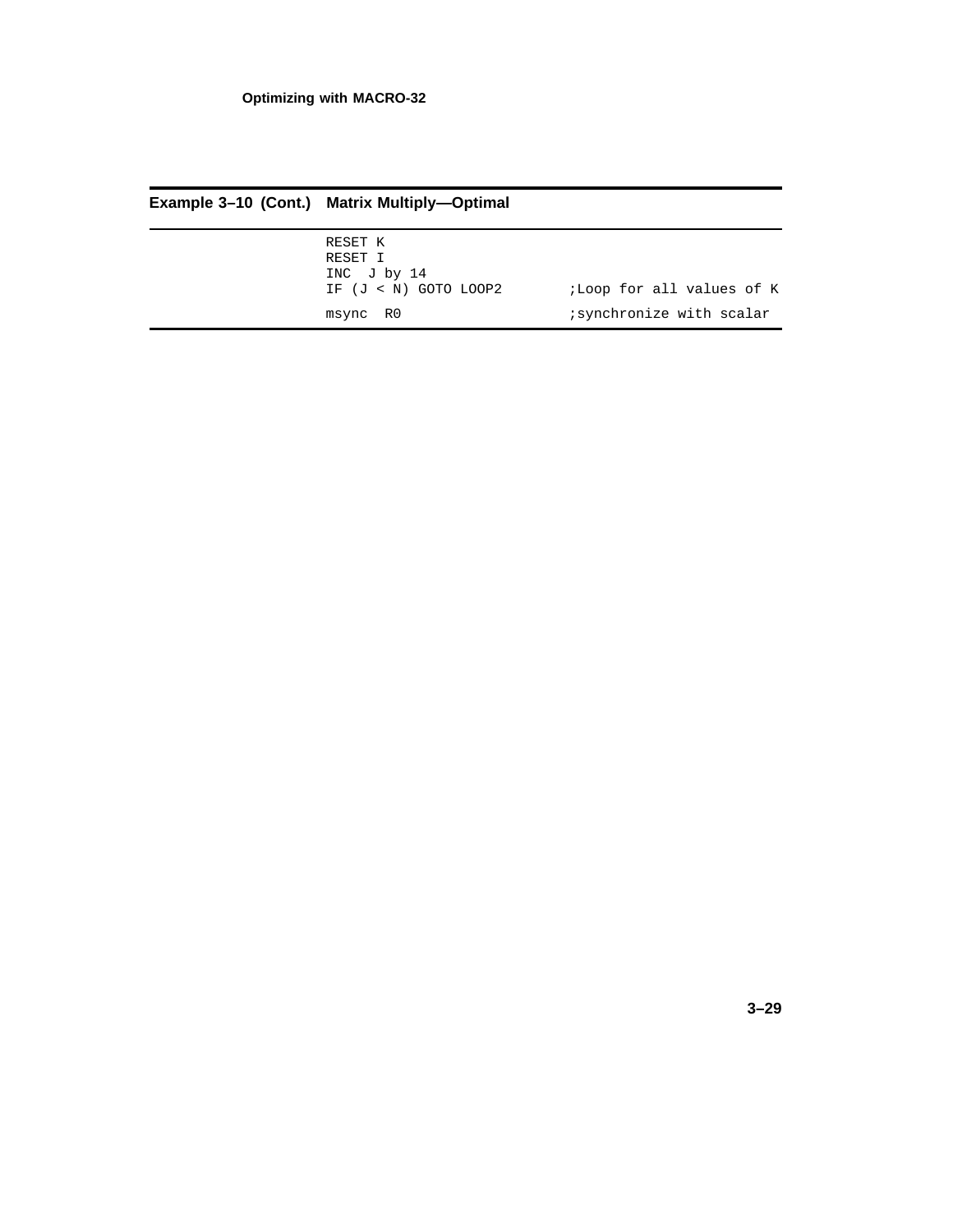# **A**

# **Algorithm Optimization Examples**

This appendix illustrates how the characteristics of the VAX 6000 series vector processor can be used to build optimized routines for this system and how the algorithm and its implementation can change the performance of an application on the VAX 6000 processor.

The VAX 6000 series vector processor delivers high performance for computationally intensive applications. Based on CMOS technology, the VAX 6000 Model 400 vector processor is capable of operating at peak speeds of 90 MFLOPs single precision and 45 MFLOPs double precision. Linear algebra and signal processing applications that utilize the various hardware features have demonstrated vector speedups between 3 and 35 over the scalar VAX 6000 CPU times. With the integrated vector processing available on the VAX 6000 series, the performance of computationally intensive applications may now approach that of supercomputers.

Algorithm changes can alter the data access patterns to more efficiently use the memory subsystem, can increase the average vector length, and can minimize the number of vector operations required. By applying Amdahl's Law of vectorization, performance can be improved by increasing the percentage of code that is vectorized.

Four basic optimization methods that take advantage of the processing power of VAX 6000 series system include:

- Rearrange code for maximum vectorization of the inner loop and remove data dependencies within the loop
- Vectorize across contiguous memory locations to produce unity stride vectors for increased cache hit rates and optimized cache miss handling
- Reuse the data already loaded into the vector registers as frequently as possible to reduce the number of vector load and store operations
- Maximize instruction execution overlap by pairing arithmetic instructions between load and store instructions wherever possible

Further information on optimization techniques in FORTRAN can be found in the *VAX FORTRAN Performance Guide* available with the FORTRAN-High Performance Option.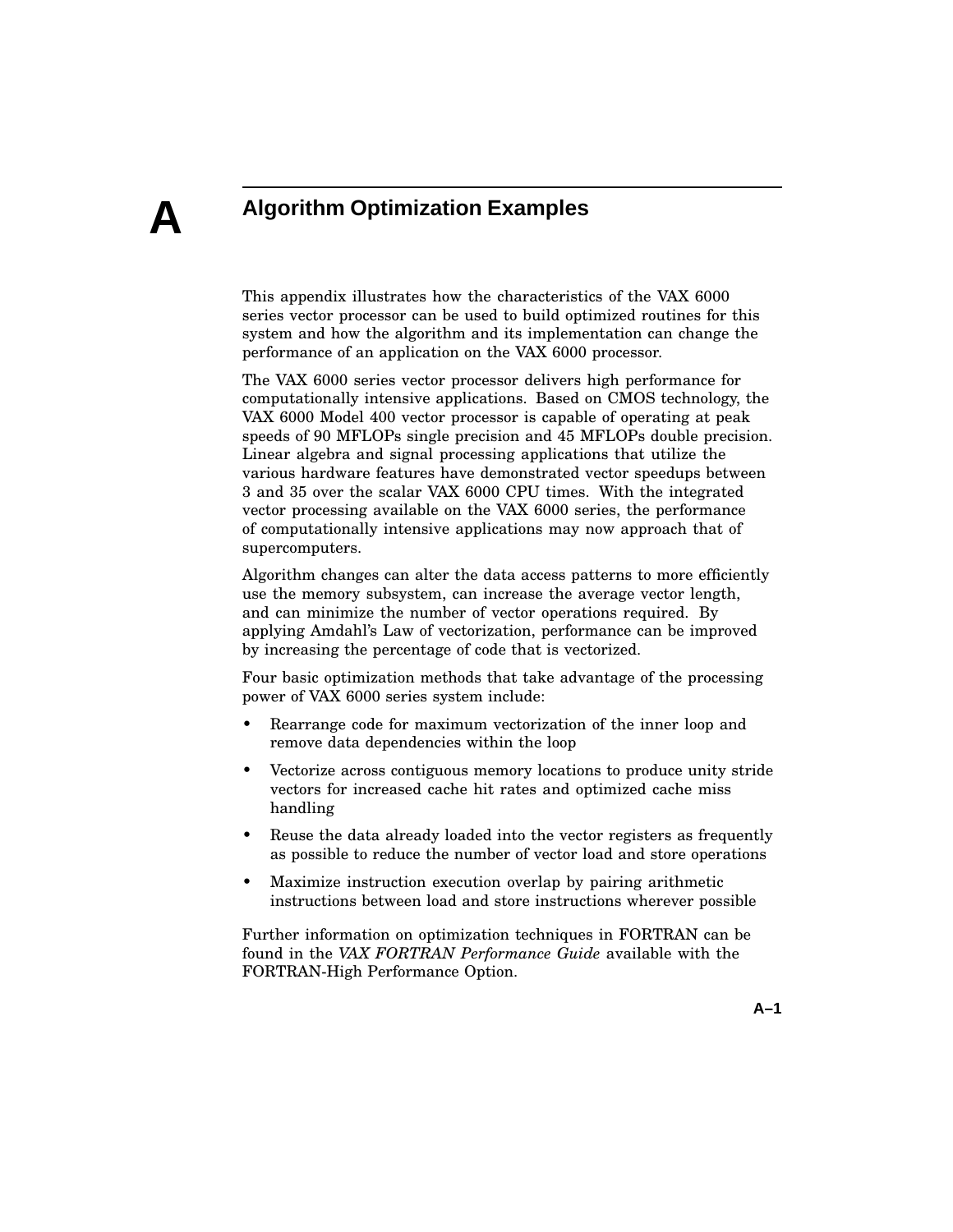Two groups of applications that have high vector processing potential include equation solvers and signal processing routines. For example, computational fluid dynamics, finite element analysis, molecular dynamics, circuit simulation, quantum chromodynamics, and economic modeling applications use various types of simultaneous or differential equation solvers. Applications such as air pollution modeling, seismic analysis, weather forecasting, radar imaging, speech and image processing, and many other scientific and engineering applications use signal processing routines, such as fast Fourier transforms (FFT), to obtain solutions.

#### **A.1 EQUATION SOLVERS**

Equation solvers generally fall into four categories: general rectangle, symmetric, hermitian, and tridiagonal. The most common benchmark used to measure a computer system's ability to solve a general rectangular system of linear equations is Linpack. The Linpack benchmarks, developed at Argonne National Laboratory, measure the performance across different computer systems while solving dense systems of 100, 300, and 1000 linear equations.

These benchmarks are currently written to call subroutines from the Linpack library. The subroutines, in turn, call the basic linear algebra subroutines (BLAS) at the lowest level. For each benchmark size, there are different optimization rules which govern the type of changes permitted in the Linpack report. Optimizations to the BLAS routines are always allowed. Modifications can be made to the FORTRAN source or by supplying the routine in macrocode. Algorithm changes are only allowed for the largest problem size, the solution to a system of 1000 linear equations.

The smallest problem size uses a two-dimensional array that is 100 by 100. The benchmarks are written to use Gaussian elimination for solving 100 simultaneous equations. This two-step method features a factorization routine, xGEFA, and a solver, xGESL. Both are columnoriented algorithms and use vector-vector level 1 BLAS routines. Column orientation increases program efficiency because it improves locality of data based on the way FORTRAN stores arrays.

As shown in Example A–1, the BLAS level 1 routines allow the user to schedule the instructions optimally in vector macrocode. Deficiencies in BLAS 1 routines include frequent synchronization, a large calling overhead, and more vector load and store operations in comparison to other vector arithmetic operations.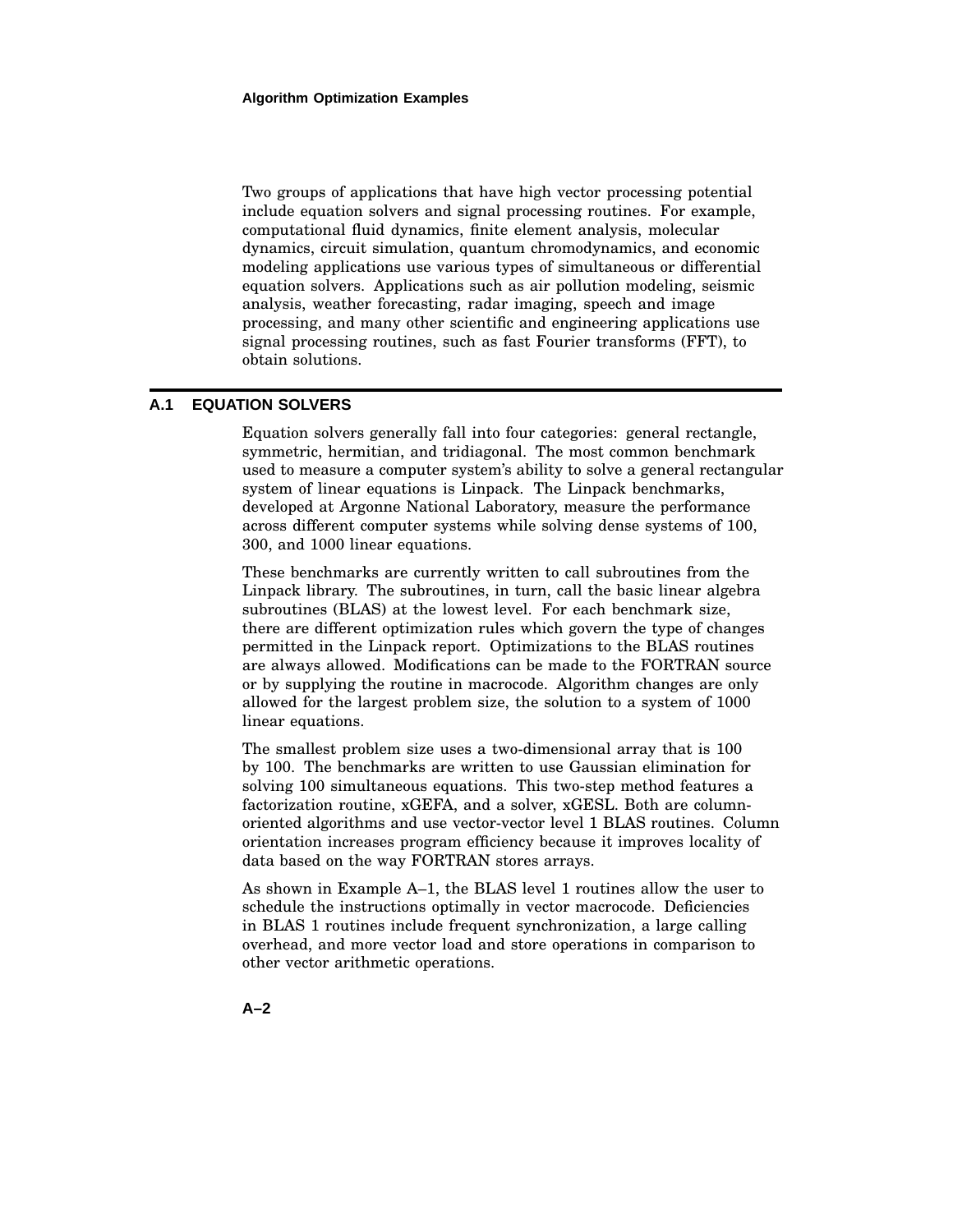|       |                              | $XAXPY - computes Y(I) = Y(I) + aX(I)$<br>where $x = precision = F$ , D, G                          |                                                                                                                                                                                                    |  |
|-------|------------------------------|-----------------------------------------------------------------------------------------------------|----------------------------------------------------------------------------------------------------------------------------------------------------------------------------------------------------|--|
| LOOP: | MSYNC                        |                                                                                                     | synchronize with scalar                                                                                                                                                                            |  |
|       | VLDx<br>VSTx                 | X(I),std,VR0<br>VSMULx a.VRO.VRO<br>$VLDx$ $Y(I), std, VR1$<br>VVADDx VR0, VR1, VR1<br>VR1,Y(I),std | $iX(I)$ is loaded into VRO<br>; VRO gets the product of VRO<br>and the scalar value "a"<br>$iY(I)$ get loaded into VR1<br>VR1 gets VR0 summed with VR1<br>$:V \times 1$ is stored back into $Y(I)$ |  |
|       | INC<br>$\mathbf{I}$<br>MSYNC | IF (I < SIZ) GOTO LOOP                                                                              | <i>i</i> increment I by vector length<br>;Loop for all values of I<br>synchronize with scalar                                                                                                      |  |

**Example A–1 Core Loop of a BLAS 1 Routine Using Vector-Vector Operations**

The performance of the Linpack 100 by 100 benchmark, which calls the routine in Example 3–7 showing execution without chain into store, shows how an algorithm with approximately 80 percent vectorization can be limited by the scalar portion. One form of Amdahl's Law relates the percentage of vectorized code compared to the percentage of scalar code to define an overall vector speedup. This ratio between scalar runtime and vector runtime is described by the following formula:

|  | Vector Speedup = | Time Scalar |  |  |                                                |  |
|--|------------------|-------------|--|--|------------------------------------------------|--|
|  |                  |             |  |  | (%scalar*Time Scalar)) + (%vector*Time Vector) |  |

Under Amdahl's Law, the maximum vector speedup possible, assuming an infinitely fast vector processor, is:

Vector Speedup = 
$$
\frac{1.0}{(.2)*1.0 + (.8)*0} = \frac{1.0}{0.2} = 5.0
$$

As shown in Figure A–1, the Model 400 processor achieves a vector speedup of approximately 3 for the 100 by 100 Linpack benchmark when using the BLAS 1 subroutines. It follows Amdahl's Law closely because it is small enough to fit the vector processor's 1-Mbyte cache and, therefore, incurs very little overhead due to memory hierarchy.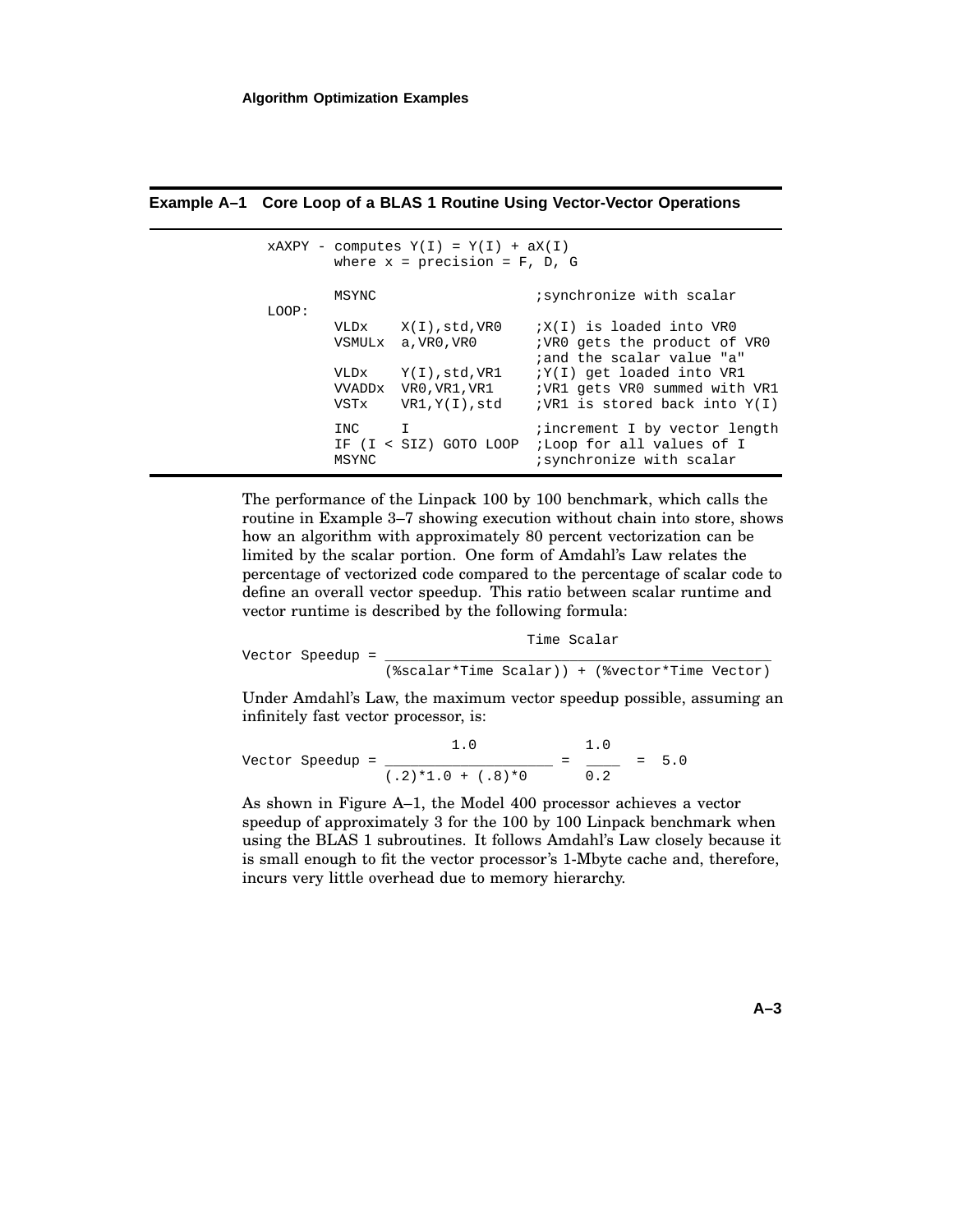**Figure A–1 Linpack Performance Graph, Double-Precision BLAS Algorithms**

Refer to the printed version of this book, EK–60VAA–PG.

For the Linpack 300 by 300 benchmark, optimizations include the use of routines that are equivalent to matrix-vector level 2 BLAS routines. Example A–2 details the core loop of a BLAS 2 routine. BLAS 2 routines make better use of cache and translation buffers than the BLAS 1 routines do. Also, BLAS 2 routines have a better ratio between vector arithmetics and vector load and stores. The larger matrix size increases the average vector length. Performance is improved by amortizing the time to decode instructions across a larger work load.

By removing one vector load and one vector store from the innermost loop, the BLAS 2 routine has a better ratio of arithmetic operations to load and store operations than BLAS 1 routines. Although the 300 by 300 array fits into the vector processor's 1-Mbyte cache, not all the cache can be mapped by its translation buffer. By changing the sequence in which this routine is called in the program, the data access patterns can be altered to better use the vector unit's translation buffer. Thus, higher performance is obtained.

The percent of vectorization increases primarily because of the increase in the matrix size from 100 by 100 to 300 by 300. With a vector fraction of approximately 95 percent, Figure A–1 shows the speedup improvement in the 300 by 300 benchmark when using methods based on BLAS 2 routines. With a matrix vector algorithm, the 300 by 300 benchmark yields speedups of between 10 and 12 over its scalar counterpart.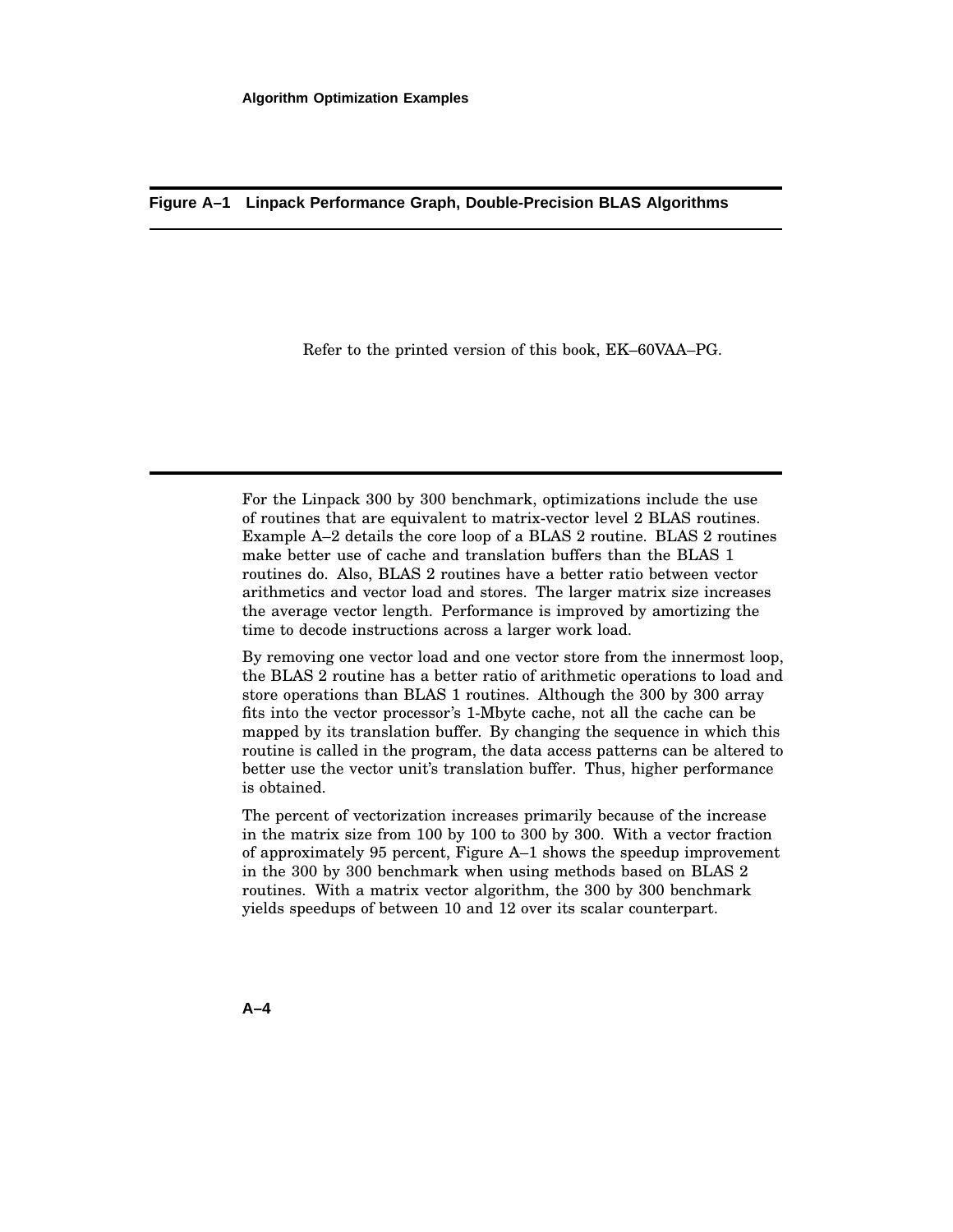|        |                       | $XGEMV$ - computes $Y(I) = Y(I) + X(J) * M(I,J)$<br>where $x = precision = F, D, G$ |                                                                                                 |
|--------|-----------------------|-------------------------------------------------------------------------------------|-------------------------------------------------------------------------------------------------|
| ILOOP: | MSYNC                 |                                                                                     | synchronize with scalar                                                                         |
| JLOOP: |                       |                                                                                     | VLDx $Y(I)$ , std, VR0 $iY(I)$ is loaded as VR0                                                 |
|        |                       | VLDx $M(I,J)$ , std, VR1<br>VSMULx X(J), VR1, VR2                                   | $: VR1$ gets columns of $M(I,J)$<br>; VR2 gets the product of VR1<br>$i$ and $X(J)$ as a scalar |
|        | $\overline{J}$<br>INC | VVADDx VR0, VR2, VR0                                                                | ; VRO gets VRO summed with VR2                                                                  |
|        |                       |                                                                                     | IF (J < SIZ) GOTO JLOOP ;Loop for all values of J                                               |
|        | INC I                 |                                                                                     | $VSTx$ VRO, $Y(I)$ , std <i>WRO</i> qets stored into $Y(I)$                                     |
|        | MSYNC                 |                                                                                     | IF (I < SIZ) GOTO ILOOP ;Loop for all values of I<br>; synchronize with scalar                  |

#### **Example A–2 Core Loop of a BLAS 2 Routine Using Matrix-Vector Operations**

There are no set rules to follow when solving the largest problem size, a set of 1000 simultaneous equations. One potential tool for optimizing this benchmark is the LAPACK library, developed by Argonne National Laboratory in conjunction with the University of Illinois Center for Supercomputing Research and Development (CSRD). The LAPACK library features equation-solving algorithms that will block the data array into sections that fit into a given cache size. The LAPACK library calls not only the BLAS 1 and BLAS 2 routines but also a third level of BLAS, called matrix-matrix BLAS or the BLAS level 3.

Example A–3 shows that a matrix-matrix multiply is at the heart of one BLAS 3 routine. The matrix multiplication computation can be blocked for modern architectures with cache memories. Highly efficient vectorized matrix multiplication routines have been written for the VAX vector architecture. For example, a double precision 64 by 64 matrix multiplication achieves over 85 percent of the peak MFLOPS on the Model 400 system.

Performance can be further improved with other methods that increase the reuse of data while it is contained in the vector registers. For example, loop unrolling can be done until all the vector registers have been fully utilized. Partial results can be formed within the innermost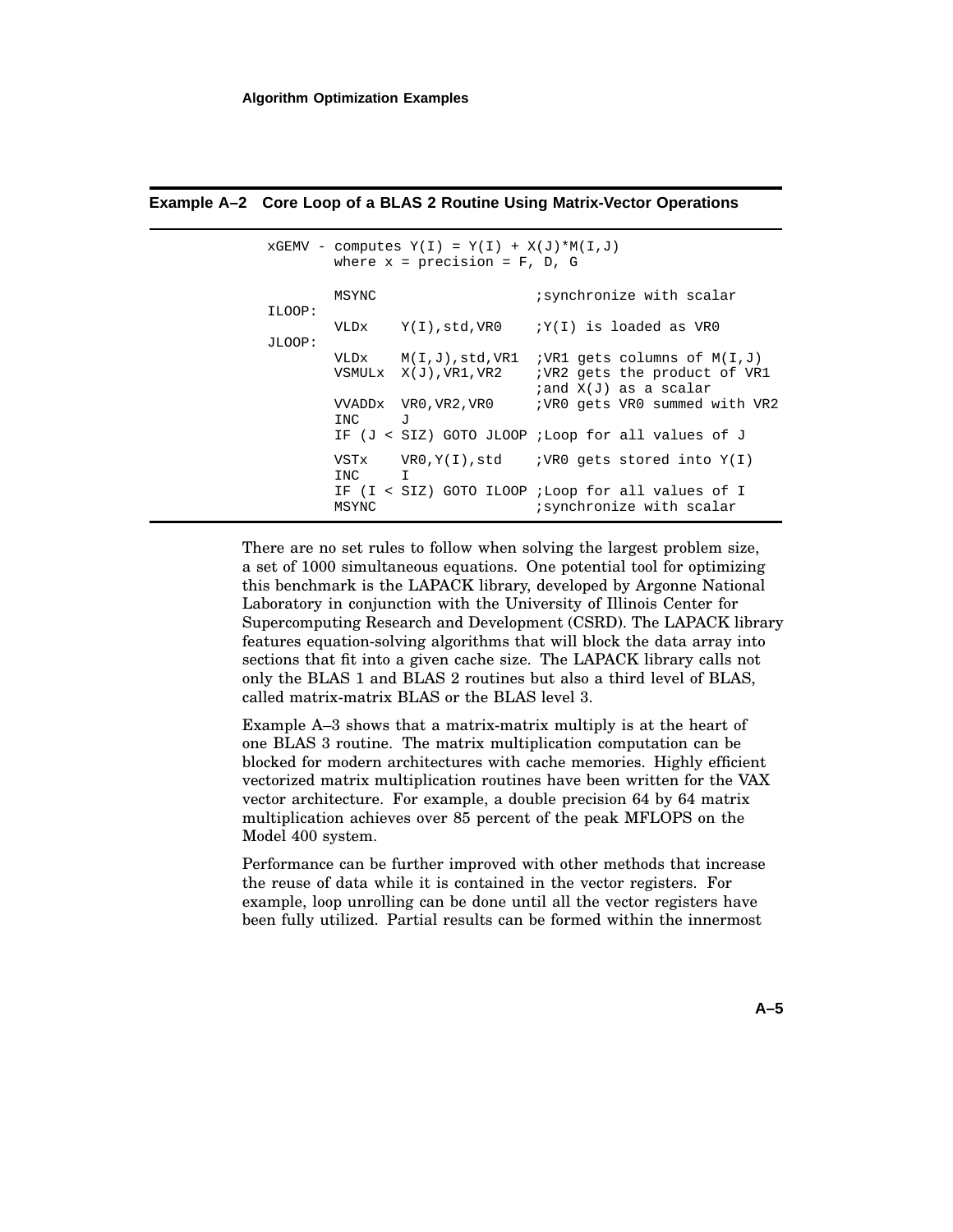|         |                                      | here $x = precision = F, D, G$                       | $XGEMM - computes Y(I,J) = Y(I,J) + X(I,K)*M(K,J)$                                                                                                                   |
|---------|--------------------------------------|------------------------------------------------------|----------------------------------------------------------------------------------------------------------------------------------------------------------------------|
| IJLOOP: | MSYNC                                |                                                      | synchronize with scalar                                                                                                                                              |
| KLOOP:  |                                      |                                                      | VLDx $Y(I,J)$ , std, VR0 $iY(1:N,J)$ gets loaded into VR0                                                                                                            |
|         |                                      |                                                      | VLDx $M(K,J)$ , std, VR1 ; $K(1:N,K)$ qet loaded into VR1<br>VSMULx X(I,K), VR1, VR1 ; VR1 gets VR1 summed with<br>$iX(I,K)$ as a scalar                             |
|         | INC K                                | VVADDx VR0, VR2, VR0<br>IF (K < SIZ) GOTO KLOOP      | ; VRO gets VRO summed with VR2<br>increment K by vector length                                                                                                       |
|         | RESET K<br>INC I<br>INC J<br>RESET I | IF (I < SIZ) GOTO IJLOOP<br>IF (J < SIZ) GOTO IJLOOP | reset I to SIZ;<br>VSTx $VR0,Y(I,J)$ , std <i>i</i> VR0 gets stored into $Y(I,J)$<br>increment I by vector length<br>increment J by vector length<br>ireset I to SIZ |
|         | MSYNC                                |                                                      | synchronize with scalar                                                                                                                                              |

#### **Example A–3 Core Loop of a BLAS 3 Routine Using Matrix-Matrix Operations**

loop to minimize the loads and stores required. Because both rows and columns are traversed, the algorithm can be blocked for cache size. The VAX 6000 Model 400 exhibits vector speedups greater than 35 for the 64 by 64 matrix multiplication described above.

Although the overall performance of the 1000 by 1000 size benchmark is less than a single 64 by 64 matrix multiplication, it does indicate the potential performance when blocking is used. Improving the performance of this benchmark is most challenging because the 1000 by 1000 matrix requires about eight times the vector cache size of 1 Mbyte. Further analysis is being conducted to determine the most efficient block size to use, that would maximize the use of BLAS 3 and remain within the size of the cache for a given block of code.

The vectorized fraction increases to approximately 98 percent for the 1000 by 1000 benchmark. The proportion of vector arithmetics relative to vector load and stores is much improved for the BLAS 3s. Although the cache is exceeded, performance more than doubles when using a method that can block data based on the BLAS 3 algorithms. Therefore, the performance of the VAX 6000 Model 400 on the blocked Linpack 1000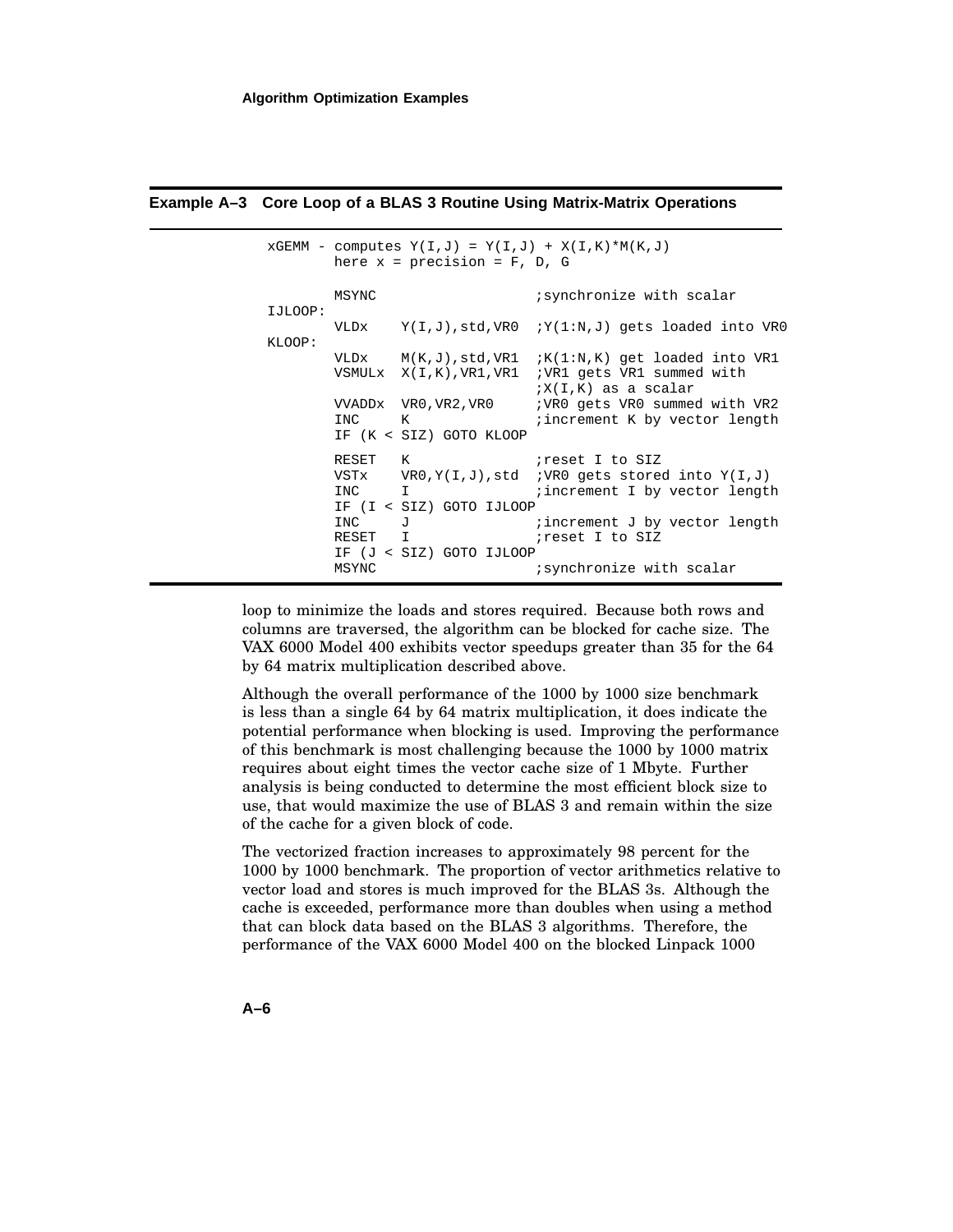by 1000 obtained a vector speedup of approximately 25, as shown in Figure A–1.

#### **A.2 SIGNAL PROCESSING—FAST FOURIER TRANSFORMS**

The Fourier transform decomposes a waveform, or more generally, a collection of data, into component sine and cosine representation. The discrete Fourier transform (DFT) of a data set of length *N* performs the transformation following the strict mathematical definition which requires *O(N\*\*2)* floating-point operations. The fast Fourier transform (FFT), developed by Cooley and Tukey in 1965, reduced the number of operations to *O(N x LOG[N])*, improving computational speed significantly.

Figure A–2 shows that the complex data in the bottom butterfly is multiplied in each stage by the appropriate weight. The result is then added to the top butterfly and subtracted from the bottom butterfly. If the algorithm is left in this configuration, it must use nonunity stride vectors, very short vectors, or masked arithmetic operations to perform the very small butterflies.

#### **A.2.1 Optimized One-Dimensional Fast Fourier Transforms**

The bit-reversal process that permutes the data to a form that enables the Cooley-Tukey algorithm to work is also shown in Figure A–2. When using vectors, a common approach to performing the bit-reversal reordering is to use vector gather or scatter instructions. These instructions allow vector loads and stores to be performed using an index register. Vector loads and stores require a constant stride. However, vector gather and scatter operations allow the user to build a vector of offsets to support indirect addressing in vector mode. Both gather and scatter instructions are available with VAX vectors.

A vector implementation of the FFT algorithm has been developed that is well suited for the VAX vector architecture. One optimization made to the algorithm involves moving the bit-reversal section of the code to a place where the data permutation will benefit vector processing. By doing so, two goals are accomplished. First, the slower vector gather operations are moved to the center of the algorithm such that the data will already be in the vector cache. In Figure A–2, the first FFT stage starts out with large butterfly distances. After each stage the butterfly distance is halved. For the optimized version shown in Figure A–3, the bit-reversal permutation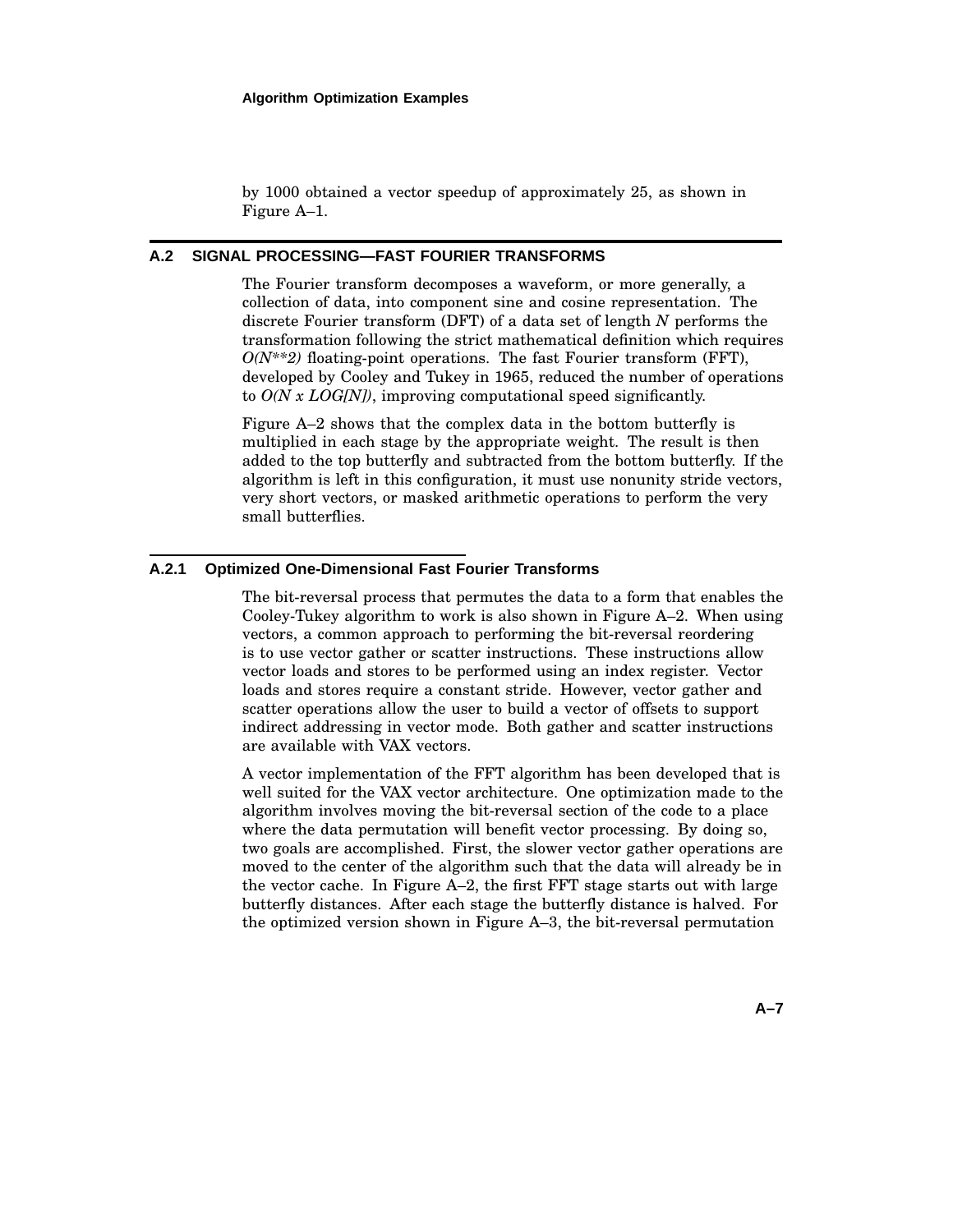#### **Figure A–2 Cooley-Tukey Butterfly Graph, One-Dimensional Fast Fourier Transform**  $for N = 16$

Refer to the printed version of this book, EK–60VAA–PG.

is performed as close to the center as possible, when the *stage number = LOG(N)/2*. To complete the algorithm, the butterfly distances now increase again. Second, this process entirely eliminates the need for short butterflies.

Another optimization made to the FFT algorithm is the use of a table lookup method to access the sine and cosine factors, which reduces repetitive calls to the computationally intensive trigonometric functions. The initialization of this trigonometric table has been fully vectorized but shows only a modest factor of 2 performance gain. To build the table, a first order linear recurrence loop is formed that severely limits vector speedup. Because this calculation is only done once, it becomes negligible for multiple calls to the one-dimensional FFTs and for all higher dimensional FFTs. The benchmark shown in Figure A–4 was looped and includes the calculation of the trigonometric table performed once for each FFT data length.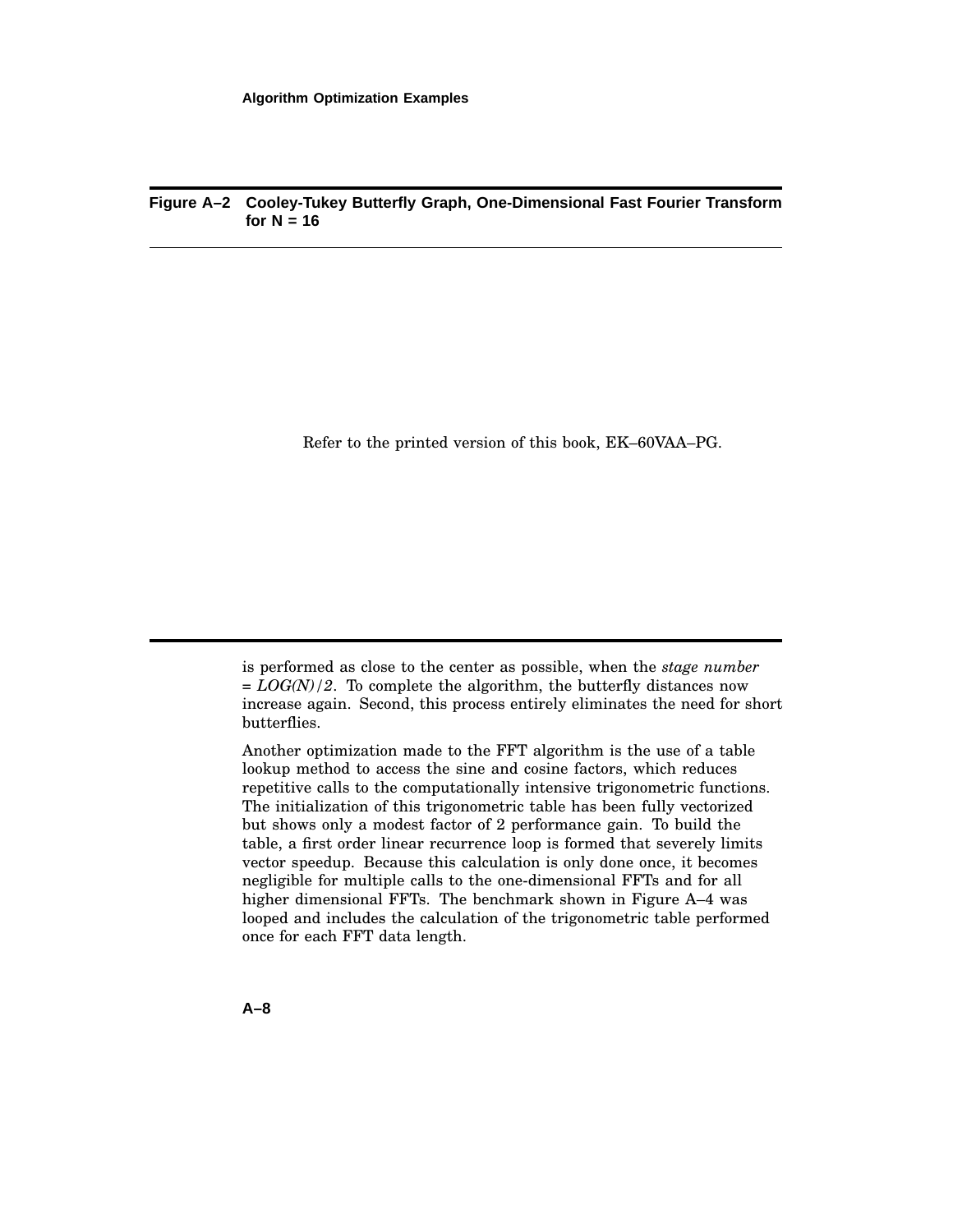#### **Figure A–3 Optimized Cooley-Tukey Butterfly Graph, One-Dimensional Fast Fourier Transform for N = 16**

Refer to the printed version of this book, EK–60VAA–PG.

Reusing data in the vector registers also saves vector processing time. The VAX vector architecture provides 16 vector registers. If all 16 registers are used carefully, data can be reused by two successive butterfly stages without storing and reloading the data. With half the number of loads and stores, the vector performance almost doubles.

#### **A.2.2 Optimized Two-Dimensional Fast Fourier Transforms**

The optimized one-dimensional FFT can be used to compute multidimensional FFTs. Figure A–5 shows how an *N* by *N* twodimensional FFT can be computed by performing *N* one-dimensional column FFTs and then *N* one-dimensional row FFTs. The same routine can be called for column or row access FFTs by simply varying the stride parameter that is passed to the routine. (Note: In FORTRAN, the column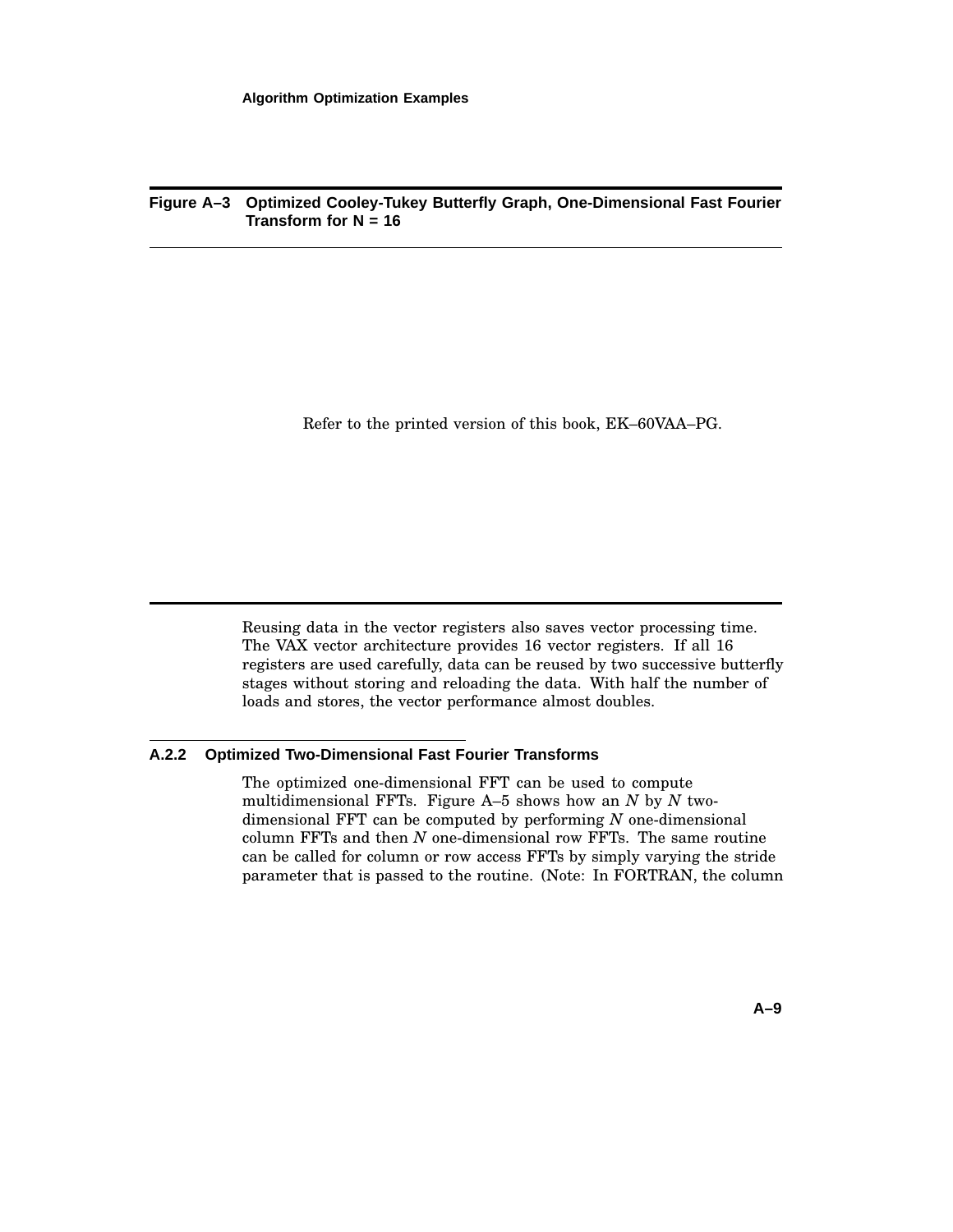**Figure A–4 One-Dimensional Fast Fourier Transform Performance Graph, Optimized Single-Precision Complex Transforms**

Refer to the printed version of this book, EK–60VAA–PG.

## **Figure A–5 Two-Dimensional Fast Fourier Transforms Using N Column and N Row One-Dimensional Fast Fourier Transforms**

Refer to the printed version of this book, EK–60VAA–PG.

access is unity stride and the row access has a stride of the dimension of the array.)

**A–10**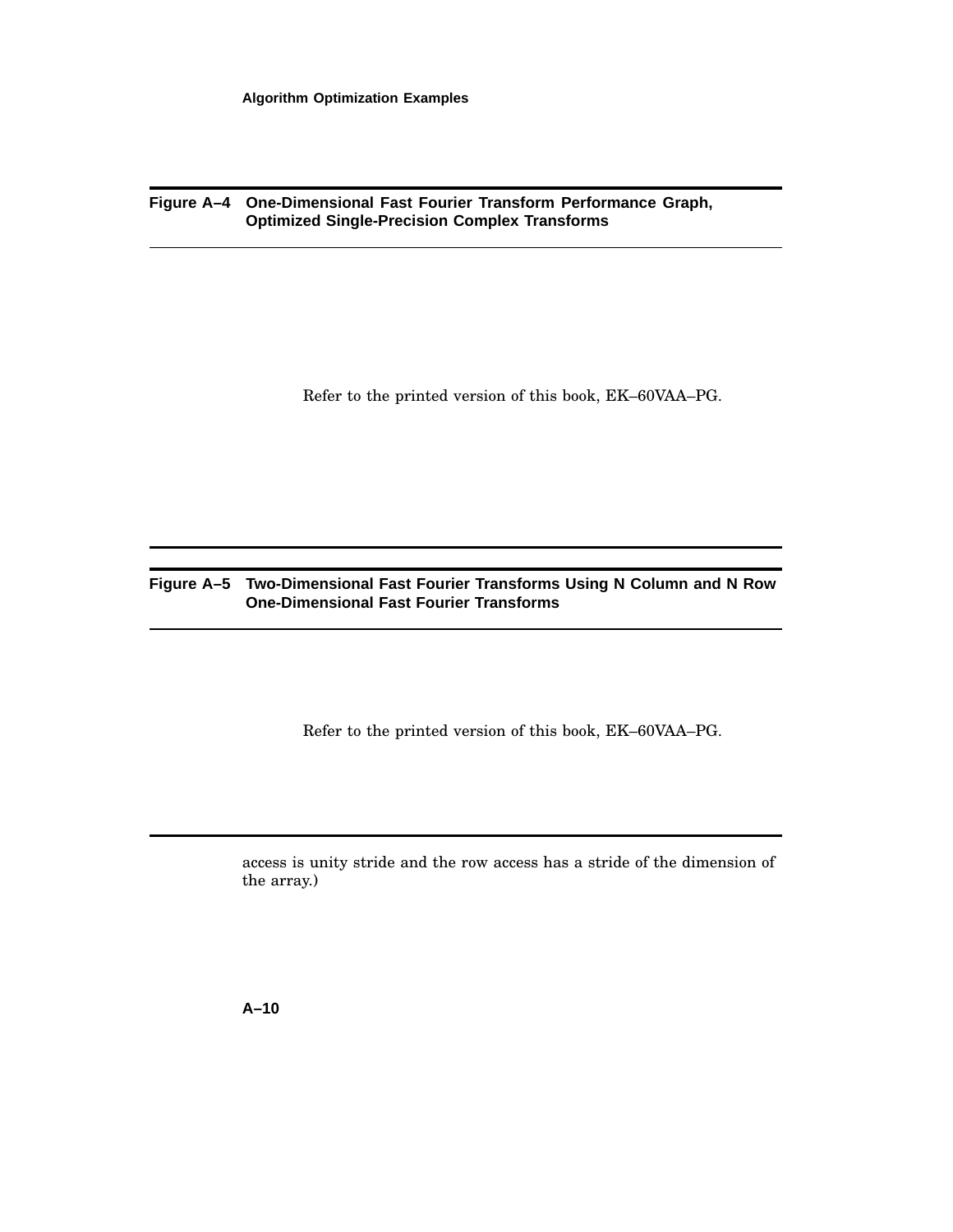For improved performance on VAX vector systems, the use of a matrix transpose can dramatically increase the vector processing performance of two-dimensional FFTs for large values of  $N$  (that is,  $N > 256$ ). The difference between unity stride and nonunity stride is the key performance issue. Figure A–6 shows that a vectorized matrix transpose can be performed after each set of *N* one-dimensional FFTs. The computation will be equivalent to Figure A–2 but with a matrix transpose: each one-dimensional FFT will be column access which is unity stride. The overhead of transposing the matrix becomes negligible for large values of *N*.

#### **Figure A–6 Two-Dimensional Fast Fourier Transforms Using a Matrix Transpose Between Each Set of N Column One-Dimensional Fast Fourier Transforms**

Refer to the printed version of this book, EK–60VAA–PG.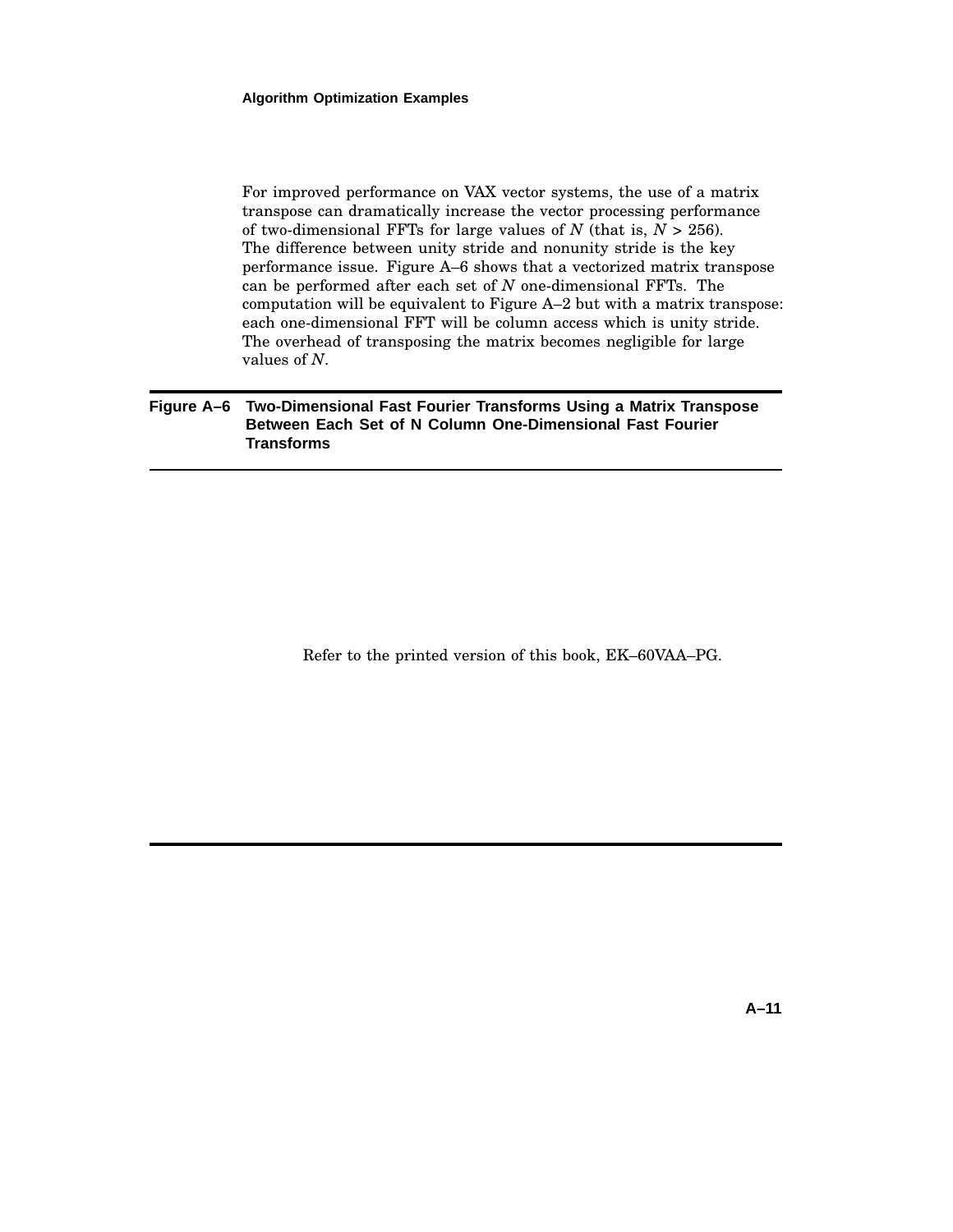When the value of *N* is relatively small (that is,  $N < 256$ ), the twodimensional FFT can be computed by calling a one-dimensional FFT of length *N\*\*2*. The small two-dimensional FFT can achieve performance equal to that of the aggregate size one-dimensional FFT by linearizing the data array. Figure A–7 shows the tradeoff between using the linearized two-dimensional routine (for small *N*) and the transposed method (for large *N*) to maintain high performance across all data sizes.

The optimization of an algorithm that vectorizes poorly in its original form has been shown. The resulting algorithm yields much higher performance on the VAX 6000 Model 400 processor. High performance is due to the unique way the algorithm touches contiguous memory locations and its effort to maximize the vector length. The implementation described above always uses unity stride vectors and always results in a vector length of 64 for FFT lengths greater than 2K (2 x 1024).

#### **Figure A–7 Two-Dimensional Fast Fourier Transform Performance Graph, Optimized Single-Precision Complex Transforms**

Refer to the printed version of this book, EK–60VAA–PG.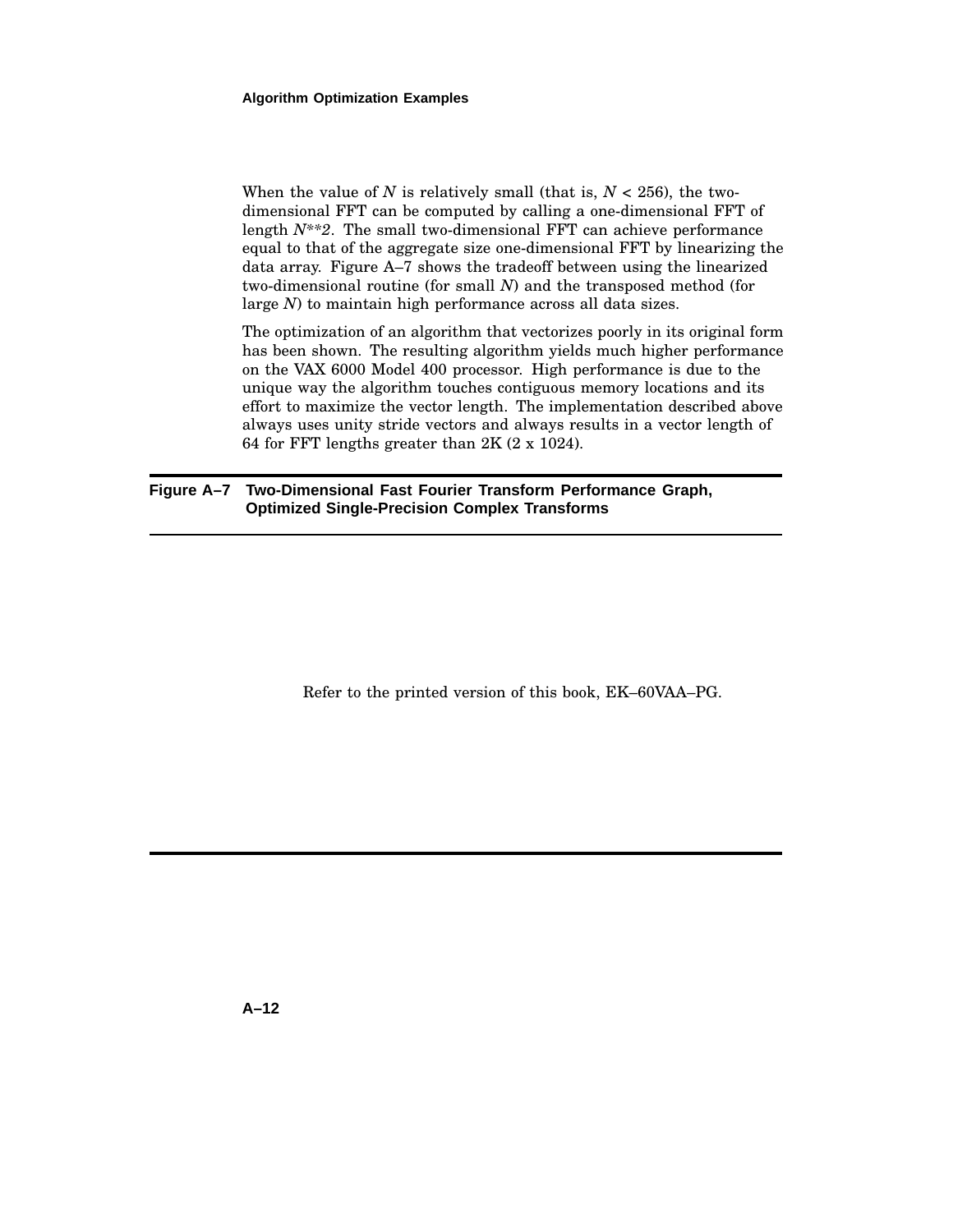## **Glossary**

- **accumulator**: A register that accumulates data for arithmetic or logic operations.
- **ALU**: Arithmetic Logic Unit, a subset of the operation instruction function unit that performs arithmetic and logical operations, usually in binary form.
- **Amdahl's Law**: A mathematical equation that states that a system is dominated by its slowest process.
- **arithmetic exception**: A software error that occurs while performing an arithmetic or floating point operation.
- **array**: Elements or data arranged in rows and columns.
- **array processor**: A vector processor consisting of auxiliary hardware attached to a host CPU. It is typically attached by an I/O bus and is treated by the host as a foreign I/O device. Also called an *attached vector processor*.
- **asynchronous**: Pertaining to events that are scheduled without any specific time reference; not synchronized to a master clock. For example, while performing arithmetic operations, the vector processor operates by an *asynchronous* schedule to that of the scalar processor, which is free to perform other operations.
- **benchmark**: A program used to evaluate the performance of a computer for a given application.
- **cache miss**: The case when the processor cannot find an item in the cache that it needs to perform an operation; also called a *cache fault*. When this happens, the item is fetched from main memory at the slower main memory speed.
- **chaining**: A form of instruction overlap that uses a special hardware path to load the output of one function unit directly into the input of a second function unit, as well as into the destination register of the first instruction.
- **concurrent**: Occurring during the same interval of time; may or may not be simultaneous.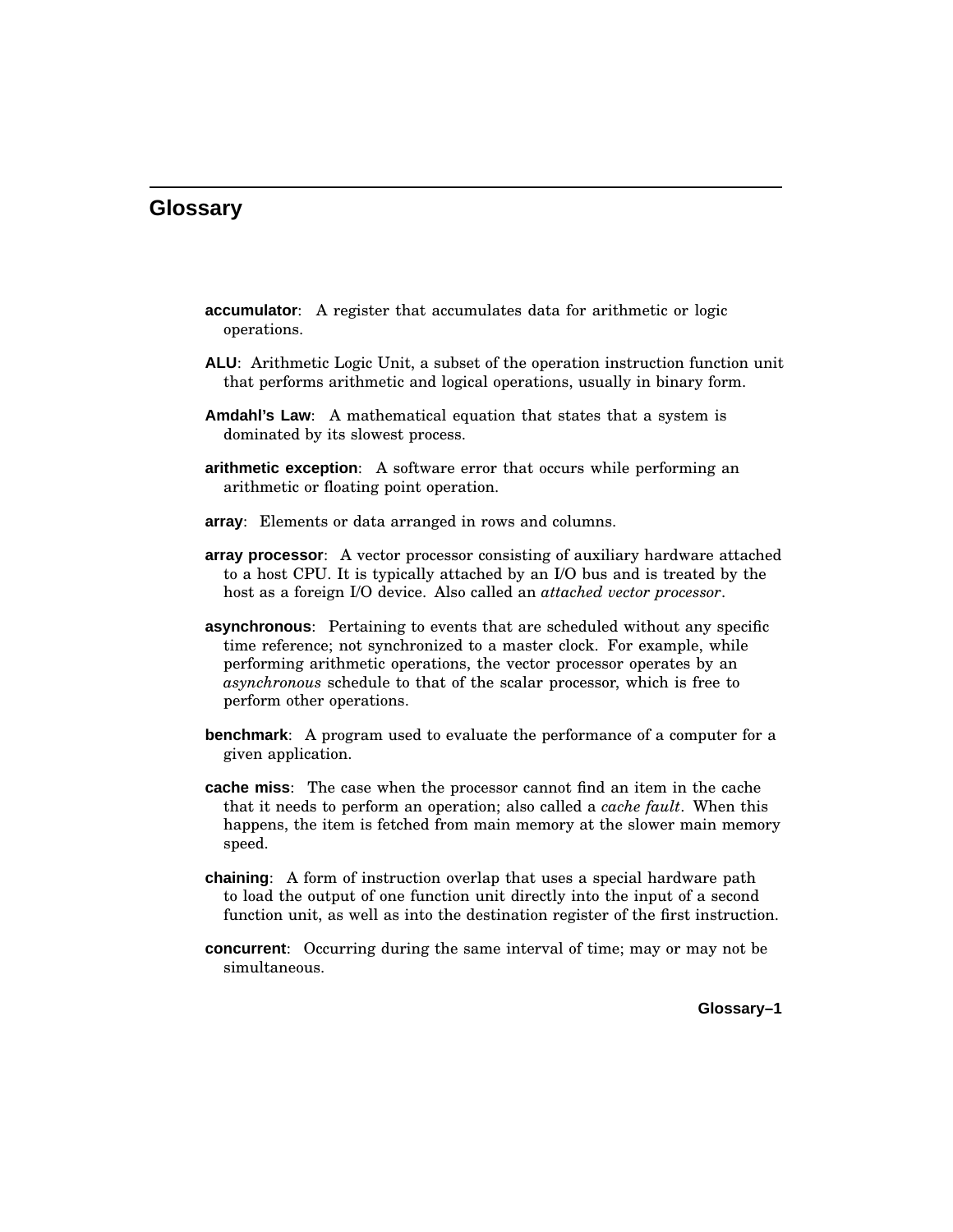- **control word operand**: The portion of the instruction that indicates which registers to use and enables or disables certain functions.
- **crossover point**: The vector length at which the vector processor's performance exceeds that of the scalar processor.
- **data dependency**: The case when data for one arithmetic instruction depends on the result of a previous instruction so both instructions cannot execute at the same time.
- **decomposition**: Part of the compilation process that prepares code for parallel or vector processing. It includes dependency analysis, recognition of parallel or vector inhibitors, and code restructuring. Decomposition can be automatic (controlled entirely by the compiler), directed (controlled by compiler directives or statements in the source code), or by a combination of the two.
- **dependency analysis**: An evaluation of how data flows through memory. The analysis is performed to identify data dependencies in a program unit and to determine the requirements they place on decomposition.
- **first-order linear recurrence**: A cyclic data dependency in a linear function that involves one variable.
- **function unit**: A section of the vector processor (or any other processor) that performs a specific function and operates independently from other units. Typically, a function unit performs related operations; for example, an add function unit may also perform subtraction since the operations are similar. Also called *pipe*.
- **gather**: The collection of data from memory starting with a base address plus an offset address; the instruction that performs this action placing the data into sequential locations in a vector register.
- **integrated vector processor**: A vector processor consisting of a coprocessor that is tightly coupled with its host scalar processor.
- **interleaving**: Using multiple memory boards in main memory so that one or more processors can access data, that is distributed among different boards, concurrently.
- **IOTA**: An instruction to generate a compressed vector of offset addresses for use in a gather or scatter instruction.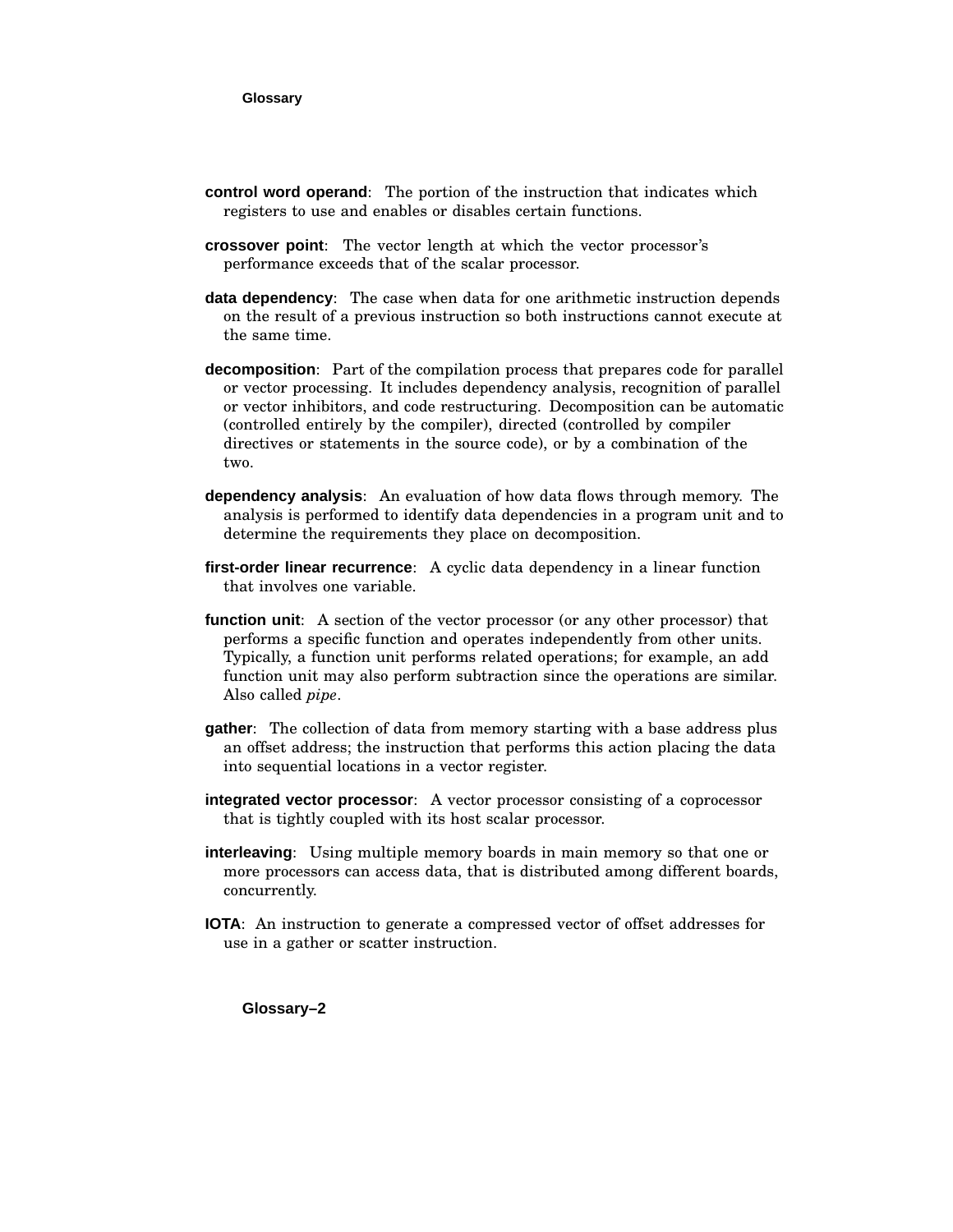#### **Glossary**

- **latency**: The time that elapses from an element entering a pipeline until the first result is produced.
- **linear recurrence**: A cyclic data dependency in a linear function.
- **LINPACK**: An industry-wide benchmark used to measure the performance characteristics of various computers. Unlike some benchmarks, LINPACK is a real application package doing linear algebra calculations.
- **Livermore FORTRAN kernels**: A set of loops used to measure the performance characteristics of various computers and the efficiency of vectorizing compilers. The 24 kernels are fragments of programs from scientific and engineering applications. Also known as Livermore Loops.
- **loop fusion**: A transformation that takes two separate DO loops and makes a single DO loop one out of them.
- **loop rolling**: A transformation that combines parts of DO loops to allow for vectorization.
- **loop unrolling**: A transformation that separates certain DO loops into smaller loops to reduce overhead.
- **loop-carried dependency**: A data dependency that crosses iteration boundaries or that crosses between a loop and serial code. The dependency would not exist in the absence of the loop.
- **loop-independent dependency**: A data dependency that occurs whether or not a loop iterates.
- **mask register**: A vector control register used to select the elements of a vector that will participate in a particular operation.
- **megaflops**: A measure of the performance of a computer—the rate at which the computer executes floating-point operations. Expressed in terms of "millions of floating-point operations per second." Known as MFLOPS.
- **memory bandwidth**: The range of speeds at which a memory bus or path can carry data. The lowest speed is usually 0 (no data) and is, therefore normally not mentioned. For example, a memory bus that can provide data at speeds from 0 to 512 megabytes per second is said to have a bandwidth of 512 Mbytes/s.
- **memory bank**: An individual memory board. Groups of memory banks make up interleaved high-speed main memory.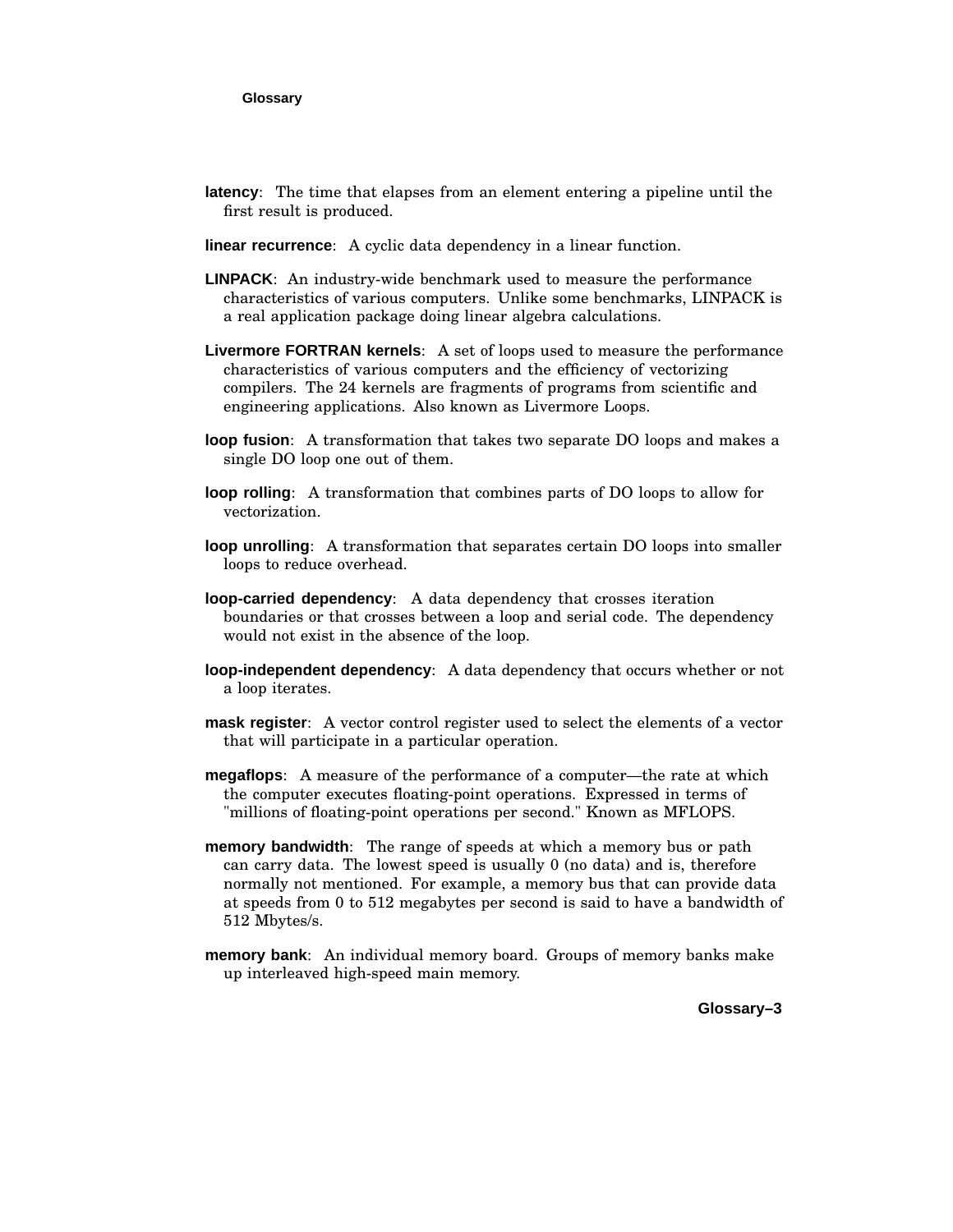#### **MFLOPS**: See *megaflops*.

- **MIPS**: A measure of the performance of a computer—the rate at which the computer executes instructions. Expressed in terms of "millions of instructions per second."
- **MTF**: Match true/false: When masked operations are enabled, only elements for which the Vector Mask Register bit matches true (or false, depending on the condition) are operated upon.
- **optimizer**: A program that scans code and changes the sequence or placement of the code to allow it to run faster and more efficiently on the scalar or vector processor. The program also reports dependencies that it cannot resolve.
- **overlapping**: Executing two or more instructions so part of their execution occurs at the same time. For example, while one instruction is performing an arithmetic operation, another is storing results to memory.
- **parallelization**: The part of the compilation process that prepares a section of source code for parallel processing.
- **parallel processing**: Concurrent execution of multiple segments from the same program image.
- **peak MFLOPS**: The theoretical maximum number of floating-point operations per second; a vector processor's best attainable performance.
- **pipe, or pipeline**: A section of a processor that performs a specific function. For example, one pipe can be used for addition and subtraction, one for multiply, and one for load/store operations. Each operates independently from the others. Also called *function unit*.
- **pipeline length**: The number of segments of a pipeline within one function unit, which is the limit of the number of elements that can be executed in that function unit at one time.
- **pipelining**: A technique used in high-performance processors whereby a stream of data is processed in contiguous subtasks at separate stations along the pipeline.
- **recursion**: A process in which one of its steps makes use of the results of steps from an earlier statement. Also called *recurrence*.
- **scalar**: A single element or number.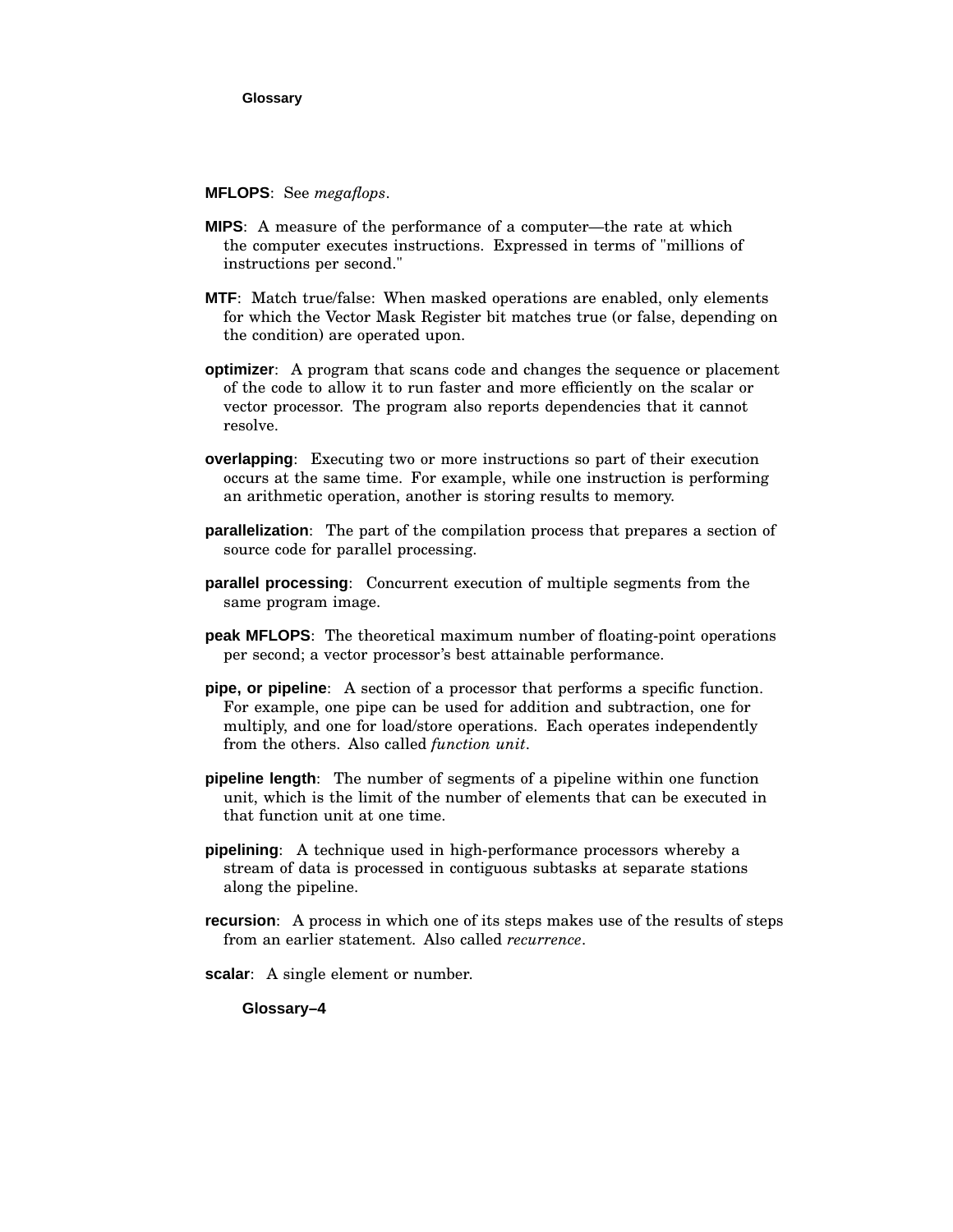- **scalar operand**: The symbolic expression representing the scalar data accessed when an operation is executed; for example, the input data or arguement.
- **scatter**: The process of storing data into memory starting with a base address plus an offset address; the instruction that performs this action of placing the data back into memory.
- **second-order linear recurrence**: Two cyclic data dependencies occurring in a linear function.
- **speedup ratio**: The vector processor performance divided by the scalar processor performance; indicates how many times faster the computer is with a vector processor installed than without it.
- **store**: To move data from vector register to memory; for example, the VSTx command moves the results from the vector register back to memory.
- **stride**: The number of memory locations (bytes) between the starting address of consecutive vector elements; for example: A vector has a starting address, a length of 10 elements, and a stride of 4 bytes between the start of each element.
- **stripmining**: The process of splitting a vector into two or more subvectors, each of which will fit in a vector register, so each is processed sequentially by the vector procesor.
- **sustained megaflops**: The average floating-point performance achieved on a computer during some reference application (or benchmark).
- **translation buffer**: A hardware or software mechanism to remember successive virtual address translations and virtual page addresses, used to save time when referencing memory locations on the same memory page.
- **translation buffer miss**: An occurrence where the processor cannot translate the virtual address using the current contents of the translation buffer. In such a case, the processor is forced to load new information into the translation buffer to furnish the address.
- **unknown dependency**: An unclear relationship between multiple references to a memory location; a relationship in which the final value of the location may or may not depend on serial execution of the code involved.
- **vector**: A data structure composed of scalar elements with the same data type and organized as a simple linear sequence.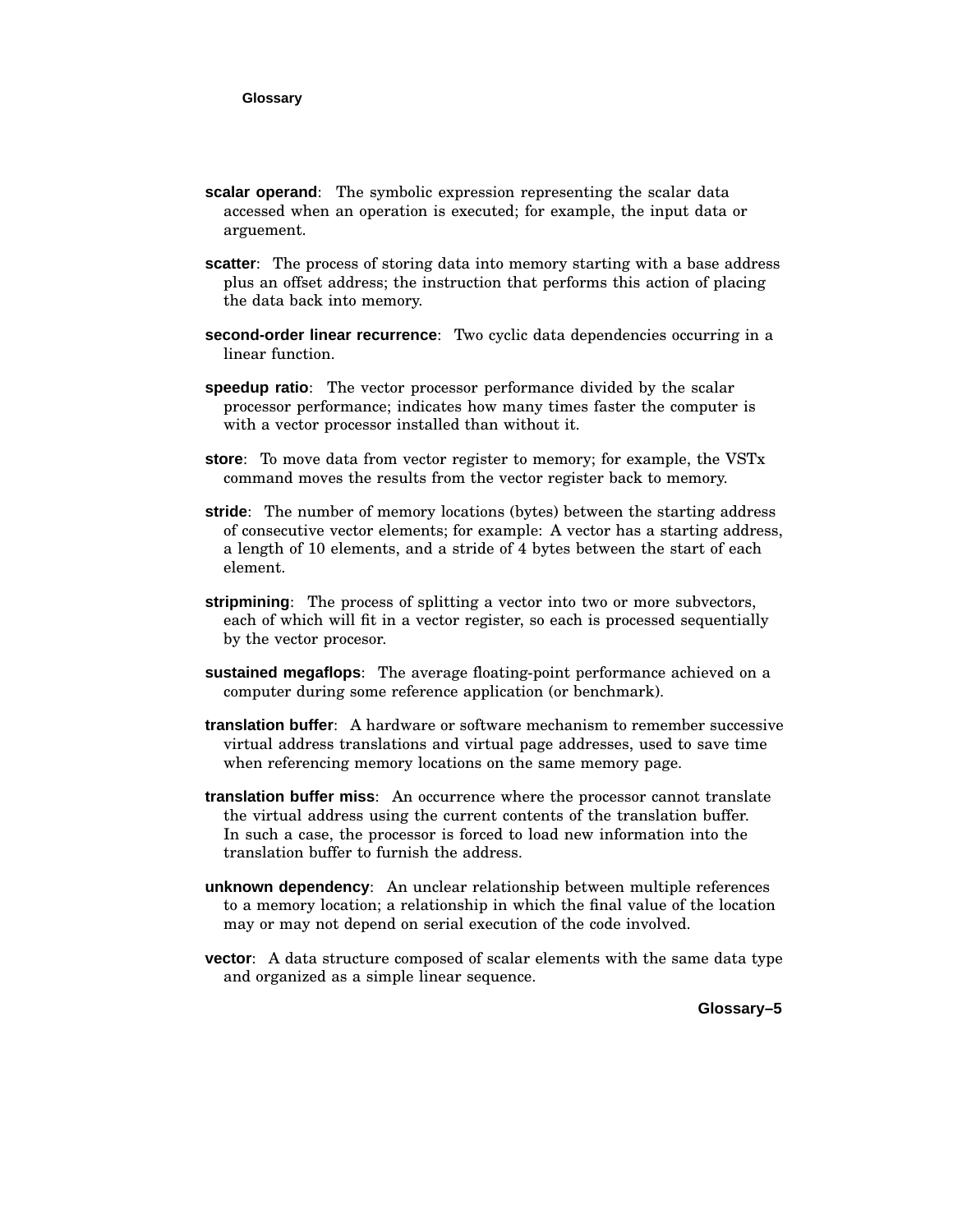- **vector instruction**: A native computer instruction that recognizes a vector as a native data structure and that can operate on all the elements of a vector concurrently.
- **vector length register (VLR)**: A 7-bit register that controls the number of elements used in the vector registers, from 0 to 64.
- **vector load**: To move data from memory to the vector registers. For example, the VLDx command moves data to the vector registers.
- **vector mask register (VMR)**: A 64-bit register that enables and disables the use of individual elements within a vector register.
- **vector operand**: A string of scalar data items with the same data type that are processed in a single operation.
- **vector processor**: A processor that operates on vectors, making use of pipelines that overlap key functional operations and performing the same operations repeatedly, to achieve high processing speeds.
- **vector processing**: Execution of vector operations on a vector processor. A single vector operation is capable of modifying each element in a vector operand concurrently.
- **vector register**: A high-speed buffer contained in the vector processor's CPU, consisting of word- or address-length bit sequences that are directly accessible by the processor. A VAX vector register can hold 64 elements of 64 bits each.
- **vectorizable**: Capable of being converted to code that can be processed on a vector processor.
- **vectorization**: Part of the compilation process that prepares a section of source code for vector processing.
- **vectorization factor**: In a program, the fraction of code that can be converted to run on a vector processor. For example, a program with a *vectorization factor* above 70% will perform well on a system that has a vector processor.
- **vector-scalar operation**: An operation such as add, subtract, and so forth, in which a scalar number operates with each element of a vector register and places results in matching elements of another vector register.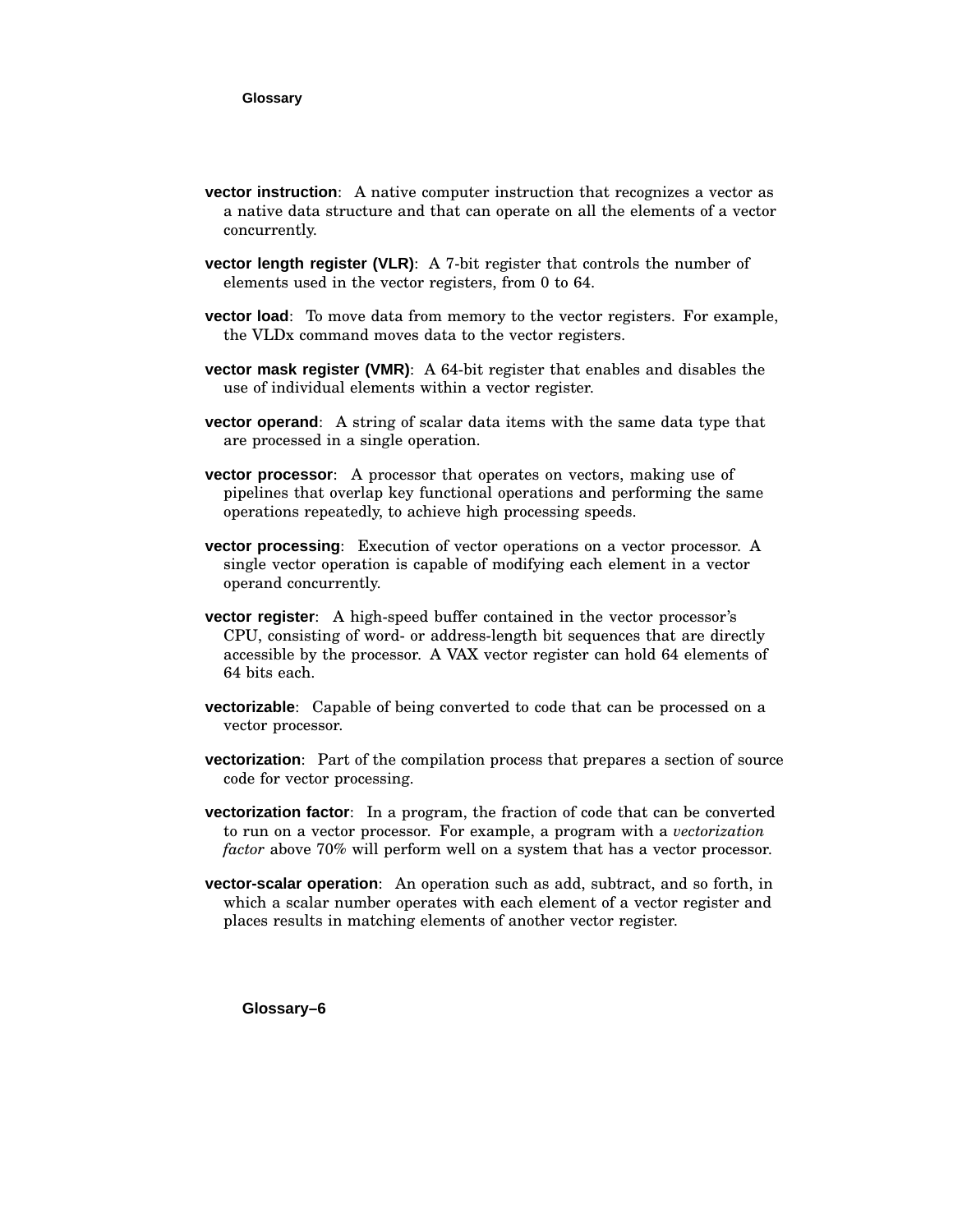#### **Glossary**

**vector-vector operation**: An operation in which each element of one vector register operates with the corresponding element of a second vector register and then places the results in matching elements of a third vector register.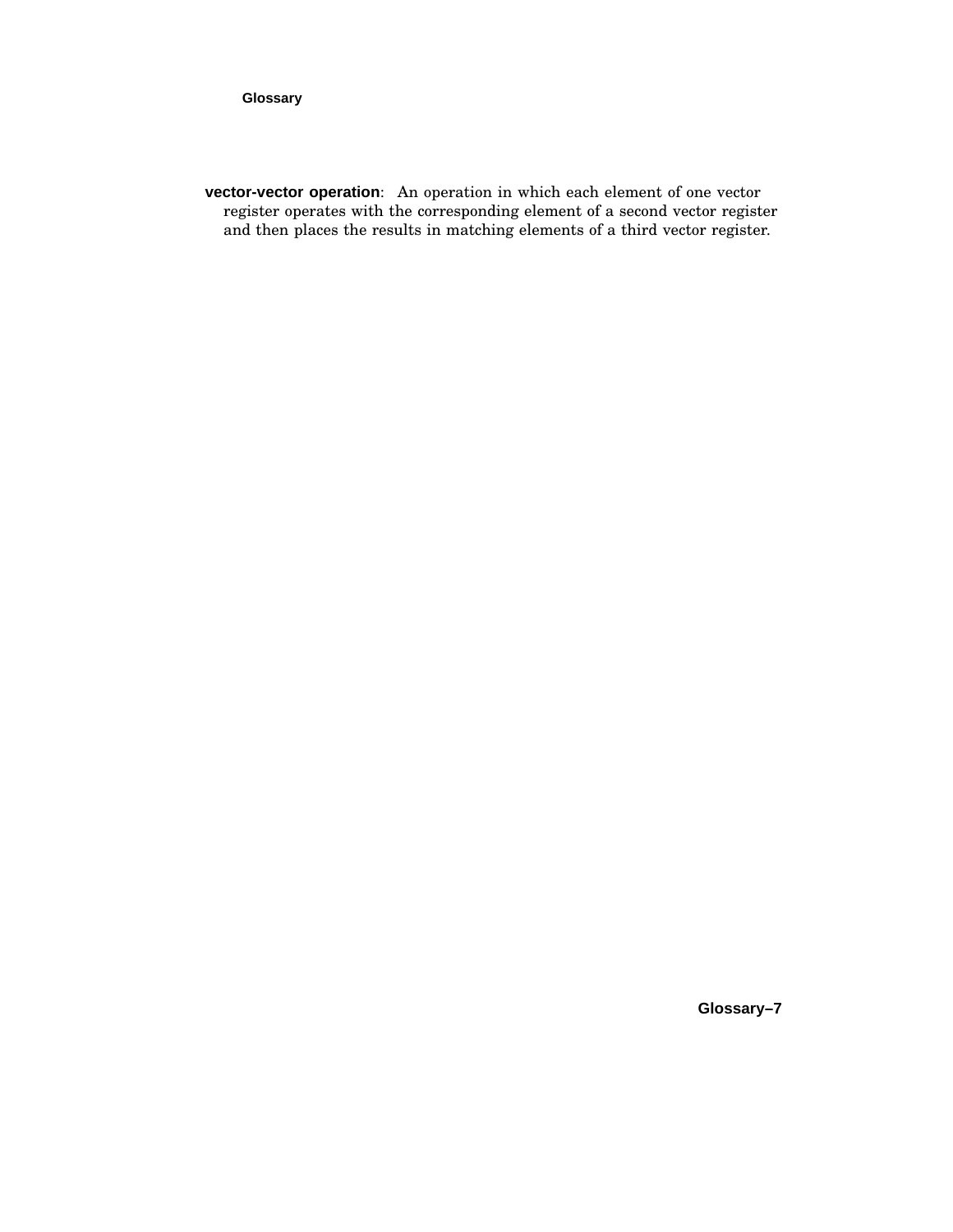## **Index**

# **A**

Amdahl's Law • 1–19, A–3 Arithmetic data path chip • 2–4 instructions • 2–5 unit • 2–5 to 2–18, 2–19, 2–21 Arithmetic pipeline • 3–11 Array • 1–2, 1–6, 1–8, 1–13 Array index • 1–6 Attached vector processor • 1–6, 1–7

# **B**

Basic linear algebra subroutines (BLAS) • A–2 BLAS 2 routines • A–4 BLAS 3 routine • A–5 BLAS level 1 • A–2 Bus master • 2–5

# **C**

Cache • 1–7, 2–5, 2–7, 2–8, 2–12 to 2–16, 2–18, 3–5, A–4 Cache miss • 3–18, 3–21, 3–22 Chaining • 1–8, 1–18, 2–5 Chain into store • 2–18, 3–16 Chime • 1–13 Concurrent execution • 1–3, 1–12 Cooley-Tukey algorithm • A–7 butterfly graph • A–9 Crossover point • 1–22, 3–5

## **D**

Data cache • 2–8 registers • 2–9 Data dependencies • A–1

Deferred instruction • 2–20, 3–16, 3–20 Discrete Fourier transform • A–7 Double-precision • 2–6 Duplicate tag • 2–14, 2–15 tag store • 2–16 D\_floating • 2–21

# **E**

Element • 1–2 Equation solvers • A–2 Exception reporting • 3–6 Execution time • 2–21

## **F**

Fast Fourier transform • A–7 Floating-point operations • 1–19 FORTRAN • 1–8, 3–2 Fourier transform • A–7 Function unit • 1–11, 1–18 F\_floating • 2–21

# **G**

Gather • 1–15, 1–17, 2–19 Gather instruction • 3–15, A–7 G\_floating • 2–21

## **I**

Imprecise exceptions • 3–10 Index vector • 1–17 Inhibiting constructs • 3–2 Instruction chaining • 1–18 decomposition • 2–17 execution overlap • 3–12 time • 3–16

**Index–1**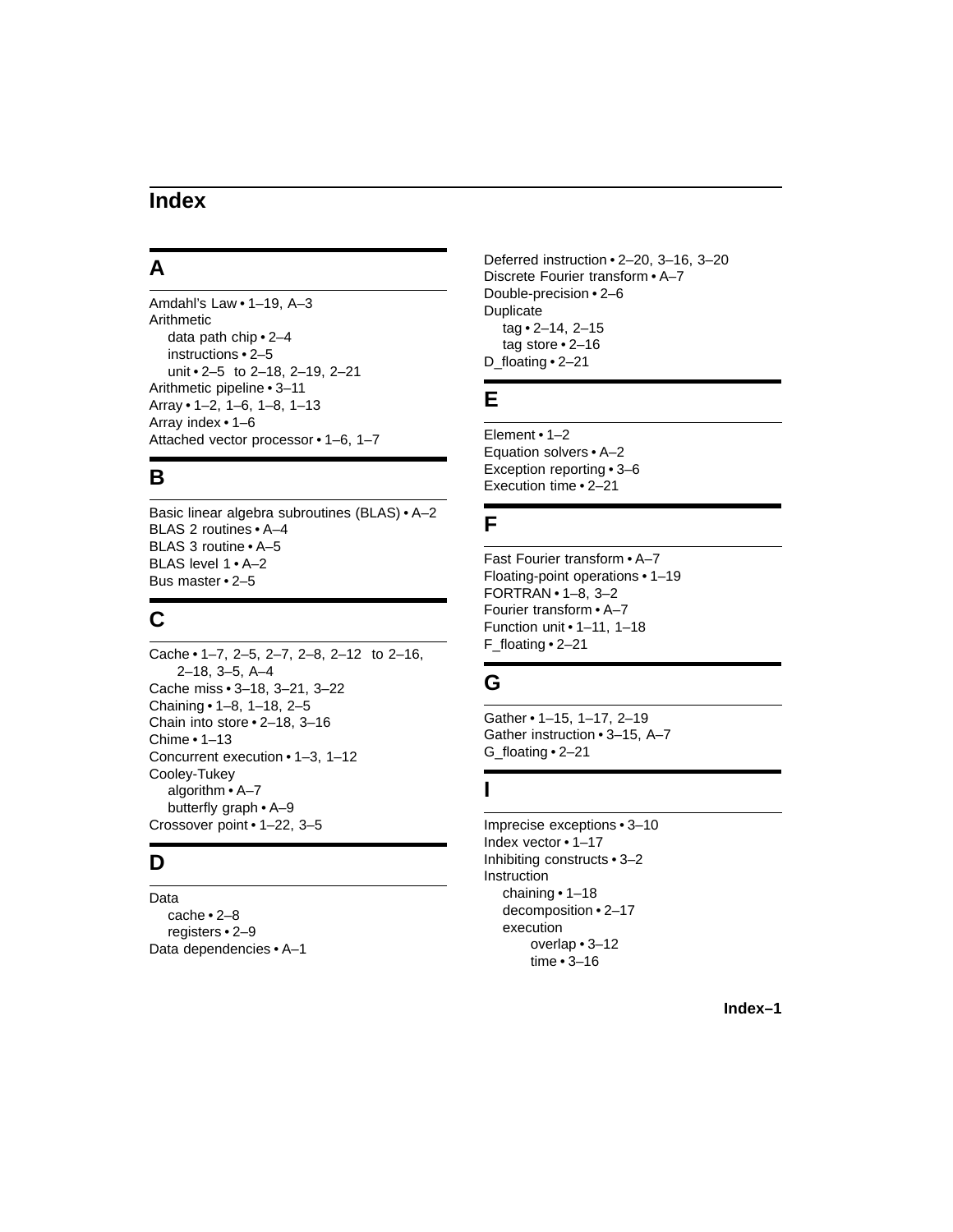#### **Index**

Instruction (Cont.) issue time • 3–16 overlap • 1–8, 1–18, 2–5 Integrated vector processor • 1–7 Invalidate queue • 2–16

#### **L**

LAPACK library • A–5 Linpack • A–2 Load instruction • 3–15 Load/store instruction • 2–7, 3–13 pipeline • 2–18 unit • 2–7, 2–11, 2–16, 2–18, 2–21, 3–11 to 3–15 Locality of reference of data • 3–17 Longword • 2–6, 3–13 Loop unrolling • A–5

## **M**

Mask operate enable (MOE) • 3–13 register • 3–15 Masked memory instruction • 3–15 Matrix multiplication • 3–23, A–5 transpose • A–11 Maximize instruction overlap • A–1 Memory management • 2–11 exception • 2–14 exceptions • 3–8 fault • 3–11 fault priorites • 2–12 Memory management exceptions • 3–10 Memory Management Okay (MMOK) • 2–19, 3–14 Memory-to-memory architecture • 1–8 MFLOPS • 1–19 MIPS • 1–19 Modify intent bit (MI) • 3–13 Move From Vector Processor (MFVP) instruction • 3–6

## **N**

Nonunity stride • 3–18

## **O**

Offset • 1–17 vector register • 3–15 Overhead • 1–22 Overlap • 1–8, 1–13, 1–18, 2–20, 2–21, 3–15 Overlapping instructions • 3–15

## **P**

Page table entry • 2–11 Parallel pipelines • 1–13 Parity bit • 2–15 errors • 2–8 Peak MFLOPS • 1–19 Performance • 1–2, 1–3, 1–7 to 1–9, 1–11, 1–19, 1–21, 1–22 Pipe • 1–11 Pipeline • 1–18, 2–5, 2–17, 2–18, 2–21, 3–21 latency • 1–12, 1–13 Pipelining • 1–11, 1–13 Precise exceptions • 3–11 Program counter (PC) • 3–10

## **Q**

Quadword • 2–6, 2–14

## **R**

Register conflict • 3–12, 3–15, 3–17 file chip • 2–4 to 2–7, 2–9 offsets • 2–7 reuse • 3–25 Register length • 1–14 Register reuse • A–1, A–9 Register-to-register architecture • 1–8

**Index–2**